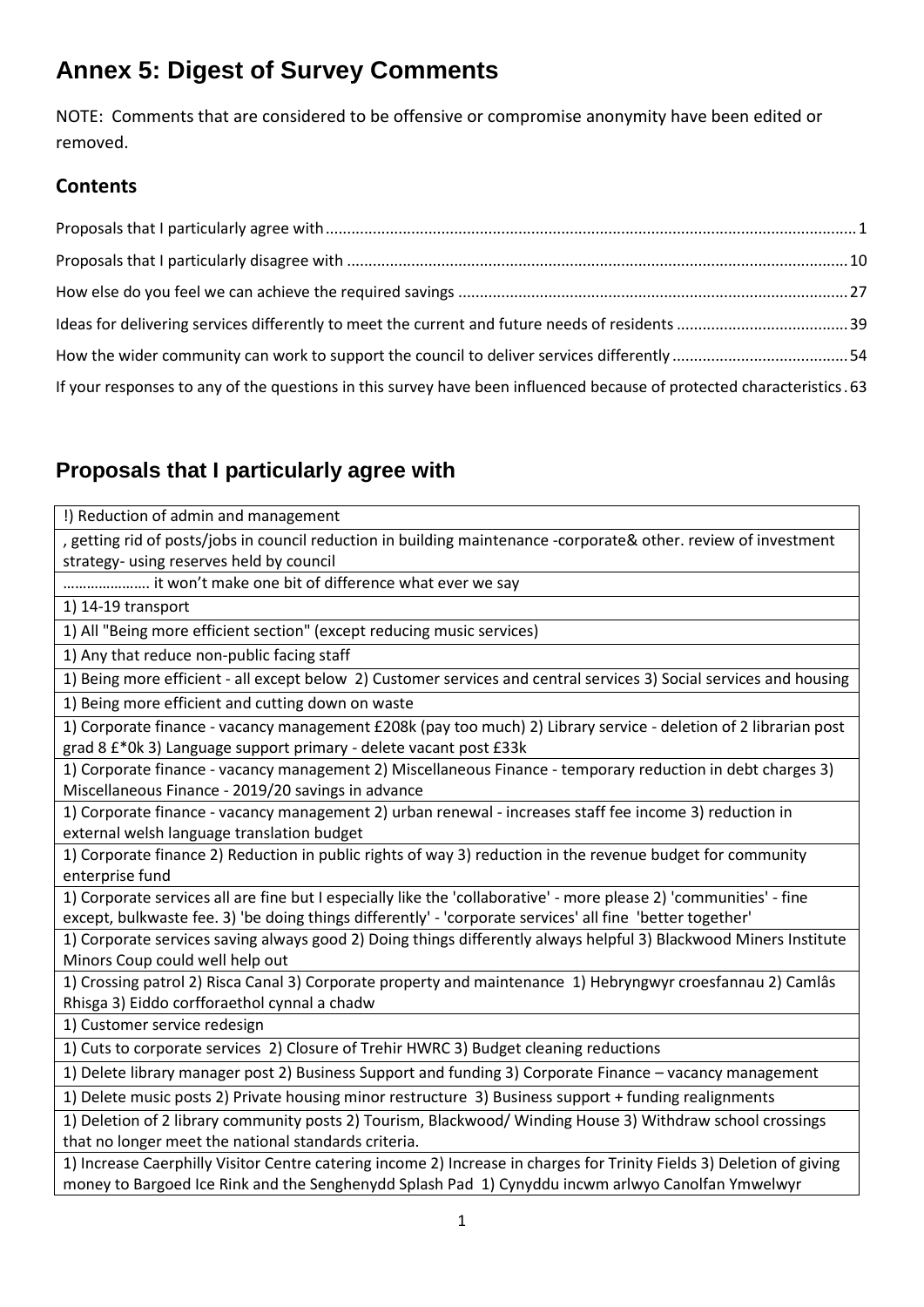Caerffili 2) Cynyddu taliadau I Caeau Trinity 3) Dileu rhoi arian I lawr sglefrio iâ a'r pad sblasio yn Senghenydd.

1) Increase price of MEACC by 25p 2) Corporate property penmaen house running cost 3) increase price of meals in staff canteen by 39p

1) increasing charges for bulky items BUT should be able to pay for individual items 2) Cwmcarn visitor subsidy 3) Office cleaning costs

1) Merger of CSWS with Environmental. 2) Procurement – income through collaboration.

1) Move local companies invited to tender for CCBC contracts

1) No mention of the untested roll out of 5G. Do not Roll this out without – enviromantal impact studies and consent of public , as you mention 'new digital tech'!!

1) None with the additional funding from the assembly £283 367m and an additional4.1% do we really need to make savings

1) Reduction in Welsh language translation

1) Reduction of office cleaning services 2) review of corporate posts 3) 2hild canal reduction

1) To save money cut out one (cabinet) and save twenty eight thousand pounds a year

1. In part D the review of CCBC's Investment Strategy would be welcomed PROVIDED the Council divests from fossil fuels and other carbon intensive sectors, and instead invests in green energy generation and other environmentally advantageous sectors. (Feeling the Green Economy.)This should be widely publicised as an example of CCBC taking positive action in view of the Climate and Ecological Emergency. Councils all over Wales are divesting from fossil fuels. 2. In part B the roll out of LED lighting more widely across CCBC and other measures to

A) BEING MORE EFFICIENT

A23-A27 B01; B04

Adult Education – Delete vacant Manager's post. Support Services and Resources – Delete vacant post. Corporate Property – Ty Penallta – Reduction in building cleaning.

All education proposals, all communities and corporate services proposals under point A being more efficient. All education proposals under heading C service reductions.

All of the being more efficient suggestions.

All of them

All proposals removing vacant posts. All proposals removing subsidy for non-vulnerable groups. Increasing staff canteen costs.

All restructures and review of vacant posts all budget realignment suggestions all rationalisation of service provisions

All savings relating to property maintenance / cleaning.

All the proposals under the Team Caerphilly – Better Together section. I think it's a real positive that the council is looking to do things differently in the future. Temporary use of reserves to underpin alternative ways of working in social services. As above, it's good to see the council is looking to do things differently.

An increase in council tax to help fund the funding shortfall.

Anything related to doing things more efficiently.

Anything that doesn't involve cuts in spending

Apart from additional financial costs to the tax payers then I agree with all in principle so long as they are implemented professionally and fairly throughout the county borough.

At present, NONE – As there is no clear or very little information listed of what the actual IMPACTS are as a result of making such 'cuts'. Poor language and messages used. This has been a typical presentation by the Council now for several years, whereby, the reader has NO real INDICATION of the ACTUAL RESULTANT AFFECTS of such changes (except for some statements in the Communities listings). EVERY CUT or change will have some kind of IMPACT – both internally and externally – what is being hidden here? Our communities are already seeing a dete B A D

B03 Social Services – Temporary use of reserves to underpin alternative ways of working. C22 Community Centres – Withdrawal of funding for 2 Centres not in CCBC ownership (Rudry and Glan-y-Nant). C25 Public Protection – Decommission all BT line rental cameras. D04 Tourism – Cwmcarn Visitor Centre – Additional income.

Being more efficient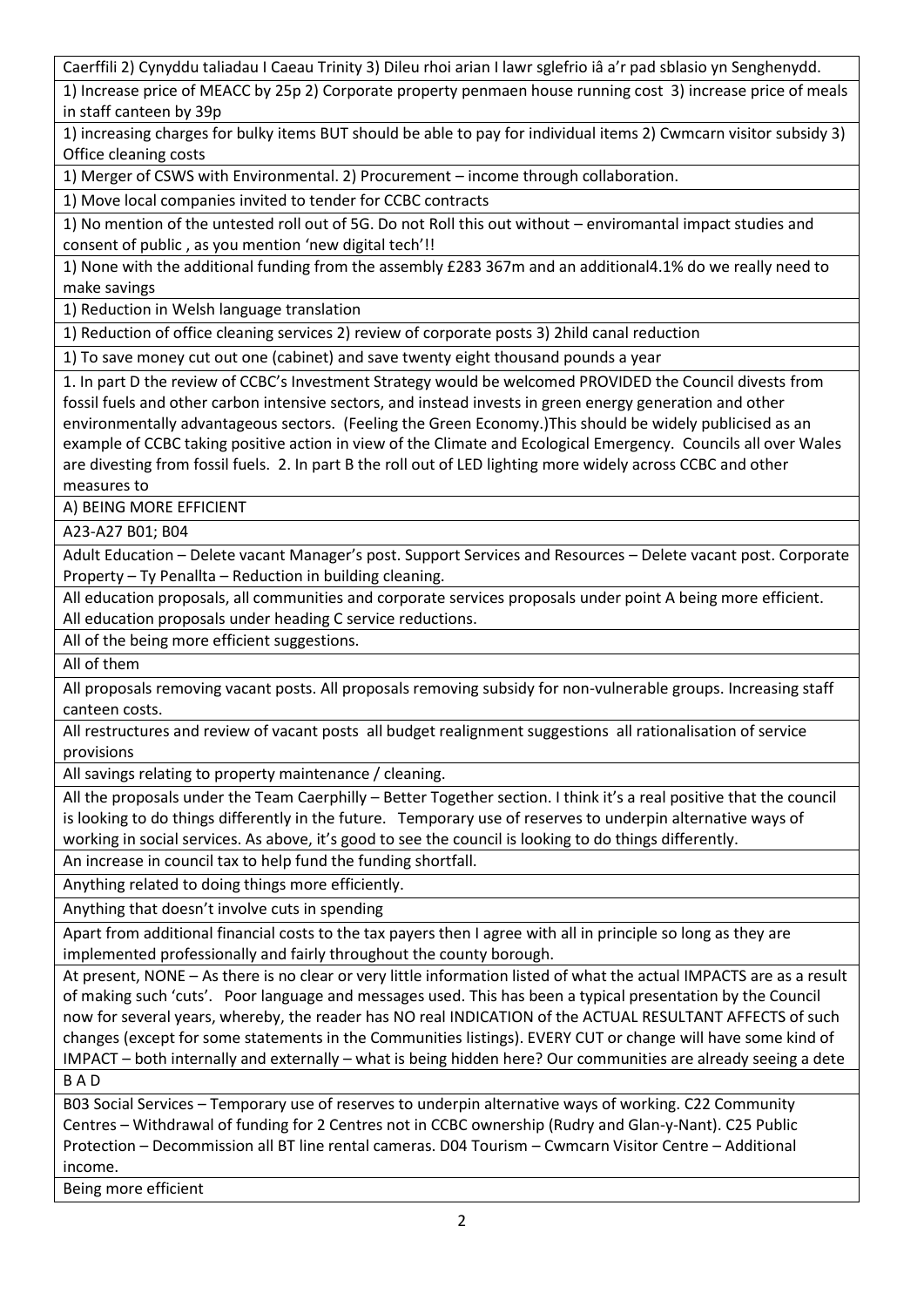Being more efficient

Being more efficient

Being more efficient

Being more efficient

Being more efficient and doing things differently. The council waste money in some services. Maybe cut down on the number of senior management and directors in the council. Also put a stop to ceremonial events, politicians expenses.

Being more efficient definitely

Being more efficient.

Being more efficient.

Being more efficient. Everything you spend money on should be looked at for savings instantly and long-term.

Broadly in agreement with the range of proposals

Business Support & Funding – Budget realignments.

Ceasing the Community Safety Wardens service

Cessation of the Community Safety Warden Service – why are we paying for a discretionary service ( ie: a service you have no legal obligation to provide ) when statutory services are struggling for funding ? I never see wardens in my area. Also I believe that dealing with Antisocial behaviour is a matter for the Police,who have all the appropriate powers and for which we pay a precept in our council tax.

Charge for free water at ty 3hildren this takes time for staff to deliver to the rooms, when really there are facilities on each floor that people can get acsess to water themselves.

Charging for planning advice

Charging staff extra for food in canteen

Cleaning of property

Closure of Ynys Hywel farm why do the council have a farm surly they should be concentration on public services.

Communities Infrastructure Vacancy management corporate finance Increase staff meals

Community & Leisure Services – Bowling Green Rationalisation. Corporate Property – All leaseholders to discharge maintenance obligations.

Community & Leisure Services – Budget realignment. Public Protection – Budget realignment. Corporate Property – Penmaen House – Running costs to be met by new tenant. Corporate Property – Ty Penallta – Reduction in building cleaning. Infrastructure – Reduction in Street Lighting maintenance budget. Corporate Property – All leaseholders to discharge maintenance obligations. Corporate Policy – Reduction in external Welsh Language Translation budget. Customer Services – Service redesign. Central Services – Service redesign in Mail Room. Social Servi

Community and Corporate cuts are well balanced and limits damage.

Corporate Finance – Vacancy management.

Corporate services reductions

Council Tax will need to increase to offset some of the reductions that are being considered provided staff efficiencies are being made within the council

Cuts to non essential posts of management / staff pots..... wasting of money on keeping little used services ..... Any further increase in salary to Managerial staff.... Lunches and facts finding trips.... essential cuts to any non out of pocket expenses

cuts to Winding house and other events

cutting down on councillors "site meeting" where a 53 seater coach takes a few critics from the planning dept to view a site and earn 3hildren3e expenses.Reduce council staff meal subsidies

Cutting the costs of schools. Reducing the numbers of surplus staff in schools and in the Local Authority. No more free car parking for CCBC staff or Councillors at meetings. The rest of us have to pay, so should you. Reducing the expenses of all councillors immediately. We'll soon see who is actually doing it for the civic good. Stop producing the newspaper that you deliver to every house in the borough as it usually goes straight in the bin in most cases. Deletion of vacant posts across the board.

Do we need to have any now that we have been awarded an extra £11 million

Doing things differently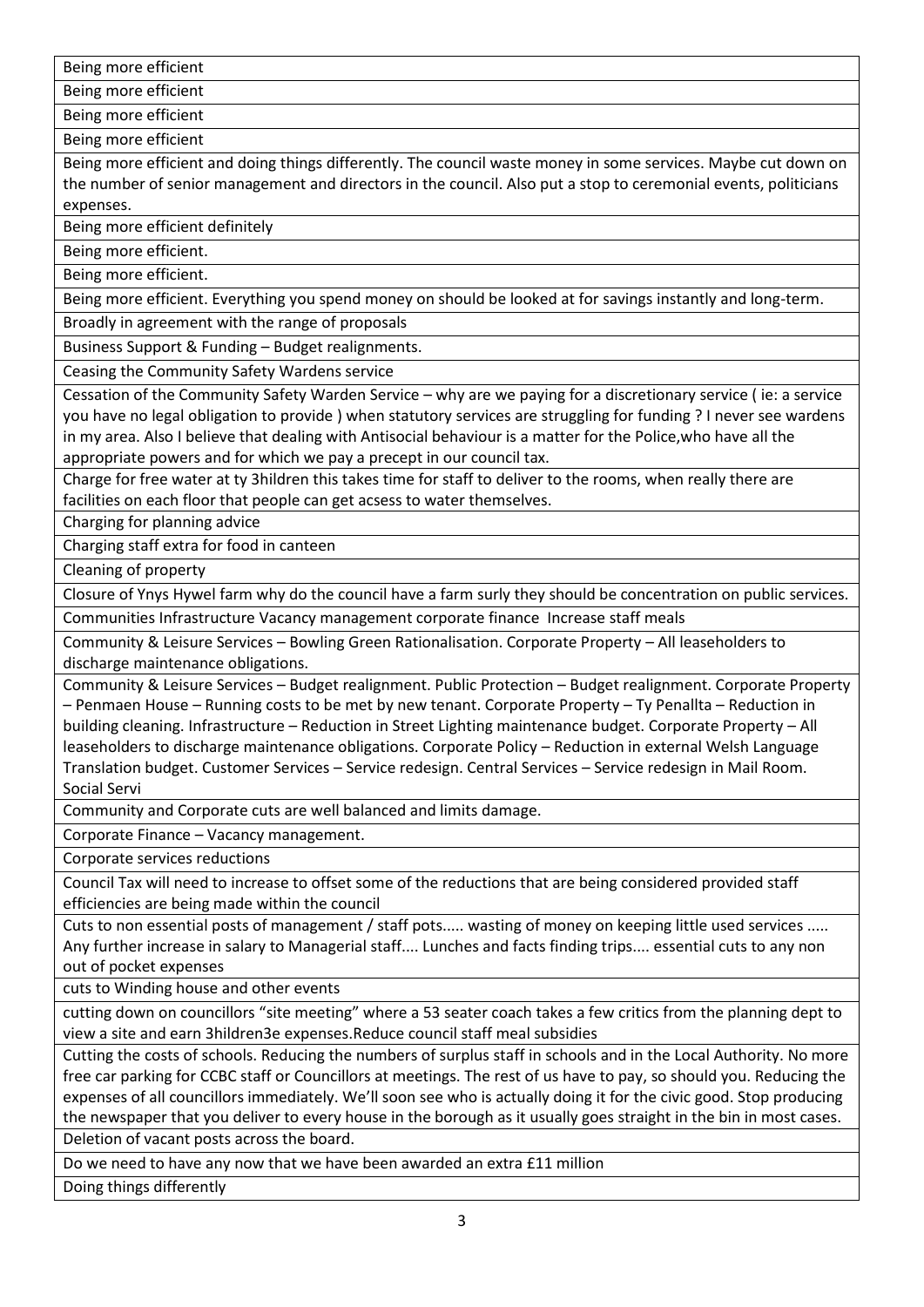Doing things differently and increasing charges

Doing things Differently, Being more efficient

Don't care really as long as my council tax stays the same

E, investment strategy and debt charges reduction (975K), A adult education vacancy 42k, I services manager 50k, Music curriculum leader 59K, Music teacher 50K , Corporate services finance vacancy £208K, B Close Ynys Hywel Farm 40K, merge safety wardens 160K, Temporary use of reserves 800K, library services delete 2 posts 80K, 1% reduction in schools Budget 1030K, Withdrawal of school crossing patrol 158K, reduction in other highway maintenance 95K, 3.5%reduction in building maintenance 54K, Ty Duffryn 69K, Total 3870K

Education Achievement Service (EAS) – 1.5% reduction in contribution. £15k Corporate Property – Penmaen House – Running costs to be met by new tenant. £33k Costs to be met by new tenant who has occupied the premises from June 2019 SOCIAL SERVICES & HOUSING Private Housing – Minor restructure. £27k Will result in the deletion of 1 post Corporate Property – All leaseholders to discharge maintenance obligations. £20k Historically the maintenance of some community centres and pavilions has been funded by Corporate Property despite the lease making

Efficiency savings

Efficiency savings

Embracing team Caerphilly

Everything which has No Public Impact

Fewer corporate functions

For residents who leave rubbish on the street (washing machines and white goods and junk etc (on the public footpath) should incur a fine if the stuff is still there 48 hours later. This will encourage residents to keep the neighbourhood clean (especially with the lights going off you can't see the hazard and you could hurt yourself). Fines should be increased over a certain timeframe if the resident doesn't conform to moving (essentially fly tipping on your front door). Impose higher penalties for residents who have skips on the road/street f

From the information read it appears the council have considered the best options to make the cuts based on the areas they see can achieve the monies required to be saved.

Generally most.

Get rid of some managers will save billions

Getting Rid of posts like Liberians which are not needed

Getting rid of staff roles that are dispensable and reducing vehicle fleet.

Gwasanaethau corfforaethol, cyllid corfforaethol, rheoli swyddi gwag; Glanhau adeiladau, lleihau'r cyllid hyfforddiath; Adolygiad o'r strategaeth fuddsoddi (Corporate services, corporate finance, vacancy management; Cleaning buildings, reducing training funding; Investment strategy review)

Hoped for increase in BMI and other venues

Hyfforddiant glanhau adeiladau; 50% hawliau tramwy cyhoeddus; Gwasanaeth digidol (Building cleaning training; 50% public rights of way; Digital service)

I agree that where there are vacant posts in the Music , Youth and Library Services these should be deleted , and hopefully savings made be used in improving these areas so that buildings can be improved e.g. better disabled access and more resources so that both staff members and members of the public can feel comfortable and make the most of the facilities .

I agree cuts should be made to headcount but you should be utilising your current resource more effectively. People are far from stretched in some Roles so utilise them to cover other Roles across different Functions.

I agree merging safety officers and environmental together. I agree reducing Welsh language proposal.

I agree that we need to be far more efficient

I agree to most proposals

I agree with all proposals put forward.

I agree with an increase in council tax

I agree with everything in general that has been proposed. Do it.

I agree with reducing the number of councillors, and their expenses. This should be voluntary! I agree that no more spending on office fitments, refurbishment, management should take a pay cut, reflecting their poor performance. The council is responsible for all its previous actions, eg, closing local schools, building new, further away, then claiming they can't afford transport costs. Bulk of the budget goes on interest payments, pfi, and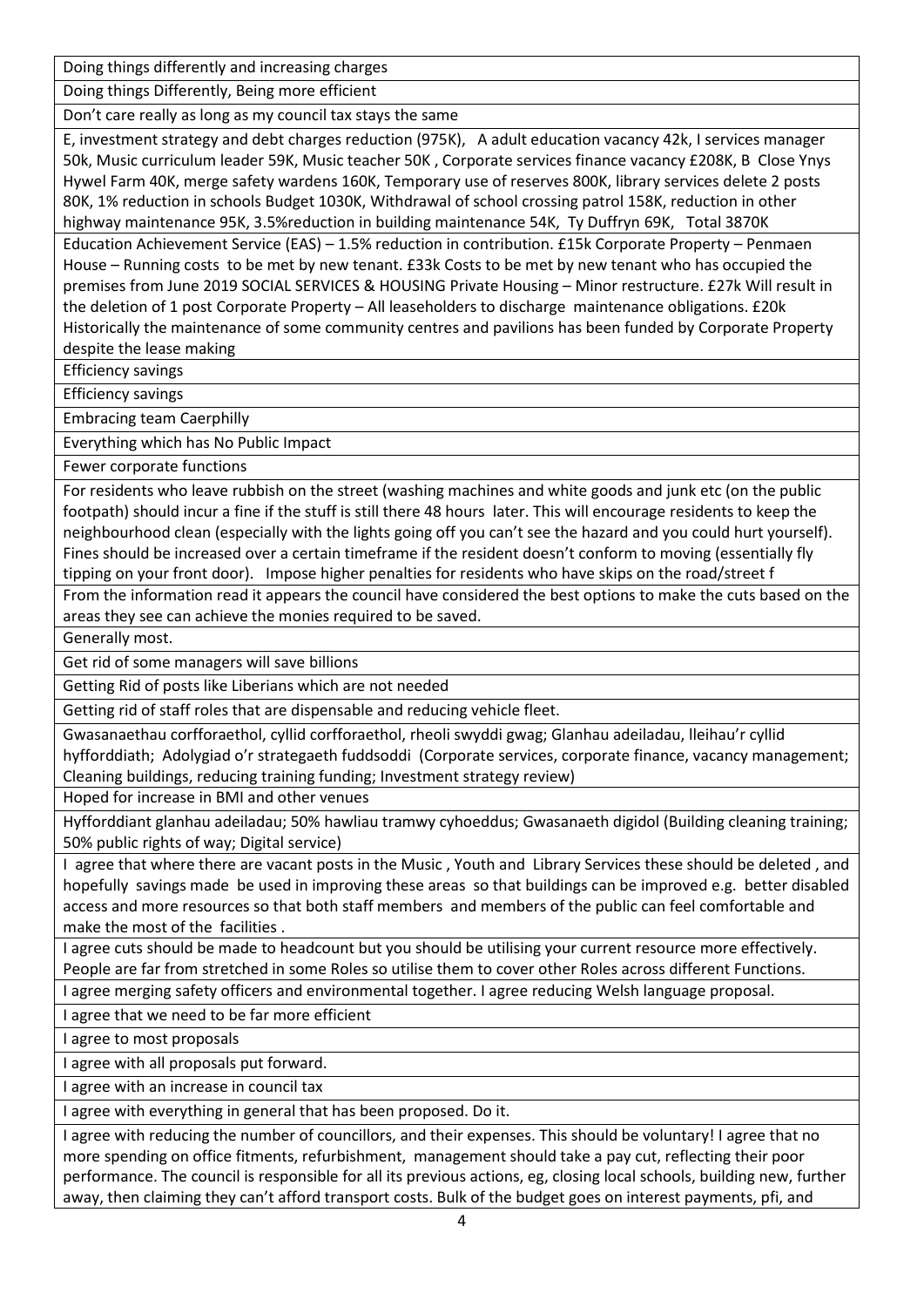renaming initiatives. Trying to reinvent yourselves costs money.

I agree with the cut backs to our library services, we are in an age were the internet with its online journals and literature has taken over.

I agree with the deletion of all the vacant posts. I believe if a department has managed to run successfully without these posts for a number of years then all vacant posts should be offered up as MTFP savings. If in future years there is a need for a role then a business case for that role should be put in at that point in time. We should be adopting a more zero based method of budgeting or as a minimum a rolling 3 year budget whereas each year the department justifys what they need to run the service rather than automatically retaining their ex

I agree with you. Proposals.

I am somewhat relieved to see that the Meals Direct Service is continuing albeit with a price rise, but better that than the proposal to stop it altogether.

I disagree with all of them we pay a lot of money in council tax, we should be getting a much better service. I disagree with everything. The children's safety is all that matters.

I do agree with deleting posts where it is proven they are not required, and restructuring where there is minimal impact on current staff. Natural wastage. I agree with an increase in council tax, maybe slightly less that the one proposed. I agree with efficiency savings around street lighting, but not as currently being rolled out, maybe every other light being turned off, or every third light being left on. Lack of lighting makes it difficult for pedestrians to be seen by drivers, also whuilst it is said there is no link to crime, does not allo

I don't agree with any of them.

I don't agree with any cuts. I believe these should be fought at a higher lever, or by reducing higher level staff wages. It is ridiculous that we, especially us in the most deprived areas are yet again taking the cuts, reducing yet again the services that are on offer for us.

I don't agree with any more cuts, I think the tax payers around the borough, and the whole of the UK have endured enough. Public Services need massive investment. However, I do work for the authority, and understand the need due to the challenges faced. I must point out that the line "Even with a 6.95% increase in council tax, Caerphilly county borough residents would still pay among the lowest council tax in Wales", is insulting, and I would like to see it taken out.

I don't particularly agree with any of them, although I do understand the need given the legal obligation on councils to have a balanced budget. New Labour and the Tories' relentless slashing of budgets is destroying so much of value that has taken so long to achieve. I think that everything possible should be done to object to the cuts, and frequent public statements should be made reminding the residents exactly who is responsible and why.

I I think your cuts have been propertly or fully assessed. The short term impact may be accurate but the longterm impact has been ignored.

I feel that the Council, having considered carefully all options, has decided on a list of savings that will have the least impact on all residents, while making provision for the most vulnerable.

I have had a thought about CCBC and their proposal to close Tre hir amenity centre. They are hoping by closing it will save £15k per annum. But. Now here's their narrow minded thinking. They state that they are aiming to reduce the carbon footprint. They encourage recycling. They state that fly tipping costs thousands every year. Firstly has anyone done an environmental impact assessment on the additional traffic that would have to travel to the nearest site, Penalta. This will create further congestion on the already inadequate roads aroun

I realise the need for cuts so most proposals seem reasonable.

I strongly agree there is cuts to be made and one of those cuts being a recycling centre is probably the right decision. Also the increase in costs for dinner at both primary and secondary is needed to avoid massive subsidies with the rising cost of ingredients same applies to the staff meals. Cutting of safety crossing patrol staff is also needed whereby they are using zebra crossings and pelican crossing to save money.

I thing you do need to be more childrens an di agree wo=ith the increae in children spay and living wage

I think being more efficient all round is the greatest means by which to secure value for money.This obviously necessitates that priorities are adhered to and targets met with accountability for any shortfalls. An unenviable task but achievable.

I think it would be important to look at different ways to make savings. For example schools and businesses in the borough, can only buy things through expensive companies like ESPO, Eureka etc. If this was changed then this would make significant reductions in the budget. A packet of plasters or first aid supplies through these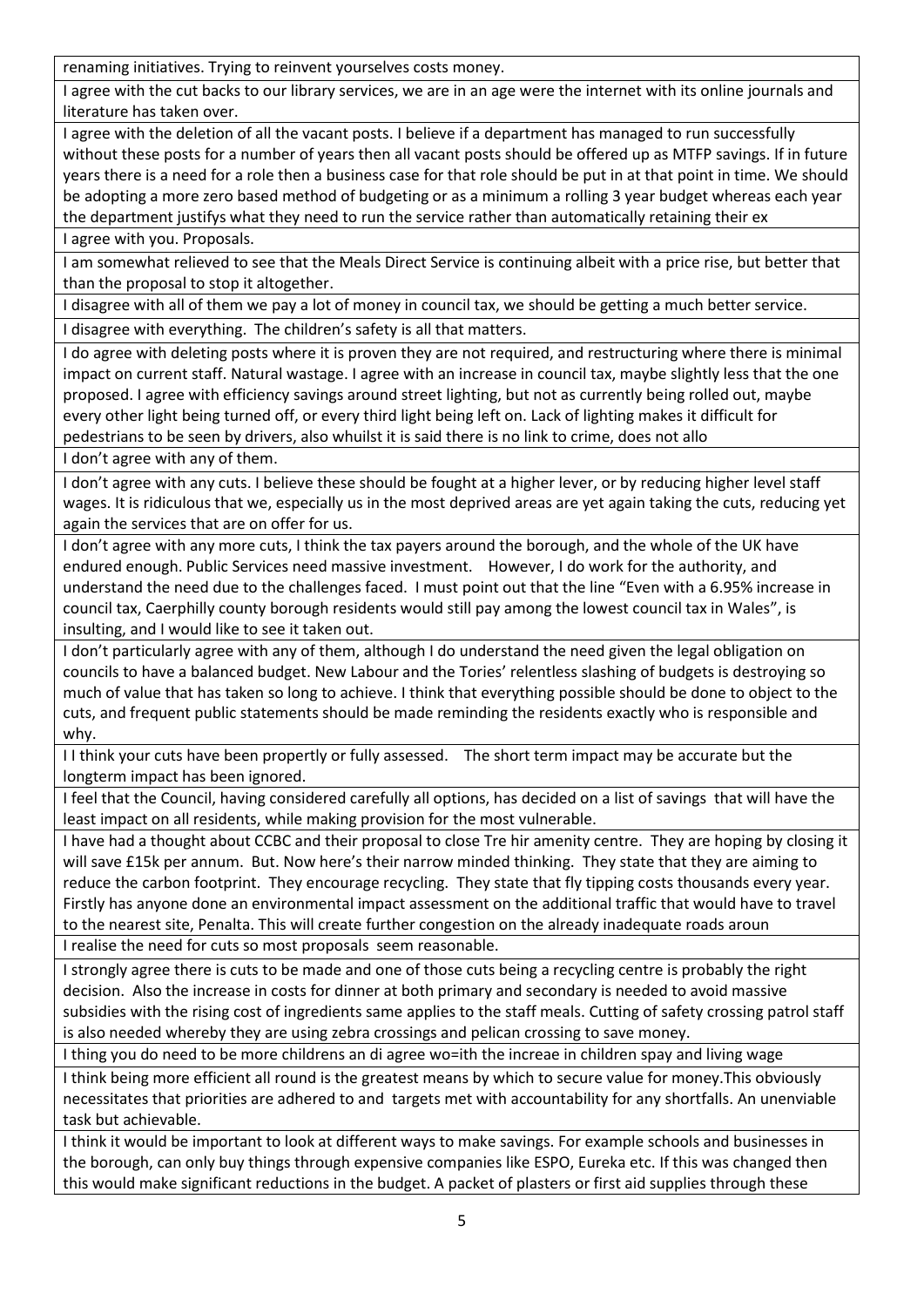companies are extortionate, But we can only buy through these companies. If we didn't limit where consumables could be purchased from, then our council services wouldn't ale huge savings by shopping around and buying thi I think the proposals for children recycling centre will more than offset the closure of trehir. Good to finally see a recycling shop in the county.

I understand that finances are tight, and efficiencies are needed, but this is just one area of finance. What about new revenue generation initiatives and where costs for public facilities are not me by users introducing a charge? I do not feel that enough emphasis has been placed on these two potential areas for new revenues, to help avoid further cuts in essential budgets.

I'm sorry but I can't agree with any of the proposals that are being put forward. The cuts which would have no apparent impact on the public would seem to make sense on the face of it. However, looking at where posts are being cut to say that this has no public impact is not quite true,as these jobs are 6hildren6e66 and depriving people of employment opportunities. I appreciate the opportunity to contribute to the consultation, but its like asking turkeys to vote for Christmas. The public is continually being asked to pay more for less and n

Improvements in streamlining departments, I see there is a change in strategy for income based on bonds and property which is probably a good move, but does come with its risks

In general, a well thought out review, thank you.

Increase catering costs, charge for collection of bulky waste cynyddu prisiau arlwyo, codi tâl am gaslu sbwriel swmpus

Increase in price of school meals.

Increase in school dinners and meals on wheels.

Increase of council tax – agree that more investment is needed in council services.

Increasing annual payment

Increasing school dinner charges and staff canteen charges.

Increasing school meal costs – there are alternatives, as children can bring packed lunches should the rise be unaffordable by some. Reduction in playground budgets – communities can fund raise to bring this gap, or use other facilities therefore this can be tolerated – there are alternatives.

Infrastructure – Reduction in Street Lighting maintenance budget.

Infrastructure – Withdraw the School Crossing Patrol sites that no longer meet the national standards criteria.

It's difficult to agree with anything that impacts on front line services to residents or will affect members of staff employed by the authority but understand that savings have to be made in order to meet to cut in budgets. Its hard to point to one – other than anything that saves large sums of money with low impact (collectively).

Library Service – Deletion of 2 Community Librarian posts (Grade 8) Corporate Finance – Vacancy management. Library Service – Delete Library Manager post. Music Service – Curriculum Leader – Vacant post. Tourism – Blackwood Miners Institute – Reduced Box Office opening hours. Corporate Services – Digital Services – Efficiency savings through process reviews and automation.

Low or no impact

Merging teams and rationalising posts.

More cuts I think you should review every job in the council council any new staff taken on should be on a lower rate of pay no benefits less holidays like all companies are doing at the moment review all other staff get new job names so they will have to apply for the new job or leave ! Everyday apart from Christmas Day should be a normal working day no double time this is due to the min wage going up we just can't afford it run the council like a business

More efficiency

More efficient

N/a

No pay increase for CEO and Officers of Council, reduce the bill.

None None

None

None

None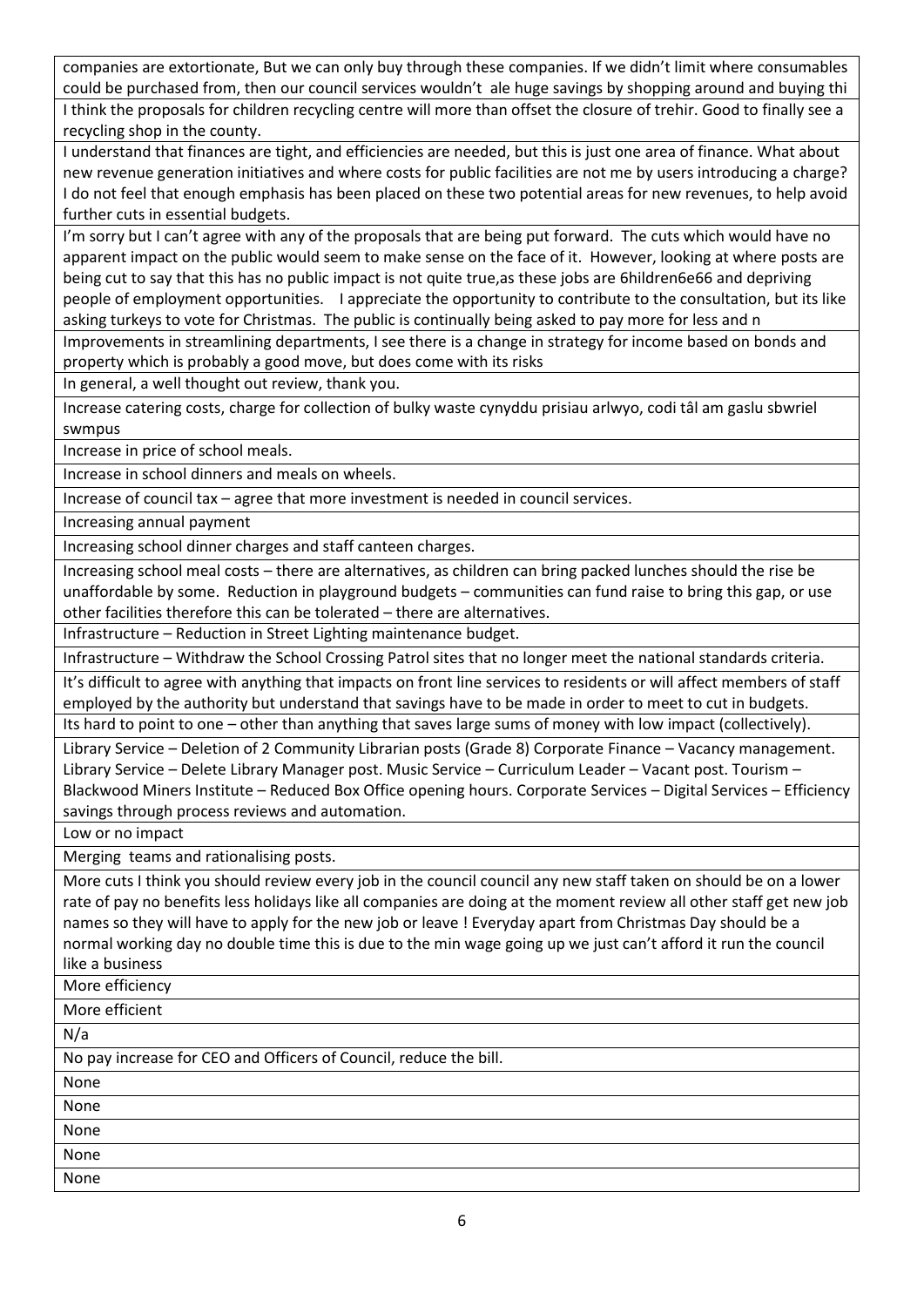| None                                                                                                                                                                                                                                   |
|----------------------------------------------------------------------------------------------------------------------------------------------------------------------------------------------------------------------------------------|
| None                                                                                                                                                                                                                                   |
| None                                                                                                                                                                                                                                   |
| none                                                                                                                                                                                                                                   |
| None                                                                                                                                                                                                                                   |
| None                                                                                                                                                                                                                                   |
| None                                                                                                                                                                                                                                   |
| None                                                                                                                                                                                                                                   |
|                                                                                                                                                                                                                                        |
| None                                                                                                                                                                                                                                   |
| None                                                                                                                                                                                                                                   |
| None                                                                                                                                                                                                                                   |
| None                                                                                                                                                                                                                                   |
| None - all proposed cuts appear to be to expenditure necessary to the well-being and functioning of the                                                                                                                                |
| community                                                                                                                                                                                                                              |
| None apart from cutting council contributions to legal services to protect their staff.                                                                                                                                                |
| None at all                                                                                                                                                                                                                            |
| None impact                                                                                                                                                                                                                            |
| None in particular                                                                                                                                                                                                                     |
| None of them                                                                                                                                                                                                                           |
| None stand out                                                                                                                                                                                                                         |
| None, although I am aware that cuts & Increases need to happen.                                                                                                                                                                        |
| None, there needs to be a cull in management positions. Far to many chiefs and not enough Indians                                                                                                                                      |
| None. You seem to be cutting services that are already under tremendous pressure and quite frankly deserve                                                                                                                             |
| increases. You are raising our council tax but reducing service that's not right.                                                                                                                                                      |
| Not filling vacant posts B03 - Temporary use of reserves DD8 - Charging £25 for bulky collections                                                                                                                                      |
| Nothing                                                                                                                                                                                                                                |
| Nothing                                                                                                                                                                                                                                |
| Overall happy with proposals not to replace roles or remove vacant positions, on the proviso that these are not                                                                                                                        |
| absolutely essential positions and will not have undue impact on peoples lives. Happy to support increase in                                                                                                                           |
| Council Tax but believe that there is potentially more than could be done here to prevent reductions in services                                                                                                                       |
| elsewhere. Reduction in corporate services, such as corporate finance posts and any reduction in non essential                                                                                                                         |
| overheads that do not have a detrimental impact on front line services Reserves to support Social Servic                                                                                                                               |
| Public Protection - Merge Community Safety Wardens with the Environmental Health General Enforcement                                                                                                                                   |
| Team. Corporate Policy - Reduction in Voluntary Sector Infrastructure - Reduction in Carriageway maintenance                                                                                                                           |
| budget                                                                                                                                                                                                                                 |
| Reduction in all relevant administrative costs where smarter 'digital' systems can achieve greater efficiency or                                                                                                                       |
| where the current workload can be shared amongst existing staff.                                                                                                                                                                       |
| Reduction in budget for EAS. However, in my view, the EAS should take a much bigger reduction than £15K. The                                                                                                                           |
| value of this support organisation for schools is debateable d variable. Your proposals suggest that the EAS takes<br>a smaller % cut than the individual schools budgets. This is not acceptable. The people who make a difference to |
| children's life chances are the teachers/schools. The EAS should be contributing a much bigger financial                                                                                                                               |
| reduction.                                                                                                                                                                                                                             |
| Reduction in cleaning staff - Although a good job is done they hang around and waste time-less people get same                                                                                                                         |
| work done if work fll day £145k) Corporate finance (£208k) Library service (£80k,) 3x music teachers (£138k) If                                                                                                                        |
| these people either don't need replacing or aren't bothering - then wages were a waste previously for years                                                                                                                            |
| Reduction in EAS contribution Some vacancy reductions by not filling some posts that have been vacant for                                                                                                                              |
| awhile Reduction in traffic management as there appears to be some form of 'alternative'. Increase rental                                                                                                                              |
| income (if it I result in the 7hildr leaving) - Communities Section D What does 'budget realignment mean'? you                                                                                                                         |
| seem to put it everywhere when you cant explain the impact of something? Review of Investment Stratety -                                                                                                                               |
| although I do not see where the 718k saving comes from in relation to this.                                                                                                                                                            |
| Reduction in external Welsh translation                                                                                                                                                                                                |
|                                                                                                                                                                                                                                        |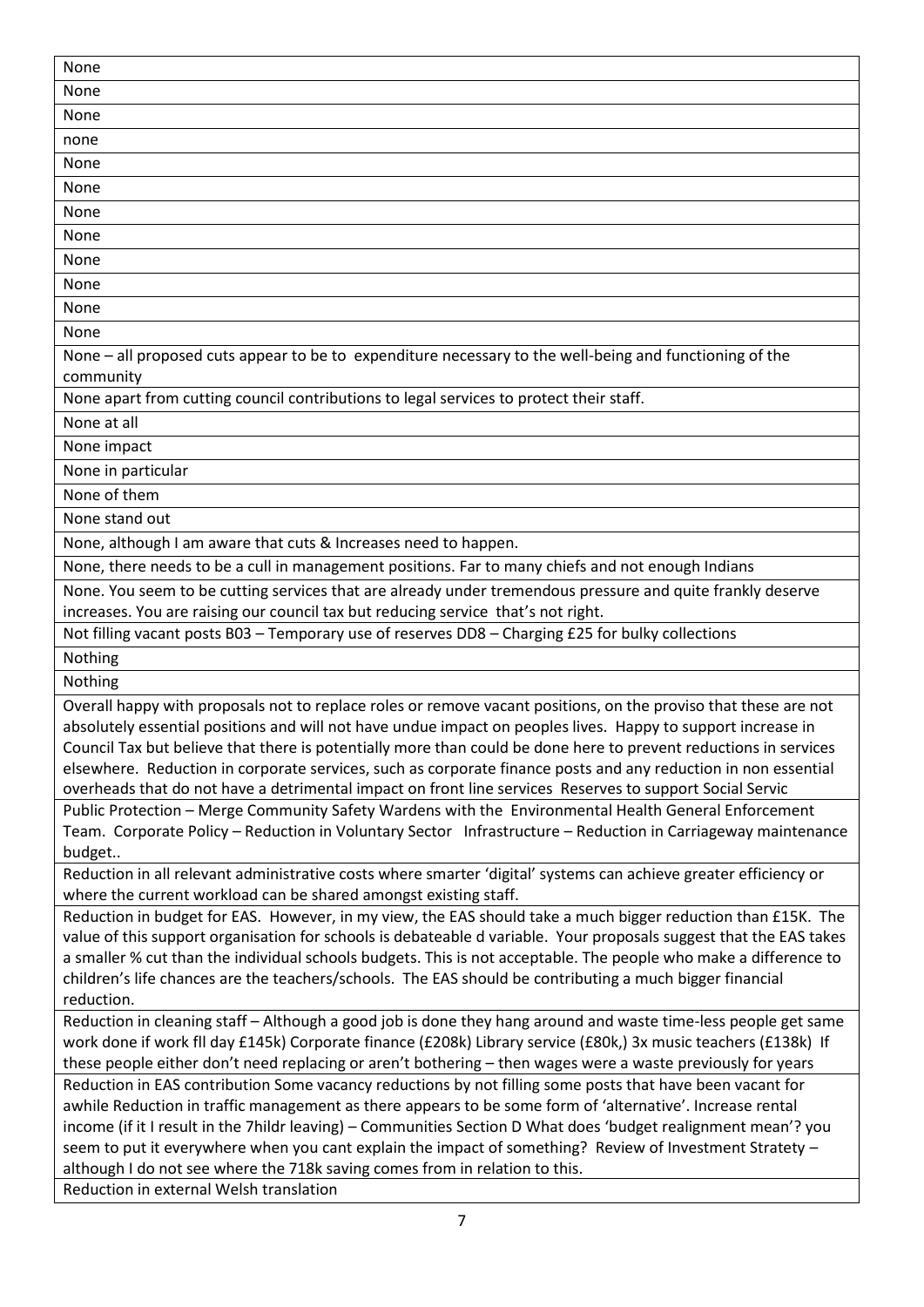Reduction in Individual Schools Budgets provided the reduction is applied to non teaching sectors of the budget, eg administration, teachers who primarily are administrators, not teachers.

Reductions in corporate budgets that will have little or low impact on the public.

Removal of BT line rentals as they are overpriced and much cheaper alternatives exist.

Removal of vacant posts Decommissioning of BT rental cameras

Restructuring and efficiency proposals

Review of Investment Strategy £718,000 Income from Caerphilly residents should surely be spent within Caerphilly and not on possibly volatile investments. Corporate Services E107,000 Total of three listed services, all three should be considered as non essential. Corporate Services Finance £208,000 Vacancy Management, expensive for whatever this might be. Corporate Services Legal £50,000 Legal and Governance fees budget, budget realignment, whatever this might be. Communities & Leisure

Saving money

Savings to do with cuts in the council offices i.e. staffing, maintenance,cleaning or lighting etc. If the reduction on Highway budgets means that the verges will be left to grow and benefit wildlife then I would support this. I would also support the saving of money by reducing the unnecessary grass cutting along riverbanks especially in places where the public have no access (as along the river in Risca). This practice is detrimental to insects and protected reptiles etc.

Savings where vacancies have not been filled

so sorry to see the council cutting so many services. Why pay more council tax for fewer services?

Some .... increase in council tax

Some Cuts to unnecessary staffing Roles

Staff restructuring at Blackwood Miners Institute

Street lighting reduction, in the main OK. Some safety an theft issues where thieves can work undetected during the early hours and I think major junctions on trunk roads should remain lit for longer but not necessarily all night.

STRONGLY AGREE – Corporate Policy – Reduction in external Welsh Language Translation budget. STRONGLY AGREE – Deleting currently vacant posts. Corporate Property – All leaseholders to discharge maintenance obligations. Infrastructure – Withdraw the School Crossing Patrol sites that no longer meet the national standards criteria. STRONGLY AGREE – Community Centres – Withdrawal of funding for 2 Centres not in CCBC ownership (Rudry and Glan-y-Nant). Miscellaneous Finance – Deletion of Match Funding for Community Schemes budget. STRONGLY AGREE

Stupid survey expired before I could finish, I'm not doing it again

Team Caerphilly

The council must be saving loads with the street lights being turned off, which I think is particularly dangerous, especially at this time of year. Also I don't mind paying extra council tax if my pension went up In line with the increases. I'll never be able to officially retire as I can't manage on my pension. By the time I've paid my council rent and council tax, my pension is gone.

The maintenance of services All deletions

The proposal to withdraw funding from Bargoed Ice Rink and Senghenedd Splash Pad and the reduction to town centre and community project budgets Merging of community safety wardens with environmental enforcement

The proposals all appear reasonable.

The proposals to increase Council Tax to maintain services is essential, and the removal of Community Safety Wardens.

There really aren't any are there ?. It's a cuts proposal, so you wouldn't expect us to agree with anything.

Those in E) – Other and D) Corporate Services.

Those listed in section A. The deletion of vacant posts

Those that don't affect the public

Unsure

Vacant posts, providing they do not cause any impacts to essential services provided to vulnerable groups / individuals. Have full impact assessments been carried out to mitigate any service provision loss to vulnerable groups / individuals? It is noted in the rapid impact assessments that "NOT ALL RISKS CAN BE MITIGATED. SOME MAY NEED TO BE TOLERATED IN THE CONTEXT OF BUDGET PRESSURES". This appears to be a misleading and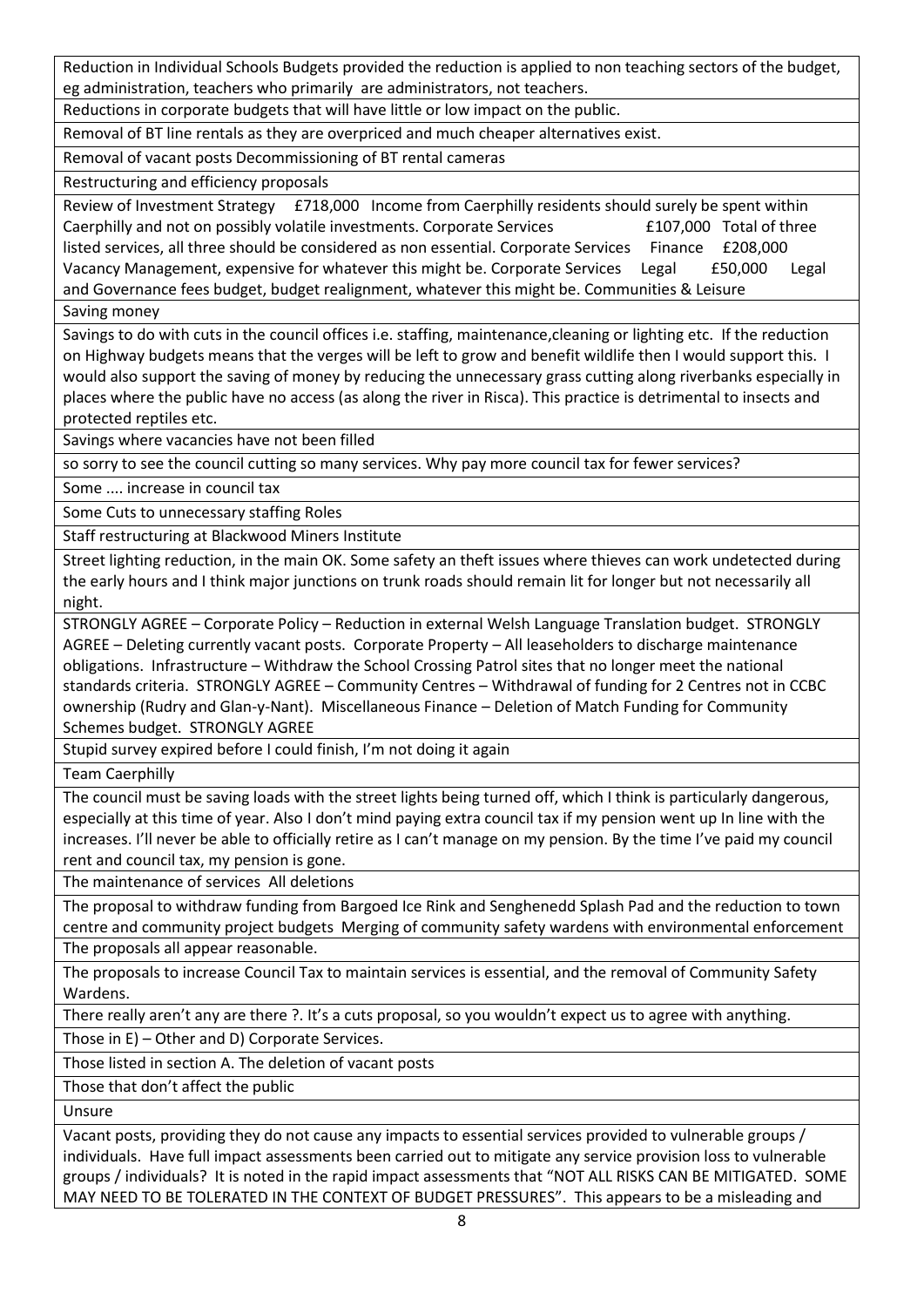confusing statement. Have the equality group been asked to look at your consultation approach to rapid impact assessment

waste of time nothing gets done

Withdraw funding for Senghenydd Splash Park and Bargoed Ice Rink as I feel they only serve only a small proportion of the community and there are other options in the Rhymney Valley

You need to scrap the post of Chauffeur which you have advertised on your website. It's disgraceful that you're looking for savings but still find the money to ferry around the leader of the council and other senior councillors. Why can't they use public transport in line with your green initiatives?!?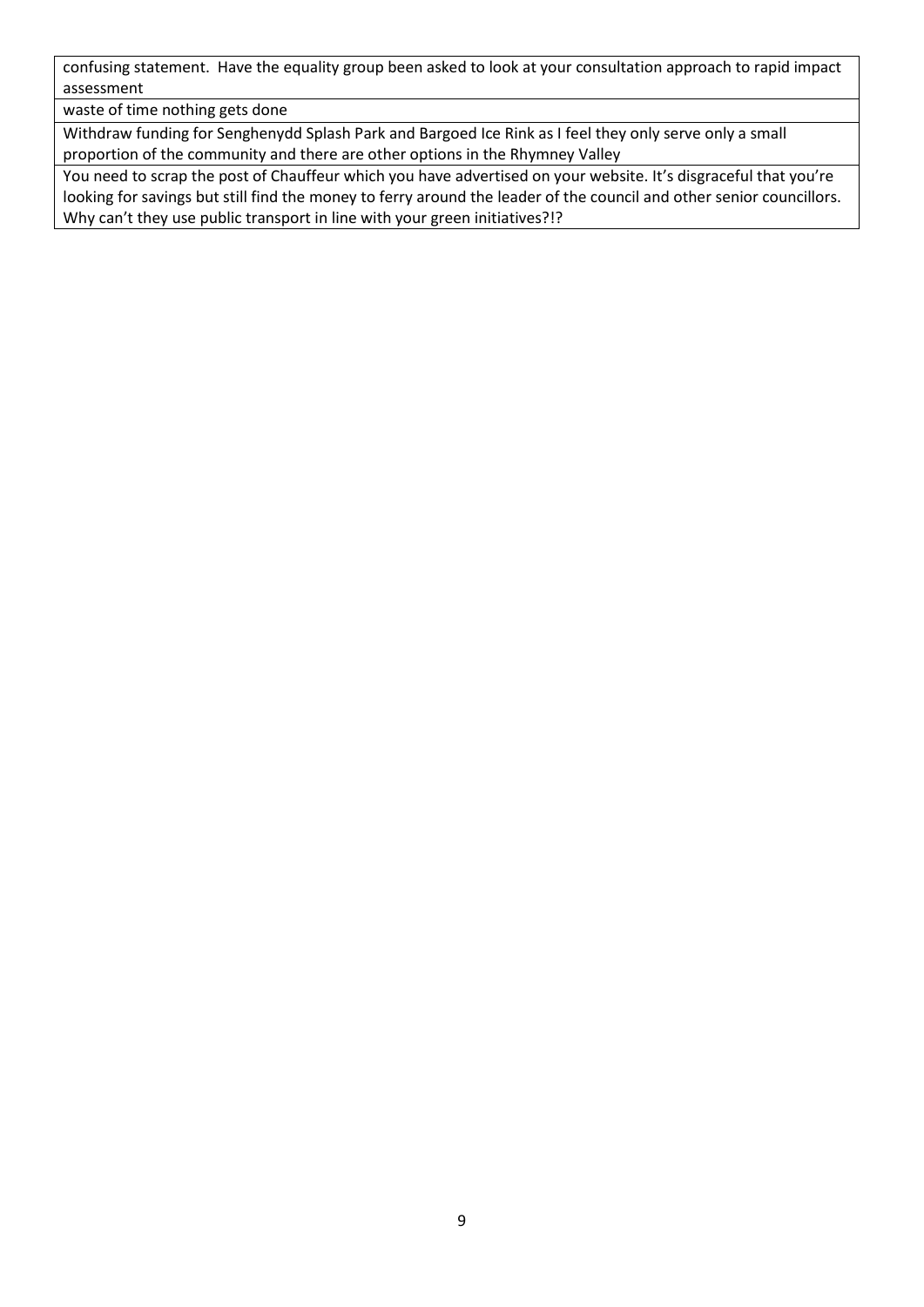## <span id="page-9-0"></span>**Proposals that I particularly disagree with**

1) 2% reduction in ind school budgets 2) Reduction in carridge maintenance 3) \*Reduction in war memorials maintenance 1) 2% reduction in individual schools budget 1) 2% reduction in schools budget 2) Reduction in highway maintenance budget 1) CAB Funding 2) Cutting money to CAB 1) Cefn fforest the forgotten village its gone dirty 1) Charge for rats and pests 2) reduction on school budgets 3) reduction in cleaners 1) Closing Trehir tip – could increase fly tipping 2) Increasing charges for bulk item collections could lead to more fly tipping 1) Closure of Trehir recycling centre 2) Reduction in carriageway maintenance budget 3) Reduction in voluntary sector budget 1) Cuts to GAVO, CAB and Groundwork 2) Closure of TRIHIR C.A.S. whatever 3) repairs are needed should be attended to 1) Cuts to pest/rat funds 2) Cuts to voluntary services 3) Reducing welfare budget 1) Torri cyllid plau/ llygod 2) Torri I wasanaethau gwirfoddol 3) Gostyngiad cyllideb llesiant 1) doing away with CSW 2) Reduction in road maintenance 3) Withdraw SCP 1) Getting rid of community safety wardens 2) Reduction in highway repairs especially footway maintenance and pot holes 3) Decommisioning of CTV cameras 1) I object to cutting CAB, GAVO + Groundwork 2) Do not charge Rat Treatment 1) Increase primary/secondary school meals 2) Closing Trehir Recycling Centre 3) Reduction in Street Lighting budget (maintenance) 1) Cynyddu pris prydau ysgolion cynradd/uwchradd 2) Cau canolfan ailgylchu trehir 3) Lleihau cyllideb goleadau stryd (cynnal a chadw). 1) Increases in collection fees for bulky items. 2) Public amenity sites need better opening hours. 1) Library Service being depleted 2) Music service being depleted 3) Language welsh and support primary post lost 4) tourism – winding house/blackwood institute need staff 5) Leisure services need protection 6) Reduction in individual schools budged Lots more! 1) Music service – delete teacher post 2) 2 % cut in schools budget 3) decommission of CCTV cameras 1) not filling potholes will surely result in more claims for damage to vehicles. Which is cheaper? 1) Public protection – decommission CCTV cameras £24k 2) (you can pay litterpickers etc to hang around your vans-then turn off the CCTV I feel that none sensical 1) Reduction carriageway maintenance 2) Reducing education funding 3) Deletion 2 community librarian posts 1) Reduction in carriage way maintenance budget 2) 2% reduction in schools individual budgets 3) All cuts relating to library services. 1) Reduction in carriageways maintenance budget 2) Reduction in playground maintenance budget 1) Reduction in maintenance playground budget £10k 2) Public Protection-decommission cctc bt line rental £24k 3) Waste-Increase charges bulky collections - £16 to £25 1) reduction in street lighting maintenance 2) 2% reduction in individual school budget 3) Further reduction in well-being budget 1) Reduction in street lighting on safety grounds 2) Closure of Trehir HWRC will increase fly tipping 3) Public protection decommission cameras – safety? 4) Waste charge increase bulky item – fly tipping 1) Reduction in voluntary sector budget 2) Reduction in carriageway maintenance 3) Public protection merge community wardens with public health 1) Reduction of voluntary sector budget 2) Reduction in carriageway maintenance 3) Reduction in highway maintenace 1) Reduction of voluntary sector budgets 2) Meals of wheels increase 3) Decrease in bus subsidy from Ystrad to Blackwood – Reduction to community safety wardens 1) Removal of lollipop facility at crosskeys corner! This is a dangerous spot. 2) Education cuts 3) Why lock in 20 million in investment? Would you guarantee a substantial return?

1) Removal of rail linc bus Proposal C11 – removal of rail linc bus With the promise of an improved transport system as part of the city deal, how will housing estates north of blackwood station link to the rail system? This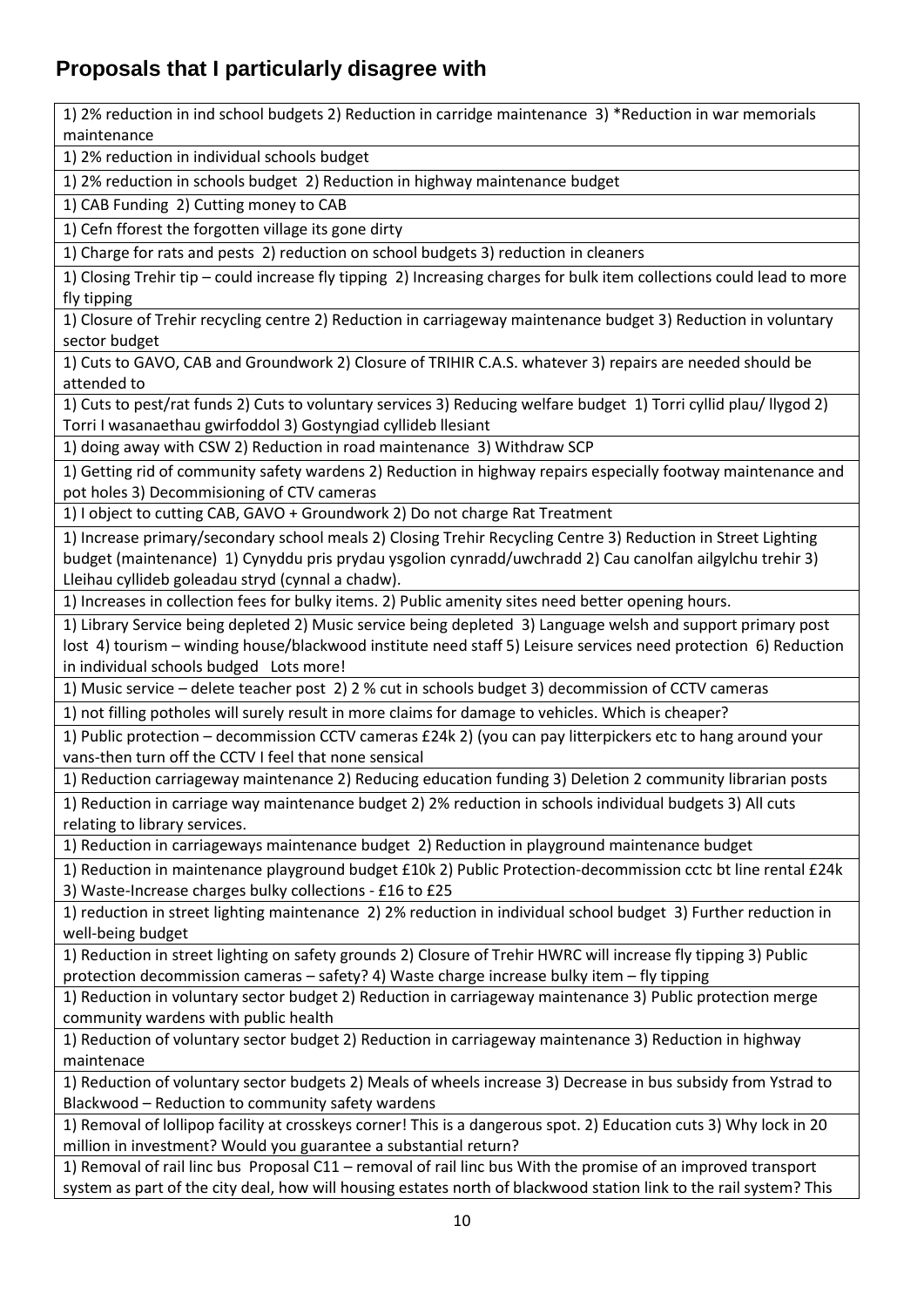service would be well used if it were reliable. I have waited on a number of occasions and this bus has not shown up. Still, it is better than nothing. With the removal , elderly and disabled residents have no way of getting to Ystrad Mynach to catch the train.

1) School crossing patrol Risca drop in

1) Staff canteen meals increase should be AT LEAST in line, if not above , school meal increase. 2) Reduction in Schools budgets 3) Highway maintenance reductions

1) Turn lights off 2) Closing Trehir

1) Use of social services reserves to underpin budget 2) reduction in school budgets 3) Reduction in youth service budget

1) Voluntary sector budget cuts!! 2) Technical assistance budget cut!! 3) Well being budget cuts!!

1) Want to save money 2) Stop borrowing from the Rothschild banks and funding back ops DEMOCRACY – AN ILLUSION

1) Waste collection 2) Language support – Primary/ early years teams 3) Youth service

1) Waste- increase charges for bulky collections 2) public protection- renew pest control fees 3) reduction in street lighting maintenance budget

1) Waste-Increase charges –will encourage more dumping in semi rural locations e.g. Machen mountain 2) Reducing library services. Libraries are the hub of the village life-we know of several e.g. Plymton, that shows top films

1) Will Bargoed Ice Rink survive no subsidy? Or the splash pad. 2) Not happy about yet more council tax 3) Not a good idea to cut C.C.T.V cover anywhere in CCBC areas

1) Withdrawal of school crossing patrol 2) Meals direct price increase 3) Increase in charge for waste collection

1) Withdrawing school crossing patrols childrens lives are important as a dad 2) Waste management censing staff 3) Reductions in highway maintanence

1)Cuts to library services 2)cuts to education services 3) cuts to social services

1. 2% reduction in individual schools budget. – Schools are currently already under-funded with large class sizes. Failure to fund schools properly is a false economy as poor education leads to increased deprivation in the county. You can cut budgets on infrastructure and service and be able to recover these in short order when financial winds change. You cannot recover the ground lost from educational cuts so these should be protected above all else. 2. Review of investment strategy - Investing £20m in property, equity and bonds is sensib 1. In part B, the closure of the Trehir HWRC needs to be rethought from a wider perspective. CCBC needs to

incentivise residents by making recycling facilities more available not less available. It would be reasonable to assume that the public will interpret this closure as evidence that the Council does not consider environmentally friendly waste recycling as a priority. It is also likely that many people will NOT make the extra journey to Penallta, even if they know about it. As a result CCBC's recycling rates will fall when they need to ris

1. Trehir Tip Closure – the saving of £15K is wholly disproportionate to the benefits this centre provides to thousands of Caerphilly residents, which enables them to dispose of their waste in a conveniently ecological way. Closure will also inevitably lead to fly-tipping. 2. A language support primary is an essential edicational post, which should be maintained at a relatively modest salary of £33K. 3. On the principle that Wales prides itself on its education system (or at least used to), the proposed 2% reductions of just over £2million. £30K 2% reduction for schools, trinity fields transport funding cuts and school related pay.

2% Reduction in Individual Schools Budget £2.6 Million? Reductions in school budgets which could have long term effects on pupils, must be carefully dealt with. Social services Temporary Use of reserves £800.000 Try and retain reserves as temporary, could indicate a one of use of these funds? Communities Infrastructure Maintenance £514,000 Economy in the short term carriageway maintenance, can lead to even higher costs in the future Communities Decommission of Cameras E24,000 A very small saving but could 2% reduction in Individual Schools Budget 2% reduction in Former Key Stage 2 Grant 2% reduction in Secondary

Additional Funding Infrastructure – Withdraw the School Crossing Patrol sites that no longer meet the national standards criteria.

2% reduction in Individual Schools Budget Public Protection – Decommission all BT line rental cameras Infrastructure – Reduction in Carriageway maintenance budget.

2% reduction in Individual Schools Budget. Infrastructure – Withdraw the School Crossing Patrol sites that no longer meet the national standards criteria. Bring them up to the standards! Community & Leisure Services -Reduction in War Memorial Maintenance budget. You could fund this by Building Cleaning increase charges for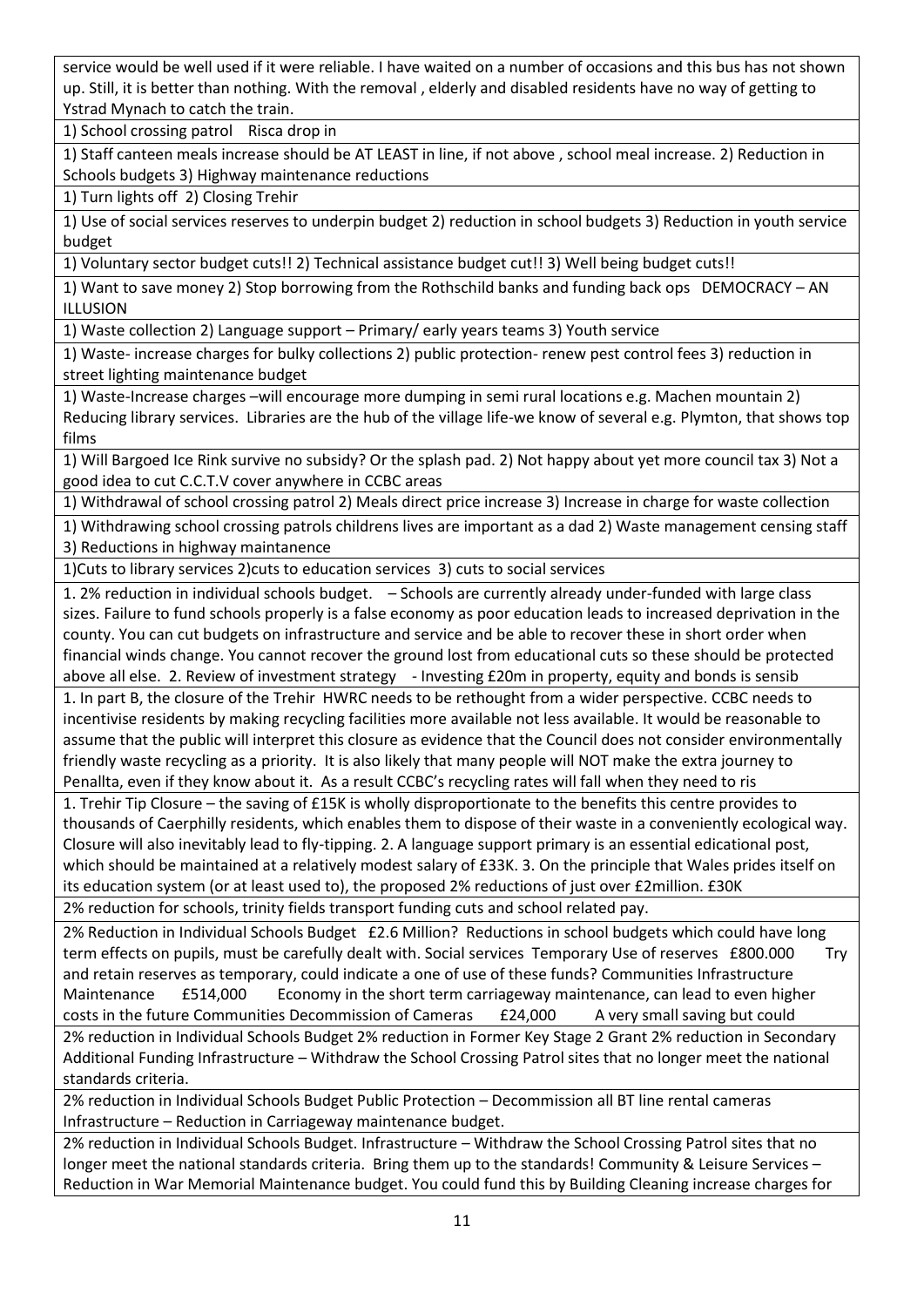Portable Appliance Testing to 10p per item.

2% reduction in school budget

6.95% Council TAX I haven't had a 6.95% pay increase this year. I haven't had an increase of 6.95% of my whole salary for the last 11 years. I'm already negatively affected by a 1% increase but Caerphilly wants 6.95% PFI mentioned about schools but how much do we all pay for the Sirhowy enterprise way – When does that expire! 'Saving' over 2.5million by 'Being more efficient and doing this differently'. What the hell have you been doing the last ?????? years. If you'd decided to be more efficient and do things differently years ago you would 6.95% council tax increase what a cheek, after a massive overspend on the Ceder tree roundabout my suggestion would be to sack those associated with this upgrade and have people in place who know what their doing. Three

years of paying head of council while his case was being heard YOU ARE ALL A WASTE OF TIME

All

All of it, the arts ones like reduction in community centres and Miners institute are poor. We still have a lot of reserves to use. Also, given the current climate and what has happened with the council in the last four years some trimming of the council budget for pay and staff wouldn't go amiss

All of them

All of those rated as high impact

…………..and council properties having major funding for improvements, all funded by us working class families escaping by, who can't afford our own home improvements and are on low income . The council are a joke expecting such increases in council tax year on year when they don't spend current funding appropriately.

Any cuts to education in the whole.

Any form of service or manpower cuts

Any proposals that impact education. This is an investment in the future that should be increased not cut.

Any reduction in services Any increases in the annual payment. Any increase in the wages buill for the whole council. The number of councillors The number of staff The 12hildren and associated bills for Ty Penallta The number of council vehicles driven with just one person in them

Anything that involves cuts in spending

As abive

As usual, the roads have been hit. It doesn't help we have one of the worst-kept roads in S Wales. I've noticed that roads have been redone when they didn't need to be and roads badly in need of doing are left.

Axing people's jobs, raising prices of school meals and basically the whole concept of running the museums arts and tourism sector on minimal hours, staff and money, it's a hopeless plan.

B) Communities Closure of Trehir HWRC will mean increased travel for residents in the Caerphilly area resulting in increased pollution and inconvenience for residents in the more densely populated south of the borough. This will lead to increased fly tipping, the additional cost of clearing this could well greatly exceed the savings shown. D) Communities The increased charges for bulky items is already having an effect resulting in increased fly tipping; a further increase would exacerbate this. The fly tipping problem will show as an increase

B08; C12; C16; C24; C25; C28; C29; C30; C32; D08; D09; D12;

Because we had a very large increase last year and now proposed again

Blackwood Miners Institute – Reduced Box £8k Office opening hours. Instead investigate what added value staff can give during these hours. Increased rental income from Lowry Plaza Unit Shops. £2k. Instead reduce rent, but increase social value requirement in contract. Eg must offer apprenticeship, or contribution to community events. Increasing costs to vulnerable (eg school meals for children)

C) Communities – Infrastructure: withdraw the school crossing patrol sites that no longer meet the national standards criteria. As a parent with a 6 year old child attending Cwmfelinfach Primary School, I use the pedestrian crossing at The Pioneer Hotel in Cwmfelinfach at least 4 times a day. The traffic through the village, a notorious 'rat run' for commuters and large goods vehicles alike, has grown exponentially in recent years often resulting in gridlock at the crossing itself. The crossing is in an extremely complex urban environment wit CAB Funding cut

Cabinet should note that the draft budget proposals include a proposed reduction of 2% in the budgets that are delegated to schools. Schools budgets are already tight, and schools are facing increasing pressures in particular in relation to meeting the needs of learners with ALN. Any cut in schools' budgets can only have an adverse effect on provision for pupils, and this could actually end up costing more in the long term.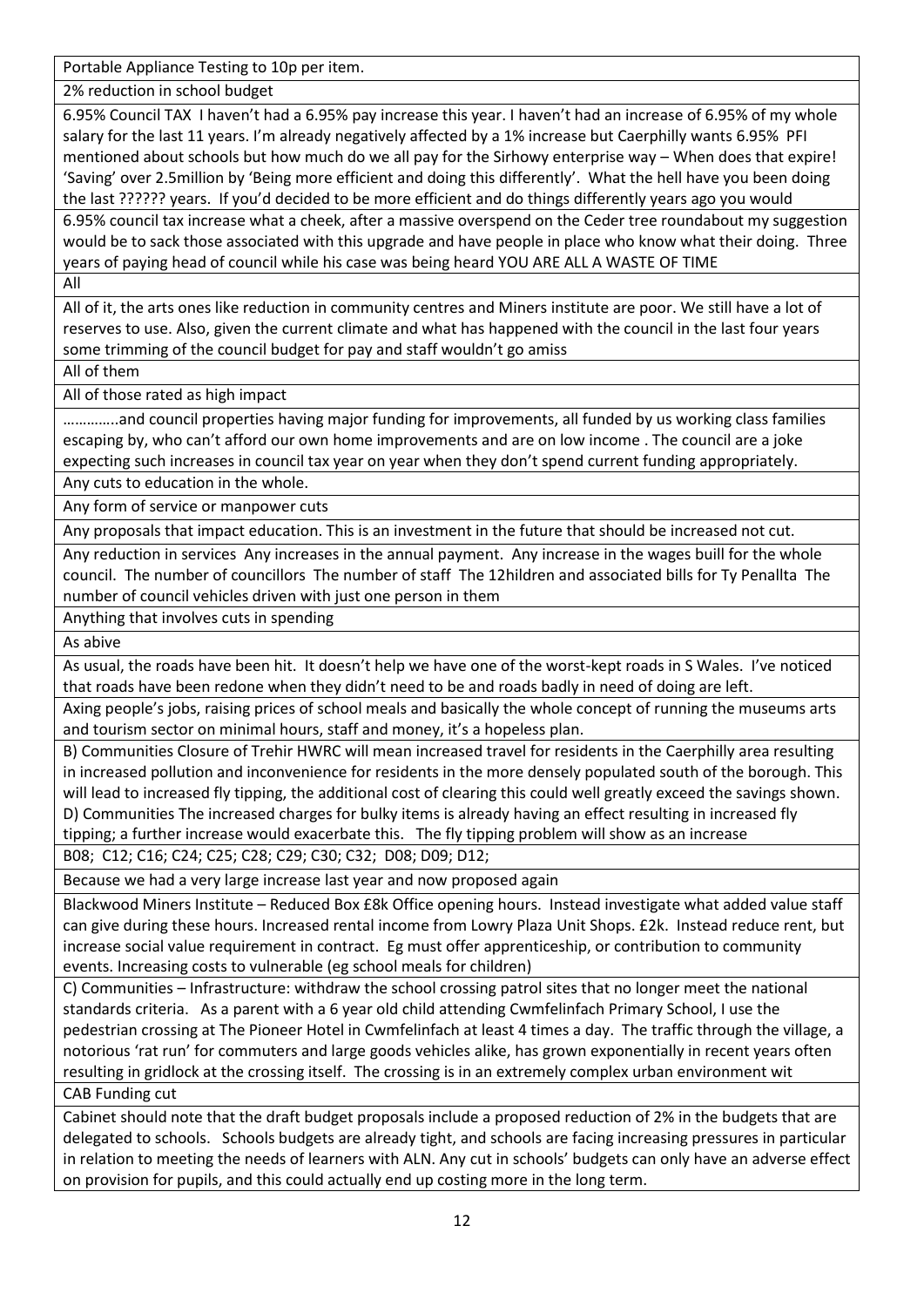Caring for the elderly

Charging for planning advice Increasing charges for bulk household collections

Children's safety is paramount, to suggest cutting traffic patrols (lollipop men/women) is a disgrace!! There is a serious issue within our borough with the way in which people drive. No child's safety should be made to gain financial I.

Closing of recycling plant Reduction of school crossing patrol Reduction of highway budget Reduction in school budget grant and funding

Closing of Trehir recycling site Service redesign in Customer Services (Personal touch far superior) Increased charges for waste bulky collections ( will encourage more fly tipping) Reduction of staff in libraries or closure of some.

Closing treharis civic 13hildre site. There is already a problem with fly tipping in an around mournington meadows, because people are not motivated to dispose of rubbish that does not fit into the wheele bins. Closure of this site will worsen the problem. I often end up removing rubbish that has been dumped outside my back garden and have to visit Trehir myself, I do not think it is reasonable to assume that because access to these sites is by car only, that people should willing to travel significantly further. Another potential consequenc Closing Trehir recycling would be very short term thinking. It would encourage flytipping, and goes against sustainability principles. It will encourage people to use a skip which is likely going to Landfill. We should be

increasing and encouraging recycling particually since the Welsh Government have declared a climate emergency. I disagree with the increase in Council Tax as I do not feel like the money you already receive is spent efficiently or wisely. It does not help when you consider the hard earned taxpayers money wasted in the case of

Closing Trehir, why not relocate to nearby industrial estate?

Closure of Caerphilly public tip . Fly tipping is already a big issue. The largest population centre in the area will have no local disposal. Platitudes about how residents will be happy to drive all the way to penalta are a joke . A comment was made that fly tipping was illegal ,the council individual who made the comment is having a laugh. Just look at present tipping before you close the facility.

Closure of Household Waste Centres (cause fly tipping

Closure of household waste recycling centres anywhere in the Borough. This , in my opinion, will not save money. There will inevitably be an increase in fly tipping ,the environment of the Borough will suffer and presumably cost the council tax payers of the Borough even more. Reduction of the carriageway maintenance budget – will again not save money in the long run. Some roads are already in a particularly bad state of repair. Reduction of school crossing patrols

Closure of the trehir recycling centre will be at the councils peril, already there are instances of fly tipping and its only closed on a Thursday, fines will be no deterrent to some as you well know. Also a recuction in highway maintenance is laughable, in truth it could do with doubling.

Closure of the Tre-Hir waste management site, removal of crossings for schools in Bedwas and Trethomas (especially as there are no pedestrian crossings in place currently) Increase of staff meals by 3% (this should be a minimum of 4% given that the school meal increases of 10p are higher than a 4% increase) reduction in parks, cemetery and war memorial spending

Closure of Trehir HWRC. I appreciate the bridge access to the site would cost a lot of money to repair, but Trehir serves the entire Caerphilly basin. Such a significant reduction in the carriageway maintenance budget.

Closure of trehir hwrc. Will cause more flytipping as people won't be willing to travel to 13hildren. Also the increase in price for collecting bulky items will increase fly tipping. The 2% reduction in the individual schools budget, the ks2 grant and the secondary additional funding.

Closure of Trehir recycling centre

Closure of Trehir Recycling Centre with more housebuilding planned there is an even greater need for such a facility

Closure of Trehir recycling centre. Many residents of Caerphilly have found it increasingly difficult to responsibly dispose of waste due to the reduction of free large item waste removal from the community. This has led to an increase in fly tipping in the area (compounded by the need to show I'd at the recycling centres). The closure of Trehir will vastly decrease accessibility of the service in the county and I believe it will increase fly tipping. I don't believe that closing Trehir to reinvest the money at other sites is the most sensible op

Closure of Trehir Recycling site – this will lead to more illegal dumping of rubbish, for people living in the Southern area, a long journey to new centre, - I thought we wanted the roads to be used less not more?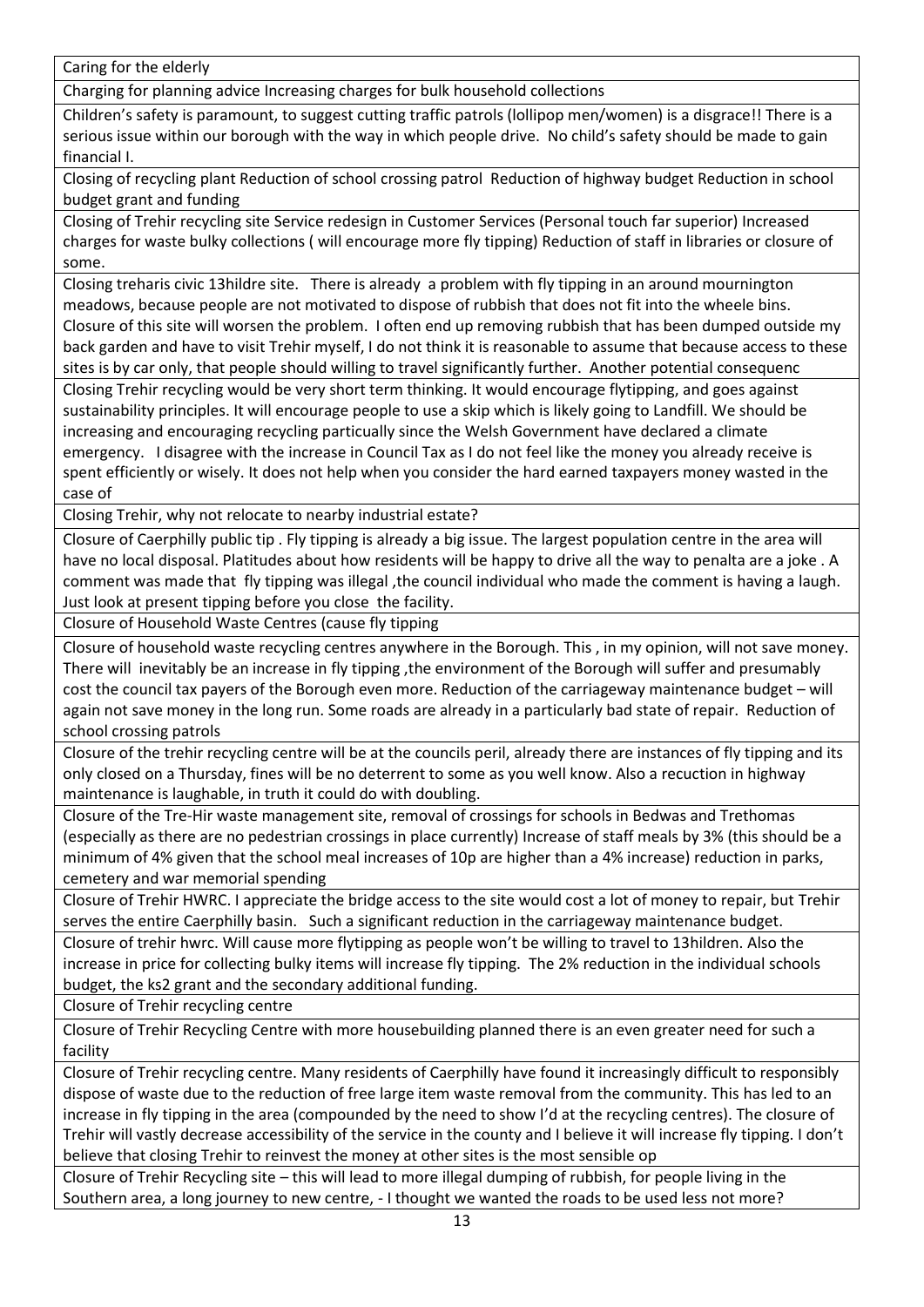Closure of Trehir Reduction in individual schools budget Reduction in voluntary sector budget Increase in school meals Increase in meals on wheels

Closure of Trehir Waste Recycling Centre to save a minimal amount of money! Reduction In Carriage Maintenance Pest Control fees

Closure of trehyr. While "Concerns are often raised regarding the potential for increased flytipping should HWRC provision be reduced. However, flytipping is against the law and the need to travel further to access an HWRC is no justification for committing environmental crime." Is very much true. Flytipping HAS increased since restrictions have been put in place regarding the type of vehicles people use. I.e a homeowner with only access to a van has to jump through hoops during a time when many will be working. Its great to acknowledge Flytipp Closure of trihir recycling / waste management site would have a catastrophic effect on the local communities who use the site. It is consistently busy whenever I have used the site. I believe fly-tipping (which is already an issue) would sky rocket as a result it, for many, it will feel like the removal of a service which is heavily relied

upon. It is the closest site to Caerphilly town centre an area more densely populated than the majority of the. I believe the consequential cleansing of fly tipping would be disproportionately higher than the

Communities – Highway Maintenance, Reduction in Public Rights of Way budget and reduction in Community Librarian posats.

Communities:- the deletion of 4 CSW posts. Closure of Tre-Hir Household Waste Recycling Centre. Waste Management to reduce cleansing staff numbers. De-commission of CCTV at Graig y Rhacca. The loss of School Crossing Patrol Person at Tyn-y-Wern Schools (Separate building for Nursery, Infants and Junior Schools) 260 pupils 14hildre. Reduction in Playground Maintenance. Waste Management and the reduction of Cleansing staff numbers. Reduction in Voluntary Sector Budget. Public protection – Pest control fees plus charge for rat infestation. Increase i

Community & Leisure Services – Closure of Trehir Household Waste Recycling Centre (HWRC).

Corporate Policy – Further reduction in the Well-being budget. Whilst the budget for this fund is already fairly small, it can create significant outputs in local communities. Enabling work to be undertaken by local community groups, at minimal cost to CCBC. Not only enables physical projects to go ahead but creates and promotes local well being. Infrastructure – Withdraw the School Crossing Patrol sites that no longer meet the national standards criteria. Whilst not a statutory service the impact of removing this service is significant. The safe

Council tax increases people can't afford it. We can't afford any increases and the council doesn't even maintain our streets or roads. It's not going to take much for people to start taking action by protesting.

Council tax rise

Council tax rise AGAIN with no wage increase AGAIN how can u justify this it won't be long before my council tax per month is as big as my rent a joke to say the least I for one think it's a cruel thing fir you too do

Council tax rise again. This tax is far from fair when neighbours with extensions and conservatories are paying less that those without. And everyone is entitled to the services that this tax is used for but the amounts being paid by homeowners in the very same vicinity are very different. How can a rise of this amount be justified when pay rises are stagnant.

Crossing patrols for primary schools (especially in Cwmcarn). For such a busy road children will be put at risk with no crossing patrols

Cut back on fireworks ( old hat now) less staff in the gang when 14hildre pot holes

Cut in pavement maintenance – we should be encouraging people to walk but the pavements have had years of neglect and are dangerous in many places. This should be expanded and not cut as it will also make people healthier and reduce air pollution in towns. Any cuts to school services are unacceptable, school budgets are severely stretched and children need additional support e.g. language where English is not the first language. Closing Trehir site is short sighted, it will result in more fly tipping and more air pollution as people have to tr cutback on street lighting ... I would rather pay extra on something else than have them turned off at night

**Cuts** 

Cuts to library service, music service and language support service for primary.

Cuts to music and youth services, Library services, Community regeneration, Playground maintenance, Public protection, Reduction in well-being budget. Charges for water provision may lead to more plastic bottle use Investment Strategy review must bear in mind environmental concerns

Cuts to services, review of investments, how has the council got money to invest if you are making cuts and what happened to the 37million pound surplus/underspend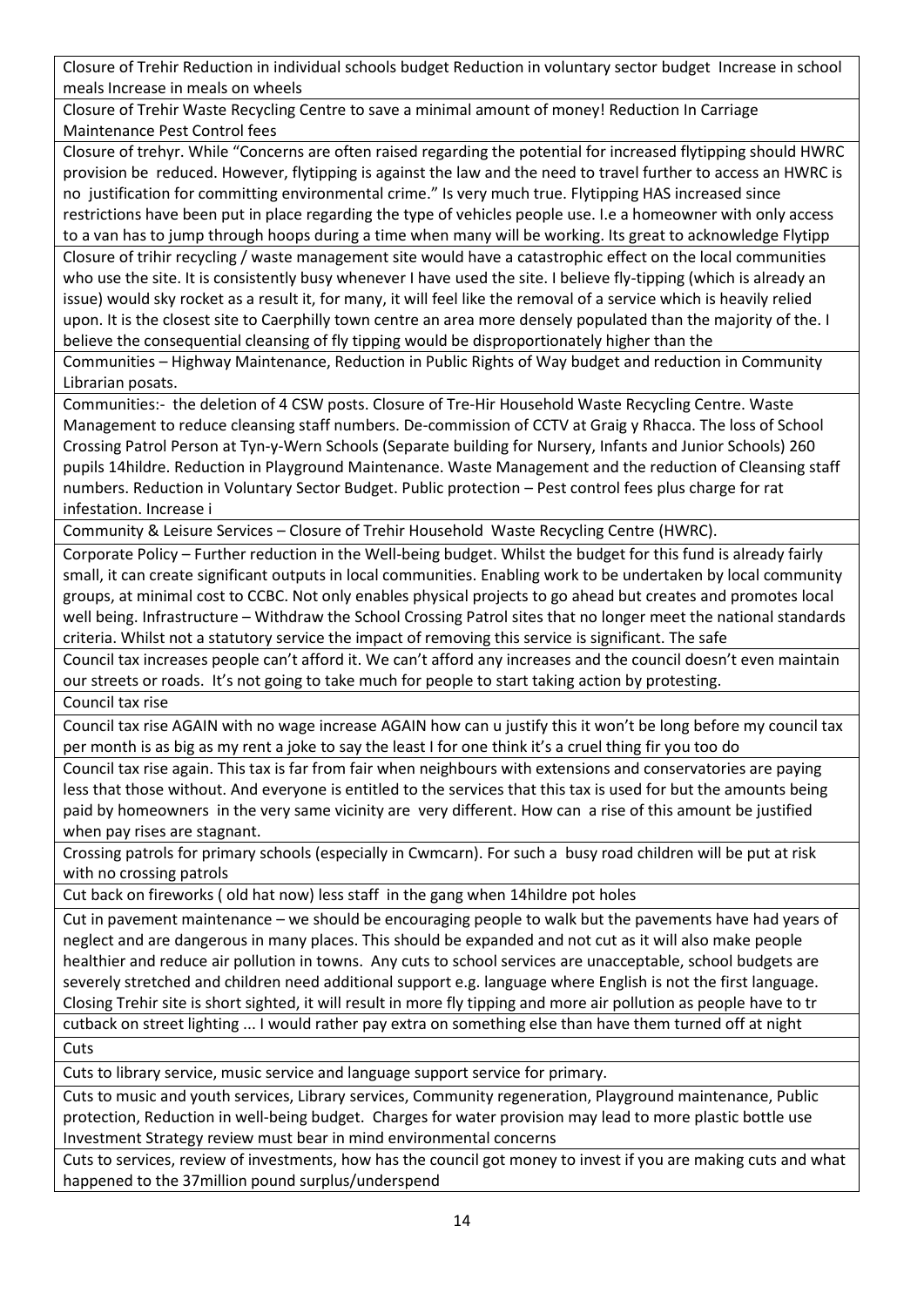Cuts to sports and leisure facilities

Cuts to youth services – in particular taking away all funding from the SYDIC in Senghenydd. We are told that austerity is over in the UK, how is this true when you continue to cut our services? In particular with young people in the Aber Valley, the SYDIC is the last remaining youth club. Please answer me this, without a youth club to attend, what are young people meant to do in their spare time? This is a place not only for engagement with peers and adults, but to have fun, communicate, learn and educate themselves with new skills for the futur Cutting budgets in schools, which are already underfunded. Cutting back on crossing patrols which put our children at risk.

Cutting crossing patrols at my childrens school

Cutting funding for the Senghenydd splash park.

Cutting music services for schools. Closing Trehir recycling centre. Cutting school bugdets by 2%. Increasing school meals prices.

Cutting of 15hildren15e15, and reduceing services, the cutting of road maint seems – well stupid

Cutting of music services Only putting up meals at council headquarters by an amount less than council tax rise ; put the council restaurant costs up more You're estimates of the upside from the increases in income are not realistic No monies identified for investing in helping businesses and Therefore increasing business rates as income

Cutting public services & arts groups for the use of people suffering limited abilities & mental health

Cutting services. Blackwood is a dying town and you have already closed the toilets which puts people off coming here. You need to cut your wages and I feel we are being blamed for your mismanagement of the whole chief executive fiasco. If that was handled properly then you wouldn't have such shortfall. Why are we paying one of the highest council taxes in Wales to make up the gap in funding caused by your awful decision making which is now costing us.

Cutting the funding for the senghenydd splash park ! Absolutely disgusting cutting away a free facilities in an all ready deprived area !, Children will have nothing to do in the valley in the summer months some of these children spend most days of the summer holidays there as some parents have no spare money to take them anywhere else !! Funny how Caerphilly still has a splash park !!

D08 Waste – Increase charges for bulky collections – there are issues with fly tipping, and this charge will likely make it worse. B06 Community & Leisure Services – Closure and sale or lease of Ynys Hywel Farm. C04 Youth Service – Reduction in top-up to grant funded projects.

Decommission CCTV cameras in crescent road car park

Decommission of CCTV (especially in Aber Valley) Deletion of match funding at Senghenydd Splash pad Reduction of Cleansing Staff Reduction in Carriageway Maintenance

Decommissioning CCTV cameras in open spaces reductions to schools budgets and crossing patrols carriage way naintenance

Deleting music teacher post

disagree with all proposals to diminish services of all kinds in the Caerphilly borough – they are not Savings Proposals they are CUTS – If cuts are required why does the Council look to the public services and not the internal pay scale systems that are given to council staff that do not do the jobs they are supposed to do ?! Disagree with it all as why should we fund you as you wasted the money on the fraudsters in the council in the first place and we shouldn't be asked to find more money for you

Disagree with street lights being switched off. Children school dinners going up and the stopping of lolly pop ladies It seems most of the cuts will be effecting children. How you can say the life of a child is by saving £1800.00 is behind a joke. How can you put a price on a child life by removing crossing petrol There has also been a rise in house burglary since switching off street lights Cutback on expenses for the top people Disagree with the council tax increase

Disagree with Trehir refuse closure – it isn't saving much money overall and the consequences of closure would be horrendous on the environment and would probably cost the council to remove rubbish that is fly tipped. Caerphilly is already being referred to as Caer-Filthy from some I have met that live in Caerphilly and those outside. Road Maintenance – cost cutting on this will only likely open the council to Pothole problems and claims from many motorists. The cost of legal in defending or even paying out these claims whether genuine or spur Do not cut back budget in schools as this is vital to children's education!

Do we need to have any now that we have been awarded an extra £11 million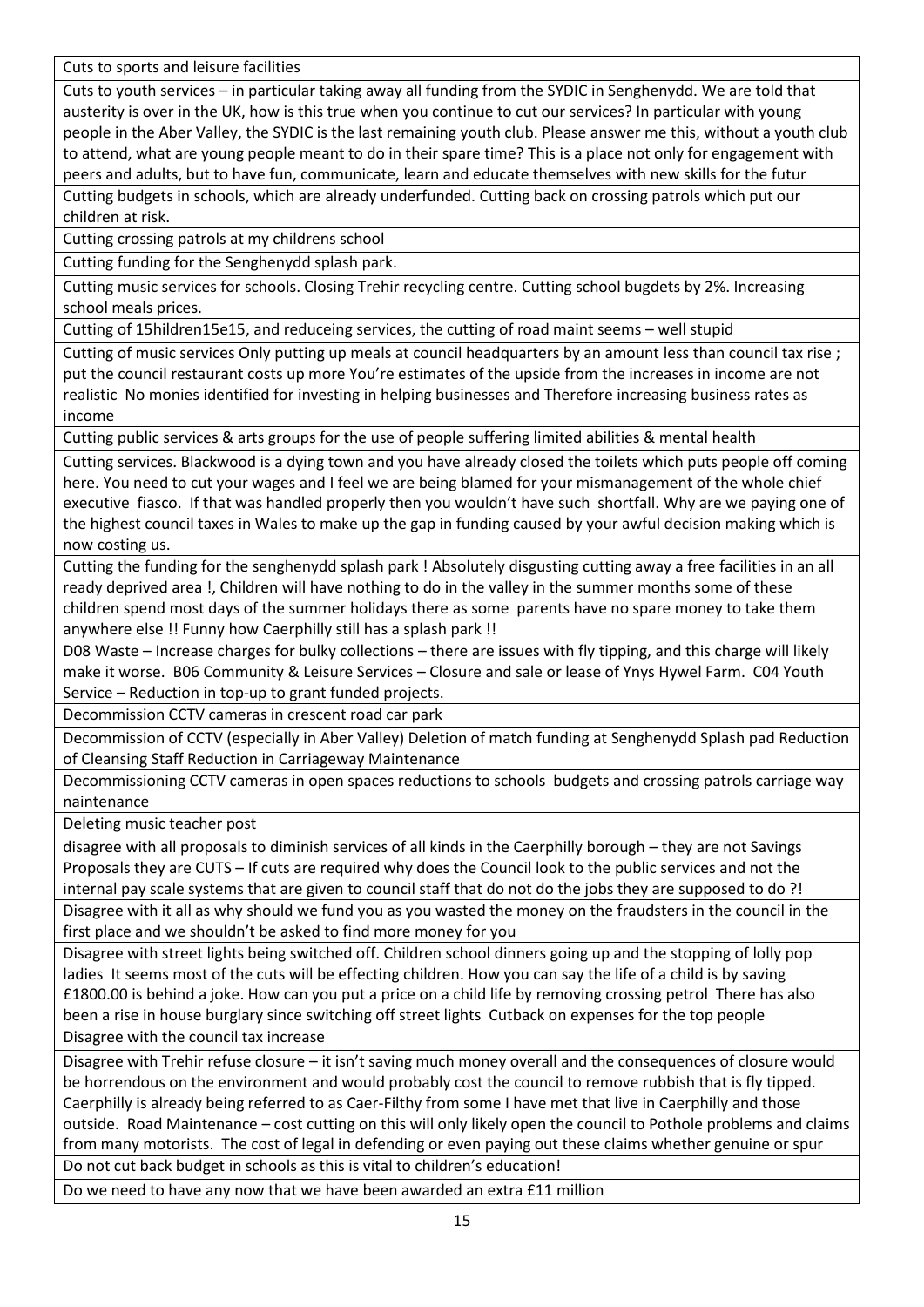Education cuts Withdrawal of school crossing patrols Decommision of public protection cameras Increased charges for bulky waste collections

Educational budget cut by 2% on top of year by year reductions is going too far.

Everything else, please don't touch our already struggling schools and social services, The proposed removal of crossing patrols is disgusting and will put childrens lives at danger

Everything, why are we being penalised when we are being charged more in council tax and yet our services are being cut. I find it appalling that public safety is even being considered as a "cut". The children need traffic wardens regardless of traffic lights. I have lived in the same village all my life. The same "lollypop lady" I had is now crossing my son over the road. I can personally tell you over a number of incidents I had as a child crossing that road of it wasn't for her I could have been knocked down. I have seen other letters from oth

Extremely disagree with any pay increase for teachers and council workers they get well paid for what they do. Neither deserve a pay rise. Extremely against a council tax increase you keep squeezing people year every then something has got to give. You take more for less services. Extremely against the police being allowed to increase their take they are a bunch useless lazy good-for-nothings. Funny how you can find over 3 million for corrupt leaders of the council but not reduce council tax.

Fundamentally disagree with the proposal to continue the cuts in the Individual Schools Budgets. Whilst recognising this represents 30% of the authority budget, I have seen first hand as a parent and a Governor the impact these cuts are having on individuals, schools and the local community. We cannot continue to reduce these budgets and must INCREASE investment in the next generation. I really struggle to understand why the authority deems it appropriate to invest and lock investments away of £20m for 3-5 years to earn additional interest whilst

Further cuts to Education budgets. Schools are already at breaking point with budgets squeezed and squeezed for the last few years. Further cuts would seriously harm the education of young people. With the Welsh Government introducing a new curriculum, this should be exciting times in schools, instead Heads and teachers will be worrying about how they are going to deliver the Welsh Government expectations

Further cuts to services

Get rid of some managers as will save billions

Getting rid of the lollypop ladies. It is a very valid job. The safety of every child is in danger if the crossing petrol goes. Cars will park anywhere and everywhere. Is it going to take a accident or even worse death of a child to re employ crossing petrols Parents who work allow there child to walk to school knowing they are being safely crossed plus the children feels they have a friend with there lollypop lady and will often confined in them We know you need to safe money but certainly not in a way that put lives at risk

Gostyngiad 2% cyllideb ysgolion; Trafnidiaeth 14 – 19; Cau Trehir (2% school budget reduction; Transport 14 – 19; Close of Trehir)

Heading B – why remove community safety wardens? Their presence ensures that people feel safe – they do more good than the useless Gwent Police who have no presence whatsoever and are only interested in hate crime or cyber crime. Heading C - reductions in carriageway and highway maintenance – yet again the motorist suffers. We have no choice but to use cars because public transport is …... – Risca Canal – why does the Islwyn constituency have to suffer cuts yet again. This is a lovely place to walk and it should be maintained. If it was in Rhym

How can you think of cutting budgets with education, when a man gave himself an inappropriate rise and was suspended with full pay for 6 years. It's a disgrace!

I a letter from fochriw primary school with regards to removing a important safety ie: the lollipop lady.reading yoy need to save over 8 million pounds in the upcoming financial year even though the council has over 100 million in reserve and have put forward a proposal that fochriw lise their lollipop lady.the school is situated on a main road which has to be crossed somewhere and that being the only point if safe crossing.arevtherecany plans for a pelican crossing?.I cant imagine the wage of a lollipop lady whi works 10 hours a week bein

I agree with the rise in school meals

I am concerned about the staffing levels as a result of unfilled vacancies, in terms of the health and well-being of the Council staff and the potential unreasonable increase in workloads. If there is genuine over-staffing that is a different matter, but I would be very surprised if this is actually the case.

I cannot afford another large increase in my council tax, it's ridiculous. As a public servant suffering years of psy austerity my real take home pay has fallen way below inflation. And yet you expect people like myself to stump up way above inflation increases. That I am afraid is not the answer and I believe councils need to be held to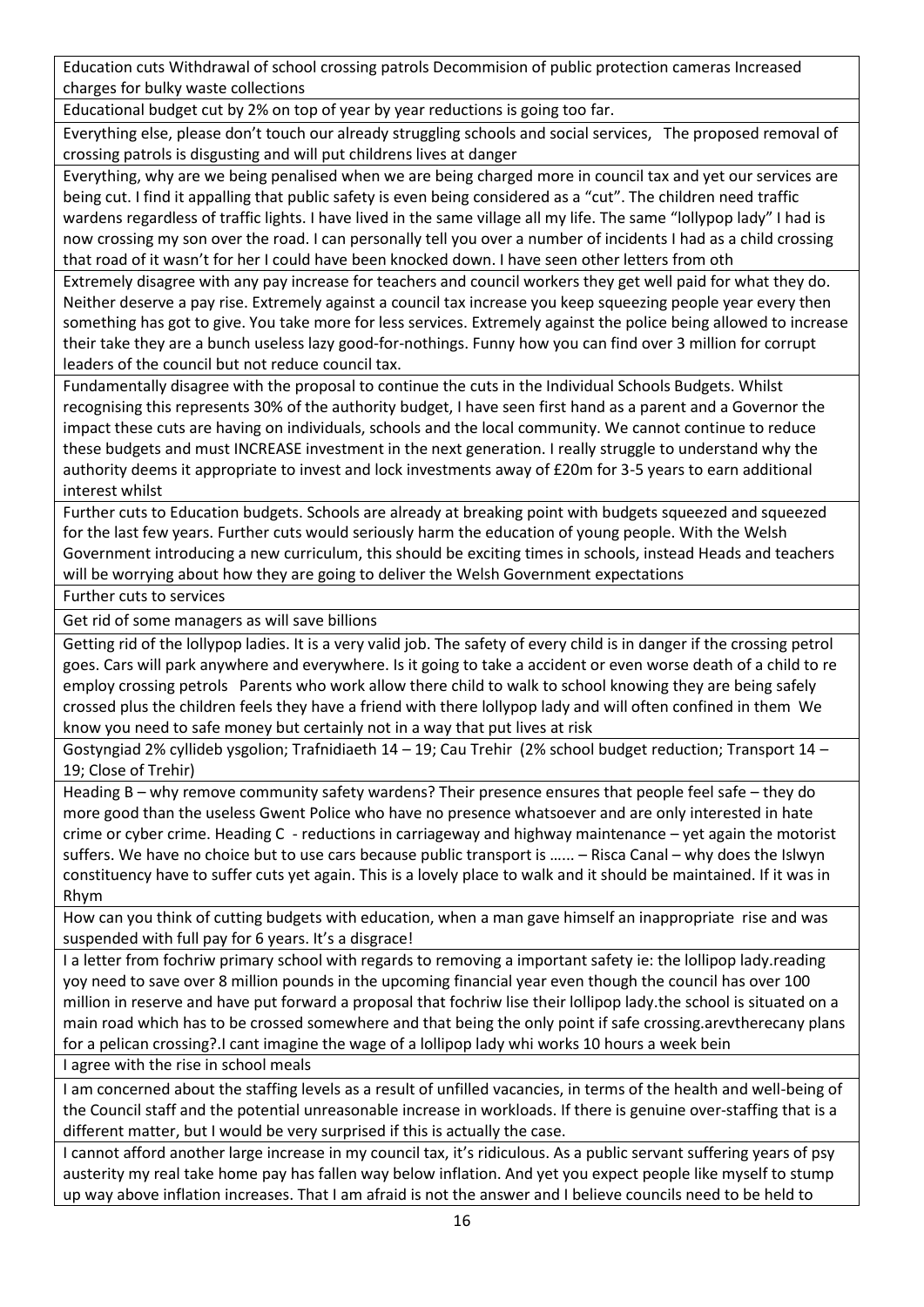account by an independent body to stop you imposing such ridiculous increases which the majority simply cannot afford. You should make whatever cuts are required to come within your budget and only look to impose I completely disagree with the proposal to cut funding for school crossing patrols (lollipop lady/man) especially in Fochriw for Fochriw Primary School. It is a particularly deprived area in the first place! To go as far as cutting the school crossing patrol for the children, in an area that has particularly high speeding/vehicle crime is absolutely ridiculous and extremely detrimental to the safety of children coming in and out of the school. There must be other areas that the council could draw back funding from. If this goes through, I for one

I completely disagree with withdrawing the crossing patrol for Cwmcarn Primary School. This is ridiculous and will, without a doubt, lead to an accident involving crossing children. The roads that the crossing patrol cover are always very busy and dangerous around school hours. There are hundreds of children that walk to school daily, many without their parents or a responsible adult to safely cross them so it puts parent's minds at rest knowing their children can be safely crossed to and from school. It seems as if CCBC are completely uninterest

I disagree charging more for bulky waste collection as it unfair also would encourage more fly tipping etc. I disagree reducing park & leisure maintenance. I disagree removing safety cameras from various outdoor space. I disagree reducing language support

I disagree with everything. Keep the SCP!

I disagree with spending £600,000 on upgrading amenity centres, to save just £15,000 a year by shutting tir hir. If you cannot afford to replace street lights with LED, don't! Don't spend money on cameras and parking machines, that you cannot recoup. What has happened to all the money from land sell off! There's a lot of anger out here, I disagree with the 2% reduction in individual schools budget

I disagree with the proposed increase in Council Tax. I disagree with the reduction in street lighting from midnight to 5.30am. I believe this policy is very bad and will have an adverse effect upon community security. I believe Community Centres have a Constitution. If so, they operate under Charity Law and should therefore be given a lease from the Council. If a community centre has an income of £5,000.00p per annum they should be registered with the Charity Commission and if its income is £25K a year or over it should be sending its

I disagree with the propsed cuts to Community Safety Wardens, Meals on Wheels, the Education Budget, the Rail Link Service, the reduction in the Highways budget and voluntary sector reductions.

I disagree with the withdrawal of funding for Senghenydd Splash Park. As a working mother on a low income I am deeply saddened by this, knowing about the struggles the park was already having 17hildren17e17 im sure this will cause the park to completely close. What are the kids to do around the Aber Valley in the summer? It's a well used facility by the community. Surely it would be more ideal to keep this place going and have somewhere for kids to go rather then have kids hanging around streets causing trouble?

I do not agree with a 1% reduction in funding for the Gwent Sensory and Communication Support unit, I feel this service supports the most vulnerable children, ensuring they have the access to a fair education as their peers with no additional needs can easily access. This service is vital and a reduction in funding will only send us back in time in the long run. I do not agree with any reduction in education or schools budgets at all, I feel this is letting the children of our borough down, particularly those from deprived areas/with additional n

I do not disagree with any proposals.

I don't agree with a proposed increase of nearly 7% on the Council Tax again this year making it nearly 14% in just 2 years, there seems to be very little done in the area to justify this hike again, you only have to look at the litter everywhere as just one example we seem to be paying more but getting less.

I don't agree with the increase in Council Tax. Our council tax has gone up by just under £10 a month the last few years. It is the highest bill we have and it is becoming increasingly difficult to pay this bill each month. It is creeping up year on year and it will soon be as much as our mortgage repayments. It's so unfair, especially when services in our area are always being cut and we have to chase up basic things. Another increase would seriously impact our finances and would push us too financial ruin.

I don't understand how the budget realignments proposed actually saves money it sounds like paper pushing.

I haven't had time to study the savings proposals but I have heard that the Trehir Recycling Centre is closing. This will be very inconvenient for residents in the caerphilly area.

I live in Abertysswg, most of the people in this area earn the lowest wages and live in the cheapest houses in the U.K. At the moment there is not even a bus service running in or out of the village after 5.30pm, making it almost impossible for locals to get home from work dry from rain who can't afford their own transport. Raising prices for what I ask, we got nothing as it is!

I particularly disagree with getting rid of local school crossings. My children go to Tyn Y Wern primary and the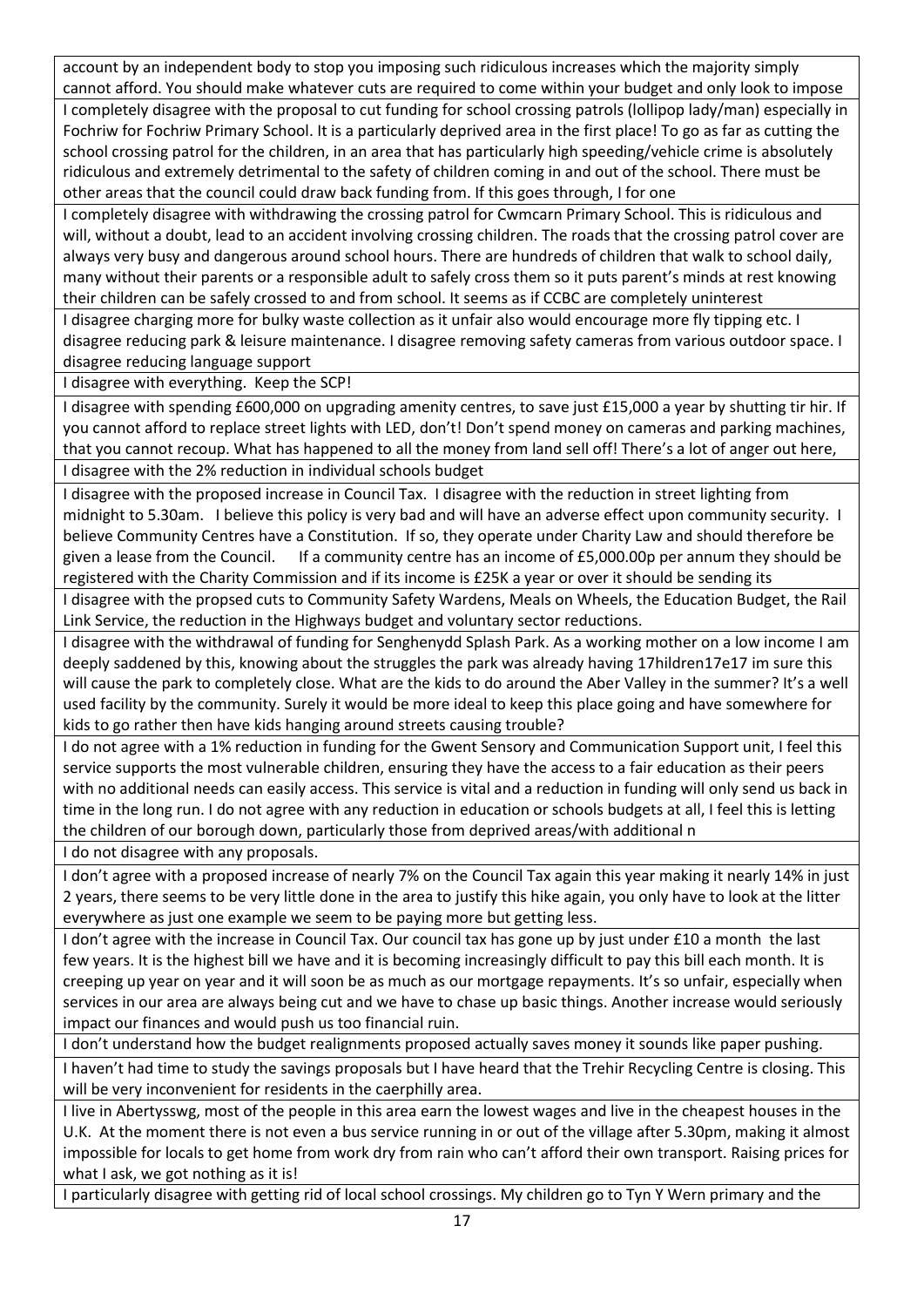thought of having no crossing patrol is horrendous. The street in front of the school is extremely busy at certain times of the day and I dread to think what would be the consequences of removing the crossing.

I particularly disagree with removing the crossing from outside tyn y wern school. This is extremely 18hildren18e1818g I am sure there are many other things you can cut money from but the safety of our children

should always come first considering the amount of tax we pay anyway

I question the reduction in highway / road maintenance since damage caused to vehicles by potholes etc could result in claims against the Council.

I strongly disagree with an increase in the council tax at such a high percentage. I would accept in line with CPI only, if however there was an improvement in services then it would be something to consider, but it's all cuts, so more is paid for a inferior service

I strongly disagree with taking the crossing patrol away from Tyn-y-week school. My children attend the school and the crossing person is the most important part of my children getting there safely. The school encourages children to be active and fit getting to school, so the crossing patrol person is an integral part of this.

I strongly disagree with the cuts to school crossing patrols. Having the safety around schools should be your mail priority if you remove crossing patrols schools will loss all control of parking around the school so school time will now be dangerous for the pupils. The number of accidents will increase regarding children and heated argument will happen between parents about being blocked in which I don't think children should see. Not enough parking around schools are provided so by having the school crossing patrols it controls a very dangerous

I strongly disagree with the proposal to cut the school patrol for Bryn Awel in Rhymney. How can a decision be made to cut a patrol in one area and not another?? Every child has a right to be safe and I feel that this proposal is discriminating against the children of the school. My child has just as much right to have a school patrol as others in the borough and would like to know the reasoning behind the proposed cut for our area when others are keeping their crossing patrols.

I strongly disagree with the proposed council tax increase, as a pensioner this would impact on me ( and many others in a similar situation )greatly. You have thousands of pounds in council reserves – why don't you use those funds …………..

I strongly disagree with the proposed cuts to the education budget. Individual schools will be effected. This will restrict schools ability to meet the needs of our already disadvantaged children especially if this cut will mean staff cuts. Additional adults are essential to run schools efficiently and effectively. Reducing staff will seriously impact the well-being of our pupils and the progress they should make.

I strongly disagree with the removal of our crossing ladies outside of Cwmcarn Primary School. They're integral to the safety of the mums and dads crossing with children on what has proven to be a very dangerous road. Points have been risen that it is the responsibility of the parents to get their children to school safely. I truly believe It is not just the responsibility of the parents it is the responsibility of everyone to help keep our children safe. The presence of the brightly dressed crossing ladies offers as a warning to motorists to be

I think Pontllanfraith Leisure Centre should be closed and the land sold off.

If the lollipop lady can no longer assist children to cross the road then there must be something else put in place to ensure safety. A childs life is priceless and although I appreciate the aim is to save money, maybe you should consider putting a zebra crossing there instead as theres already a big speed bump in place anyway. The school always encourages children to make healthier lifestyle choices and walking to school is one of them. The older children who walk alone wont have parents with them so how can a parent then be responsible?

Increase cost of food to employees to 4% instead of 3%

Increase fees and charges

Increase in charges for collection of bulky waste – this is false economy as there seems to have already been an increase in fly tipping following the recent changes to waste disposal and the need for a driving licence to use the civic amenity sites. Cutting School budgets, always an easy target but very damaging to education. Increasing school meal prices – they are already too expensive for what they are. They should be cooked on site and control given back to the school cooks who can budget more effectively and produce more nutritious meals. R

Increase in Council Tax Increase in council tax

Increase in Council Tax why didn't the council indicate the financial annual increase for all bands?

Increase in council tax. Closure Trehir household waste recycling centre or any change to this site. This would mean more travel and would not be appropriate with the climate crisis. This needs more investment not less. The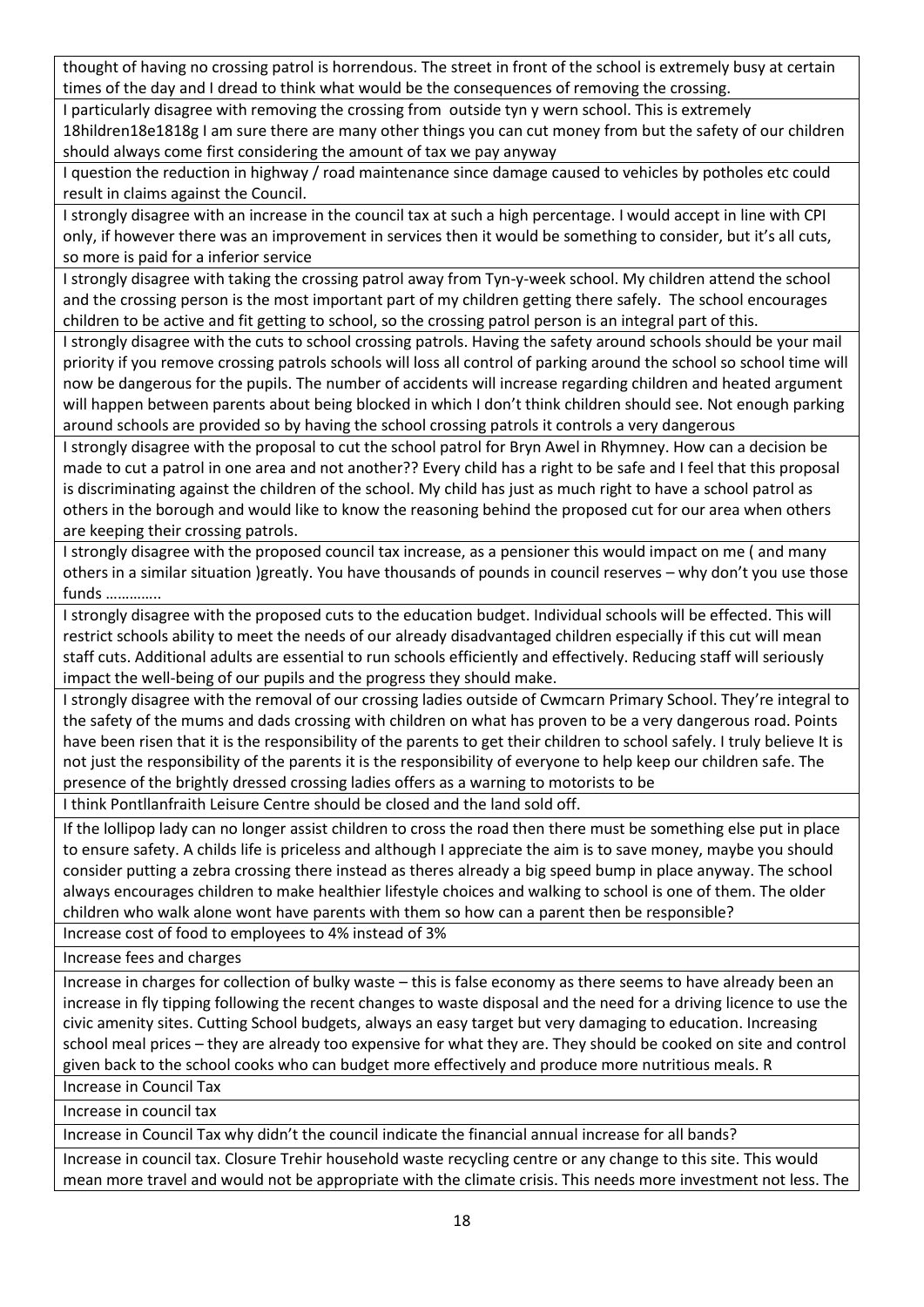population has an obesity problem and any cuts to the leisure services would not be appropriate. These services need to be fee. We need to improve library services and not cut these services.

Increase in Council Tax. Fees and Charges. What isn't specified is the "thinning out" of higher paid managers of the local authority. It is top heavy with highly paid managers costing the tax payer and the authority too much money and is actually a waste. Use a "one of each" managerial and staff model and stop duplicating positions and salaries.

Increase in everything from council tax rises as tax is going up but services are being cut increase primary school dinners not everyone is entitled to free school. I for one cannot afford to pay for school dinners but am not entitled to free ones turning off street lights is a matter of health and safety and should be stopped immediately Paying your staff millions of pounds when they were suspended for several years. This is where you could have made your savings. I suggest you make your savings yourself and not by taking it off the public with

Increase in price for school meals both primary and secondary also additional charge of 5p for meals on wheels. This will discourage customers to eat school meals and meals on wheels. And it's such a shame that the meals on wheels have been under so much preassure and threat for so many years instead of trying to cut this service by dwindling the customers try promoting it and encouraging customers to use the valued sevice that is vital for people. Social services promote outside company's lile wilture farm foods instead of promting the council's Increase of Meals on wheels price by £0.25 per meal. Increase to make £5k more income made from one of the most vulnerably groups in the authority.

Increase of school meals Removing music teachers Repairs to roads Removal of crossing patrols, there aren't enough as it is. My daughters school ( penllwyn primary) is on a main road where the school gates are right on the main bus route and there is no crossing patrol, there has been so many near misses with children running into the road street lighting , ridiculously dark (broadmead)

Increase school meal prices

Increases to fees and charges. Especially the proposed increase in school meals. I work as a lunch time supervisor and I already consider them to be poor value for money and the portion sizes are small. A lot of food is always wasted as children refuse veg that is offered with meals but is cooked nevertheless.

Increasing by such a great percentage

Increasing council tax yet again..predicted 7% for 2019/2020 that's 14% in two years it's getting I cant afford to work .

Increasing school meal prices, hitting library services.

Increasing the cost of school dinners Cutting the school crossing patrols Lowering the school budgets

Increasing the Council Tax.. !

Increasing the school dinners Increasing costs

infrastructure – reduction in carriageway maintenance and reduction in Risca canal budget Corporate services – increasing costs of all meals

Infrastructure – Reduction in Carriageway maintenance budget. Infrastructure – Reduction in other Highway maintenance budgets. Infrastructure – Reduction in Street Lighting maintenance budge

Infrastructure – Reduction in Street Lighting maintenance budget. Central Services – Service redesign in Mail Room. Infrastructure – Reduction in Carriageway maintenance budget. Waste – Increase charges for bulky collections (from £16 to £25 for 1 to 3 items).

Instrufucture in Traffic Management. Some of the roads are already are in a bad state of repair and I don't see how this will improve things.

Investing £20m. The budgets should be used until there is hardly anything left and start again each year. Why are you cutting everything when we have this money to invest!!!

It's difficult for anyone to agree or disagree fully with the budget without knowing the complete picture. What is the EBITDA / A budget normally includes all incoming and outgoing finance.And it would be helpful to have the 80/20

It's going to get to the point when there will be no services at all within the borough. Pointless in going any further with this survey because you don't listen. It's just lip service.

Just found out our local lollypop ladies are possibly losing there jobs The amount you are saving is so ridiculous when you propose to send over £300.00 to trial park n ride to 19hildr You can't put a value on a child life You have apparently under spent your budget so have plenty of money to keep ALL of caerphilly lollypop ladies. Also putting school dinners up by 10p is so wrong. It seems the children will suffer with all you cost cutting What will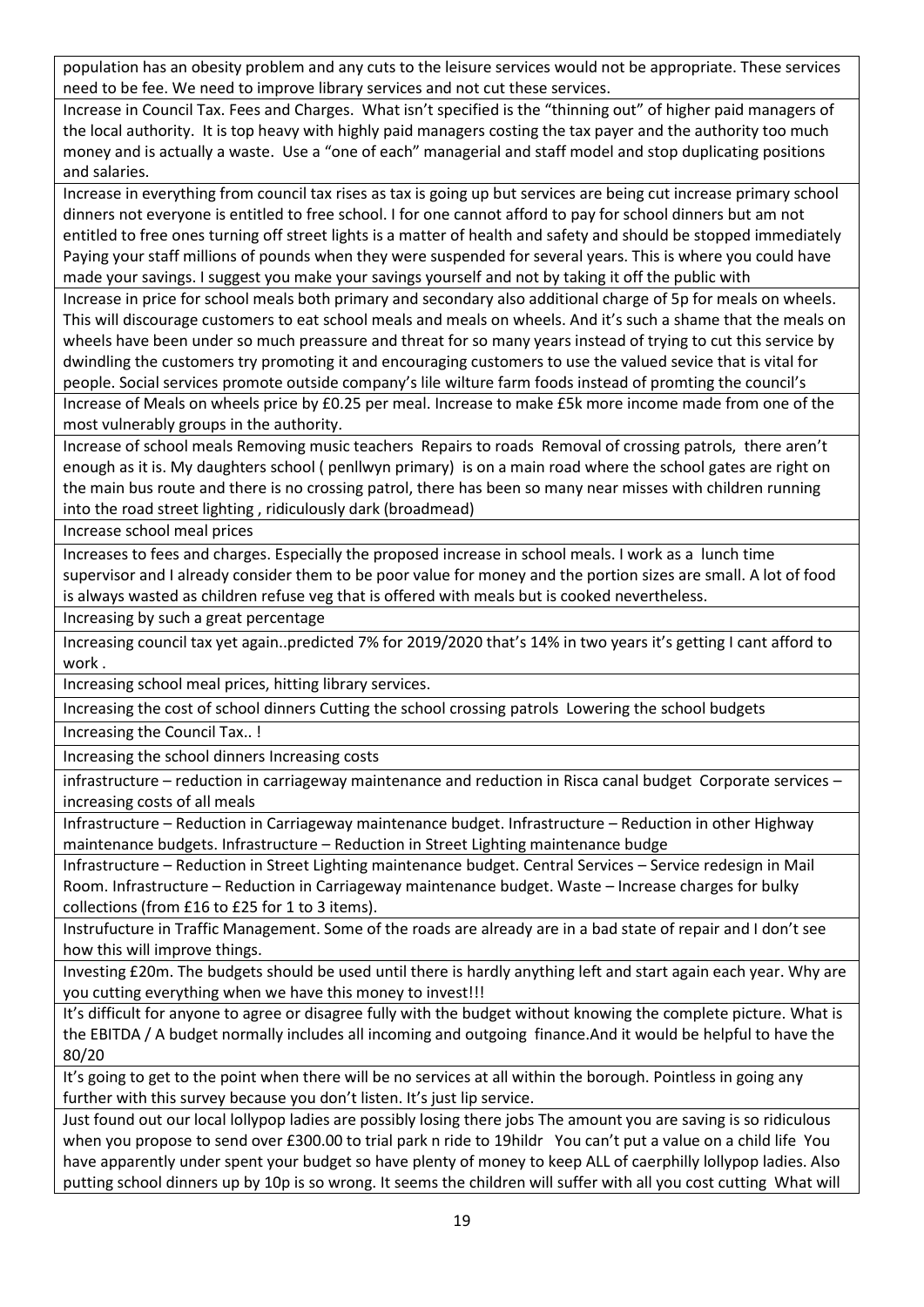happen if a child is knocked over or even worse killed I'm sure cuts can be made without effe

Library services I disagree strongly in any cuts to the Libraries services, or staff, or any activities connected to the Library Services. The Library is VERY much a community / welfare services to the whole community. Often a life line to information, loneliness for older citizens and also to younger members of the community. Who find using the Library services, a SAFE way of communicating with others, finding courses of interest, free to many who can't afford to pay for classes or information and activities, Reference Books, Books, and

Lights going off at night. Why can't 1in3 go off. People who go to live in Social housing. should conform to living within a community and not make it into a …… tip. I have plants thrown onto the green by me. I have metal left in the back lane for someone else to clean up. It is to easy for them to get monies and they should be made to pay back. Either with money or time spent with older lonely people gardening .

Living wage for Council employees should not be paid through Council Tax. Closure of Trehir Waste Recycling Plant. Pension increases for Council staff should not be paid from Council Tax.

Lleihau cyllideb cynnal a chadw ffyrdd cerbydau; Lleihau cyllideb cynnal a chadw rheoli traffig; Cau canolfan ailgylchu Trehir (Reduce vehicle road maintenance budget; Reduce traffic management maintenance budget; Closure of Trehir recycling center)

Losing staff from cleansing more houses being build more staff not less needed

Losing the last school crossing patrol lady in my area. Lower 20hildre. We have already lost 1 school crossing patrol if we lose our current lady then I fear there will be a big hazard for children trying to cross the main road. I used to live on this street where the school patrols operate and the speed the cars go up and down is atrocious and if the crossing patrol os lost then it will only be matter of time before a serious accident occurs.

Maintenance of war

Making cuts to services.

Meals direct is a very valued service and you seem to be cutting the support to the elderly and vulnerable more and more this needs to stop. Increase meal prices in schools kids are starving now this will only get worse parents cant afford it.

My children attend white rose primary. One is 4 and in the nursery the other 2 and in the ICC. This school needs a lolly pop man. Not only is that road extremely dangerous with the amount of cars and lack of parking. Cars parking on the path. Corners you can't see past. But with children from at young as 2 attending its only a matter of time before a child gets hit there. If you get rid of the crossing guard you need to put in place other measures – mostly likely more expensive to stop children getting hurt.

No more council tax rise people are struggling now get funds from a different source ie sell buildings your not using No cutting street lights off it very dangerous for the public.

Nobody likes cuts. But cuts to school budgets is going to be unsustainable. Already more schools have projected deficits in their budgets carrying over the nex 3 years, with further cuts this will create further budgetary problems and also cause larger classroom sizes and will lower the grades achievable due to the knock on effects. Removal of the cctv cameras within cefn fforest will potentially cause more antisocial problems within the muga area. Although I disagree with the removal of the 3 I am happy to support removal of two of them 1 at c None

None

None currently

None stand out

Not enough information on working more efficiently.

Not keen on the 2% reduction to school funding.

Paying for one chief executive is probably a good idea. No cuts that will affect the library service. The r e opening of the public conveniences

Payment for rat infestation call out. Residents won't call in if they have to pay. Also payment to collect house furniture. It will mean more fly tipping.

Public Protection – Decommission all BT line rental cameras. £24k Decommission all 26 Public Open Space CCTV cameras. 2 cameras in Nelson, 3 in Cefn Forest, 2 in Llanbradach, 2 in Senghenydd, 4 in Abertridwr, 1 in Graig–Y-Rhacca, 1 in Oakdale, 6 at Pengam Train Station, 1 in Trinant and 4 in Crescent Rd Car Park Caerphilly. Need to give BT 3 months notice so assume part year 20/21 saving of 10 months with £5k to follow in 21/22. 2% reduction in Individual Schools Budget. £2,060k The Individual Schools Budgets (ISB) of £103m equates to circa 30% o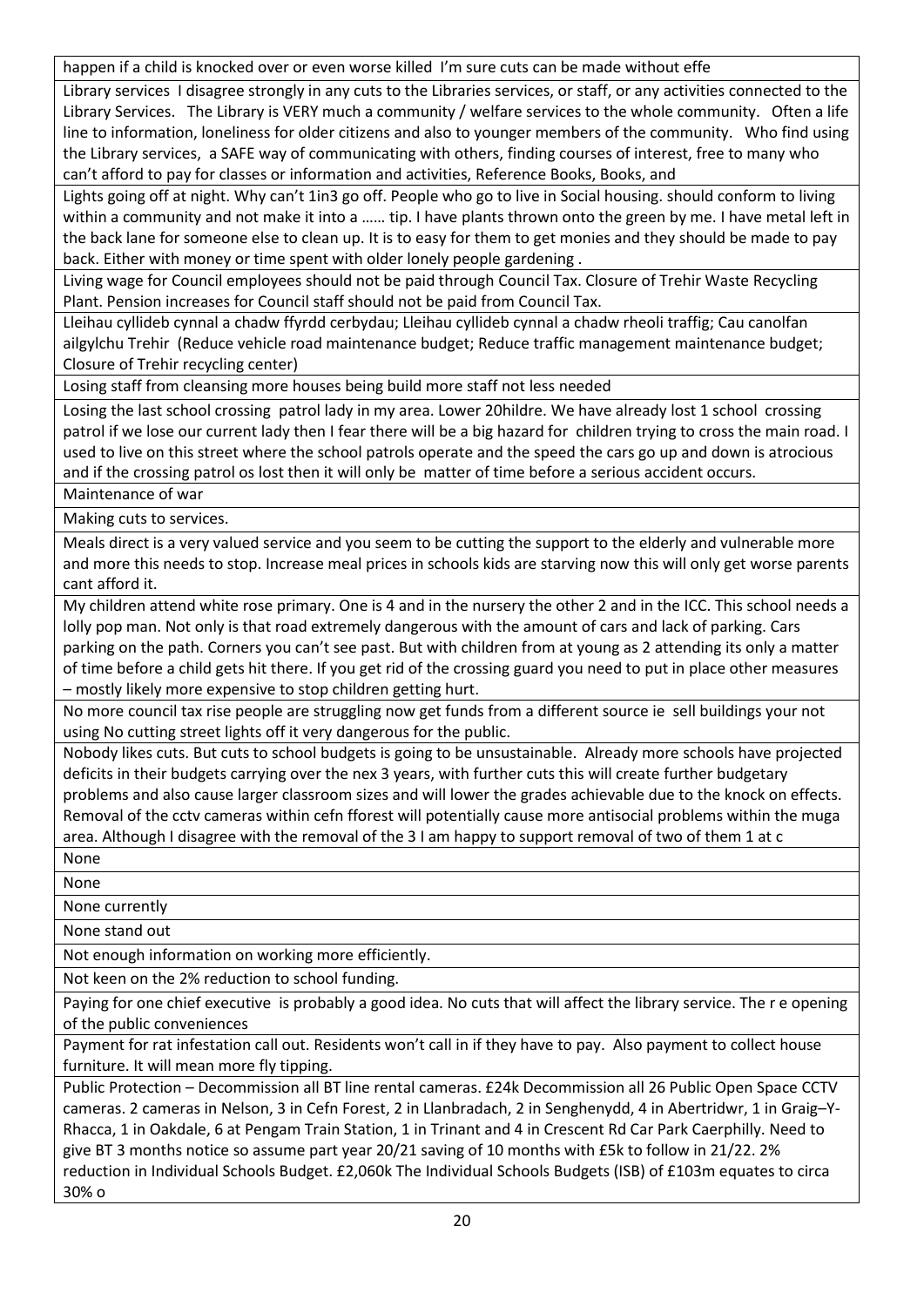Public Protection – Review Pest Control Fees and Charges and introduce a charge for rat treatments. Infrastructure – Withdraw the School Crossing Patrol sites that no longer meet the national standards criteria.

Putting more burden onto the Community Centres to fund the Caretakers Posts

putting up council tax ,charging for advice& for pest control

Raise in council tax

Raise in council tax. How can the council justify this when the service provided declines year in year.

Raising council tax again. If the money was spent wisely and actually targeted the correct areas it wouldn't be so bad. Money is so badly wasted then the tax increased to cover the screw ups and line pockets.

Raising council tax is always an easy target.

Raising council tax once again! Same old excuses year in year out.

Raising poll tax by 6.95% will almost certainly make me put my house on the market that is absolutely ridiculous Rationalisation of Customer Service Provision – 136k

Reduce vol sector budget Reduce well being budget Reduce highway maintenance Stop blackwood bus services to 21hildr railway station

reduced funding in infrastructure

Reducing budget for the coluntary sector – very negative impact Lleihau cyllideb y Sector Gwirfoddol effaith negyddol iawn

Reducing customer services by pushing members of the public to digitalisation. Not all members of society can use these things – people are living longer and so there is an increased number of elderly residents. Sometimes a friendly face they each week to pay the rent is the only face they see! Reduction in frontline services – closing a popular site such as Trehir is a joke and will result in increased fly tipping! How can it be Caerphilly cbc if there's no tip in Caerphilly?! Council tax increase when services reduced?! Seems to be lots of

Reducing funding to the CAB Reducing Funding for such an essential service is unforgivable and will re bound on the authority 10 fold.

Reducing school crossing patrol in cwmfelinfach. This road is particularly busy and our current crossing patrol operator has good control of the children and the traffic. The crossing is place by a busy junction . The loss in this service would almost definitely result in accidents involving school children.

Reducing the funding for schools. School are already working on a tight budget and it is the children who will suffer as support staff are essential to their learning.

Reduction in carriageway maintenance budget

Reduction in Community librarian posts. Reduction in highway maintenance budgets reduction in Cemeteries maintenance budgets

Reduction in highway maintenance and building budgets

Reduction in individual school budgets. The impact assessment has not even been completed. Age is marked impacted but no description of the impact of given. Against disability, question marks appear. I have a disabled daughter in mainstream education and there is no doubt in my mind that disabled children with be impact. The proposal acknowledges that this budget cut will bring about a reduction in staff numbers. In my recent experience the schools are struggling to fund 1:1s at present. Where the quality of education fails, people have no alter

Reduction in music service provision. This is not conducive to inclusive , progressive education. Music is an essential and beneficial medium for learning. Reduction in public rights of way management. This goes against the interactive travel ethos and that of 'more people, more active, more often'. The benefits of outdoor exercise are well documented and are comparatively low cost thus making it accessible to everyone- this is comprised if rights of way are not maintained and enforced where necessary.

Reduction in school budgets Reduction in crossing patrols – keeping children safe and encouraging children to walk to school should be an absolute priority in the context of health and well being of the younger generation. Reduction in school budgets by 2%. Increases in council tax.

Reduction in street lighting (dangerous)

Reduction in street lighting maybe practical in some areas but not practical everywhere. My mother is 80 years of age and lives on her own by a woods. Her street lights have already been turned off, while other street lights down her street have been left on. My mother telephoned the council to complain and was told in so many words it is tuff and all the other lights will be turned off too in April. Where my mother lives is by a wooded area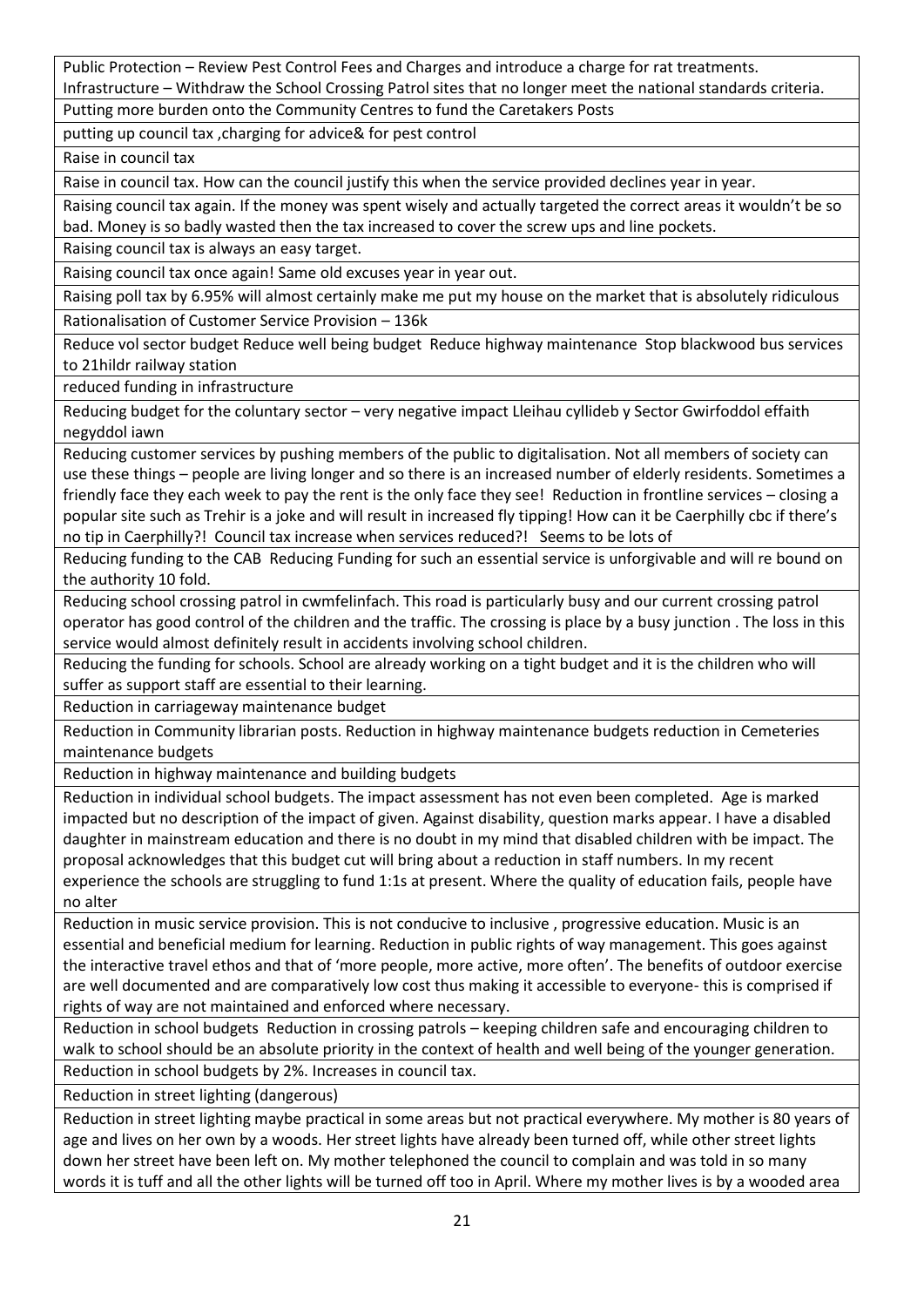that constantly when raining has water running over her drive in the winter freezes over regularly. So wit

Reduction in the education budget. I'm glad my child is now in further education. Reduction in the resurfacing budget. I see you are relying on a one off handout from WAG to offset this. What happens if that doesn't materialise? Loss of the Senghenydd splash Park. The village has so few facilities, please don't take this away.

Reduction in Youth Service grant funded projects – we already have 22hildren22e22 poverty and lack of 22hildren22e22 for our youth. Reduction in Highways pothole / carriage way budget of over half a million is absolutely absurd and gross stupidity. Removal of CCTV, so little gain (24k) which is less than a cabinet member salary for the benefit of community safety. Playground budget – you have a well-being objective to encourage health and greater use of outdoor countryside sport yet you reduce the playground maintenance budget? You are reducing right

Reduction of funding for Citizens Advice. Continued funding is required to allow all offices and outreach services as phone and internet contact us difficult for many. Face to face advice and help is needed for vulnerable people. Reduction of road and highway maintenance Reduction of litter picking and waste management Reduction in public rights of way budget Decommissioning of cctv cameras

Reductions in education /lifelong learning as it is the key to improved lives Increased charge for bulky waste/household goods will increase fly tipping Any reductions in support for vulnerable people especially disability/old age

Removal of funding from splashpark in Senghenydd.

Removal of school crossing outside cwmcarn primary school

removal of school crossing patrol service at 33 sites reduction in carriageway maintenance budgets

Removing CCTV cameras from communities Increasing council tax

Removing cctv. We need this to assist in crime prevention and justice. Increased charges for bulky removal. You need to charge a fee like a removal man e.g. the bed, mistress and head board should count as one item not 3. Removing crossing patrols from outside schools. I am worried about the impact, particularly in smaller schools. I know there are many children who rely on this service every day and I believe that without it, there will be more serious injuries and events deaths. I think it is ridiculous that the council are promoting road safety for children and then go against their own message by removing the safest option for crossing a road.

Removing school crossing patrols.

Removing the school patrol in Trethomas.. the lollipop man is vital during the school runs.. the speed the cars go up and down that road is terrible.. the police are no where to be seen at the school times .. Why would you remove something that works? How about you take money off the big wigs!!! Stop taking away from our schools School crossing patrol removal at Ty'n y Wern Primary

school lunch increase. The price was already increased last year. The food wont be improved therefore the price I increase. Caerphilly council need to look at what wages they are paying upper management, and start there in terms of saving money. We already have no lighting at night in ccb leaving pur homes vulnerable to crime amd now you want us to struggle to feed our children a warm lunch.

Scrapping CCTV cameras. The cameras are helping with crime reduction and anti-social behaviour. Charging for rat treatments. Rats don't only affect one property so it shouldn't be one individual that pays. Cutting school budgets across the board. Some schools may be better able to absorb cutbacks than others. For example schools in more deprived areas may need additional resources compared with those serving more affluent communities. Service cuts and increases in council tax. Already too high for the poor service we receive. Public toilets have been closed which is disgraceful and street lighting shut off. You cannot justify increasing council tax when year on year services provided become less and less. Perhaps Caerphilly could have saved money by not continuing to pay a corrupt chief executive and other top employees due to errors made by the council in the process to remove/investigate him and also the millions paid for lawyers all out of tax payers money. Perhaps a closer Service cuts and price rises

Service cuts, you have just stated that we are having over a 6% rate increase and less services. For instance, shutting the recycling plant in Rhymney expecting us to drive to Aberbargoed to use the facilities there. This will cause even more fly tipping in the upper valley which will cost the council more money to remove it. Service reductions

Service reductions 'education and lifelong learning' a direct assault upon the young, the future of our country. 'communities'- the 'infrastructure' holds it all together: things fall apart then everything. 'Communities' bulk collection charge, the fly tippers delight.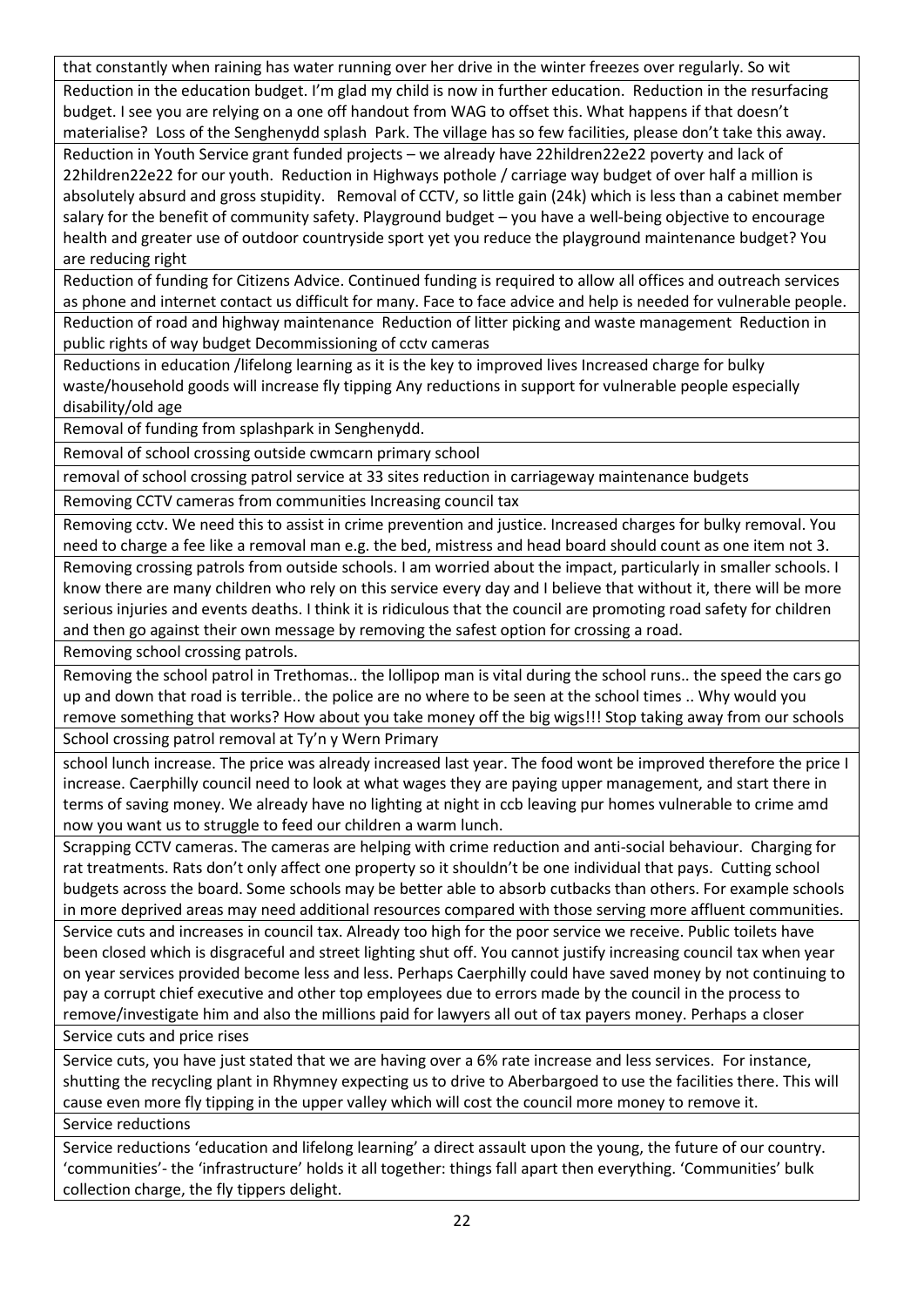Some of the savings conflict and/or are counter productive with other service initiatives. – Blackwood to Ystrad bus rail-link in light of the Metro strategy to encourage people to travel by public transport – Town Centre/Community Projects reducing spend on town centre projects in light of the CCBC Town Centre Master Plans aiming to rejuvenate town centres – Reduction in Cleansing staff numbers again linked to town centre rejuvenation – CCTV line rental camera's particularly Crescent Road car park Caerphilly, given the Park Lane hotel developme

Splash park senghenydd!!!!

Stop land development for housing, existing pressure on roads around blackwood and Pontllanfraith is getting very serious. Do not Close Pontllanfraith Leisure Centre.

Street lights switched of means more break ins - Old/vulnerable single households and costs to police resources as a follow up surely some lighting should be maintained where not considering purely accidents here

STRONGLY DISAGREE – Corporate Policy – Reduction in Voluntary Sector budget. STRONGLY DISAGREE – Community & Leisure Services – Closure and sale or lease of Ynys Hywel Farm. STRONGLY DISAGREE – Corporate Policy – Further reduction in the Well-being budget STRONGLY DISAGREE – Infrastructure – Reduction in Carriageway maintenance budget. Infrastructure – Reduction in Risca Canal budget. Meals Direct – Increase price of meals by 25p from April 2020.

Swimming so far senior Citizens over 65 years was free, as from 1<sup>st</sup> December we were told that everyone has to pay no matter of age I think instead of charging for swimming council should increase the age limit of 65 years to 67 years as public were benefiting to do regular swimming for health issue.I think council will look into this matter. Kind Regards Kishor Barchha

Taking away our road patrol (lollipop) is crazy. Children walk to school alone and I don't think this is right.

Targeting the public by reducing amenities across the County. You must remember it was the Heads of who got the Council in it's current state so you will need to look at people in the Organisation and ask yourselves if you have the right skills to deliver your strategy.

The closing of Trehir recycling centre, I'm in Caerphilly and my nearest top would be a ridiculously long drive then. It would cause a lot more fly tipping

The closure of Closure of Trehir Household Waste Recycling Centre (HWRC). This will lead to more dumping of household goods requiring constant clearing and a vast increase of costs. Plus increase of fuel consumption and traffic on roads to go further to recycle. The impact of emissions on the environment has to be factored in. School budgets are tight . As a member of a school PTA we do everything we can to raise funds to help our school but I know that every school could do with more not less. These children are societies future. Cutting schoo

The closure of the Civic Amenity (waste disposal) site in Trehir, Caerphilly will be have adverse consequences. The Caerphilly basin has the greatest concentration of population in the County, and therefore this proposal will inconvenience a significant number of residents. The volume of traffic to the alternative site (?Penallta) would add to road congestion, and pollution as well as additional fuel costs. Furthermore it is inevitable that this will result in an increase in fly tipping, and greater expense to the Council in dealing with this. T

The closure of Trehir waste centre. This is the waste management centre that serves the whole of the Caerphilly Basin. Removing this service will mean that the nearest waste centre for people in the outer reaches of Caerphilly, e.g. Machen and Senghennydd, have miles to travel to dispose of their waste. Removing the service will surely lead yo an increase in fly tipping as those who cannot be bothered to go to Penallta will just dump their waste. The increased cost in clearing fly tipping will surely surely exceed the £30k savings per year and wi

The closure of Trihir Tip, in Llanbradach, is completely unacceptable, it would leave local residents having a 10 mile round trip, to take their rubbish to the skip. It mentions the bridge, why not take out the traffic calmers that prevents you turning up to the skip, and enable us residents to access it, as we did previously? In addition to this, you want to raise the fee for collection of bulky items. I double whammy isn't it. Who on earth thinks this is ok? Along with the loss of essential services to local residents in Caerphilly, yo

The crossing patrol for both Cwmfelinfach and wattsville is essential! The road is extremely congested from 7.45 onward and the speed of the vehicles is frightening!

The cut backs to school crossing patrols. Our children need to be kept safe. The crossing patrol are essential to our schools, not only do they ensure our children are crossed safely they teach road safety, control parking and ensure the roads outside our schools are safe. The children they cross are young and vulnerable, the roads outside our schools are busy. This is an essential service, and I feel very strongly about this matter along with many other parents and will fight these cut backs.

The cut of the school crossing I do not agree with,this is an essential service for the school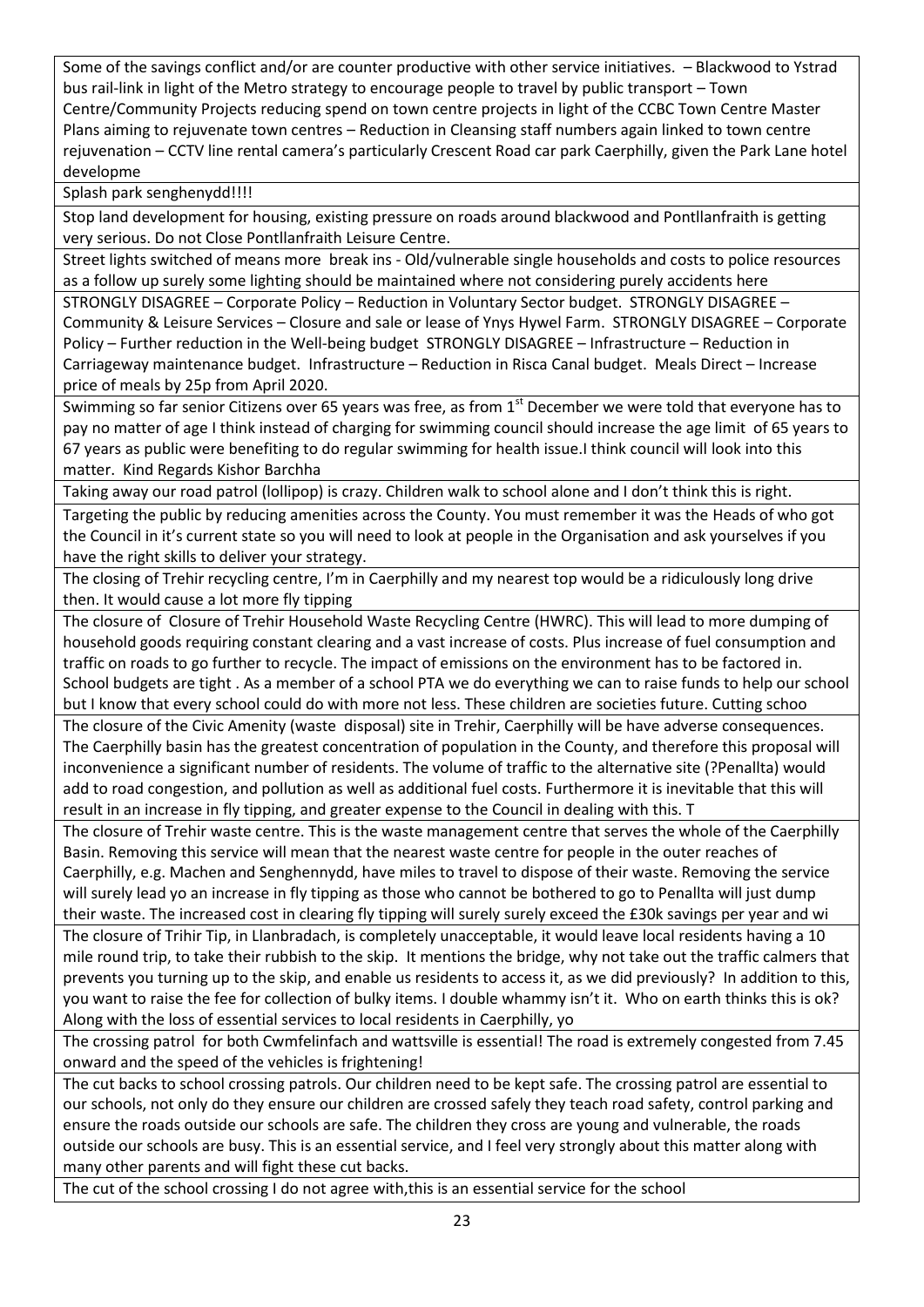The cuts to patrol crossings in Cwmfelinfach and Wattsville. With the increased HGV traffic to Nine Mile Point Industrial estate this road has become extremely congested and dangerous. A lack of supervised crossings is a safety issue for local children.

The cuts to school crossing patrols in my area of Trethomas (Tyn Y Wern School) There will 100% be a loss of life or limb of a child .... Have you ever been near our Tyn Y Wern School at morning or afternoon time? Without our lollipop man I would fear for the childrens safety hugely. The main road is extremely dangerous at the best of times- people speeding, double parking, motorbikes and sramblers having 'fun' and if you look at recent police reports you will find there have already been accidents outside of school times. Without the safety fea

The decrease in school budgets. However, I understand that education 'uses' a large 'chunk' of council money, especially as teachers' pay has increased and Trinity Fields has seen an increase in student numbers (transport costs)

The in community services for young and old. I live in Oakdale here all we see is more and more housing being built but not for locals the prices are such that people that are being priced out of Nèport are moving here this has put tremendous pressure on the Doctors Dentist Schools and local amenities. The children have no where to play and go safely as they get terrorised out of the small park by druggies and the like. This used to be a lovely community but you at the council have blown that apart. Think about cuts in the council offices such

the increase in council tax. Our gutters and side roads are disgusting

the increase of council tax 2% reduction in Individual Schools Budget. Community & Leisure Services – Reduction in playground maintenance budget. Catering – Increase price of primary school meals by 10p from April 2020. Catering – Increase price of secondary school meals by 10p from April 2020.

The proposed closure of the Trehir Amenities site. This is the only recycling centre in the south of Caerphilly Borough and closing this will mean a large population who live in Caerphilly town, will be forced to drive to Blackwood or Penalta site instead. Currently the site is 3.1 miles from my house and an 8 minute drive. If you close this, I will have to drive to Penalta with the waste and its 8.3 miles and 16 mins from my house. You talk about reducing pollution and getting people out their cars, but closing of this site will mean thousands o

The proposed cut to the Voluntary Sector Budget is quite shocking and should not go ahead. Citizens Advice is one of the very few (if any) organisations where people can go and get advice on practically anything. The whole ethos of the Citizens Advice is about helping people – no matter who they are – to exercise their rights and to obtain fair treatment under the law and thereby improve their lives. This is more important today, especially after the last election, than ever to help people protect their rights , especially the most vulnerable

The proposed cuts to the third sector grants. The funding currently received by Groundwork sits at £36,544. The proposed 40% reduction will mean that funding would be reduced to £21,926 in 20/21 placing us at a tipping point in our ability to serve the clients, beneficiaries, trainees and volunteers we support on the ground and meaning that we would have to make decisions to close delivery projects for some of the most vulnerable citizens in Caerphilly Borough. We urge you to oppose this cut which would have a devastating effect on our clients

The reduction for play areas is a real concern. Children already spend too much time on electronic devices and this is causing bad habits which will no doubt lead to obesity problems. If anything this budget should be raised, and recreational areas improved to encourage more outdoor activities.

The reduction to the highway maintenance costs. The charging for advice Charging for school meals Charging for water in meeting rooms

The removal of school crossing patrol. Particularly in Pantside where there is no safe place for children to cross. There have been several near misses lately and it's only a matter of time before someone is seriously hurt or killed.

The removal of school crossing patrols in our village of Wattsville is the only one of the proposals I disagree with most, Children's lives could be put at risk,the amount of traffic is great at school times 8-9 am 3-4 pm.

The removal of the crossing patrols in Cwmcarn. These are vital for the safety of the children getting to and from school every day. The roads are always busy and can be dangerous. Cars park everywhere and it is hazardous for adults and children to cross. If these crossing patrols are removed there will be serious consequences.

The rise of 6.79 % in Council Tax is ridiculously high.

The suggested closure of the tip at Llanbradach – Caerphilly

The switching off of street lights has increased the fear of crime and is a huge concern.

The unbelievable waste that has occurred in the past few years particularly with the fiasco with the executives that cost the taxpayer millions is completely unacceptable. It could never be allowed in any other sector but is a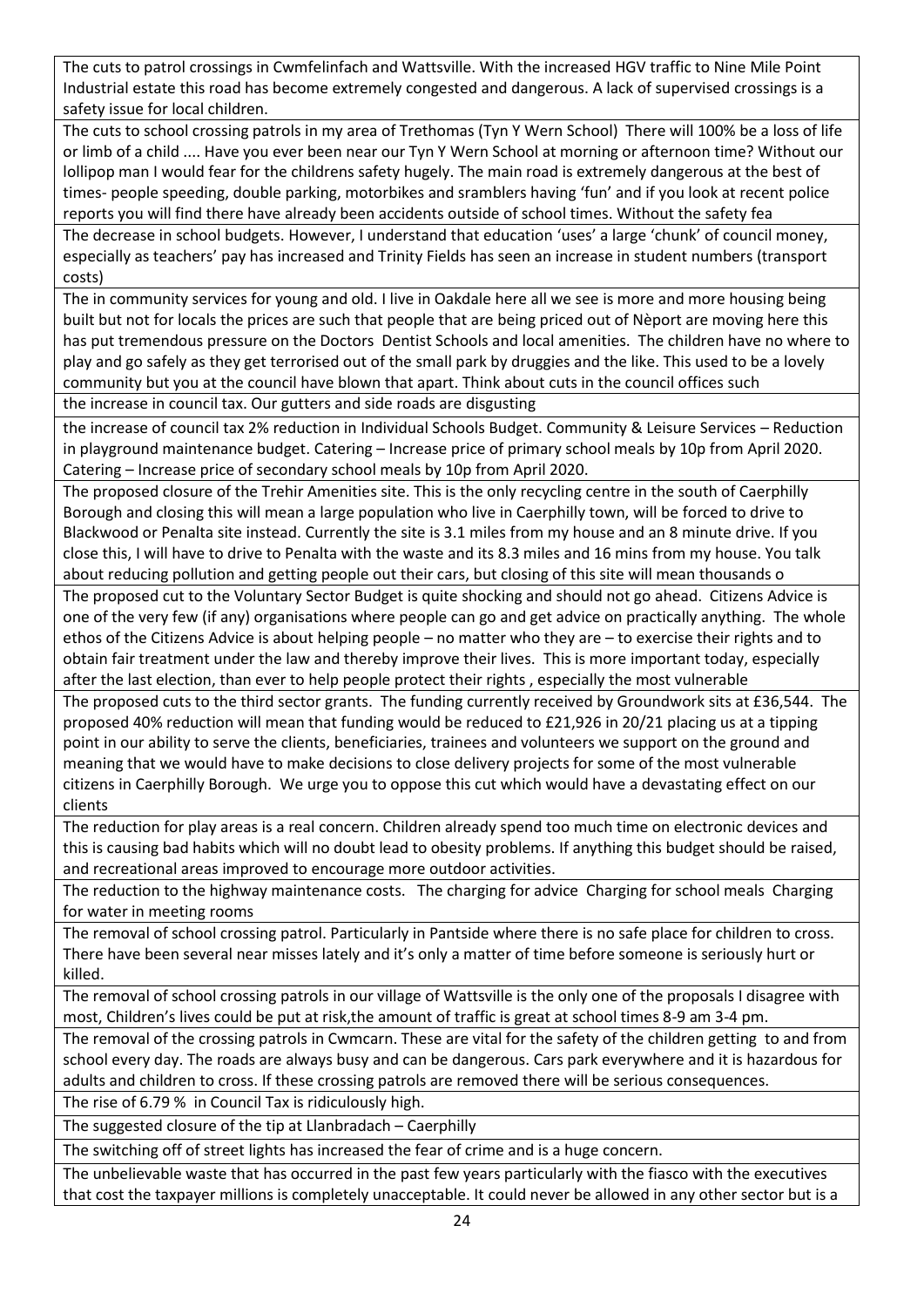perfect example of the complete inefficiency, waste and lack of value for money that regularly occurs in local government. Passing some of this cost in the form of a 7% council tax increase is another blow to residents. There are too many managers and middle managers in the council and throughout all public services. W

The vast majority of the cuts you are choosing to make after years of bad planning, wasting money and being incredibly inefficient. Schools will suffer, highways will suffer, and in general, the very people you are supposed to look after and protect will suffer. Shame on you all.

The withdrawal of the school crossing patrols

There are several , I feel will have an impact , including , a) Scrapping the Rail Link Service , for those passengers that do not have access to a lift at Ystrad Mynach Station or cannot drive , they will have to find alternative arrangements and the normal bus service is not frequent so a person could be waiting a while and also have to change buses to get back to their home, b) Voluntary Sector Grants – Many organisations rely on grants to deal with repairs to buildings including improving disabled facilities as well as enabling an or

There appears to be 'more post cuts or disposals of unfilled posts' – particularly peripatetic or support roles, really! Public services are in more demand now than ever and it appears that low cost minor supporting roles (beneficial to the communities) are being culled to support the top end executive salary uplifts in recent years (real waste)! From the 'Savings List' (again wrong language – it is a budget/service cut) there appears to be no, or very weak links and consideration shown to the principles to the Wellbeing of Future Generations Ac

There is yet again a distinct lack of vision and ingenuity in these proposals aimed to make headlines. In times of austerity out of the box thinking is required. Why have alternative sources of funding not been examined? Title sponsors for the Big Cheese and various displays for example being a simple one. Major companies are tripping over themselves for tax relief in some areas like this.

Totally disagree with any funding cuts to Education and also the possible withdrawal of School Crossing Patrol at White Rose Primary School New Tredegar. There is insufficient parking for the school which means many parents are illegally parking. At least when the Crossing Patrol is there the children can cross safely and no cars park on zig zag\double yellow lines.

Totally disagree with any increase of primary or secondary school meals. Have they not heard of child poverty which is actually occurring. 10p or 20p may not be relevant to those with cash. Many parents are on low incomes with a few children. Proposed increase for bulky items from £16 to £25. Absolutely disgusting. How to encourage even worse current fly tipping and keeping the ares clean to encourage tourism. Also would be great if monies put aside to ensure pathway around Caerphilly mountain 25hildren25e. Used to see many tourists with fam

Turning street lights off and keeping council office lights on

Turning street lights off. The street lights are off, which is fundamentally a deterrent for crime (one of the 10 principles of crime reduction) without any of the residents getting any adjustments to their council tax. Unsure

Waste increased charges will inevitably lead to more fly tipping

Waste management cuts. The borough, apart from a few keys areas, looks ignored and on occasion, dirty. If we are attempting to attract new businesses to the area, is this the impression we want to give? As a suggestion, can local businesses be encouraged to clean up their own mess and in particular, pubs and clubs? When walking through Bargoed on a Sunday morning, it is a disgrace to see the amount of rubbish/broken glass/vomit etc. left outside pubs in the town. Is it not a requirement of a licence that these establishments should clean up any m

What is Penallta Parks Depot? I've never heard of it's done needs to learn to spell Focusing and Focused. There is only one 's'!

Why have you highlighted welsh language saving and then stated in the assessment its to include well-being budget and publicity and promotion as well. This is misleading, could you also clarify why you have stated these services will impact older people and children. There is now an ever growing need and reliance on the voluntary sector to provide and support services within their communities. As for protection and enhancement of our biodiversity, green spaces and educating not just school children but all adults is far more worthwhile and out

Why the need for investment of over £700k when such cuts are suggested? Should not financial reserves be used to minimise the impact on services or the rise in council tax? This is taxpayers money and we need to use it for the people who have contributed to enable such savings? The cuts to school budgets will be harsh, could more be done to minimise the impact here?

Withdrawal of the school crossing patrol service. This is an important service to improve the safety outside schools for our children and vulnerable road users. In addition, there are no other proposals listed which result in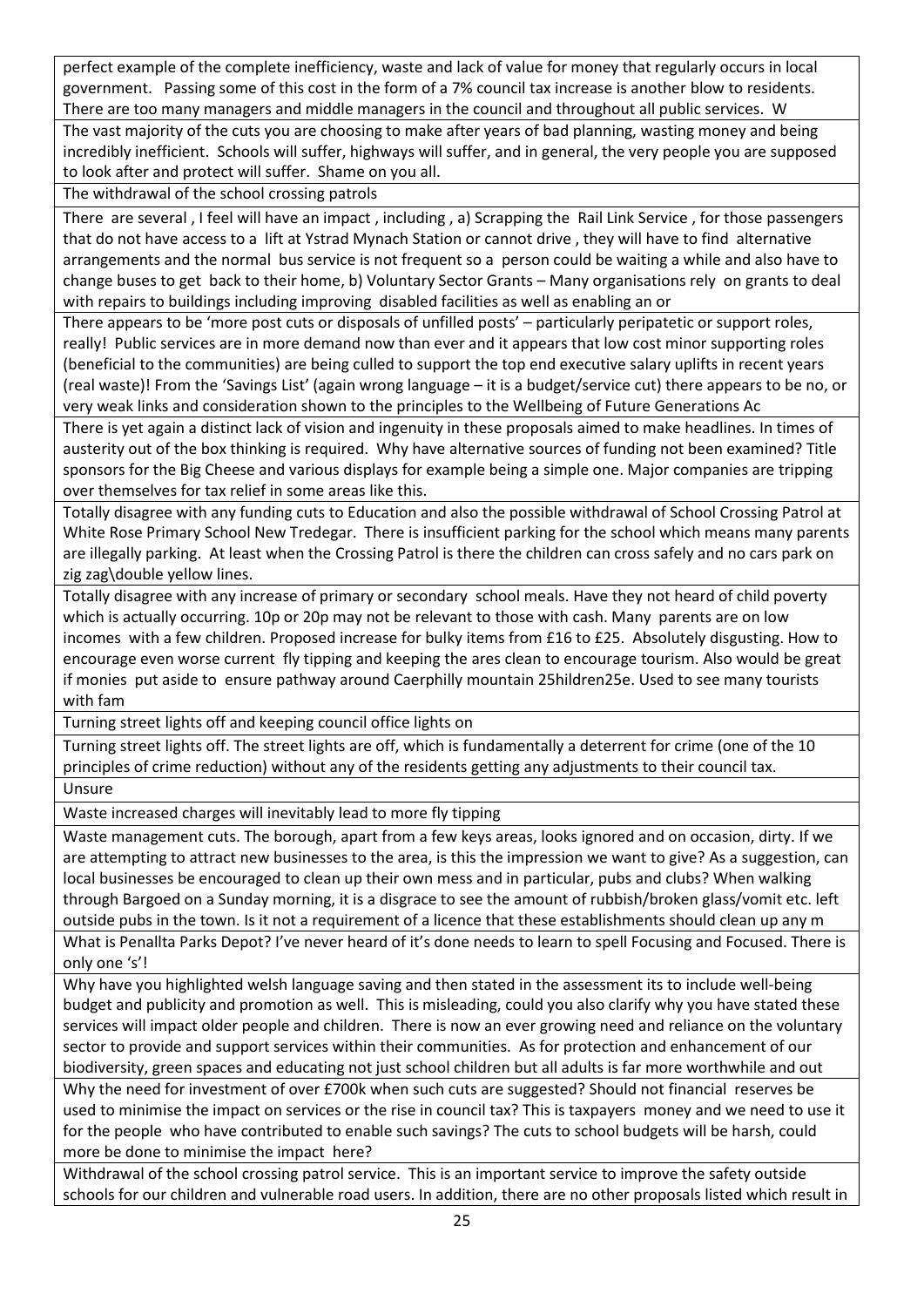compulsory redundancies. Within this proposal, you are making 22 staff redundant and affecting 22 family's lives and standard of living. Most of these are likely to have low household incomes and rely heavily on this salary. All this for minimal overall budget savings. The same savings and outcome can be achieved over ti

Withdrawing funding for children's activities!

Withdrawing matched funding for senghenydd splash pad. We live in an area where renewal is slow and there is already barely anything for the kids (parks are in disrepair and in need of updating) I find this exercise in cost cutting extremely unfair... Seems considerable money could've been saved instead of paying Anthony O Sullivans wages for all those years, don't you think?

Withdrawing school crossing patrol in cwmfelinfach, Maindee Road is a very busy road and whilst there is a signal crossing, 26hildren that walk to school alone may feel the need to cross anywhere plus sometimes the cars don't even stop at the crossing so when John is there as I have witnessed he ensures all children stay back and cross when he says. This is an accident waiting to happen should you remove all school crossing patrol especially on a main road. Children's safety should be put  $1<sup>st</sup>$  these are primary school children it's an absolute j

Withdrawing the crossing patrol at Cwmfelinfach and Wattsville

Withdrawing the crossing patrols in Wattsville and Cwmfelinfach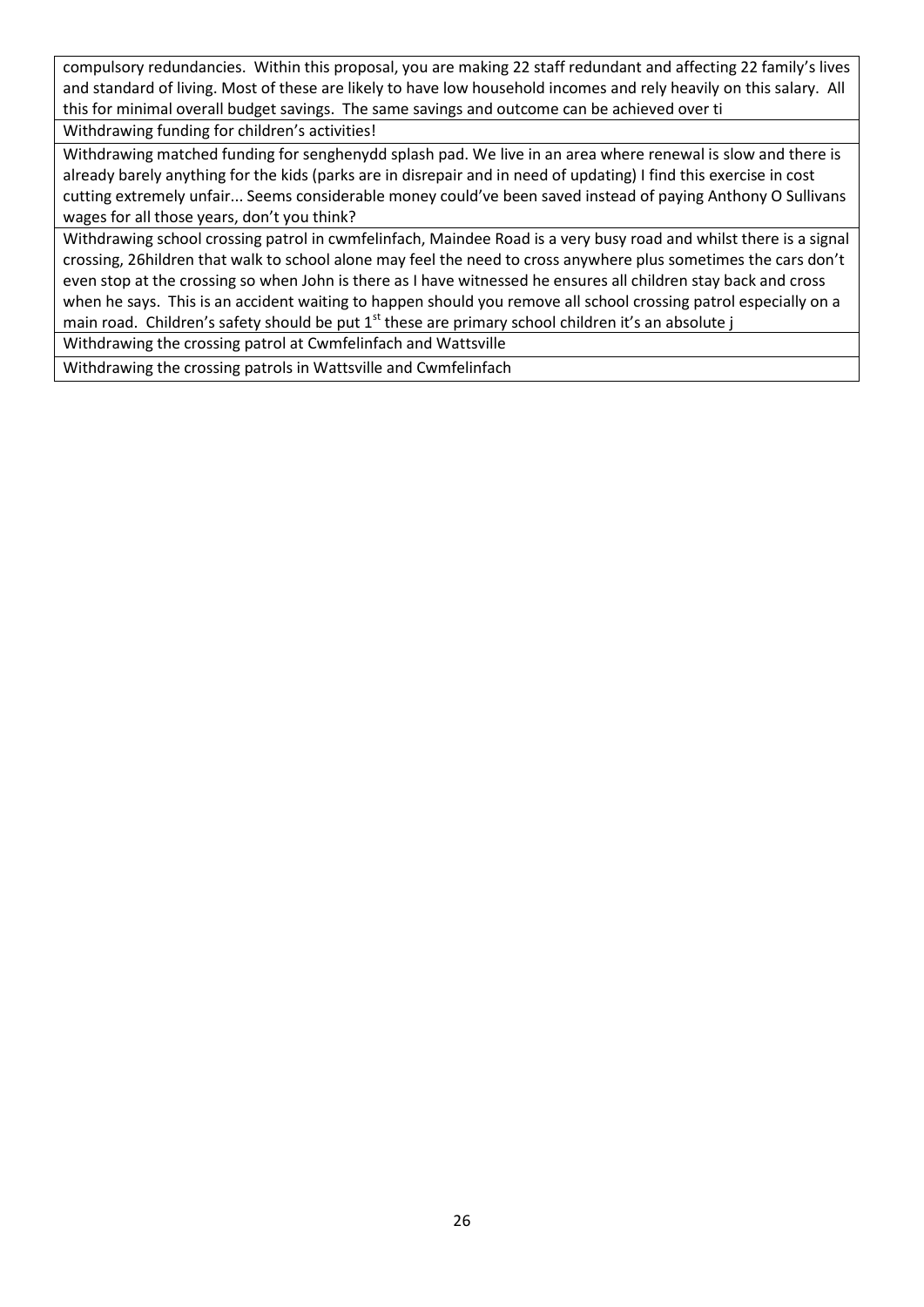#### <span id="page-26-0"></span>**How else do you feel we can achieve the required savings**

…….. Cease publication of 'Newsline'.

£700k investment redirected to reduce tax, or reduce cuts to services then I would support the tax increases.

1) Reduce overtime payment 2) Review hour council tax is assessed and applied. Should not go above CPI 3) Review procurement process taking in to account quality and price per unit

7% is insane! You are cutting services and yet increasing the tax. You removed all the street lights on the main road by my house 2 months ago and despite reporting this, nothing has been done. Just plan to remove them forever so you dont need to pay for lighting?

Additional funding from assembly proposed increase is totally unacceptable. Disappointed that cabinet approved draft budget proposal prior to assembly settlement

Again a survey with an ulterior motive. The lack of vision and constant 'feeling sorry for itself' is evident in spades. That is what you get when you don't get fresh perspectives and opportunities within the civil service ranks

Are you going to put wages up to?

As a single parent and working full time increasing cost would make me not able to work

As always the homeowners are left to pay for any increases it like fuel for the Government it a cash cow for the both of you. I am unhappy that council tax has been used to pay off councilors who have been on so-called gardening leave. Money wasted on replacing the lights on the A4049 because it wasn't done properly in the first place. Why not reduce the number of councilors serving Caerphilly, Money has been wasted on projects that are not necessary but that's what you get with a Labor-run council

Ask Jeremy Corbyn - He seems to be able to find everything. Out of council tax rate is obscene at the present rate without another 6.8% Hike

Avoid £4m pound court cases-hardly you finest hour, and one that will not be forgotten, review if you choose not to keep residents informed about it in the propaganda rag. Massive savings can be made from what we do know -see below.

better utility of service

Bureaucracy and admin

By being far more efficient .There is no mention of the taxation funding for the final salary payment this is something that the private sector has had to move away from over the last 28 years due to the general economy and interest rates.The public services seem to avoid it allthough it's mentioned every year by the government that it is not sustainable. I understand that it cost £36Billion last year (more the the defence budget) Whats the plan ???

By cutting discretionary services that you have no legal obligation to provide and by cutting down on wasteful practices.

by- getting rid of staff, i.e- bin police. / communitys first bridges into work. timers on heating& lighting in council buildings. sell off council buildings. build only on brownfield sites.cut down on grass cutting.go back to picking least 6 items year free from households(it cost you more to clean up after increase in flytippers!). employ more wardens to fine people for dog fouling, litter dropping. go round car parks looking for untaxed cars get payed by dvla??. also chase outstanding books/dvds through fines

By not paying huge amounts to ex council execs for a start

By not paying suspended council members to sit at home with their feet up for giving themselves unlawful pay rises would be a start. Not spending funds on construction projects when the cost far exceeds its functional improvement like the corbets roundabout.

By reducing the amount of bureaucracy in the Council.

By the way, I think you have a REALLY difficult job in trying to balance the books.

Cancel the Big Cheese it has a detrimental effect on the local populace – particularly the fairground – where money spent has no beneficial effect on the towns people. Indeed one local fish shop was asked to close because it was taking trade from the chippy on the Owain Glyndwr site how does this encourage the Caerphilly town locals to support local trade?

Charge for non-statutory services at a level that makes them at least cost neutral.

Closure of leisure centres that are underused - New Tredegar being a prime example. Closure of smaller, lesser used branch libraries.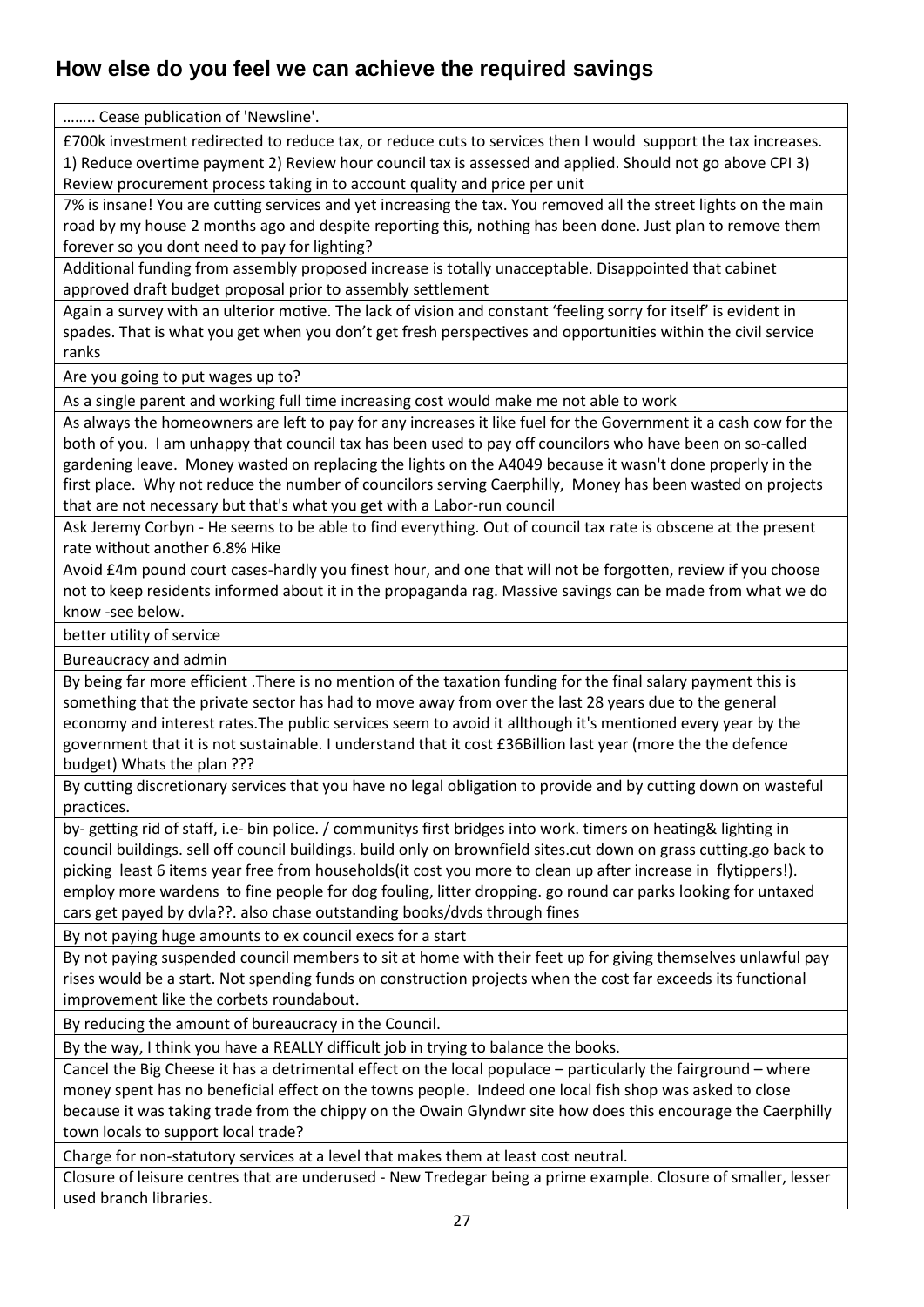Council tax is a relatively fair means of raising income for the Council, probably impacting least on those who suffer financially most, therefore I support this increase.

Cut back on senior positions within the council.

Cut discretionary services that are ineffective,or duplicate services provided by other agencies. We pay for a Community Safety Warden Service that deals predominantly with ASB - but we also pay a police precept in our council tax - the Police should be dealing with Crime & ASB so this is a duplication of services. Also you currently have only 5 Community Safety Wardens - only 2 are full time experienced staff, the other 3 being on fixed term contracts and very inexperienced - the service is totally understaffed and ineffective. It seems that every year this service is proposed to be cut - but this is resisted by Councillors. It is now time that Councillors fully understand that you cannot keep ineffective discretionary services whilst statutory services are struggling. I am not happy to pay a proposed increase in council tax whilst keeping ineffective services running. Also,as a taxpayer I am not prepared to see ineffective services retained by propsals to increase council tax

Cut executives pay.

Cut number of councillors, or councillor pay. Sell Penallta House. With current rates of inflation at about 2%, and pay increases at a similar level, an almost 7% increase in Council Tax is outrageous.

Cut Officers pay and expenses.

Cut out posts from various levels of upper and middle management starting with whoever advised you to prosecute the chief exec and finance officers

Cut some of the management roles! Without those on the frontline serving the public the council would fall apart. The management wouldn't know how to deal with the public! Cuts are always from the bottom - it's too heavy at the top!

Cut the chauffeur post

Cut the number of councillors in Caerphilly, small villages do need a stand alone councillor and looking at the attendance figures for cabinet meetings I would say this is justified. Remove the mayor post and its associated costs.

Cut the number of Councilors and officers as there are too many on the gravy train

Cut the subsidy at the council canteen, reduce mileage fees by 50% for all members & employees, cut remuneration for elected representatives by 30%.

Cut whatever services you need to get to a balanced budget. I am happy to pay an increase in rates in line with inflation. Look at the expenses payments and overseas trips and cut those right back

Cut you staff cost close libraries don't have the big cheese Christmas markets none of the local business get any extra trade key lose trade as people keep away keep Christmas lights just to town centre

Cut your managers!

Cutting jobs higher up the personally I think there's too many cheifs and not enough Indians TThe money they get paid they should be able to take on more responsibility each and cut every luxury the council wastes money on things like free food and drinks and chauffeuring people around everyone else is expected to supply themselves with a packed lunch for work and get themselves back and forth

Cutting the expenses of Councillors, we'll soon see who is actually in this for the civic good. Cutting the numbers of councillors by half. Stop sending councillors on fact-finding meetings in other regions/countries that we have to pay for. That's what Skype is for. Stop giving free car parking to employees of CCBC. I have to pay to park my car in a CCBC car park for work - so should you. Cutting any school posts not absolutely necessary. Cut any CCBC posts not absolutely necessary. Stop delivering your newspaper to every house in the borough, as mostly they go straight in the bin.

Cutting the lights kept on at night by Council Offices .... As the Street Lights are switched off at Midnight so should these office follow the same restrictions. Any Company/Firm donations should be used for essential public services ... Not to keep Offices such as Penallt House lite up like a Christmas Tree. Cutting postage for election notices/letters/brochures advertising or any other non essential printing.... Printing of Forms in both Welsh/ English or other languages ... ASK the residents of the Borough what they want. Pure waste of paper and printing cost to print in both languages or more. Not replacing non essential posts or managerial pay increase... also money perhaps spent on Big Cheese budget should be seriously looked into it seems to be increasing over the last few years. Cutting out Fact finding trips or lunches and non essential out of pocket expense.

do we need all the staff we employees thing hard look and cut back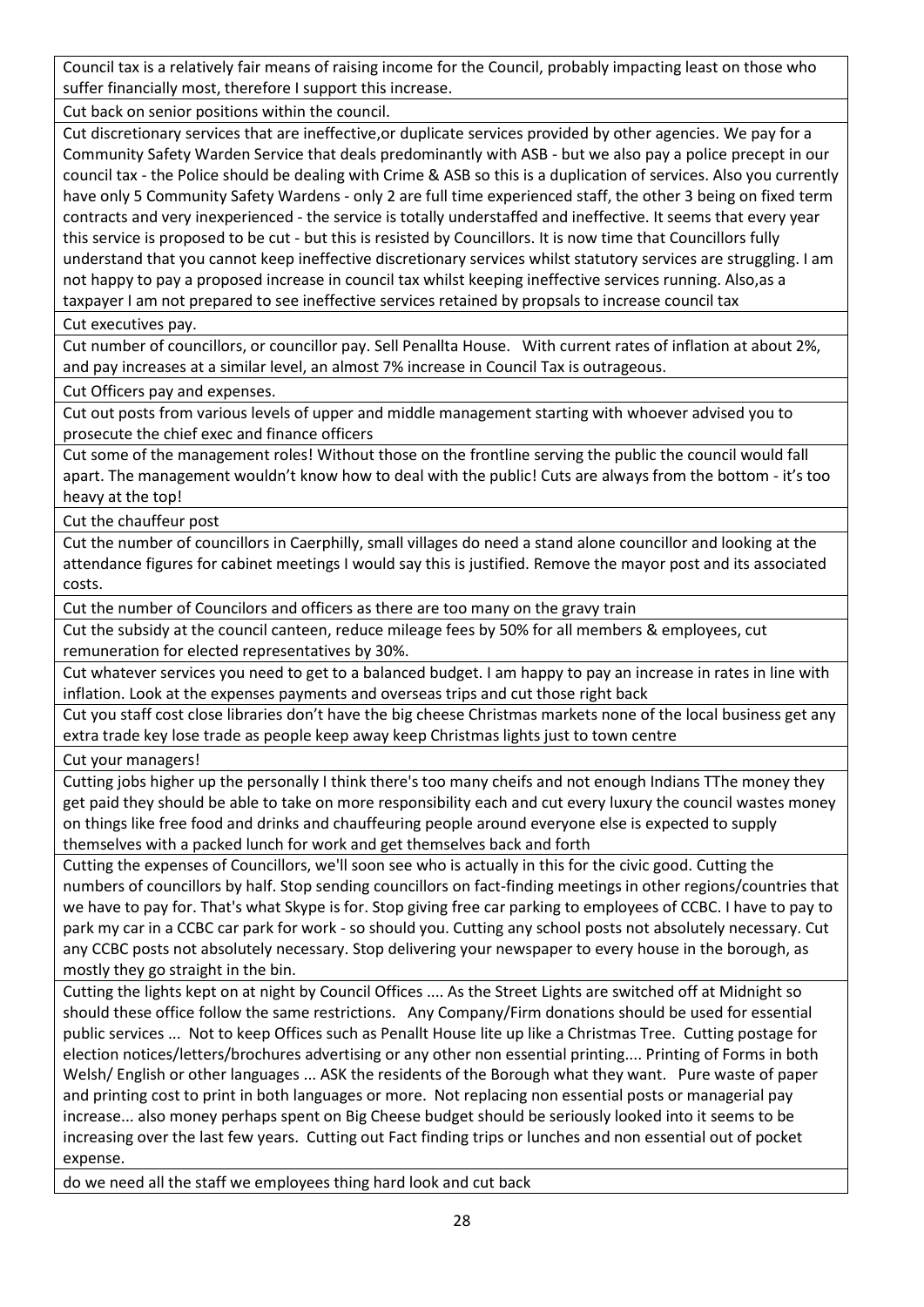Do we need to have any increase in Council Tax now that we have been awarded an extra £11 million Every time you move an office from one end of Bargoed to another, it costs hundreds of thousands of pounds. Wasting money. There are council run buildings everywhere. Cut down on yourselves, not the public! You are there to provide services to us, the public, if you can not, then move on!

Explanation for changing my answer above.... on reflection, and bearing in mind the way prices rise and the services we do need, I would accept the increase being higher by the one suggested one percent, taking it to 7.95% for 2020/21

Finding and clamping down on fly tippers - giving hefty fines . Charge council house owners if they don't look after the property.

Freezing the salarys or reducing high EARNERS e.g. management councillors, I work in NHS while I had pay freeze for 10 years now you want to take what I've waiting 10 years for while all my domestic bills rise and I becoming poorer. Cut chief of staff pay and all top earners

From the high wages you pay your managerial staff.

From the literature I have read the council tax is not the major contributor to funding services etc. While I understand that services have to be funded the council needs to understand that people do not have an infinite purse into which they can dip at will. The money I receive each year does not go up anywhere near the amount you are proposing for the council tax increase where do you propose people get the money? Its little use increasing the cost if more and more people renege on payment as they are unable to due to financial circumstances. All this does is put a lot of people in debt from which they may never recover. The council tax payers are a sitting target and it is easy for the council to exploit us as we have no choice over paying this tax. Short of moving home it is an expense which goes up and up and the services continue to reduce stop blaming everyone else for the shortcomings and take a grip of the situation.

Fund raise. Ask the Conservative party. Stay in Europe

Further corporate savings that will have minimal public impact.

Generate new revenue from congestion charging - encourage commuters to take express forms of transport ie express bus and trains. Councils should pilot express buses to Cardiff in peak hours. Create bus lanes or car lanes that car share etc. Local toll roads created. Increase services going to Cardiff and Newport. The saving plan is all very short term and not visionary. We need cabinet to understand that innovative solutions are required to help increase revenues which means solving bigger issues rather than minuscule ones ie getting rid of school crossing patrol. This is not making a massive difference just saving pennies and putting people out of workrsther then keeping them in work but provide services that are sustainable.

Get rid of managers or decrease they wages as that what we really ………. paying for

Give bosses lower wages . Sell buildings not in use .

Greatly reduce the amount spent on welsh language provision to save money and spend it on other vital areas such as care for the elderly, libraries and schools. I would rather know that my child is crossing the road safely than learning extra welsh.

High salaried council employees

Hoping with the new government awards to Welsh Assembly and down to local councils that the proposed increases could be lowered. Reduced salaries for councillors and cabinet members.

I am disabled and thankfully get full housing and council tax benefit, however for those who have to pay this increase I feel very bad for. I am not a mathematician but if the proposed savings of £8million plus is to have any impact on the community surely there should not be any increase. It seems to me that the only winners are the upper echelons of the council as a whole.

I approached the Council last year with a detailed proposal on how to make a six figure saving each year on their EOTAS spend. The Council showed no real interest and certainly no enthusiasm for the proposal I put forward. Knowing that I can save the Council money, I am not inclined to support wasted and unnecessary expenditure through yet another Council Tax increase.

I believe the cut backs should begin with staff in post and to cut waste there especially as you just spent millions trying to sack senior management! I also think a look at the office spaces you occupy should be reviewed and cheaper accommodation sought - reducing the cleaning bill doesnt cut it! Corporate Property - Ty Penallta - Reduction in building cleaning - 25k for one building!

I can only imagine the wage structure at the council office, how much are you earning in comparison to the work you do, perhaps you could start there.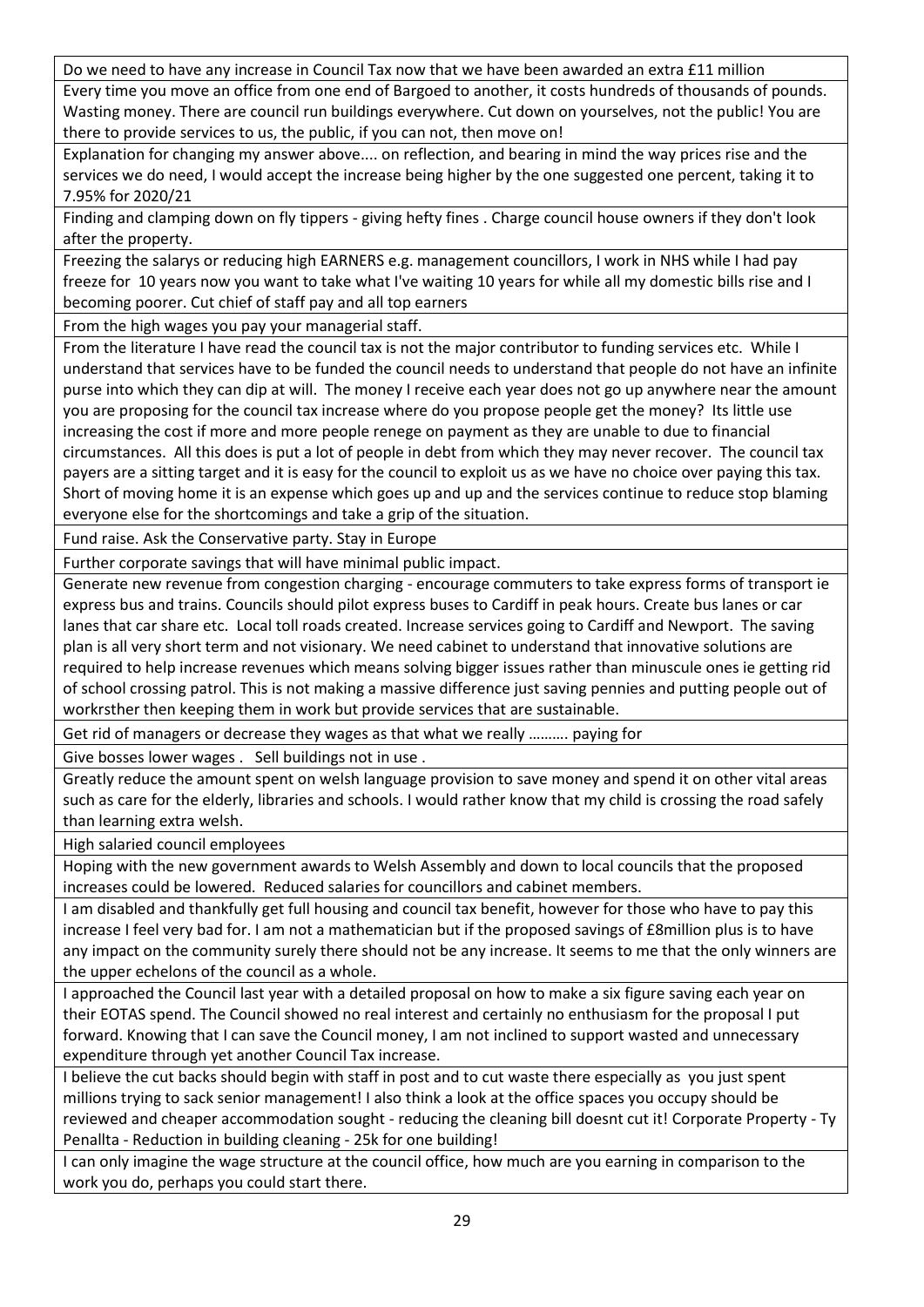I cannot support the increases for reasons as already stated above.

I do not believe it is fair to rely on us, the people in the community to bail you out of these troubles. When there are council workers who have stolen money, and a lot of it, where is the fine from that? Where is the reduction in the wages of those being paid a high wage in the council? Tax the rich in the community, not the poor.

I do not care how you do it but removing a crossing from outside a school is disgusting

I do not support any increase in council tax. I base this on the fact that I work on the Bowen Industrial Estate in Aberbargoed which is a parking hot spot for the councils lazy workers that can't do a full days work. Why are the council making redundant crossing patrols that work a maximum of 8hrs a week in all weather making sure OUR children are safe but keep paying the higher wage lazy bin men and other council departments to sit around after 2pm everyday on the Bowens until they clock off. If your going to make cuts start looking at the workers and the perks they get that they don't deserve.

I do not support increased CT nor the cutting of other services we are already cut to the bone. Freeze or reduce your own wages to make savings.

I do not support the increase as we are not getting value for money. You are taking more money off us but providing less service. In a business this is not good customer service.

I don't agree with the Council paying pension increases, wage increases and living wage payments from Council Tax. Council Tax should be used to provide a service and not paying staff. Staff wages should come from another source of Council income. Sick pay of over £1m a month is excessive. Staff ae using their sick leave to add to holidays. This amount needs to be drastically decreased.

I have paid my tax.And it goes into breakfast club in school,why can't the parents make a breakfast for their children.Because they are up until the early morning's,watching films.After school clubs.However if you want to a evening class you have to pay ,which is ok if you have the money.However I will not get my state pension untill I am 66years old.Young people are claiming benefits and just wasting their lives.While older people have to work until their are 66.Disabled people going to a day centre and the family has a mobility vehicle for them should be made to take to and from the day centre .

I have worked in industry for 40 years and seen a lot of changes and been instrumental in applying them, when I have involvement with council employees, or interactions, it is so obvious that this area of employment is far far behind the private sector, the waste in manpower is detrimental to any structure and unfortunately for this council it is rife, This is the area that needs addressing and streamlining. Why can you not use the 20 million that is being invested in a building programme for housing? You have the land so charged are at a minimum, the rent then funds it long term, there is just no vision, you would rather sell the land for a quick earner.

I only support the increase provided efficiencies were made internally at the Council - I suspect that a lot of people are being paid for doing very little. What percentage of the council's spend is on staff costs? (including Employer National Insurance and pensions and other benefits) - is this being reduced and replaced with digital initiatives. What hasn't been made clear from the proposals is the increase in council tax revenue from new dwellings within the county? How much revenue will that generate?

I support a saving by slight increase in tax, but if this was detriment to other services such as social, education, SEN, then I would support the proprosed increase.

I support it as long as those who get council tax reductions aren't hit with loads more to pay. It is a struggle at the best of times to afford food never mind more council tax

I support the tax increase but spend it on the right things! more on frontline services to the public and less on some of the central support services based in Ty Penallta, after all this was one of the objectives of the Cabinet to protect frontline services to the public where ever possible.

I think everyone accepts a slight increase but the rate is too high with the wages lagging behind. Restructuring and efficiency savings could solve this on a recent visit to the job centre 4 out of 6 people visible were sat about drumming their fingers and not active in their situation

I ticked this on the condition that we get what the people want but what is the point of this survey you have already made your decisions regardless there will be an increase so what is the point!

I understand that Caerphilly County Borough Council spent £2.124 million on confidentiality agreements over the last five years 2014/15 to 2018/19. In the last two years alone this was £1.1 million. This is a very large expenditure, is all of it really required? I do wonder how many rate payers are aware of this expenditure? Is Caerphilly Council "Sick Pay". Apparently this cost Caerphilly Council around £1 million a month at times last year, is this an above average cost within the UK? Caerphilly County purchased a number of expensive gritting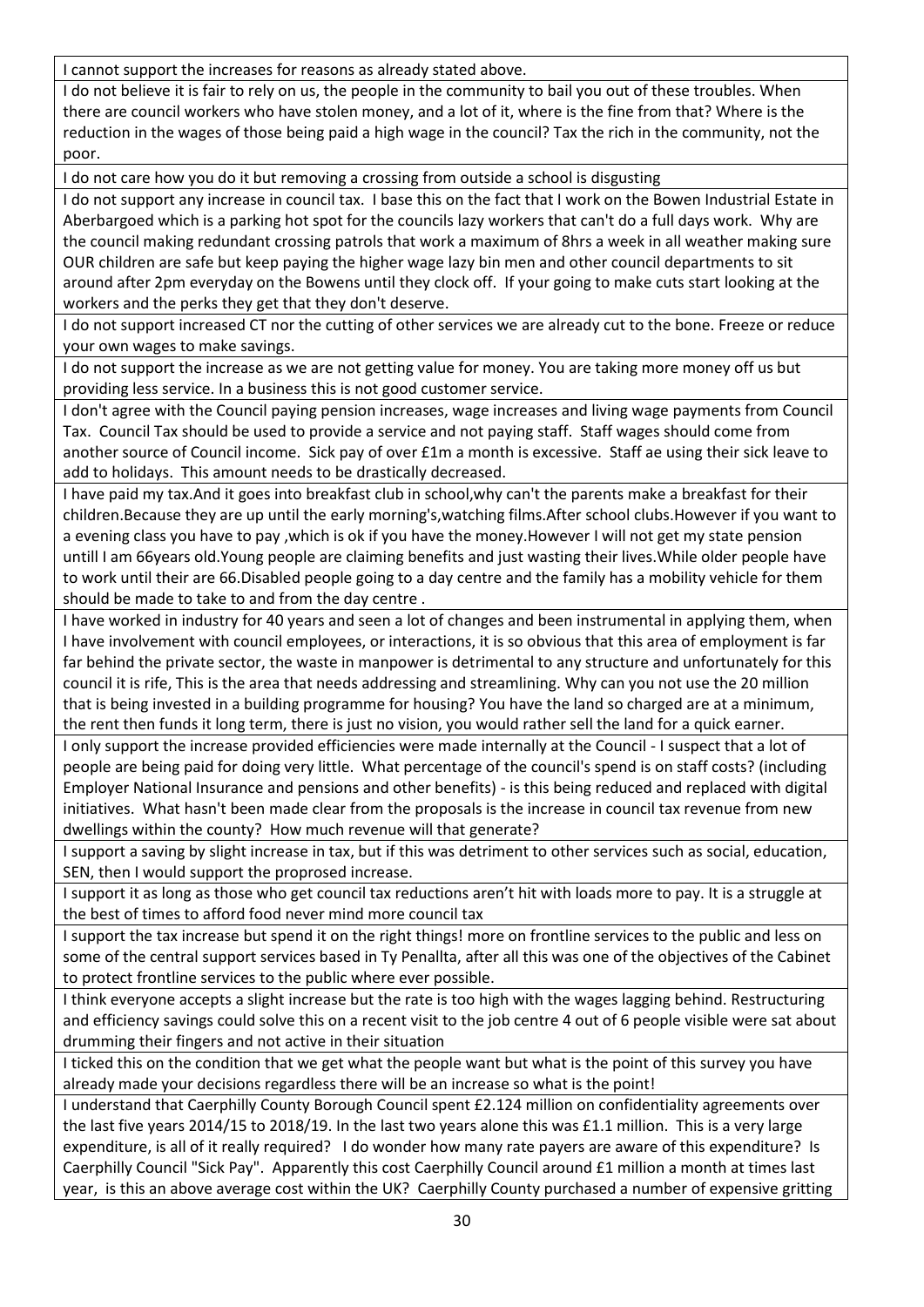trucks in 2019. Could the cost not have spread over a few years? Very specialised vehicles that must be on the roads for fairly few days each year. Capital costs I would guess around £80,000 per vehicle?

I understand that council tax needs to increase and would be happy to pay a small amount more. However, I feel many people would struggle to afford this. I also question sustainability. Will this need to rise every year to keep up with cuts?

I understand that the Council has funded or partly funded the scaffolding of the Pioneer Hotel - Cwmfelinfach. If this is correct it has been a TOTAL waste of money as no work has been carried out since it was erected. May I suggest that the Council purchase the property and convert it into Starter Apartments for the young of the area.

I understand the point, and accept that there needs to be an increase in council tax, but why so much ? My pay has not increased by this much and inflation is lower than this by quite some way ? this seems to be the council being incompetant, you are cutting the serivces, charging more and saying that the increase is above inflation why ???

I will forward my ideas and opportunities for possible generation of additional funds to the new leader and respective cabinet members.

I will pay more if you turn the …….. lights back on.

I would rather pay more council tax than lose public services at this poiint

I would support a lessed increase and feel that disbanding town an community councils would help in some way.

If it meant you didn't cut education budgets. The effects will not just be felt in this year but for many years to come.

If we were receiving a fair service in the county I'd be happy to see an increase

If you said that you would not be happy to support the pr...

I'm neither for or against it. If i have to pay more I wouldn't mind but I feel that we are paying a lot for a little in return.

Im not sure how you could do it as your already cutting back so much in other areas such as sreet lighting, keeping local areas well kept, emptying dog waste bins and the local roads. However i would not support another increase.

In light of the recent increase in settlement from the WAG then surely such a large increase is no longer required?

I……… don't think that now is an appropriate time for any increase in council tax. From my experience of matters in the 1970's/1980's council affairs I believe that things are much the same at present as they were then - "too many chiefs and not enough Indians" - so I'd have a root and branch assessment of all positions above certain grades, together with the salaries paid.

Increases in CTax should (by law) restricted to max of CLI/RPI , If council cannot comply the persons responsible should resign/be sacked. Services are continuing being reduced but HQ staff (not frontline) enjoy 'no redundancy' policy this is not sustainable is unfair and a burden on council tax payers, staff are not immune to the current austerity times

Increasing council tax but a massive reduction in services? No I do not support it. A pay freeze on employees of ccbc on more than 80k, reduction in what expenses they can claim, remove any unnecessary high paid posts.

Introduce air gun license £100+ per tax year per gun Introduce dog license £50+ per year per dog Cap at 50k all pay scales, Scrap councillors expenses totally - live like the rest of us No cars for executives - they can afford their own Reduce number of managers and pen pushers Introduce litter tax on takeaways all takeaway packaging postcoded to identity

Introduce charges for Car Parks that must cover all the operating costs for Car Parks and leave a surplus to fund other worthwhile areas of expenditure. Such a scheme is consistent with charging people for using the environment, which will act to encourage the use of bus and rail services providing for more sustainable PT services, reducing congestion and emissions. Working through Tfw it ma be posible to obtain funding for the charging apparatus for each car park. Working with Tfw and the transport operators Bus & Rail tickets may be enhanced through value and sales platforms to offer real alternative to using the car which detracts from the environmental agenda. The charging of cars at least covering the cos of car parks. Rail Link service Blackwood to Ystrad Mynach could effectively be replaced by commercial bus services 26,50,C9,C16,C17 providing links to Llanbradach and Caerphilly stations with the potential to introduce bus & rail ticketing available through all local buses and transfer between buses and modes. There is a potential to work with Bus operators to form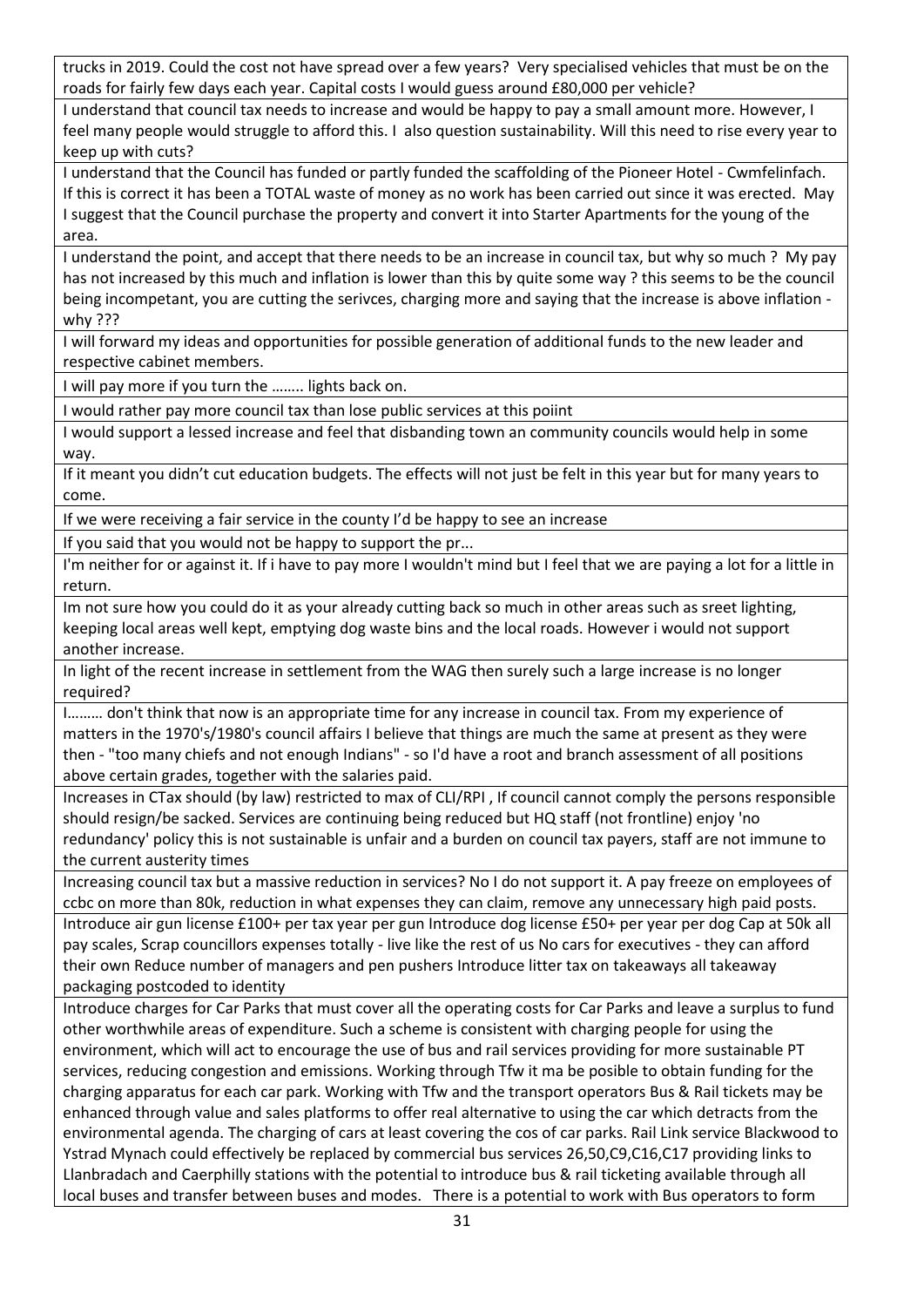significant capital schemes to enhance bus patronage or help reduce bus operational costs, providing for the opportunity to work with operators in partnership for LA revenue cost benefit.

Introduce salary cuts for high earning council workers.

Invest in the town! Give people more reason to come and spend

Invest in tourism to the town with the second largest castle in Europe!

It is shocking that you propose such massive increases, way above inflation yet again! I strongly object to any increase above the rate of inflation for all tax bands.

Lower the rates that councillors are being paid.

Making cuts to the council staffing, spending less on council offices equipment put proper controls in place, so the directors of the council cant just give themselves a pay rise, then costing the residents millions of pounds by your incompetence.

Many people can't afford a tax increase of any kind

Merge with other authorities, too much duplication, need to share more

my street is never fully gritted in the winter apart from the old houses from it think number 27 onwards which are every year. Funny as buses do run on all the street!!!

N/A

No more than 30p per week. Maybe if the 20 million was actually utilised.... Not continue to pay employees who have increased their own salary undemocratically. for 6 years.

No need for so many xmas decorations in the villages of caerphilly. Plus no need for all the flower boxes and hanging baskets in town centre all summer. No need and a complete waste of money

Not wasting money on legal proceedings. Streamline council staff.

Office staff

Officers house the information to deal with this

One of the biggest drains in the system is people living off the working class and getting everything given to them. Why do councils give money to people to buy electrical goods, carpets etc for nothing yet, 90% of these people drink, smoke drive around in posh cars and we are paying for them.

Only pay staff that are in work! reduce chief legal officers salery cut down on councillors expenses.Get workers to compleat jobs properly so that they dont have to do the same job twice

Over the lifetime of CCBC the Council Tax has gone up considerable. Being an elected Councillor is not a full time job and the increase in payments to councillors if far too high. Bearing in mind that the Council is the biggest land owner, the biggest employer with the turnover in the Caerphilly CBC area, it should be far more professional and efficient in delivering its services.

Pay cuts to highly paid salaries. We already had a huge increase last year

Pay cuts within the council itself, more efficient work staff eg less skiving and work harder not rocket science guys .You have 100 million in reserves so why do you need to cut back ? Services being cut and council tax increasing can you publish a reason why ?

pay upper management less, and stop the high bonises they have been getting paid.

Perhaps I should be paid your salary?

Perhaps less bonus payments for those higher up the chain whilst the rest of us are living on the breadline Perhaps petitioning the welsh government to put in place new rules to stop unnecessarily protracted investigations. Although for the purposes of this budget, perhaps consider the sale of any brownfield sites for commercial development and, if needs absolutely must, the an increase below that requested. Households are coping with pay freezes and increasing interest rates and present. If they are unable to meet the council tax demands it would push them further onto debt, affecting mental health and well-being.

Possibly reducing the number of staff doing the same jobs.

PROCUREMENT income generation through collaboration and how our services/buildings could be used for outside bodies to hire etc. That the Glass Restaurant should be able to accommodate Wedding Parties etc. We have excellent Registry 0ffice facility, and could well have a "package" introduced to give the option of Wedding and Reception at Penallta House. The offer of the Council Car/Driver could again be part of the package, to enable Bride to arrive in style! Concern over the various open air food/craft markets coming into the County Borough - feel that our existing shops are being somewhat lost when stalls are put up in the main thoroughfare. 0ther venues could be made available for these markets and not use the high streets. Advertising the fact that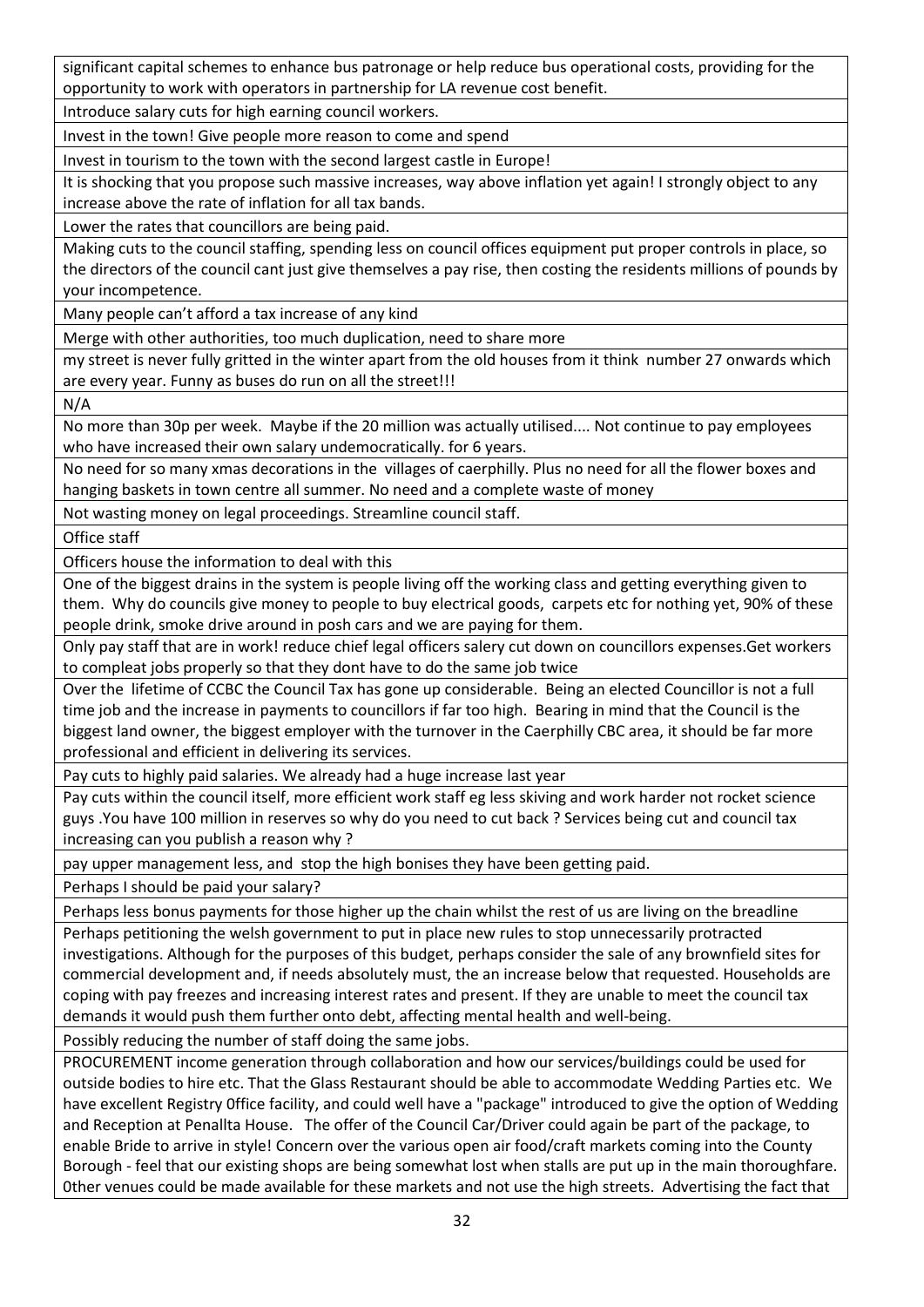CCBC can undertake M0T for vehicles. Could possibly carry out cleansing of all types of vehicles, i.e. lorry wash. Increase the fines for littering, dog fouling, and any other bye-law infringement. Looking to examine the extent of temporary workforce being contracted in through Agencies.

Public service is a privilege and therefore should not be subject to financial reward for elected councillors. They should serve the public entirely free of charge e.g. no salaries , attendance allowances or travelling expenses should be paid. We would then discover who is really genuinely committed to public service

Publish not only the savings you are proposing But you're full budget Then can more realistically analysis the costs in full

Reduce Councillors rate of pay and cap the amount paid for sitting on committee's.

Reduce recycling collections to fortnightly instead of weekly

Reduce the amount of Councillors,reduce the amount of managerial jobs,

Reduce the number of agency staff. You pay twice to employ agency staff after 6 months/12 months employ those staff as long as these staff have not been on sick leave unrelated to work related illness. The number of supervisory staff in many departments is way too high

reduce the number of chief officers at the council. Also, the chief officers DID KEEP THEIR 20% PAY RISE, despite what it said in the press. TAKE THIS OFF THEM. Also, why have you advertised a Chief Execs post at £164k per year. I would do it for half of that and I would sweep the council clean of all the useless so and sos that work there.

reduce the number of councillors

Reduce the number of councillors and their expenses, most decisions are taken by cabinet anyway and are only rubber stamped by the rest

Reduce the number of councillors and what they are paid

Reduce the number of ward councillors and reduce the top 4 tier officers salaries. Big pay packets don't always bring the best candidates (just look at the council records the past 10 years)? Apply real efficiencies - strip out un-necessary bureaucracy; address issues 'early and head-on' and seek prompt resolution; make collective informed decisions - reduce procrastination; improve honesty and clearer communications; take firm leads and improve effective management 'on the right things'. Make all publications (Strategies/Plans/Reports) - SMARTer and hold owners to account. We live in a day of information overload which deters proper engagement. Keep things simple, the public don't need to know all organisational compliance reasons/matters. The Council is a 'business' apply a business acumen and reduce traditional, academic and bureaucratic b\*\*\*\*\*\*t.

reduce the salary of the top council staff. I do not see why top council staff are paid more than the MP's

Reduce wages for high paid mangers within the council.

Reduce wages of highest paid council staff, remove or job share higher waged jobs, reduction in councillor numbers (county and local) and tighter controls on expenses claims across the borough. Look at costs for buying supplies (having seen a catalogue for suppliers for schools, there are much cheaper ways to obtain supplies which are of the same, or better quality) which could go towards allowing schools to maintain their current levels of staff. If the council offices use a similar purchase process, then this can also be looked into and could result in further savings.

Reduced council office expenditure, reduced council events, reduced council staff expenses, reduced number of councillors per ward.

Reduction in bureaucracy e.g. serious overstaffing of care home management above level of care home manager

Reduction in councillors and their wages!!!!

Related to my response - this is on the assumption that there will be no change to the frequency of household refuse collection.

Reluctantly I support the CTax increase. Greater effort should be put in to explaining that CTax only represents 20% of the Funding the authority receives. The Public seem to think that CTax pays for everything

Remove the subsidised Staff Meals altogether, stop the travelling expenses, excursions, Chaffeurs and trips abroad.

Review Councils staffing levels in all areas.

Review the effectiveness of the EAS and in future consider distributing its budget to front line services.

Review your travel and subsistence allowance policies

Sack the pencil pusher that get paid far to much ! ……………Stop paying so many people sick pay !! Lots of ways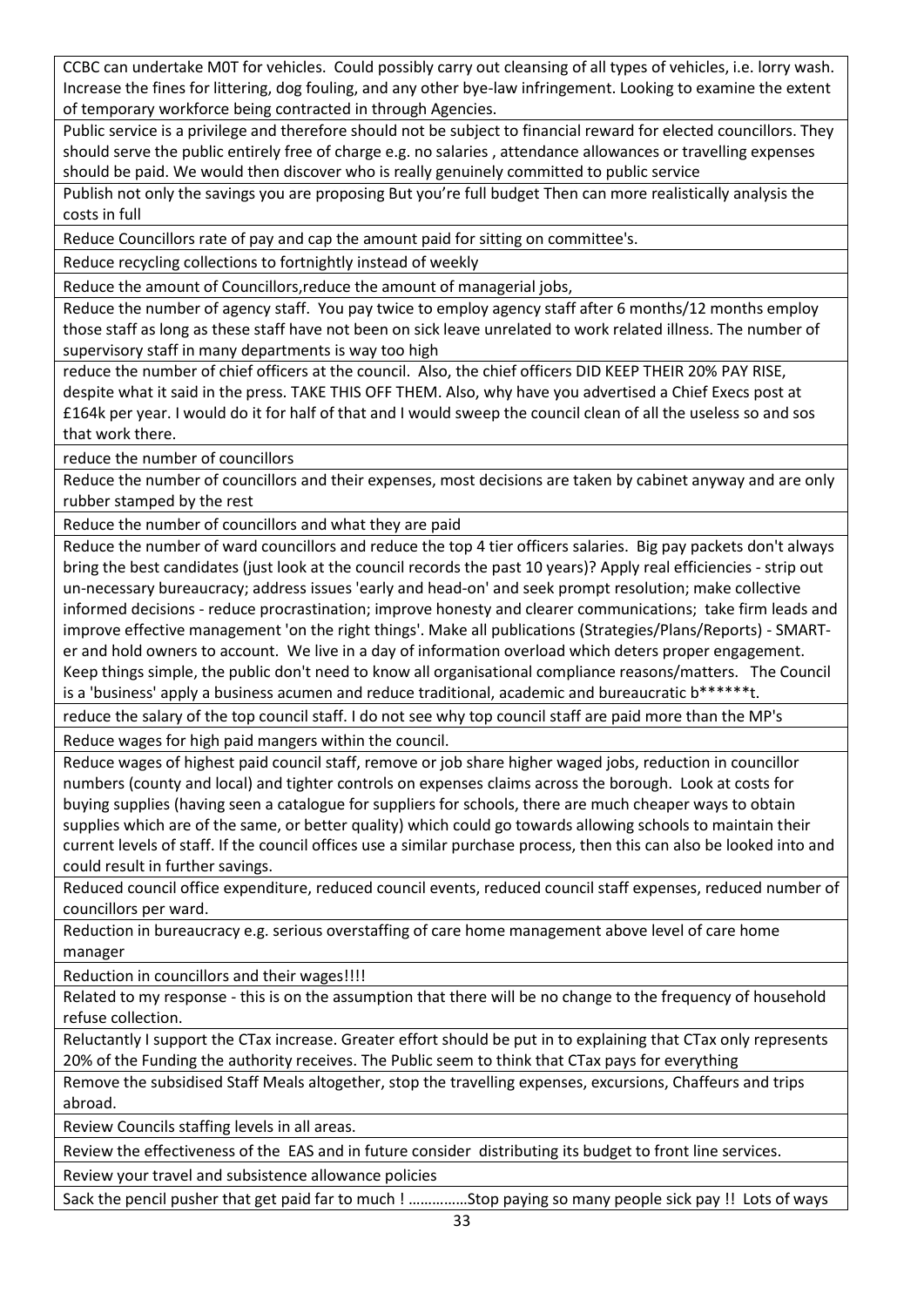really !! Pay cuts for the highest earning employees the biggest one

sack those responsible for the overspend at ceder tree. get money back from the head of council who gave himself the massive pay rise, and was on full pay for three years. cut office staff put more staff to front line.

Salary reduction for upper management of council officials. They make north of 120K a year. The £100 a month I pay in council takes is already more than my family can bear, not to mention the tax is meant to maintain the roads and pay for bin collection. The roads are shocking and the bins are often not collected.

Save money by paying top management less

Savings ??? You mean CUTS - take away the senior managers that don't do their jobs properly !

Scrap the development idea for the visitor centre in caerphilly. The borough has plenty of attractions for tourists without the need for a new attraction centre. Also step up the parking fines for vehicles on double yellows, bus stops and zig zigs, these vehicles are often parked restricting the flow of traffic and causing obstructions and are a nuisence. Can you put solar powered lighting on signposts and lamposts etc and not rely on the grid.

See above answer, Also people don't think they get a good enough service from the council and to add this in would be seen as a slap in the face

Seek out more competitive suppliers, minimise waste. Stop the wasting of public money in general.

So Caerphilly receives approximately £11 million that it hadn't expected to receive. I'm hoping that money goes in on removing ANY council tax increase. Caerphilly receives about 20% of it's revenue from council tax and yet it's the biggest bill that I receive. It's the equivalent of at least six other bills. You say that you're one of the lowest, but you're not the lowest, so don't brag. And you're definitely not first in lots of other areas.

Start by stop wasting diesel when your refuse collectors fail to empty bin correctly and the return of cleansing crews are needed. Enforce fines on litter deposits especially along the A468 llanbradach by pass. Shocking state on a daily basis. Stop wasting money on fancy buffets to win votes for councillors. Cut out all the bureaucracy and freeze pay for executives especially having paid over £135k x3 for a maladministration that led to a quantum of wasted money. Who paid it? Us. Get more value for money from refuse staff. Job and finish is not cost effective.

Stop allowing children from outside the county to go to school in the area. The school my child goes to has kids coming from Merthyr just as they gave an older sibling in the school - this a joke and surely residents shouldn't be paying this bill. We allow our sports facilities to be used by non Caerphilly residents- cardiff city ladies for example play at the centre of excellent in Ystrad Mynach- either charge these the equivalent fees cardiff facilities are charging or don't allow them to use our facilities. Surely we should be looking after our residents not allowing outsiders to benefit from our cheaper pitch prices. Surely part of the funding gain to build the site in ystrad was linked to keeping residents healthy and active helping reduce time at the doctors/hospitals. Turn off Xmas lights. I'd rather save money and more importantly the environment from wasted energy and light pollution than have the lights on.

STOP EMPLOYING CONTRACT COWBOYS, AND MAKE YOUR HOUSING INSPECTORS DO THE JOB THAT THEY GET A GOOD SALARY AND EXCELLENT CONDITIONS FOR, THE COWBOYS YOU CONTRACTING ARE TAKING 4 MONTHS TO BUILD A GARDEN FENCE AND A WALL THAT IS STILL NOT FINISHED, AND THAT JOB IS IN CHANNEL VIEW PONTYMISTER AND YOUR INSPECTORS HAVE DONE NOTHING!

Stop paying council leaders so much, why should they earn so much as its clearly not them doing the jobs that need doing

Stop paying executives on garden leave for years on end!

Stop paying the extortionate wages for the councillors.

Stop paying your staff so much money. They are not international footballers !

Stop subsidising the staff canteen for a start!

Stop the use of Non Disclosure Agreements (NDA) to CCBC employees. Charge CCBC employees to park at their place of work e.g. Offices, Schools, Colleges etc.

Stop wasting money on pavements and side roads rarely used. Cut councillors expenses Increase multi tasking of employees encourage more voluntary support if we even have to cut costs Invite more local business to tender for CCBC contracts

Stop wasting money through poor investments. Review the pay structure for councillors, cutting back in that area

Stop wasting money. Too many managers at the council getting paid far too much . Too many councillors who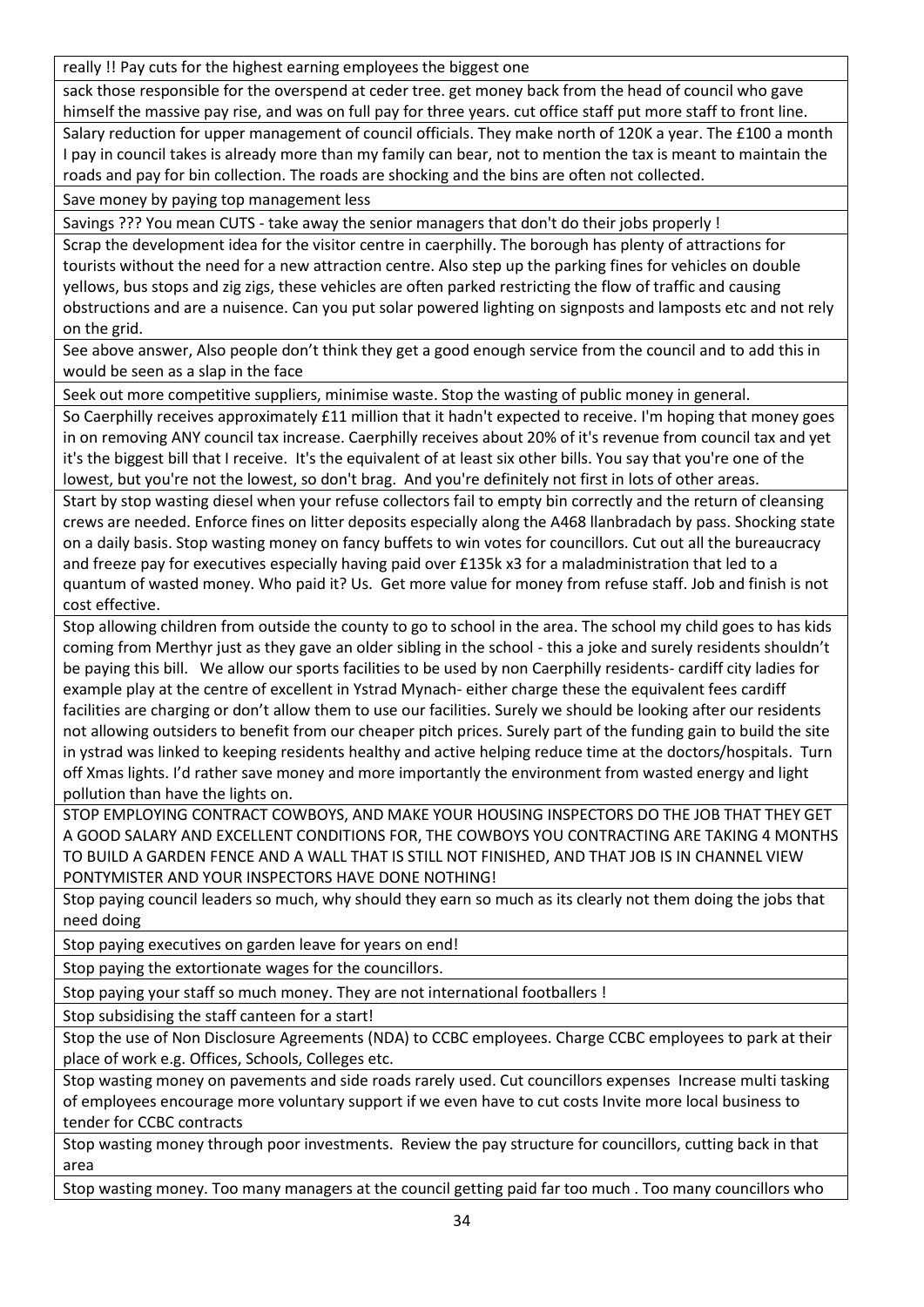are retired and getting their pensions from their main source of employment and who also receive a decent wage as a councillor .I have seen no evidence of any of their uses. As they feel they were ready for retirement from theor jobs then they should be retired from thir councillor work too that would prob be a great saving to start Contractors to the council are charging extortionate amounts of money for their services and tenders should be decided from well informed community panels . My pension has been delayed by 6 years which roughly amounts to 40 odd thousand pounds and I have not heard 1 councillor or local MP speak up for all us 50s

Stop your staff taking council vehicles home at the evening and weekends!

Take a pay cut not increase that you are all having. Stop your bonuses. Stop paying staff who are on suspension for several years costing millions. Money taken from parking fines etc can be put back into the system.

Take away from the police. Freeze teacher and council pay, and pension contributions. Change council tax relief scheme.

That is an matter for your deliberation. As a recently retired professional person I obviously do not welcome increases in my outgoings and simply believe after 43 years of paying into the 'the pot' then I have 'earned a moderate output in contributing further. However I believe that the £200 heating allowance for oapS should be capped/means related as some folk have exceptionally good pensions.

The council have enough off people's les council tax. I'm sure taking 1 pound each a week from the residence of the Aber Valley would pay for the splash park to remain open

The only reason that I do not support the increase in Council Tax because as both an employee and a Council Tax payer I can see so many inefficiencies in the Council that I don't think it is fair to pass the costs of these onto the Council Tax payer. If though I could see that we were running an efficient service then I would be more than happy to pay increased Council Tax to improve the Facilities in our Borough.

The rate of increase is too much. Reduce the pay increases of middle and top management. Make job roles more efficient and streamlined. Stop any form of redundancy within the public sector which results in walking straight into another 'different' job still with the same employer. It's common knowledge that this is a common occurrence.

The rise suggested is far too much and far above inflation and the rise in living standards since last year. The local authority has to look at itself for some incredibly bad financial decisions it has made and concentrate on the core essential statutory services. Any service or department that does not benefit the people of Caerphilly should be where the cuts come from, not the residents of Caerphilly.

The town centre is filthy with litter, discarded cigarette ends and chewing gum. You cannot fine people on the spot without taking a name and address. Additionally only a police officer has that authority I believe. So could it not be an idea to purchase our own police officer? Not sure how that works legally or logistically. But they would be a PC and would have the power to stop and fine ( I guess). Or any shops selling cigarettes or chewing gum should be forced to share the financial burden of a clear up. These shops will not disappear, as there are lots that sell chewing and tobacco. Or have volunteers clearing up the place whether its using pressure washers for chewing gum removal or just using a basic tool and gloves picking up other litter. In return for their time you could issue vouchers as payment to the volunteers as a thank you (to be supplied by shops in the vicinity) and those vouchers can only be spent in the local community? Considering there is so much discarded litter on the ground should be a good indicator of how many fines could be issued. Lets target those that don't play by the rules, rather than target those that do play by the rules.

The working class are paying enough now. The council are finding too many people that don't pay into the system. This has to stop.

there are many other ways the council can make cuts without having to create hardship on families with an increased council tax bill. things such as limited staff in libraries, recycling centres, community halls etc where there doesnt need to be so much staff supervision would make a great increase in the savings. increase fines for dog fouling and litter which will reap more money for the authority. introduce a low entry fee for museums such as llanchaich fawr, the winding house from as little as £1 entry.

Think commercial after all it is a buisness slacken the red tape and take a few risks it may not work but atleased you have tried! Generate income not cut and try and penny pinch all the time!

This has increased so much every year the past few years. Savings could be made by not paying people high up a huge annual salary. Savings could be made on how they buy consumables, as I stated in the previous section. By shopping around, these items could be purchased at a fraction of the price you pay through these big companies. A lot of people deal with an issue in the borough. If people worked together and communicated,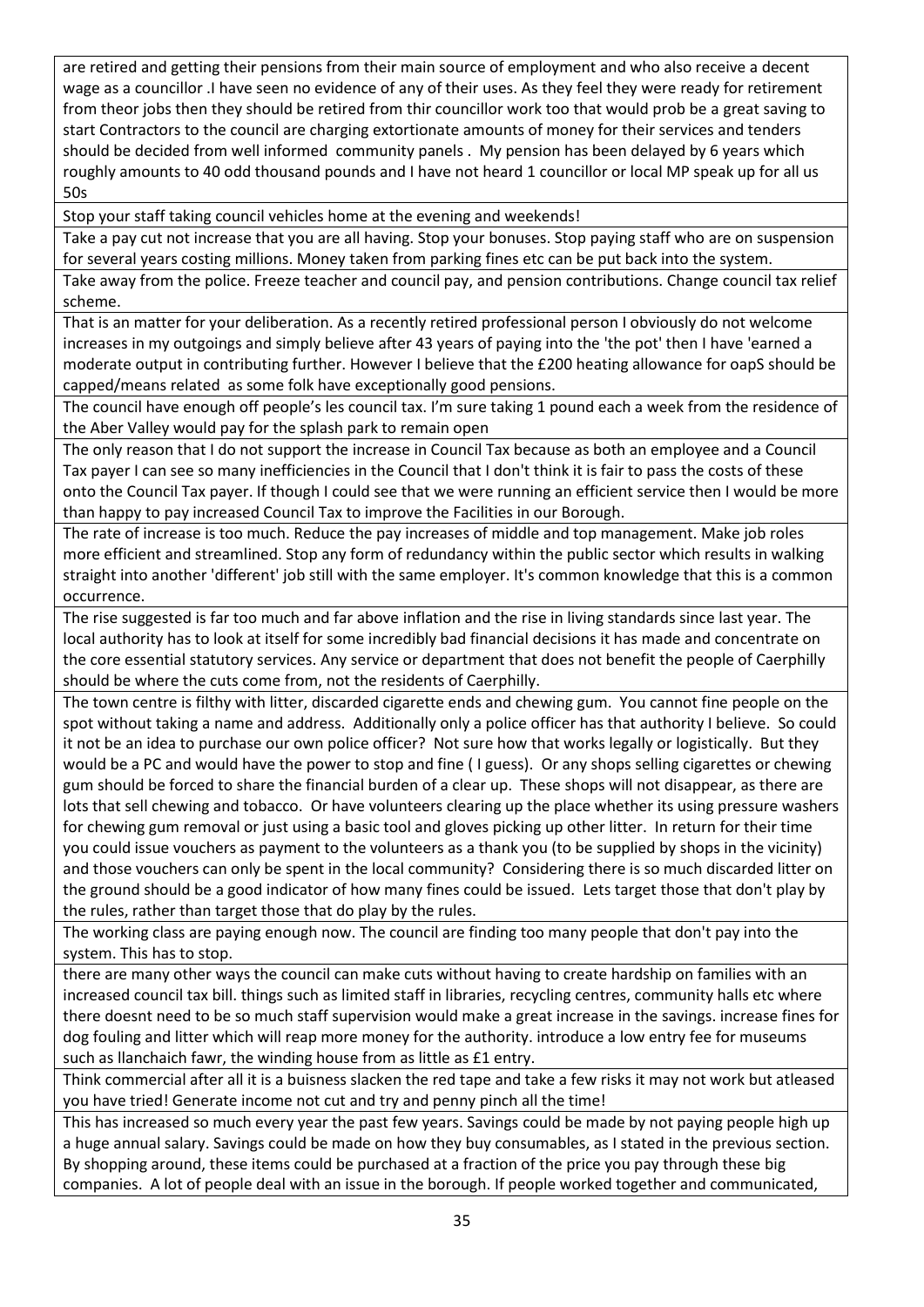then about 10 people wouldn't be sent out to evaluate and assess different issues. My Nan had a damaged ceiling and about 7 people came out to look at it. If they communicated with each other, there would have been no need for all them people to come out and look at the same thing. There seems to be hundreds of people doing very similar jobs and then passing on things to another company to carry out the work. By updating roads infrastructure and not just doing a simple fix up job, then repairs wouldn't need to be carried out year on year, which costs thousands of pounds. I also think the council should be working with people in the borough and seeing if anyone would offer their services to ease pressure on the council. For example simple maintenance, gardening, school and building maintenance . If we all work together as a community, we could combine our skills and help each other. Instead of just increasing taxes and pushing the communities and families in Caerphilly to the brink of financial ruin. I know so many people who would be happy to work together to make our schools, communities and buildings a better place. I certainly would love to do this. This I totally 100 percent disagree with. The load / resource is a function in nearly all cases on how many people live in a property. Nothing to do with the property cost. Why is it that a family of eg 5 or 6 create more waste than 2 people, or as more people higher percentage chance to smoke and potentially put load on the fire service, or more people are more likely to be a public nuisance statistically. This charge is already way too much and the only benefit we see is the bin collection. Surely more people make more waste with regard to any aspect. Example 6 people in a house or 2, it's easy to assess. To increase further would be a disgrace This is not clear " To achieve the savings we must make, we are proposing a council tax increase of 6.95%" does this mean after £8.4 m of saving we get an increase of 6.95%. I proposed saving to reduce the 6.95% increase. (I also don't like the salesman like the attitude of going 0.05% below a 7% emotive figure.) For pensioners a 6.95% increase is absurd. You should show savings to get back to an increase which matches the rate of inflation. Comparision to other incompetent councils is not an excuse. Some people move from

Merthyr because of the waste of resource and money.

Through efficiencies within. Work smarter, get rid of dead wood, stop the huge salaries and stop wasting money on new offices. Islwyn High School had limited budget for the build of the new school and the school is already oversubscribed forcing children to go to school outside of their catchment area. I doubt there was a limited budget for the new council offices when they were built at Tredomen. Forward planning would have prevented a new school being inadequate to accommodate children from the catchment area 3 years after it was built - this will cost the council more money in the long run.

To many councillors we do not need them. You could save thousands

To work in the budget you had last year The contract which up for renewal look for the cheap offers and us the money you don't after pay for the official which you suspended for 5 years which cost the council tax payers over million for each one thousand would save save you 2 million of the 8 million you want to save

Trosglwyddo mwy o gyfrifoldebau i'r cynghorau cymunedol, e.e. neuaddau cymunedol (Transfer more responsibilities to the community councils, e.g. community halls)

Try not paying such high wages to incompetent employees

Tynnu arian allan o'r "reserves" (Taking money out of the reserves)

Unsure

Use the 20 million you were going to invest! Don't invest 'our' money

Use the money where needed and take some pay cuts. So far the only thing I benefit from is a bin collection. My street is full of pot holes and the pavements covered in dogs mess. I can't walk my child to school without having to dodge it. Also the pavements on the main roads are covered in rotting leaves and over hanging branches. Why should residents have to pay more when the council can't even fulfil simple issues. Maybe if the money was allocated properly and if the council stopped over paying and giving bonuses to incompetent greedy fools, it wouldn't need to increase the tax and further penalise the residents.

Utilise the councils excessive emergency fund (£120m:1?) - Cut executive pay and number of executives - cut number of managers and/or their pay

We all have to make hard decisions on spending I am a pensioner your Bill is already bigger that my fuel bills combined, do I eat, keep warm or pay Council tax.

We are all asking why does the council have to make these savings in the budget every year - all the services we have had over the years are being taken away from us and we have to pay more for fewer services

We are already paying more council tax for less services. The streets are dirty and covered in litter; there are weeds growing in the gutters because the road sweepers rarely clean them. Fewer police and

Risca/Pontymister doesn't have a station open to the public anymore in spite of the size of the area. Yet the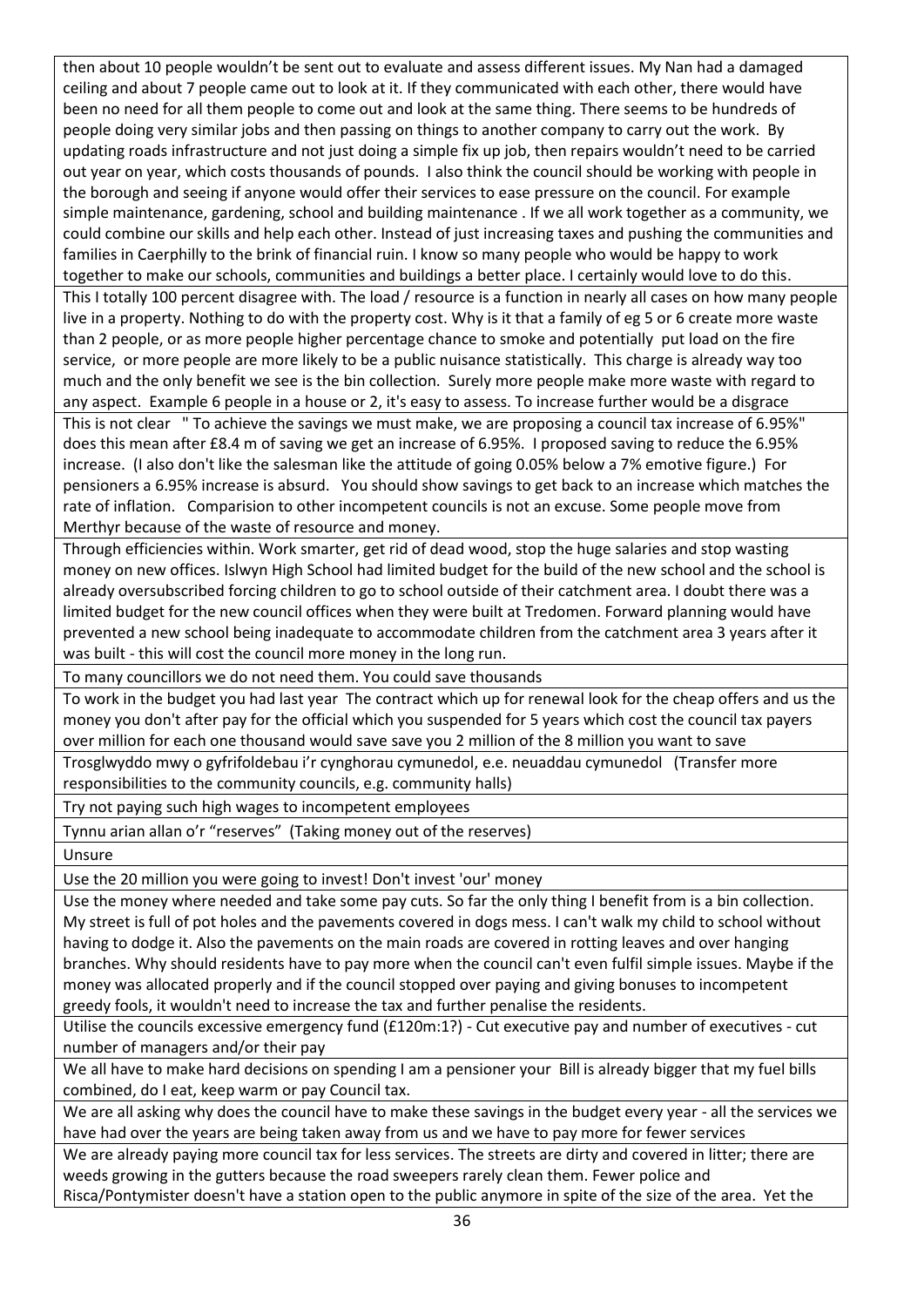council already has increased income from the parking fines they are issuing and from parking meters at local attractions such as Sirhowy Valley Trail or Cwmcarn Forest Centre - where is this money being spent ?

We are paying one of the highest council taxes in Wales so not sure where you have got your figures from. Reduce the amount you pay managers and then you wouldn't have to increase the council tax.

We cannot loose more services.

We DO NOT get value for money with our council tax, if we did then people wouldn't argue with the increase bit our council is fundamentally flawed and wastes our taxes hand over fist

What about the surplus fund the borough is supposed to hold

Why doesn't the Council look at working with other Local Authorities to deliver services and reduce duplication in an effort to make savings?

Why pay more when you don't do anything

Work more efficiently in the authority. Why do the council have large numbers of admin sections paying creditors? Why do the council have large numbers of admin sections paying employee wages? Surly for economies one larger section in each instance would be more efficient and save large amounts of money. This would make it easier for suppliers to contact about payments and staff to be able to query pay.

wouldnt mind the proposed increase if street lighting wasnt being compromised

x Stop employing people with cost implications of hundreds of thousands of pounds in order to help you find strategies to 'save money' x ……………….. x Stop buying the latest, newest vehicles for your fleet - you harp on that you have no money, yet all of your fleet of vehicles is practically brand new You cannot continue to increase council tax in the way that you are. People will not stand for it. I hope countless thousands in the borough jointly refuse to pay this deeply unjust tax. How dare you fund your own incompetence through such underhanded means.

You can reduce the inflated wages bill for Caerphilly Council by paying the staff less or paying less staff You could have saved yourselves Money by not paying MR O Sullivan for 6 years at the expense of residents of Caerphilly . You are responsible why should people of Caerphilly borough pay more to receive less it's an absolute outrage. Another way you can save money is to look at your own members of staff in respect of who's useful and who's getting payed to do nothing

You do not need to pay the chief executive £165k per year. The old CE was on £143k per year and we had all those arguments about his 20% pay rise. All you are doing is giving the interim CE a 20% pay rise, when staff and services are being cut. You could take to 20% pay rise away from the 20 chief officers that had it years ago. We all know that they were allowed to keep it. You could cut the numbers of councillors. Why does each are need two or more councillors. One per area is sufficient. This could save £500k per year. You could stop flogging a dead horse by stopping putting money into Bargoed. What about something in the Islwyn Valley instead of the Rhymney Valley. You should increase street patrols with more on the spot fines for littering, not picking up dog poo etc. If you made it easier to access CA sites, there would be less fly tipping and therefore costs would go down. Instead you'd rather squabble with people from other areas who try to bring waste. If all LAs worked together in respect of CA sites so that anyone could take stuff anywhere, I'm sure the place would be tidier. If you abolished all leaflets that were sent out in Welsh, as the vast majority of people in Caerphilly do not use it as their first language, this would save paper and postage costs.

You have a £37.6 million underspend from last year, use that!

You have already reduced our services by less bin collections, Street lights turned off at night , charging for bulky waste collection. You allow houses to be built on green sites to Increase immissions, having more revenue from these houses so how can an increase be validated. Flood defences not being maintained either. Wasted money on new street lighting which are so dim causing more accidents. Council staff still have extra bank holidays , get in the real world which everyone else have to work weekends,nights, bank holidays. So reduce their paid extra time off, etc.

You increase tax year on year yet give us less for it

You increased them last year. And you failed to spend your entire budget

You need to be more innovate in thinking though the most efficent ways to make savings work. The savings are in silos not across the board nor take account of cuts to specific areas. If you changed some of your structures for example to be area based such as teams for Bargoed or teams for Blackwood this would bring efficiencies and drive costs down. How many times does a service visit a town, with cleaning, repairs, bin emptying, grass cutting etc. If you calculated how many times a place is visited and for what? you would save money and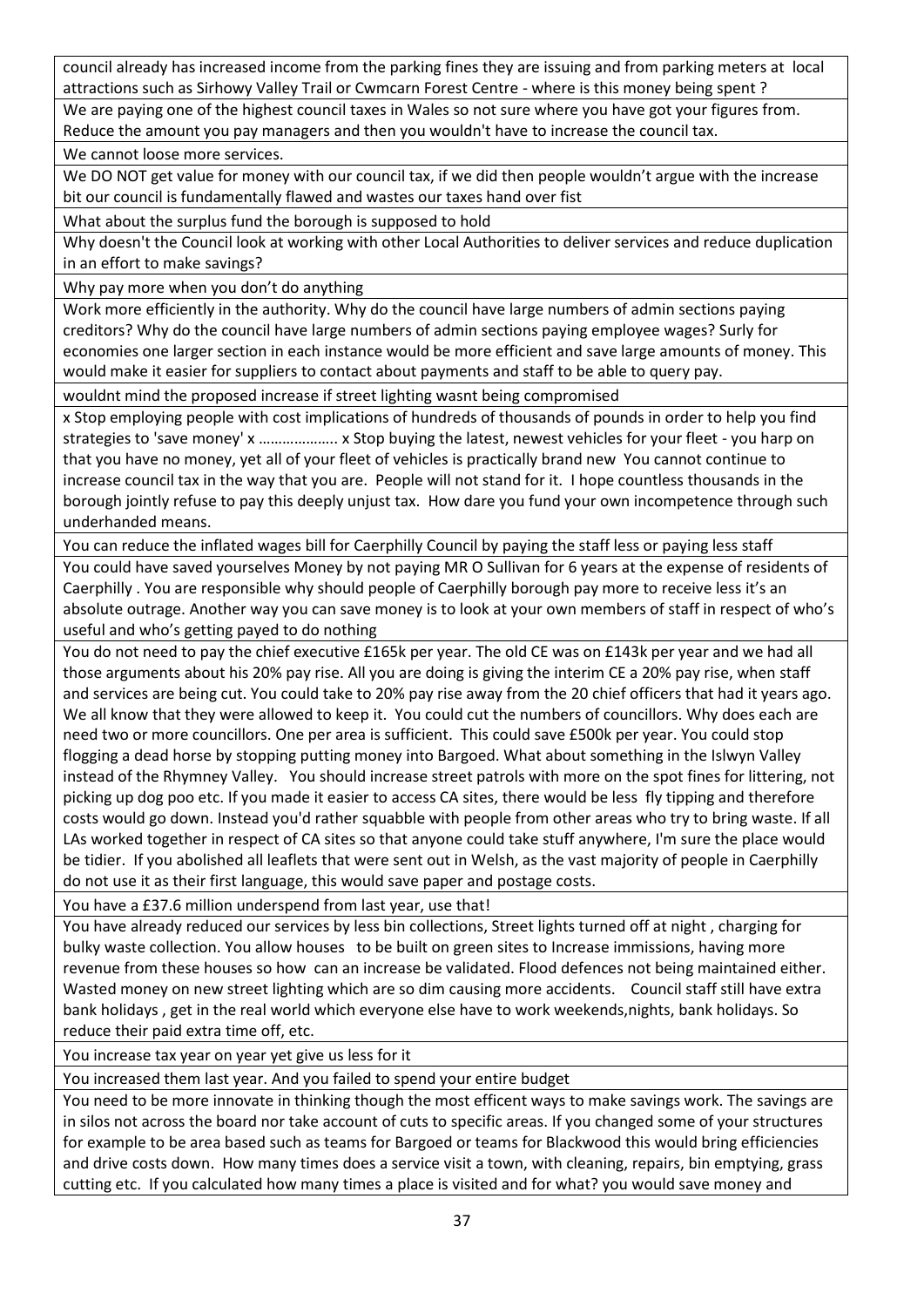increase 'ownership' and civic pride if a 'team' was empowered to look after a geographical area. For example instead of constant 'tickets' and passing requests from customer care, to highways, to highways inspectors, to go out and check, to measure a hole, to decide if its 'dangerous' to paint and then come back and patch, what if you just empowered a team to say this is your patch, repair as you find... the effiency would be enormous. You would cut down on so much buracracy and people become invested in their area to care take it. There is much research and examples available on this along with the prevention agenda. There is more that you can be commercial about like authorities up north. This does not take care of this particular year but you should have been taking this approach at least 2 years ago so it would benefits would be realised by now. You can make better use of Assets and in sharing them with the Police or Health board, with closing some authority owned buildings.

You need to implement cleaner ways of working within your Organisation and highlight waste and improve. All businesses have to implement regular change to ensure they stay on track. Invest in the right people with the right skills to support your Organisation. I'm a Performance Specialist and I work closely with our Analysts to ensure our business delivers its KPI's each period and implement recovery plans if we're behind target. Look at your people and look at your sickness absence stats. You can make savings here by implementing stricter policies maybe. There are always ways of improving, you just need to think differently. Think like a business and not an Organisation.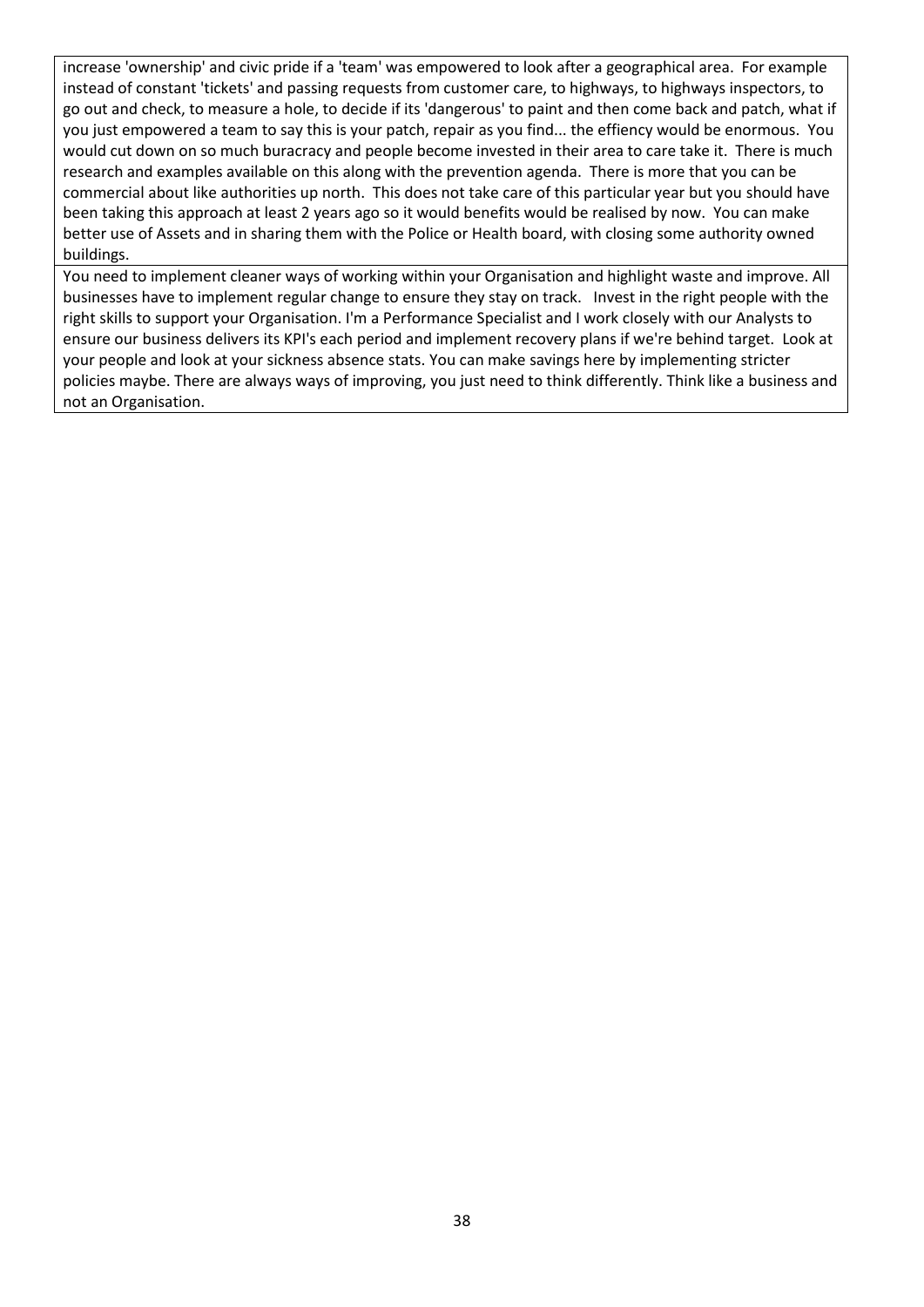### <span id="page-38-0"></span>**Ideas for delivering services differently to meet the current and future needs of residents**

- Don't use PFI, keep as much possible in house - Build houses (not private) that is social housing - provides jobs - Cut business rates - Stop being so high and mighty

\*Remove the mayors office - out dated. Negligible Benefit. Has to go. \* Stop practice of placing displays on lampposts. Cannot see any benefit to these banners - Welcome to, shop local etc. Pointless - no positive impact. \*Need to enforce more penalties for litter offences - litter is a real blight - makes me ashamed of my area.

1) Consider merging with other authorities and reduce duplication

1) To discuss this important to attend community Centres and have a forum so people can express their views 1. Make CCBC and its services a focus for ways that individual residents and households can save money by being greener. E.g. - emphasising the importance of home insulation as a very cost effective way of reducing energy bills, and signposting how to find these services; - signposting existing refurbishment / renovation / re-use facilities such as Rhymney's Furniture Revival, and facilitating the development of more such services. 2. Demonstrate that CCBC does much more than merely delivers its statutory functions by the cheapest way. By this and other means, such as direct marketing, make much more of the fact that CCBC is extremely good value for money!

A more joied approach across departments and encouraging a more collaborative approach is surely the way forward?

A new team must look after the finances

A re structuring of the whole council. Many are in over paid jobs, taking money from those that need it. We need less chiefs, and more money to help those in need.

A slight increase in council tax in the future is acceptable as long as it is directed towards vital services and not welsh language services.

Actually ask us and let us help, that way we build a community.

Actually think and consult about the impact of major changes and what hidden expenses they are going to bring to EVERYONE. Turning the lights off may have an instant saving to the council. But insurance costs WILL increase as the area becomes unsafe (you can link to a report that says it does, within 3 weeks of the lights being off multiple reports of shed break-ins, people in gardens, etc IT HAS IMPACT US) . It also ties in to flytipping being far easier under the cover if darkness and that's then a cost to all of us to have it picked up. I also think in the context of Better Together, engaging with kids at a younger age to get the recycling right at school and carry these lessons right the way through would make a lasting impact as the generations move on. And if schools go further on education such as you don't go to A&E for a cold as part of a bigger lesson, those will also carry forward in the next generations. Yes we've got a stupid generation now who go to A&E for a broken fingernail, let's change that, education is key and all public services should be engaging with kids to change their future. Advertising on vans We trades take private contracts increase income More joined up job planning two or three

calls to complete work

After years of inertia, the council must base on secondary school in the upper Rhymney Valley. There are only enough students for 3 not 4, and 6th form could be taken to the FE college, this will access 21st C funding and reduce ongoing costs.

All social housing and its associated maintenance should attract a degree of through life means testing. People's circumstances fluctuate and so should their contributions.

Always look for value for money first when tendering for services.

Amalgamation of KS5 (Yr 12-13) i.e. LSP, Lewis Girls, Heolddu and Rhymney Comp and stop the consultations and continued procrastination which is costing money and should be invested into the schools. Too many Schools are operating classes with too few pupils and competing with each for pupils where demographics are decreasing. We need to see leadership, direction and decisions being made urgently which will improve the standard of education of Yrs 12-13 and the life chances of young adults. Does appear we are treading water and not capitalising and supporting the ambitions of these individuals. Continued reduction in non essential services or overheads. Better engagement with businesses and working with local businesses to support the councils supply chain. Outsource the running of some council's services to local businesses or social enterprises e.g. leisure centre, library services

An idea would be to stop giving housing and accomodation to those that are just lazy and seeking benefit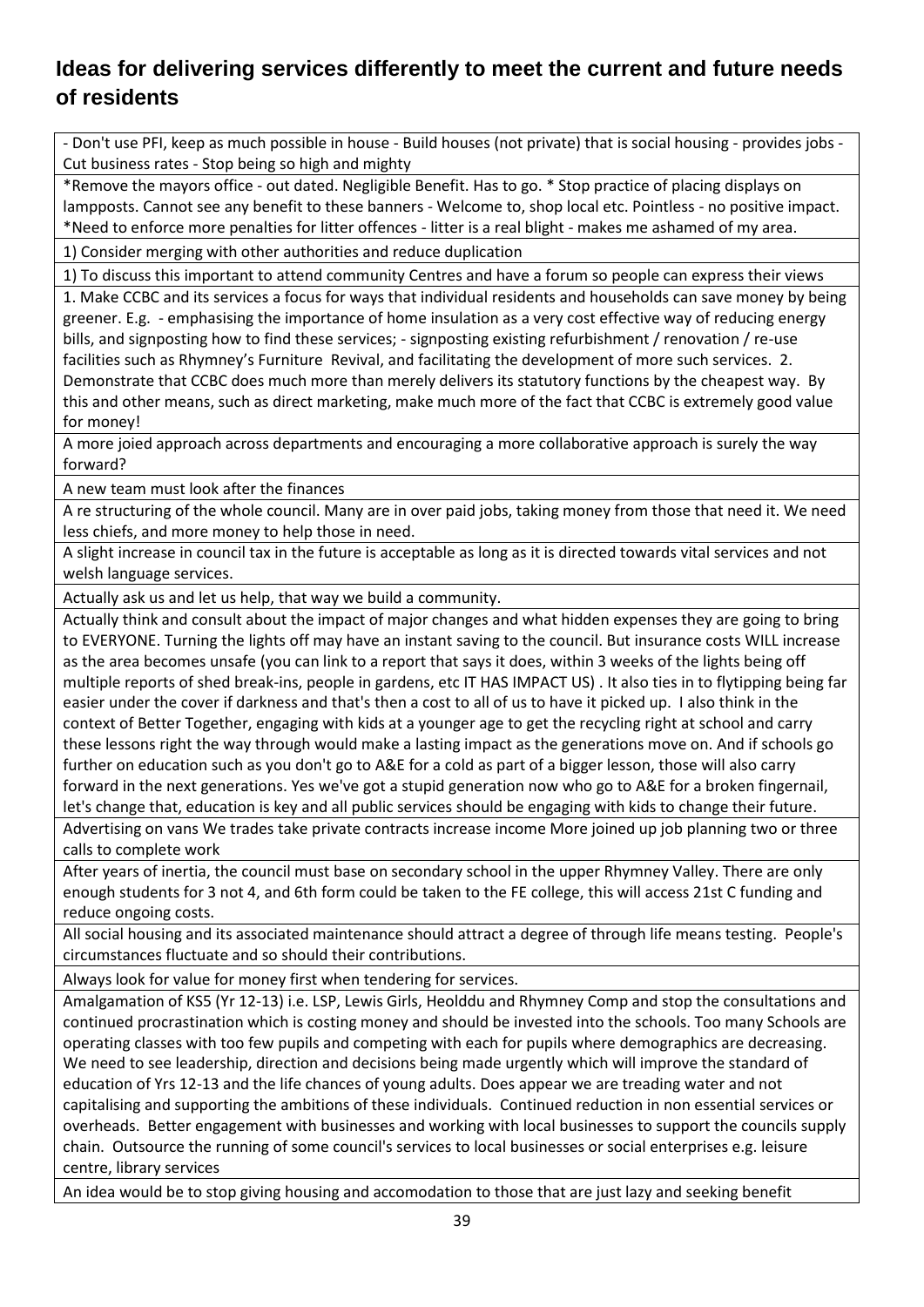because they are to bone idol to get up and go for it themselves. Maybe then the funding for the school crossing patrol wouldnt have to be cut.

An overhaul with your council housing! A LOT of your workers time and the budget is wasted on people who are receiving unwanted help.

As I have said in an earlier comment (Pioneer Hotel - Cwmfelinfach), providing affordable housing for the young would be a good thing which would also raise revenue in the form of Council Tax thus addressing two problems at the same time.

Ask senior staff to stop micro managing allowing supervisors to make decisions this will help to build trust.

Become a smart working society meaning creating working hubs. The dying high street is a good place to start, create greener economy by shifting society out of cars and into home/hubs. Provide good facilities to encourage communities to stay alive and flourish - private and public sectors coming together more and working towards social conscious outcomes, Encourage zero carbon, less waste means the facilities need to be there eg electric charging points for cars. Free WiFi in every corner. Delivering all this means Investing now in new infrastructure including the already existing digital platforms. But beyond this, people will want to live in an area that's green, with clean air and enjoy being at one with nature. If this means partnering with Merthyr or another local council so be it, but with caution as this will mean less local jobs which is not want we want.

Become more professional in your approaches to everything. The past few years have shown in my opinion a lack of professional competence in many areas.

better communication and easyer to get to correct dept

Better contracts with house building organisations such as Taylor Wimpey - housing developments need to contribute more to community and economy. Also they should be fined heavily if they do not comply with contract. Kingsmead estate still has about 11 houses empty for a year as they illegally completed the buildings. Offer unemployed opportunities to apprentice or volunteer with council services (eg all the vacant posts you are proposing to remove). Set up community groups to help council staff. Look for commercial opportunities eg fund innovative business pilots in return for IP or ROI.

Better planing & organisation, looking after our workers

By firstly identifying what the community wants in a structured, coherent and transparent way, all of which are missing

By helping small communities thrive instead of pulling vital services that are used regularly by the 'future generations'

Caerphilly Council have brought this on themselves as they have wasted so much money in the past: …………..2. Money ploughed into Bargoed, lord knows how much that has cost! 3. Building Penallta House - £25m. 4. Too many councillors £1.3m

Caerphilly council over the past few years has become too preoccupied with saving rather than providing. The area is a complete mess, the grass is never cut, there's always litter. I'm embarrassed to show friends/ family around my home area. The highstreets empty because rates are too high, and the tourism is suffering. At present I'm worried what the future holds for Caerphilly. I believe it can be turned around, but It won't be a achieved by cuts, other localities are surviving and some are thriving. I would like to see Caerphilly simply return to its former glory providing for everyone making Caerphilly and great place to live.

Callaborative working wherever possible. Mutlidisciplinary working wherever possible. Cutting down on in house costs, printing, refreshments, counsellors etc.

Cannot answer this as I don't know how you work currently e.g. how automated are yoursystems and processes cannot keep using residents as cash cows via the council tax increases- delivering less.more use of voulnteers? work with dvla as previously mentioned.& cut number of mangerial& other staff

CCBC pay a sum of £250 to employees who serve for 25 years and this comes from school budgets. Other authorities do not have this ridiculous situation. Schools can I'll afford this cost, please scrap it! This may not be a huge cost but the principle is important.

CCBC are way behind with the digital era and are now trying to catch up in a hurry. This will inevitably cause concern especially for the older generation! Moving forward CCBC needs an app where customers can log on and report any issues in the comfort of their home. People should always have someone they can speak to face to face though. I think there needs to be a shake up of the councillors too - most are in senior years and not open to change

Close cooperation between tourist attractions e.g. Caerphilly castle and access areas to the castle and town via crescent rd. Car park body responsible for litter collection and waste bin emptying on approach areas to town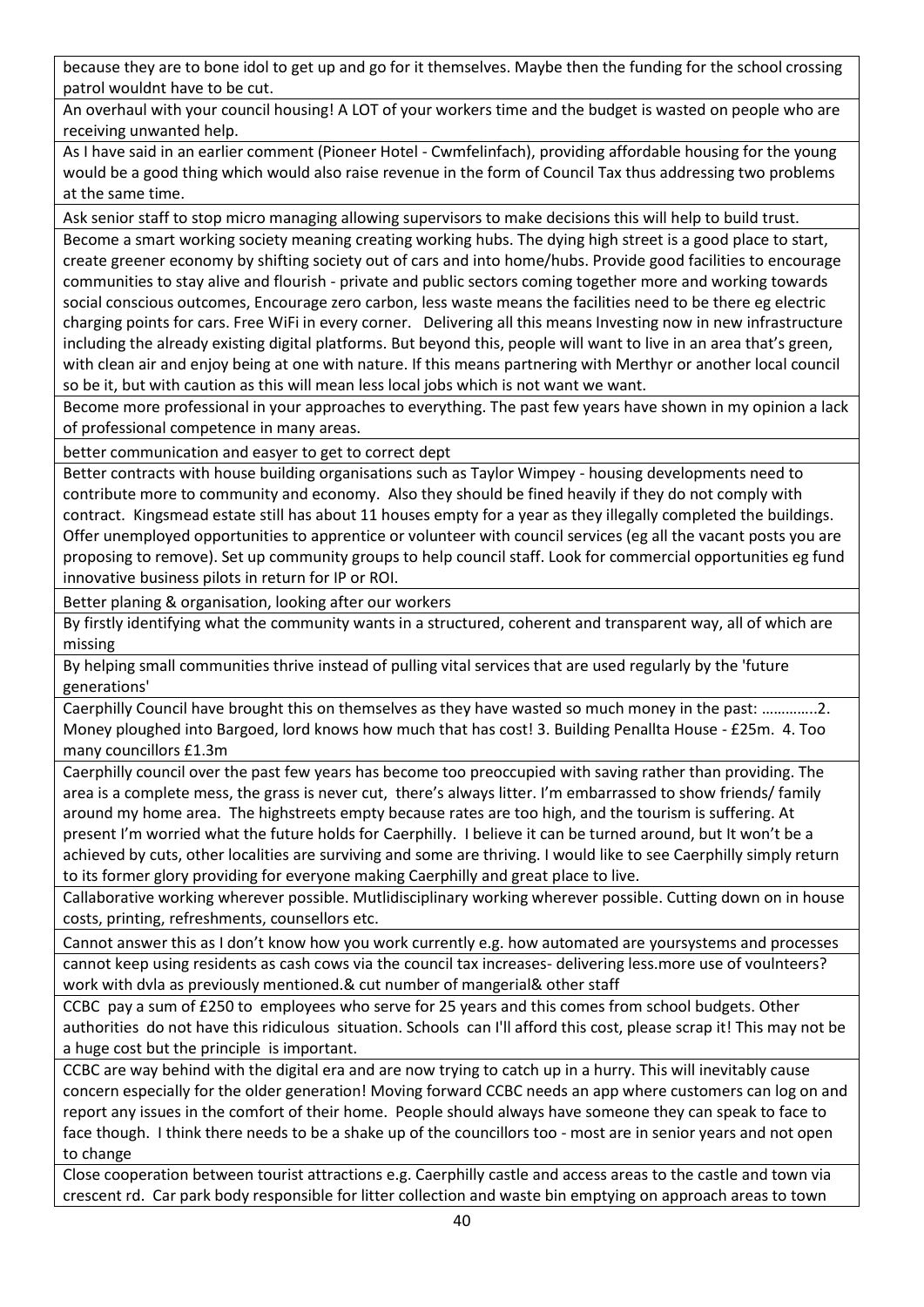and castle. Tourists visit 7 days a week. Can cleansing in these areas take place 7 days a week? First impressions go a long way. NB Waste on Park Lane, Caerphilly

close unneeded and overstaffed local offices.Charge more fore maintaince of sports grounds and centres.Don't waste money buying parking meters and then scrapping them unused

Collaboration / voluntary mergers Take heed of the content of the new Local Government and Elections Bill WORK WITH OTHER LA's

Completely assess the efficiency of the council employees and weed out the dead wood. The council could run (admin) with far fewer and wages saved would make a significant saving.

Concentrate on the core statutory services only

Consider not replacing staff at the upper management level especially those that cost CCBC ridiculous sums of money. Front line services deserve to be preserved as it is these that save more money in longer term.

Consideration should be given to collating more data from departments in order to create data models that will identify areas of failure or success. Given the wide availability of data Caerphilly should look to harness this information in order to make more informed decisions.

Consolidate service provision with nearby/adjoining County Councils; Work toward a Joint Transport Committee with other LTAs centralising the passenger transport specialism and share costs with other JTC members. Review policy with regard transportation of scholars by dedicated vehicles, in favour of using scheduled bus services which have spare seats, a better cheaper price may be achieved. This approach could form the basis of a partnership approach with bus operators who may offer revenue savings in return. Shift the basis of charging from a blanket approach in Council tax toward the use of the environment; cars using town centre road space, town centre parking spaces, work place parking charging (financial) when in excess of a specified volume.

Consult residents on what their service priorities are and align resources to meet the highest priority needs. Cut back on services that are less highly valued by residents. Incentivise staff to eliminate inefficient and wasteful processes and practices. Review the council's internal costs. Work with other councils to share services across county boundaries where there are scale ecomomies to be gained.

Consult your residents every time you propose changes

Council is a buisness so generate income simple!

Councils need to look at working together to avoid duplication of services - a One Wales Public Sector. Local Authorities working together across Wales to achieve savings and avoid any duplication must surely be the way to go. Rather than year in year out asking the public to pay more for less, when our incomes are not increasing at the same rate. Perhaps the Council could also look at working closer with the Voluntary Sector and Trade Unions, to see what further support they could provide within the community. All these organisations working together in a joined up way surely has to be the way to go in a small country like Wales.

Cut and streamline council staff.

Cut average salaries You are paying well over the market costs for your staff As evidenced by council managers leaving and doing similar jobs for lower salaries at other local councils

cut away extravagant 'dead wood' too many levels of bureaucracy

Cut councillor expenses

Cut fees paid to councillors for attendance, scrap the hospitality budget

Cut number of councils, reduce number of councillors, sharing admin costs between different areas. Get rid of bilingual provision on letters, etc, which is nonsense in an English speaking area.

Cut the number of Councilors and officers as there are too many on the gravy train

Cut the red tape and run a buisness

Cutbacks can be made by dramatically cutting all the employee expenses. Restructure of all managerial posts!!!!! Freeze any managerial posts for 5 years email-shirleyscorpio19@gmail.com

Cwtogi ar daliadau i gynghorwyr sy'n ychwanegol i'r ffi / taliad sylfaenol ac eithrio aelodau cabinet Reduce councillor remuneration which is additional to the basic fee / payment other than cabinet members

Develop working relationships with NHS to provide better care packages for bed blockers and provide incentives for GP surgeries to expand. You are busy creating more housing but schools and other infrastructure are past the point where they can cope. DO SOMETHING ABOUT THIS!

Don't cut youth services so that young people are able to successfully navigate through society.

Don't know enough information to make comment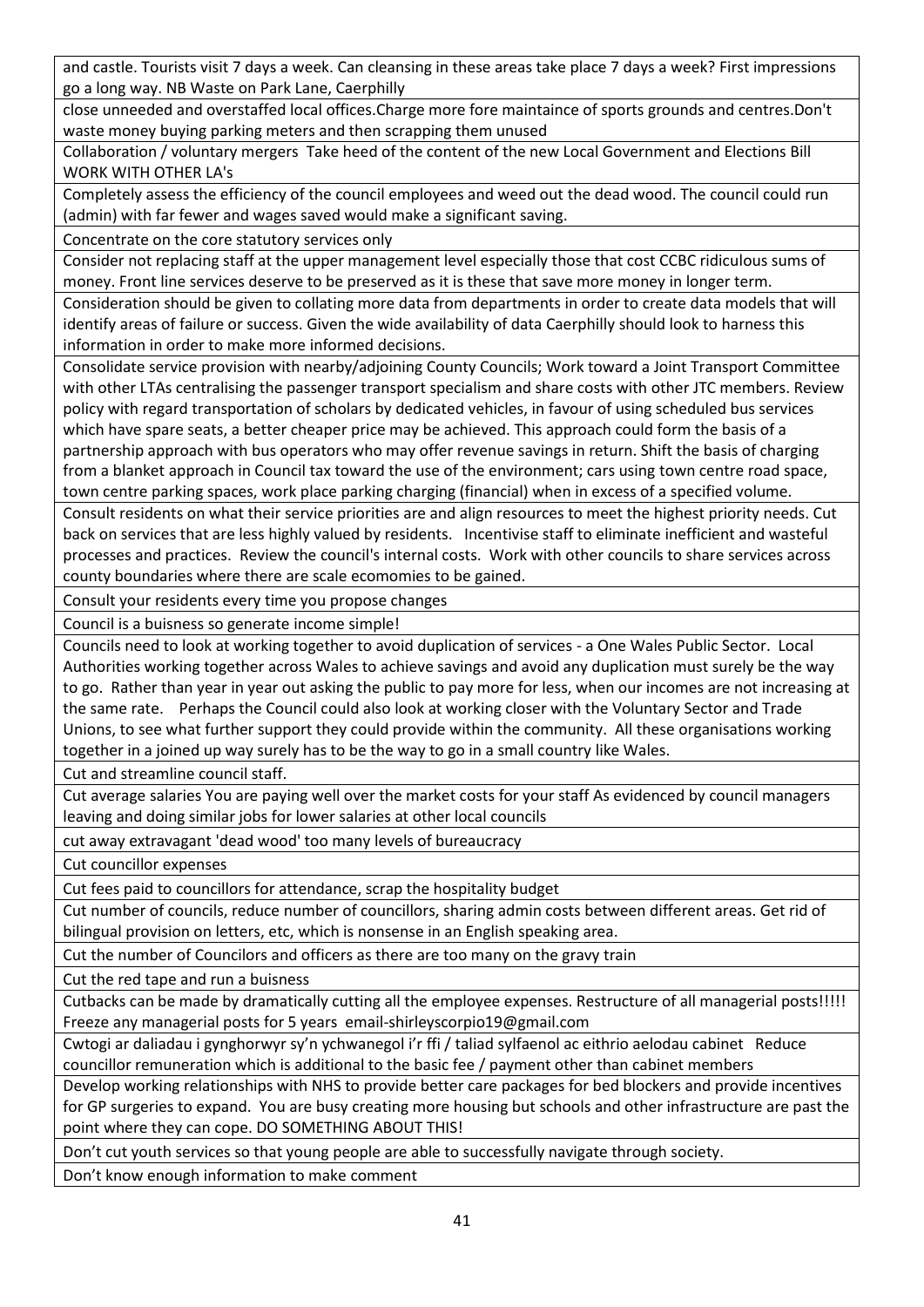Don't cut services! Do you realise how much you are hurting us?

Don't worry about it. Politicians have promised tons more money. Carry on regardless!!!!

Education needs to be target related and a high priority for excellence. All young people deserve the right to access relevant and highly effective educational provision. I believe some schools ………could improve basic skills significantly and this would then ease the burden ……. on receiving year 7 pupils. Quite who applies and monitos educational standards and provision needs to be refined and quality of reporting attainment needs to be accurate and not inflated by schools . The environment is deteriorating at an unprecedented scale. i sometimes cringe as i walk and observe litter, dog poo and a general lack of pride in contributing to the local environment. Schemes could enhance involvement of local groups, promote involvement and recognise progress. Environmental groups and bodies could work more collaboratively to this end. CCBC ought to research and engage with examples of not just British but European initiatives in promoting ' green issues' . Think outside the box could be risky but wholly necessary if we are to promote wellbeing, green, positive initiatives in out local environment. Sharing initiatives should also be promoted and businesses encouraged/tied into meeting local targets. Most of all I would want to reagin pride in my local area and the culture which ought to exist. Agencies need to get smart in serving those who appoint them.

Employ people who know what they are doing and learn to prioritise. Money is thrown at useless schemes that very few benefit from.

Employ staff that are focused on the job given to them - not waste money paying individuals over the odds for being upper management and on the sick or layed off pending inquiries into their performance !

Encourage small businesses to invest in Caerphilly and the borough by lowering property letting prices.

Engage more with borough wide 3rd sector organisations. Tap into community/volunteer led groups which already provide a service to local people.

Ensure neighbourhood watch schemes in all areas bring back communities. Unemployed to undertake voluntary work such as clearing pathways.

Ensure staff are multi skilled and able to work more efficiently to meet service needs. Increase accountability of expenditure to every level within the organisation to reduce waste and unnecessary spending - few staff have an understanding of how they contribute to spending (as small a detail as printing, stationery etc) Introduce small charges for non statutory services to generate some income.

Explane?

Fewer displays such as floral displays in the town. Whilst this is pretty and creates a nice environment, it is unnecessary. I would rather a library stay open than have flowers around d the place.

First wait and see whether there is a substantial increase in funds from central government and what Caerphilly's share is, and then review your position. But if there is no or insufficient increase, Caerphilly should band together with other like-minded councils in Wales to pressurize the Welsh Assembly to, in turn, demand from the Government an immediate and significant change to the funding policy for Wales, which is clearly not working and hasn't done so for years. If the Government remains intransigent, then using partial contingency funds that all councils have, the combined Welsh LAs should take legal advice on whether they have an actionable case in law, which they can prosecute against the Government with reasonable prospects of success. If judicial review isn't available to challenge future funding decisions, then you'll want to see if you can set aside and replace the Barnet formula on the basis that it unfairly discriminates against the people of Wales, when compared to the funding the other devolved nations receive or have been promised, and is therefore unlawful! One thing is certain - there has to be a material improvement in the funding programme for the Welsh people, especially as we are now leaving the the EU and can no longer rely on their generous subsidies.

Firstly we need to invest in Caerphilly to attract new businesses and residents. As a starting point there needs to be a multi storey car park built at Caerphilly Train station - fees to park should be applied to all car parks within the county at firstly a nominal rate of £1 or £2 a day. From the revenue generated the areas could be better kept, hedges trimmed, litter picked up, streets swept etc etc together with CCTV being installed. Why you don't charge for parking your car at these stations already baffles me! Have businesses sponsor various aspects of the community - if a business wants to advertise on a roundabout charge them and make them responsible for the landscaping on said r/a Provide free wi-fi in all of the county's High streets and parks to encourage more footfall and associated revenue. Charge households who fail to keep up the appearance of their homes to a prescribed standard. Impose interest charges on unpaid timely bills at the same rate as HMRC (I am sure if the council borrowed money or was late in making payments that interest charges would be incurred). More marketing of key tourist sites in the County - especially Caerphilly Castle Develop an online portal for all CCBC services, so if I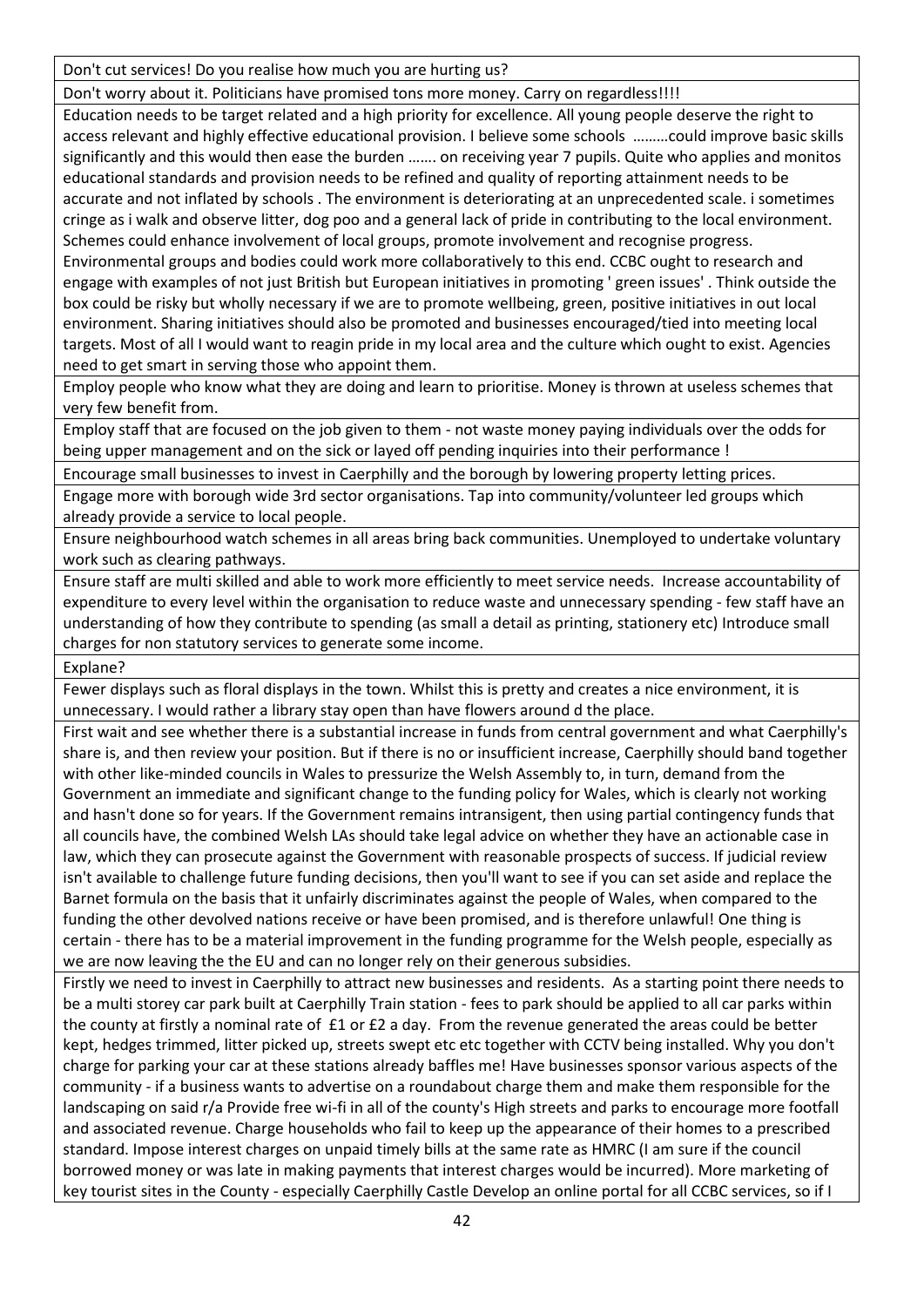log in I will see all services relevant to me, pay my council tax, gym membership, book a waste collection etc etc. When using additional services if there's a cost this will be deducted by direct debit - the same payment details used for Council tax payments. Introduce a scheme to provide a discount to residents who pay their full year's council tax by say 30 April and automatically charge people for late payment. Penalise people who contaminate the recycling waste (monetary) Agree with more usage of digital technologies to deliver services Encourage more PPP initiatives and work with probation service to have community service hours spent benefiting the community - street sweeping, litter picking, road sign cleaning etc and let the residents know what is happening. We need a council with more teeth and willing to take a stance and get things done not a backwards typical labour run council.

Firstly you could deal with the calls that I'm aware were logged over three years ago. You have thousands of trees, branches and leaves obliterating the light from streetlights. #teamcaerphilly will be receiving some very embarrassing tree photos. The double decker bus (no roof) stored in CCBC depot opposite Lidl's Tir-y-berth - Despite the launch in Newsline - and all costs associated with it. I've never seen it out on the roads in the last few years. The trees haven't seen it!! FOI request!!!!!!!!!!!!!!

Focus on priorities, schools, school crossings, education, health, road networks etc before introducing more initiatives - do not do too many things at once, focus and prioritise what you can afford.

focus on the people who matter. so many authority members want to assist and have a voice in these matters, listen to the people and take on board their advice.

Fortnightly recycling collection. Reduction in services in welsh language

Forward planning. Understand how the population will grow, how the age of the population will change and provide services appropriate. Don't grant approval for further housing developments if you do not have plans for infrastructure to accommodate this. New schools already inadequate due to increased housing, increased population. It's almost as if there are no plans for the future when development gapoens

From personal experience I feel longer term needs to be taken into account rather than reactive spending cuts. For example, the education and special education budgets have been cut so much in the last 4 years that I've been struggling to access support for my son who has additional needs. ……….. All of these things must have cost thousands …… on the verge of being excluded from school, at which point the council will need to provide special provision for him, costing more money. If he'd received the help we asked for before he started Reception, I feel sure that none of the above would have been necessary and thousands could have been saved. And there are numerous cases like ours across the county.

Fully review and address staffing arrangements, differences in contracts of employment and restrictive/cumbersome policies. Simplify pay, conditions and remuneration arrangements (reduce inequalities). Reduce 'flat line' staff structure approach and re-instigate 'successive' career approach - 'Trainee/Apprentice > Officer > Specialist > Professional > Executive' opportunities. Reduce, where possible, manual interventions (paper chase) and make better use of modern technologies (digital) where possible. Reduce multi-digital (different) systems across departments and seek commonality where possible (e.g. Customer Services - Complaints - Service Requests etc). Invest in service specialism (where required) and reduce the misconception that multi-functioning posts (e.g. admin) are cost effective in some service area's. Improve clarity and communication of the 'must provide' (legal) v's 'optional' service provisions (Clarity of Council Functions) improve website/publications. Create 'regional work teams' who are responsible for 'their patch' instead of fully mobilised working groups for specific front-line community services (e.g. Street Cleaning, Highway Maintenance). Review management, operatives and public arrangements - Better market/publicise service provision and build trust internally and externally. Improve alignment and clarity of funding to service arrangements - Budgetary controls (Current finance communications are not easy to understand). Remove perceived 'blinkers' (tunnelled vision) with regards to 'Actual and potential impacts' of any financial cuts or re-arranged operational functions and be smarter in communications - to every action, there is a re-action!

Fund Raise and ask the Government for funding.

Get rid of some management

Get rid of some staff and cut managers etc wages as that what we are really pay6for not the services

Getting on top of problems quicker so they don't get out of hand. If dog bins are full and not emptied enough, then people don't bother to pick their dogs mess up, why should they ? It only goes on top of the bin ? This approach has been shown to work with rubbish, fly tipping and graffiti

give each community its own outdoor space which can be used as a communal allotment. encourage and show people how to compost waste food and how to plant fruit and veg that can be enjoyed by everyone who puts in.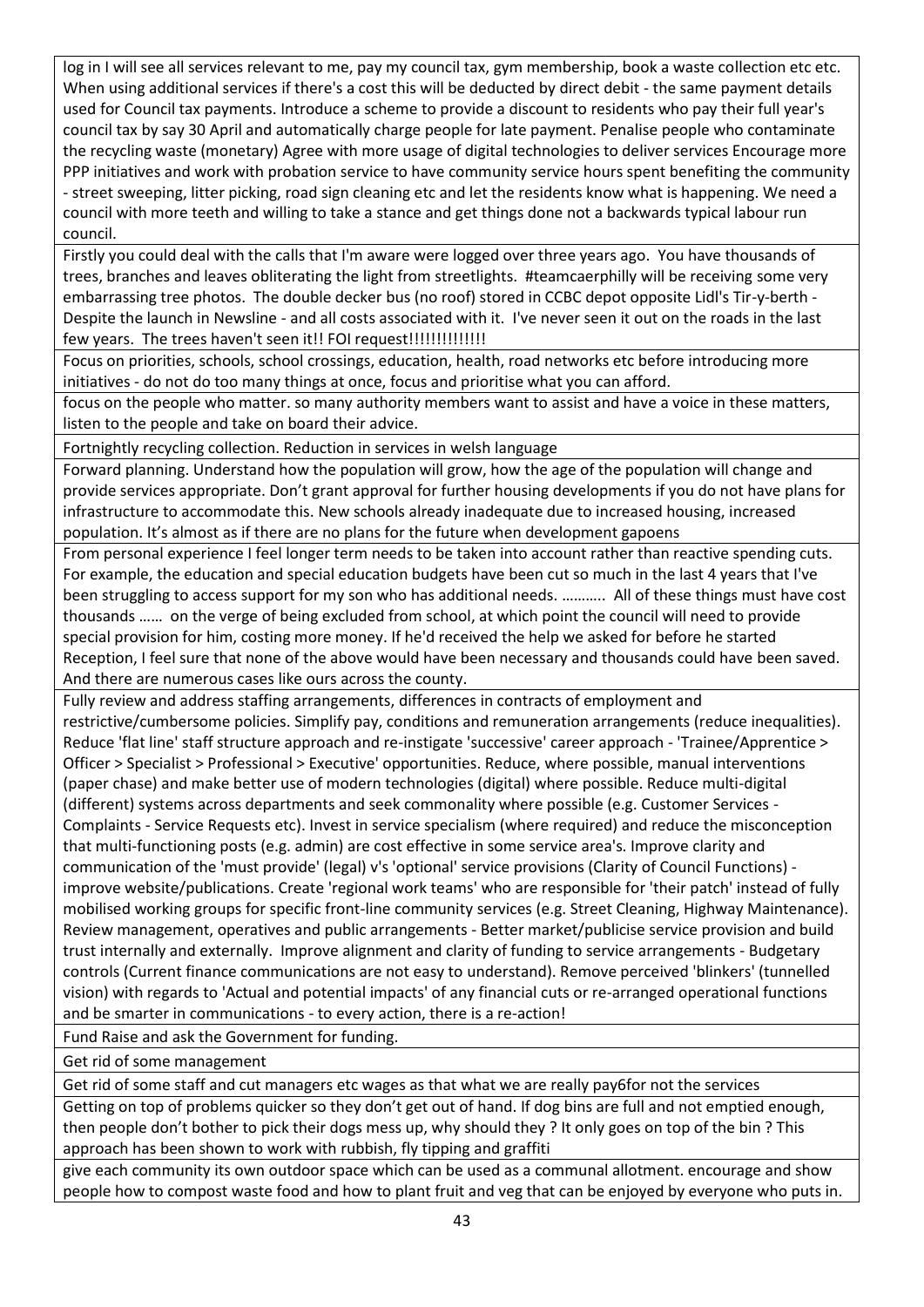This will encourage community spirit, health and exercise and sense of pride for their village and give simple life skills that are being lost down the generations. give people something they are proud of instead of taking everything away and hiking taxes up. Everyone in this borough loves its greenery and scenery. Give them something back.

Give parking tickets to your vehicles parked illegally. Train the employees includemore1way routes.

Go and see how Torfaen council do it!!

Go more down the road of digital and move away from using paper

Greater collaboration with neighbouring authorities and developing shared services. After all most residents and council tax payers from all Council areas want and require fundamentally the same type of services. Shared services and/or joint procurement exercises for shared services can generate Economies of Scale in services such as waste collection and treatment, shared CA sites (no false boundaries and proof of identity administration as households don't care who operates a CA site as long as there is one they can go to within reasonable travelling distance and its operated efficiently), highway maintenance, trading standards and environmental health etc. We don't always need "local accountability" after all who provides all our water and sewerage services Welsh Water (not 22 separate local authorities) and I'm personally very happy with the service I get (value for money, reliable, on tap!) Encourage and support financially community groups, sports clubs, youth clubs and volunteer groups who provide valuable services that link to many of the key Council objectives linked to health & well being, the environment etc after all they supplement and enhance a great deal that the Council does.

gwella defnydd o adeiladau cyngor improve use of council buildings

halve the amount of chief officers for a start. Halve the amount of councillors. Get rid of all community councils. Get more bodies out on patrol to fine people for fly tipping, dropping litter etc. Get rid of the bulky waste collect charges so that people do not fly tip. Get rid of the silly van permits at CA sites and also get rid of this silly business of having to show a driver's licence. Who cares if people bring their waste to Caerphilly - as long as they are disposing of it properly. Get rid of the staff canteen at Ty Penallta and open it up to private catering concessions such as Mc Donald's, Greggs, Costa etc

Have an independent survey from an outside agency of the management and staff structure within the council as I think the service could be streamlined further.

Have mobile libraries in local community centres; this would save on building running costs. Libraries offer an important service to older generation & mums with young children but the internet & online books are reducing the demand for the physical service to school age children. This way the community service the library offers is retained but potentially cheaper as librarians could cover 2-3 areas, over the course of the week.

Having seen the hot potch result of upgrading council houses with solar panels and new garden walls in Ty - sign it made me think could house owners be offered a good affordable deal to match? It would also create jobs. Most of the people who are owners in council owned sites are quite often low income so would benefit from affordable change. Surely economies of scale could underpin this?

Hopefully, there will be another election and this poorly run Labour council will be no more

I am concerned that increased digital 'opportunities' mean less and less face to face contact which is important to mental health and general wellbeing, especially for those who live alone

I am not sure how much of the Council's work is outsourced to private companies, but I believe that everything should be done in-house. If a private company can provide services and make substantial profits then there is no reason why the Council can't do so for less expenditure, as well as generating income by carrying out private chargeable services and for a lower fee for residents of the Borough. For example, maintenance workers could be used for a percentage of their time which would generate income to take on more workers until the right balance is obtained, then surplus monies could go towards the Council budget. If you are not already familiar with it please also take a close look at the Preston model which is achieving remarkable results and acting as a valuable role model for local councils.

I believe this sits with the large highly paid management structure in the Authority and an insult to the public being asked for ideas without all the facts. I've not seen many private companies advertising for the public to help them save money and make their businesses more effective and efficient.

I believe we need to campaign for proper funding for local services, rather than reducing services. Greater use of online services would be of benefit, although this would need to be done carefully so as not to disadvantage anyone.

I believe you should bring in a small consultation charge when going to see a GP or A & E department. This is not saying that people should be charged for treatment, and give the doctor the option to waive this charge under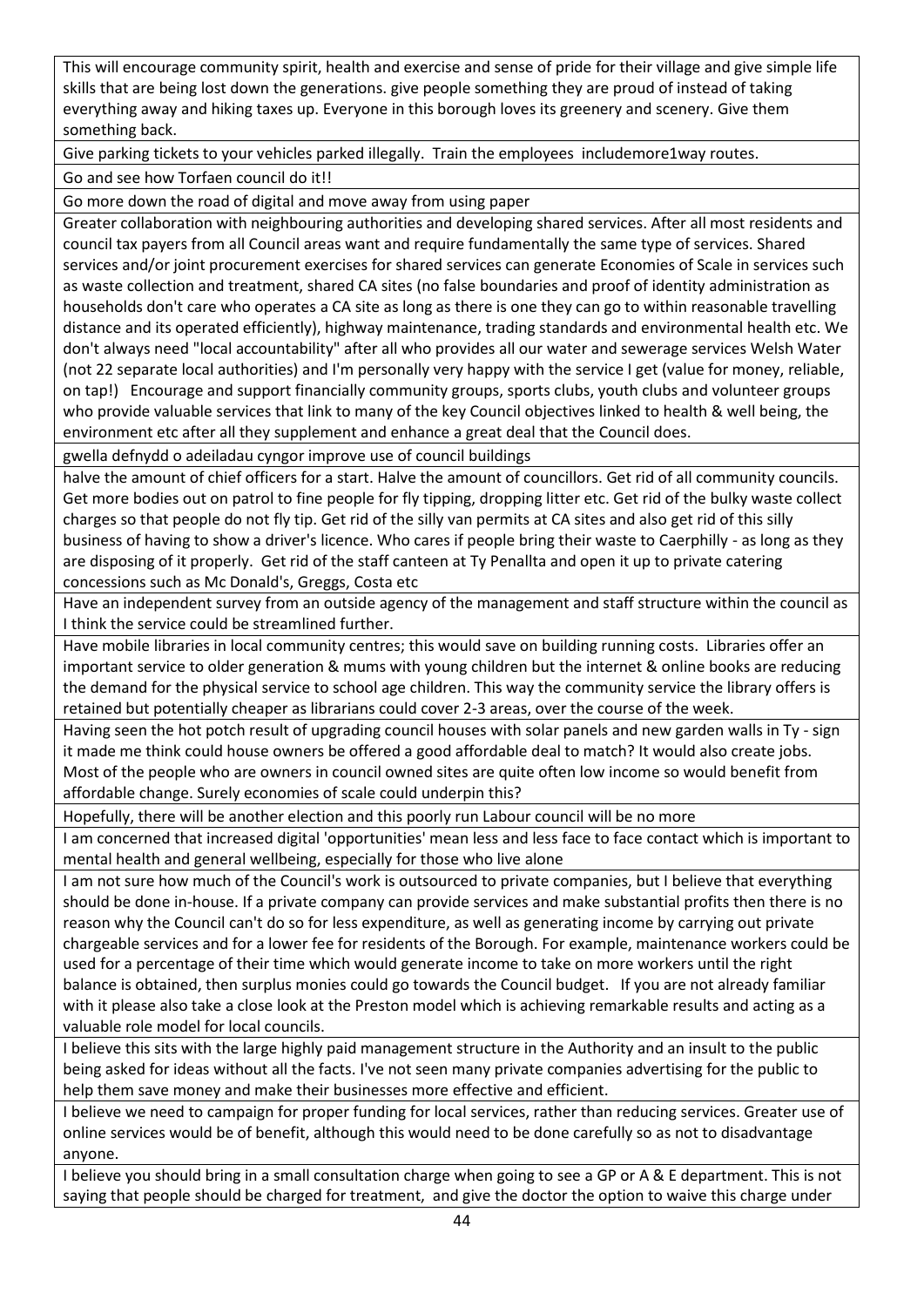certain circumstances. Also giving this free for children & the elderly Doctors should also be able to prescribe visits if long term treatment is required. This I think would stop abuse of our health care system and encourage people to look at whether they actually need to attend a doctors/a&e. This would generate income & reduce waiting times which can be horrendous both in a&e and gps.

I don't give a toss really just don't increase council tax that's the easiest thing to do take take take more of my disposable income that I don't have

I highlight areas for improvements mostly every day but getting people to change is the difficult part but you must embed change to make a difference. All Staff should be Lean trained and this can be done in-house. You have to look at your people first to make sure you have the right people with the right skills and most importantly the right behaviours. Sadly the Council are known for an easy job with great benefits. Get your people onboard and thinking differently. You won't have to rely on the public for help then.

I often visit the Full Moon recycling site and, just toward the end of the working day I have noticed a number of vehicles arriving at the site to collect scrap items (particularly metal) from the workers there. This can in no way be a legitimate practice and I wondered if, by curbing this level of corruption, the council might be able to recover more from the waste it has been entrusted by the public to recycle.

I still pay for school meals/trips etc with cash-surely an automated service would be more efficient than admin teams in schools having to take monies to the bank!

I think it is imperative that Caerphilly Council looks to find ways to collaborate with other local authorities such as Merthyr Tydfil and Rhondda Cynon Taff, which face the same funding problems as Caerphilly, as well as the same difficult soci-economic issues. For instance, this could involve greater collective procurement of products and sharing staff and expertise across all areas.

I think we need to look at the back office roles in details and see where efficiencies can be made in order that we can put more staff in front-line roles. For example each Directorate has a Finance Divison if they were merged there would be economies of scale. Also, the amount of internal charges between Council Departments. There are certain roles whereby they spend the majority of their time recharging internal departments. This has no benefit to the people of the Caerphilly Borough.

I think we should provide household removals free as people will fly tip, which will cost the community more in the long run and is bad for our environment. I have been involved in cleaning up my village and I think alot of people are interested and perhaps this could be encouraged by setting up groups. People would take pride in their villages.

I think you should harness community groups more. School PTAs for example may need to pick up not just fundraising tasks but use parents to undertake school maintenance tasks, and do whatever they can to help with school budgets. Cut community councils - if some areas have to go without then surely all areas can, it would at least remove the unfairness. I would like to see this cost calculated and presented to residents. I don't think many people realise the large amounts of money and staff salaries being consumed. Commercial opportunities include opening council facilities to groups for hire - opening splash pads and other facilities for private hire, to individuals and local groups. Longer opening hours at Cwmcarn, with the council operating some of services rather than private companies. Developing community volunteer programmes for NEETs.

I thought with the new government and Welsh Assembly promising us more money for essential services..... ALL that I have said already... Look in House and Welsh Assembly to cut yours running Finances.... There is a lot of wasted money in printing costs/advertising and other non essential Departments. Fact finding/ Surveys, Councils set up to find/ investigate and waste of compensations payments.

I would like to see investment in digital capabilities. Communication via e-mails, improvements to website to arrange / access services.

I would not like your job, trying to balance varying financial constraints and demands!

If the council raises the fees of those who declare problems with pests and rats, less people will ask/call for the council's services. Then the public health of the county will suffer. Os fydd y cyngor yn codi ffioedd ar y rhai ssy'n datgan problemau plau a llygod mawr, bydd llawer llai yn galw ar wasanaethau y cyngor. Yna bydd iechyd cyhoeddus y sir yn dioddef.

I'm afraid hard decisions may have to be made, there is a limit to what you can cut if your finances are fixed. As mine are.

Impower communities to help, when approached for assistance to carry out a function say a community clean up assist help with the provision of litter pickers and bags and not say no sorry we can not help? Why do you not have a C A Site shop where the off cuts of wood and other usable materials/items could be sold cheaply to the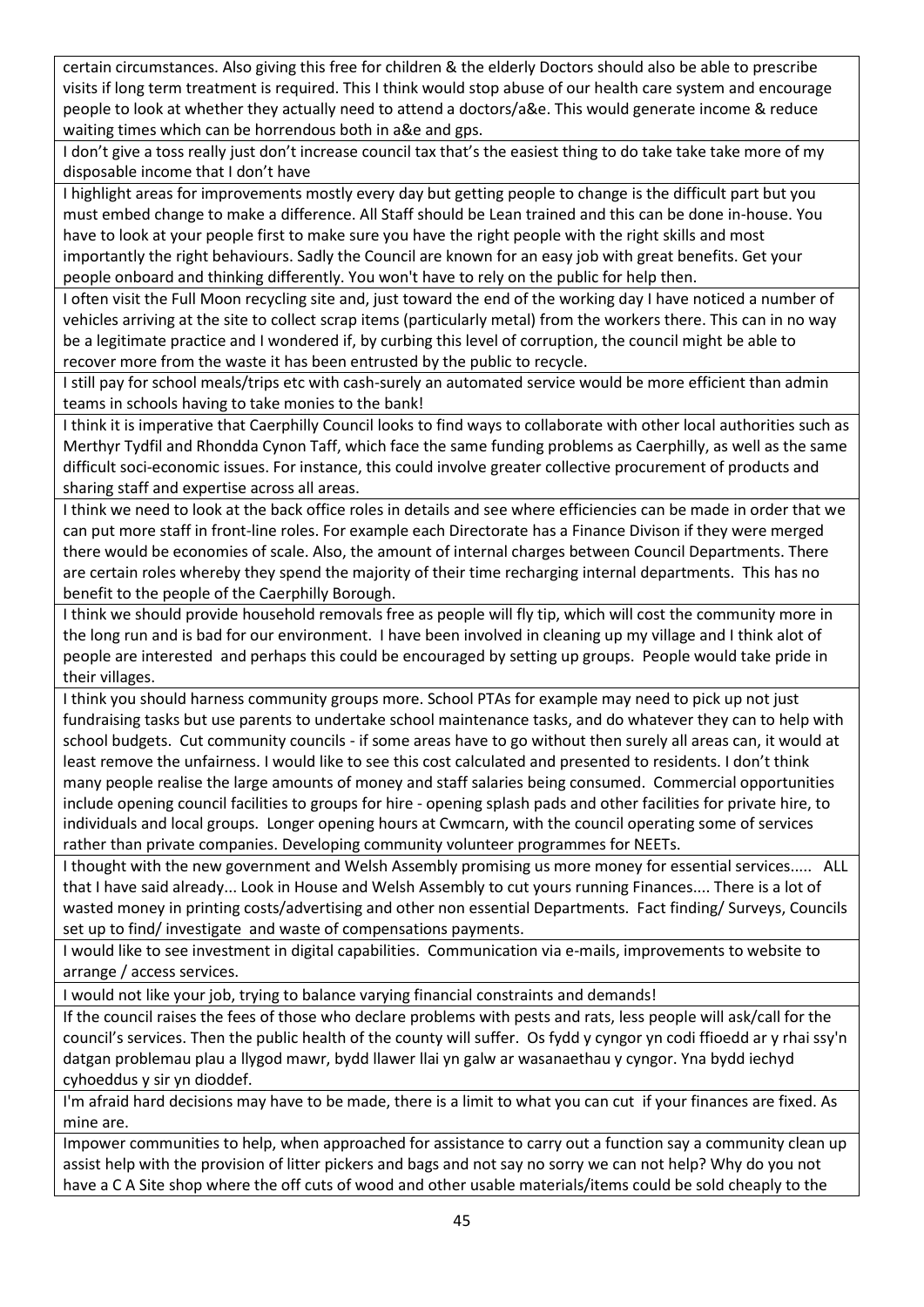residents. Allow Community groups to purchase hardcore for use in community projects from the skips at ca sites at a £1 a ton that would have a small income but would not have the £100 per ton disposal costs. IF you have items on hire or standing offer out to community groups and charge a reasonable price. There is a JCB at most cemeteries that other than when they open plots could be hired out. With Coed Top Tip there is a JCB and Operator there 8 hours a day 5 days a week. is this necessary?

In June 2019 the Council wrote in its Newsline that it provides over 800 services. Please make available to the each council tax payer a comprehensive list of these services and how many people are employed on each service, together with the cost of each service with your Council Tax demand.

In response to the "Caerphilly Conversation" I would like to suggest a change in the way that the historical manor house in Lancaiach Fawr is organised. ………… In that time I have observed that when the management need to buy items, they go through certain provider as set down by the Council. There have been many times when these items could have been bought at a fraction of the cost from local traders. IT seems that considerable savings could be made if they could be free to buy without the constraints of only being able to use the official traders. I would ask you to consider this matter urgently, to increase the efficiency of this wonderful old house.

Increased specialist provision for pupils with ALN needs, in particular for those pupils with ASD and BESD who would benefit from small class provision but are currently in mainstream.

Instead of looking to save money for a system that then not fit for purpose, look at things that people really want help with. Old age help, parks, well looked after recreation centres, clean towns.

Invest in children, funnel some of the money into education and engagement such as the youth service. 90% of crime happens because young people are bored or know no better.

Invest in Technology and Hubs so that the Customer has the choice to do things differently and more efficiently. Invest in staff training and development so that we have a flexible and cohesive workforce. Give staff the correct skills and equipment to do the job.

Involve private sector and use competitive tendering process to obtain best value /quality.

Join up with another council, get rid of some highly paid managers.

Last year's EOTAS spend was £830,000. In addition, the young people receiving EOTAS support will cost the Council more over many years through potential involvement in drugs, alcohol, anti-social behaviour, criminal activity, unemployment and so on. By turning young lives around…….. more of these young people can become productive, contributing members of Caerphilly society. So this is something you could do differently.

Less agency workers need to be hired and more emphasis put on current Council employees carrying out roles or if there is a need a job vacancy created. The current article regarding children in Council care costing £90k a week looking after 20 children is excessive. More needs to be done to discourage fly tipping. If the waste management site is to close more needs to be done to deter fly tippers. Caerphilly residents are already at the end of their tether regarding this. The Council are not proactive only dealing with clearing up. Rates need to be reconsidered to bring decent shops into Caerphilly Town Centre. No more discounts given to Charity Shops now the majority are ran as large businesses.

LESS COUNCILLORS

Less councillors. 73 too many

Less money spent in Caerphilly and more distributed to the outerlying forgotten towns like Pontllanfraith. Stop wind farms and target driven projects, whose projects - not ours - we've not been asked!!! Stop unrequired and unwanted new housing developments.

Less overheads / management costs

Limit development in the Caerphilly basin, prevent further pollution, increase electric charging points

Listen

Listen to those who put you in power. Stop reducing our services and look to make savings within ccbc.

Local pubs and clubs given greater responsibility to clean up the areas around their premises. More information to residents as to why these cuts needs to be made, Although I appreciate the information delivered thorough social media, maybe more detailed explanations as to why the cuts are required and why in certain areas will give the residents more understanding of the difficulties being faced and in turn, may lead to greater support.

Look at human resource efficiencies. Reduce the amount of contractors.

Look at management and office staff. Those on the lower pay scales will work more effectively if they feel motivated and respected. General team work is required. Managers need to manage respectfully that will pass down to the teams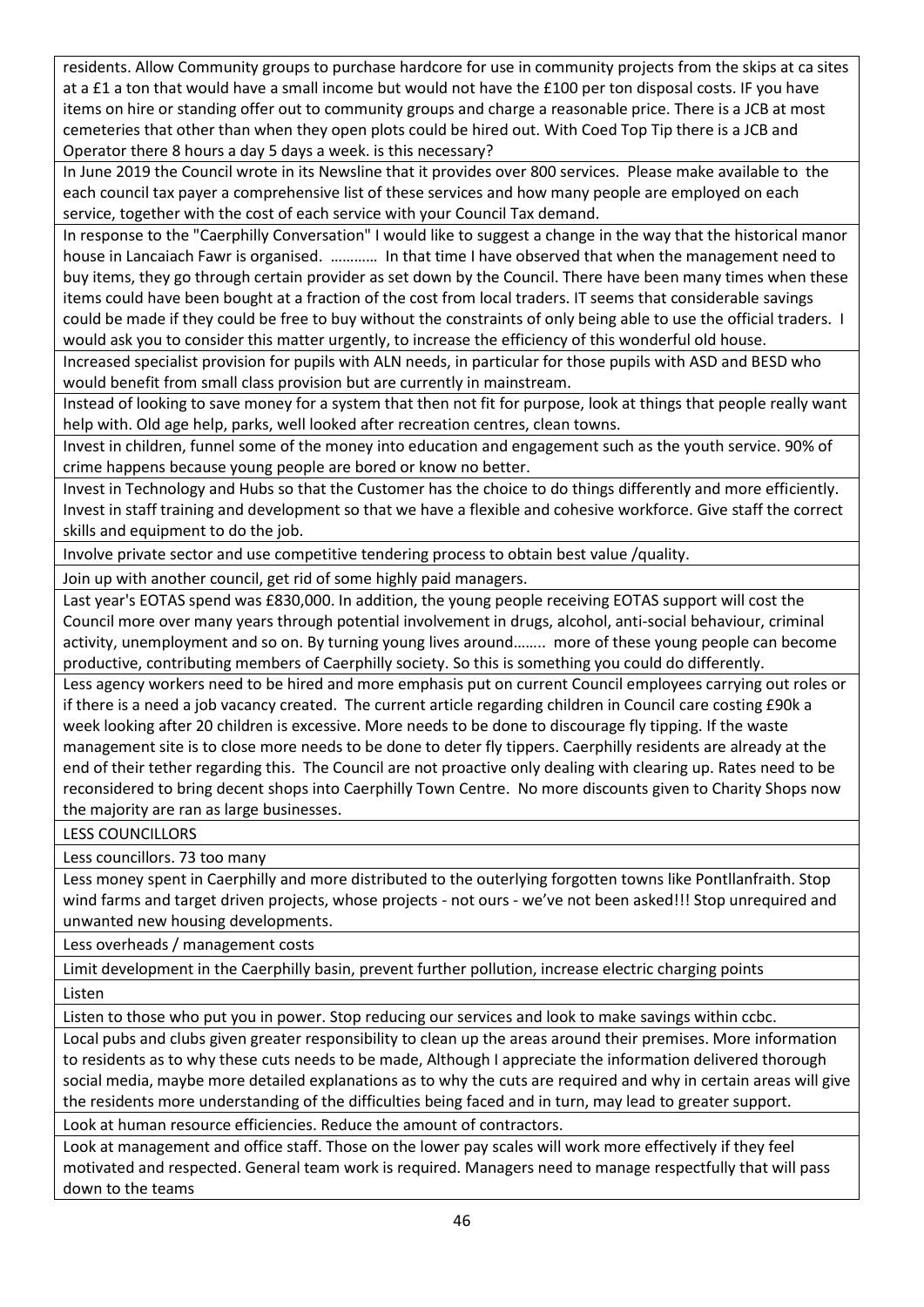Look at the efficiency of each councillor with regard to questions asked in meetings and actions taken for the people they represent. Having attended a few meetings as an observer I feel that some councillors are just happy to turn up and claim their attendance allowance.

Look at where savings can be made within council operations at management level. I see many instances of cutting posts - specifically delivering front line service, but little evidence of savings at management levels.

Look to solar power for all electrical needs, i.e: street and building lighting. Could the council then sell back any unused electricity stored back to the grid like householders can? I wonder if in future that would save money and make a little more. Or would the infrastructure limit the savings?

Look to volunteers from the community who are prepared to help. There are many talented people in our community that could assist on a voluntary basis with tasks. So long as this does not take jobs from council employees who need them. You could create a "Volunteer Hub" and have a data base of people willing to get involved. People should not be penalised if on benefits etc as it could help them gain qualifications i.e. certificate of competence etc.

Make all management personally responsible for any mistakes

Make it easier for volunteers to promote initiatives in their communities, reduce limitations/provide community budgets

Make our services more accessible digitally and involve frontline staff and Customers in this transformation. Create Hubs within our buildings and offer facilities, so that it is not just a place to do business. Work in collaboration with business and partners to create a Hub of Information within our buildings. Sell or lease buildings which are not used. Look at the Wigan Deal model. Invest wisely.

Make the council area small as it is too big to run now cut the unison meeting which authority through the year Look for lower contract for council work

Maybe you could listen to what people want not just assume

Merge with others

Mobile working with the use of laptops and home working is the way forward which would reduce the amount of offices that we require. Reduce the amount of postage cost for example survey cards and utilise emails and apps.

More creative ideas. Potentially more means tested initiatives so that for example free bus passes are only issued where needed to mkae savings. Generating include from some of the fantastic tourist attractions that we have in this area - Cwmcarn Forest Drive has so much potential and with more ideas and better mangement could be improved and deliver much more financially. More focus on the younger generations and what they need. Focus on health and wellbeing - safe places to cycle etc.

More income-generating initiatives, more energy reductiomn and recovering debts/fines.

More monies put into the valleys ,which have been left out.More community centres or community centres which set up repair shop within them.Something like a mens shed where problems are solved by talking to others .Help to cut out loneliness in the older person.More Genral practitioners in the area.And large surgery with everything under one roof.More houses but we have less doctors and patient who have in the surgery for 65 years forced to move to another surgery.Let's face it we all have to get transport to the doctors So why is it up to the doctors only to say where their are going to cover.Also surgery to be open 7 days a week.

More online services will be a vital part of the future

More security Solar lights for the streets of Caerphilly Traffic control (lollypop lady) for our Children Increase in recycling and usage of these products Increase in spending in schools and education for adults

Need more details of proposed transformation programme. We need best value for money even if it means outsourcing or contracting out services.

Never vote for labour party candidates in council elections!

Not sure what this means - no explanatation - just talk!!

Our village is hardly sucking your council tax dry, look at people earning thousands of pounds a year on false benefits, throw a stone and you'll one of the. You would think logically that is you was a single mother who was out of work, having four children on the bounce might be a bad idea financially, not in this country!!

Pay bosses less and put the money into services. Cut the extortionate bonuses that are given to executives. Stop workers from helping themselves to all the fixtures and fittings when doing up houses and then selling them on, e.g. kitchen units. More supervision of workforce so they are not taking so many breaks when meant to be working. Open up to more suppliers so they are not tied to the most expensive one each time.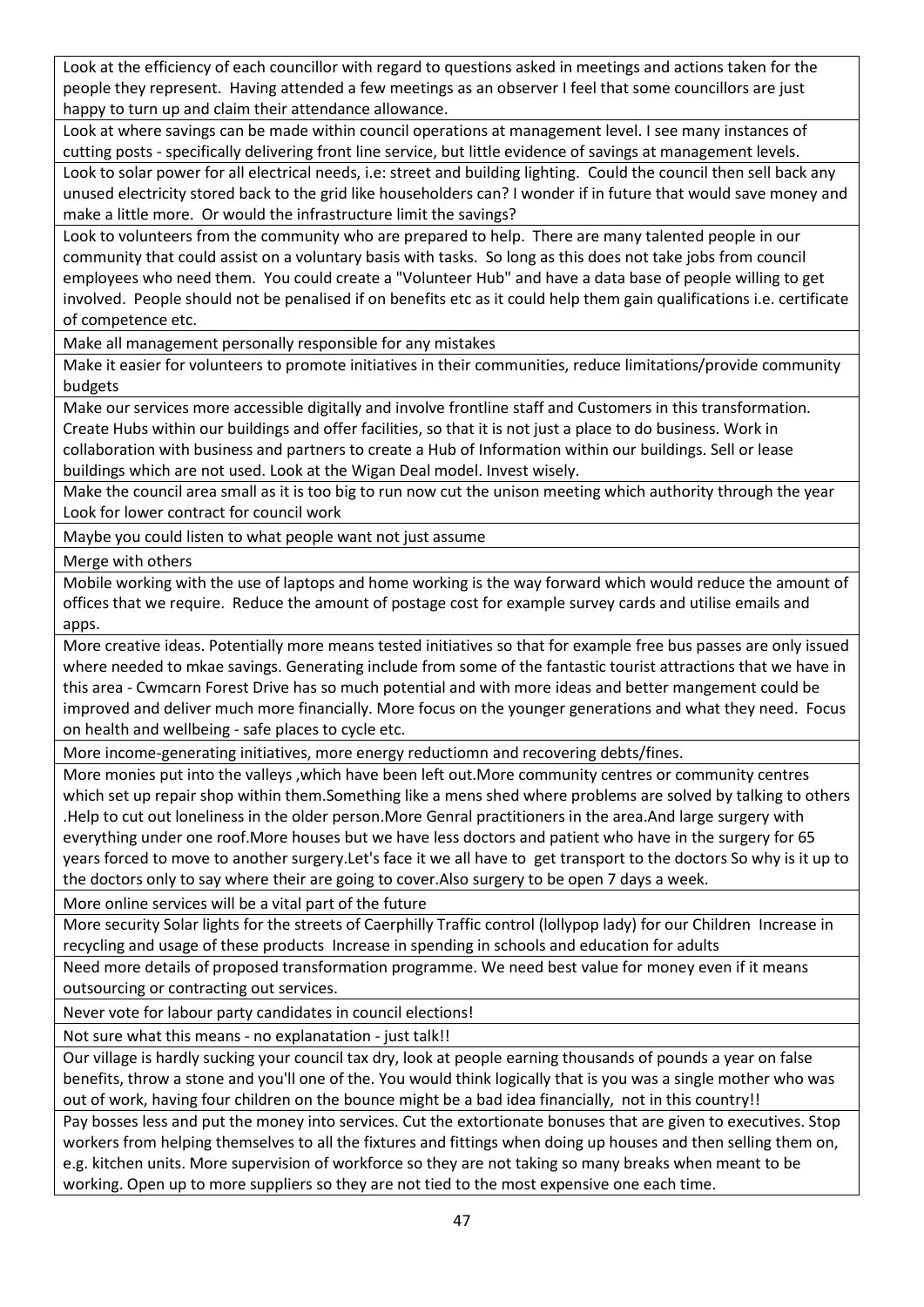people need the buses as i did last year. i relied on the heath hospital buses to get back and forth for urgent treatment for my husband and especially in his later days before his death,, as do the staff that work there. proper transport is need and essential for people hat cant drive. street lighting is needed in the night especially in high crime areas. stop funding firework displays that people dont want or need and whats saved with that use it to the better good. there is a lot of wasted money going on unnecasary things.

People who are long term benefits should be made to carry out jobs in the community or lose their benefits (physically fit people of course). If charges are increased to collect household bulky items I believe this would result in more fly tipping.

Perhaps nothing need be done very differently, but what we currently do simply more efficiently, but also cope with changing requirements. Much of the wording above could be a 'turn off' for many of your rate payers! (1) Greater Customer Focus, councils should always have been automatically doing this anyway. (2) Embrace digital opportunities, what might this mean, I like others have no idea. (3) Collaborative opportunities, again no idea the meaning of this. (4) Consider alternative delivery models, what on earth might this be. (5) Seek out commercial opportunities. Surely a council should not focus on this. We the rate payers, in effect, employ Caerphilly Council to look after our interests, we do not expect to be too involved in having to assist in this.

Place services where they are accessible to all, as many residents gave difficulty in accessing the large council hubs. Work more closely with other organisation to provide services, that people can access, this could be voluntary services. I am aware that it is currently proposed to reduce funding to CAB who provide community support in many areas both for residents and volunteers.

Possibly outsource to one contractor to run the HWRC sites. It was done this way previously.

Prioritising the true needs of the community. Charge for hiring a room in Caerphilly Library. Cut down on administration costs, especially on maintaining the Council's main building and on the number employed there. Blaenoriaethu gwir anghenion y gymuned. Codi tâl am logi ystafell yn Llyfrgell Caerffili. Torri lawr ar gostau gweinyddol, yn arbennig ar gynnal a chadw prif adeilad y cyngor, ac ar nifer a gyflogir.

Privatise services. Work with businesses to run leisure services at a profit. Charge economic rate for these services.

Provide more services in the most deprived areas. Wealthy people can travel to other parts of the borough or country for services. Poor people cannot, meaning they are stuck with nothig to do, whithout support.

Push bikes for office meetings

Put some camera's up at the lights at the nigjtmare junction where the A469 leads into Maesycwmmer. The amount of vehicles blatantly driving through red lights would go a long way toward generating revenue. Likewise, regular traffic wardens in Blackwood would catch numerous vehicles parked on yellow lines, on pavements and across junctions.

Putting donation boxes in libraries, sport centres etc so that people who access free facilities have the opportunity to donate if they wish to the upkeep of the facilities This enables people can still access if they have little money but also brings money in to the council offices

Rail links in the Ebbw valley only go to Cardiff - despite trains passing very close to Newport station. Improving rail connectivity in the eastern valleys to the surrounding cities and towns would drive growth and reduce pressure on other areas of the county. Communities such as Risca and Crosskeys are isolated from Caerphilly town. Despite there being a relatively short distance between these areas the geography of the region makes transport between them difficult. There is already a railway line that runs from Newport to Machen but it isn't used for public transport. Therefore, a rail connection from Llanhilleth to Machen, with connecting bus from Machen to Caerphilly Town would better increase connectivity across much of the county with relatively little cost. The next 10 years is likely to see an explosion in the use of electric vehicles nationally. The county is currently void of any charging stations for such vehicles which will likely reduce tourism, business investment, and limit the counties ability to meet emissions targets. Additionally, the design of a lot of the older housing stock (small terraced houses) is not conducive to residents charging vehicles at home. I believe the council needs to be proactive now in driving this infrastructure. I also believe that local authorities can apply for funding from national government to help fund procurement for on-street charging points for residential use.

Reduce administration and bureaucracy. Look to see where the functions are duplicated across the authority and rationalise. Use automation more and ICT technologies

Reduce council employees holiday , leisure centre & council offices shut extra bank holidays over Christmas etc , get them back to work like the rest of the working public. Reduce fireworks displays . No free leisure facilities or free bus passes , go back to mean tested. Unemployed people should be in volunteering work or college or any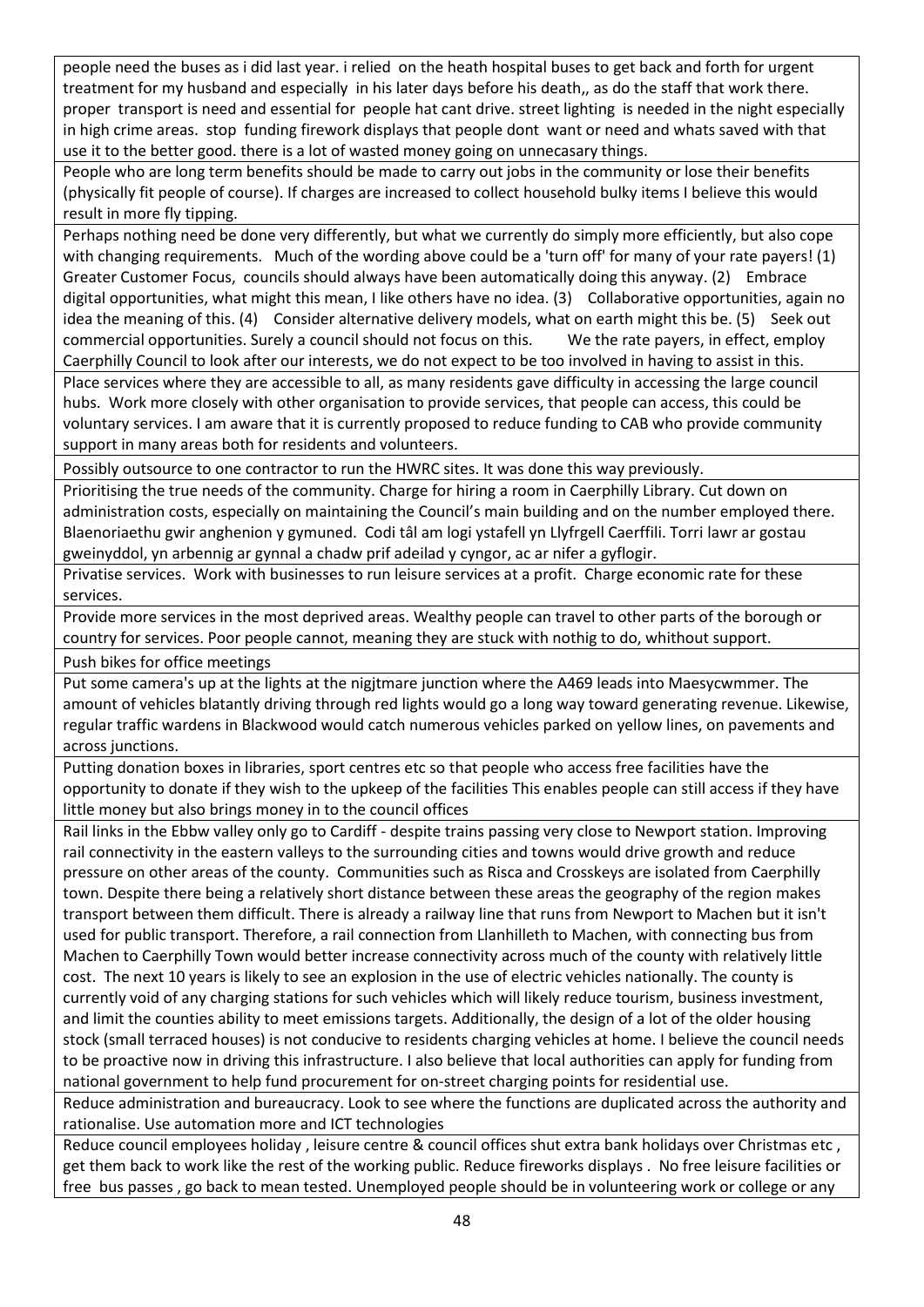training or education for their money if unable to get employment.

Reduce higher income staff, also reduce councillor payments

Reduce staff look at tesco they have reduced there head office by 75% redundancies will cost at first but long term great savings

reduce the number of councillors and jobsworths in the structure

Reduce use of vehicles as much as possible - if staff can walk or use less expensive and less polluting vehicles then they should. I think fines for littering, abuse of waste and recycling facilities, and fly tipping should increase. Dismiss all staff roles that aren't entirely necessary.

Reduce your core staffing pool - more services can be delivered on line. Charge other local authorities for services provided - why are children from outside the county allowed to attend our schools. Having a sibling in the school should not matter, particularly when that sibling also lives outside the county. Reduce the number of councillors/seats

Reduction of overheads by means of no increase in pay for council executives and managers. A hold on any civic art.

Refuse collection: Fortnightly. Food waste recycling: Less than 20 per cent of the houses in my road (NP11 6BP) take part. Nowhere near good enough. Street cleaning: More civic pride. Residents should help with street litter. Pick up rubbish; better still, don't drop it.

Repair potholes in under 6 months Not miss bins every couple of months Help working families with childcare and school meals, currently this is only available if both parents don't work full time when really this is when it's most needed Break the cycle of benefit claiming families who have never worked nor intend to by stopping these claims

Rethink your whole services policy, think about what you can do for the people, not what you can't. You have whole departments, whose job it is, to find where to make cutbacks. Think positive not negative, negative! Review costs and expenses from executives. Review investment. Install traffic bumps on some main

roads.(revenue might offset costs) Review street lighting(which in some area was switched on in daylight hours)

Sack all staff on financial planning - they are clearly bereft of any imagination. Their salaries would be further saving.

Scoping excersise of the business on nine mile point in Cwmfelinfach as I'm concerned about the heavy vehicles through small villages and fumes.

Scrap council tax. You already take nearly a third of my income just on this regressive tax. Payment should be based on income, not property value. Get council staff on the bus or train and sell off the car park at Tredomen for redevelopment

See comments below. It is highly likely that after 2022 the national political scene will have changed considerably . I would advise CCBC to move steadily rather than swiftly with any further proposals for cuts etc. The chances are that they will not be necessary in the future. Indeed, you might be able to reinstate some of the services which have suffered in the past.

Sell off Caerphilly council offices and buy a smaller building that is cheaper to run and maintain

Set up a Task and Finish group that includes representatives from all stakeholders

So by using a tag line your expecting us to agree that your making things better but in reality it getting far far worse of a weekly/monthly basis

so what you want me to do your job for you ? why dont you invest in project that give a return, the council has many assets how are they working for the community ?

Social Care cost funding requires a radical re-think. Year on year 7% increases are unsustainable for council tax payers.

Staff (not frontline) should be reduced in line with the pathetic services being offered. What is staff sickness record!! Isnt it about time it is addressed? The purpose of the council tax is to provide services not hundreds of staff.

Stop allowing council vehicles to be taken home, stop subsidising car leasing for staff of ccbc, too many managers not enough workers. Stop wasting money building tiny little walls to mount estate signs to like outside penyrheol community centre. Stop building pointless fences ontop of walls around the lovells houses in penyrheol. Actually use the sale of your houses to fund replacement houses.

Stop allowing staff to take home vehicles over the evening and weekends. Review how many people are doing one job! Review the pay scales of executives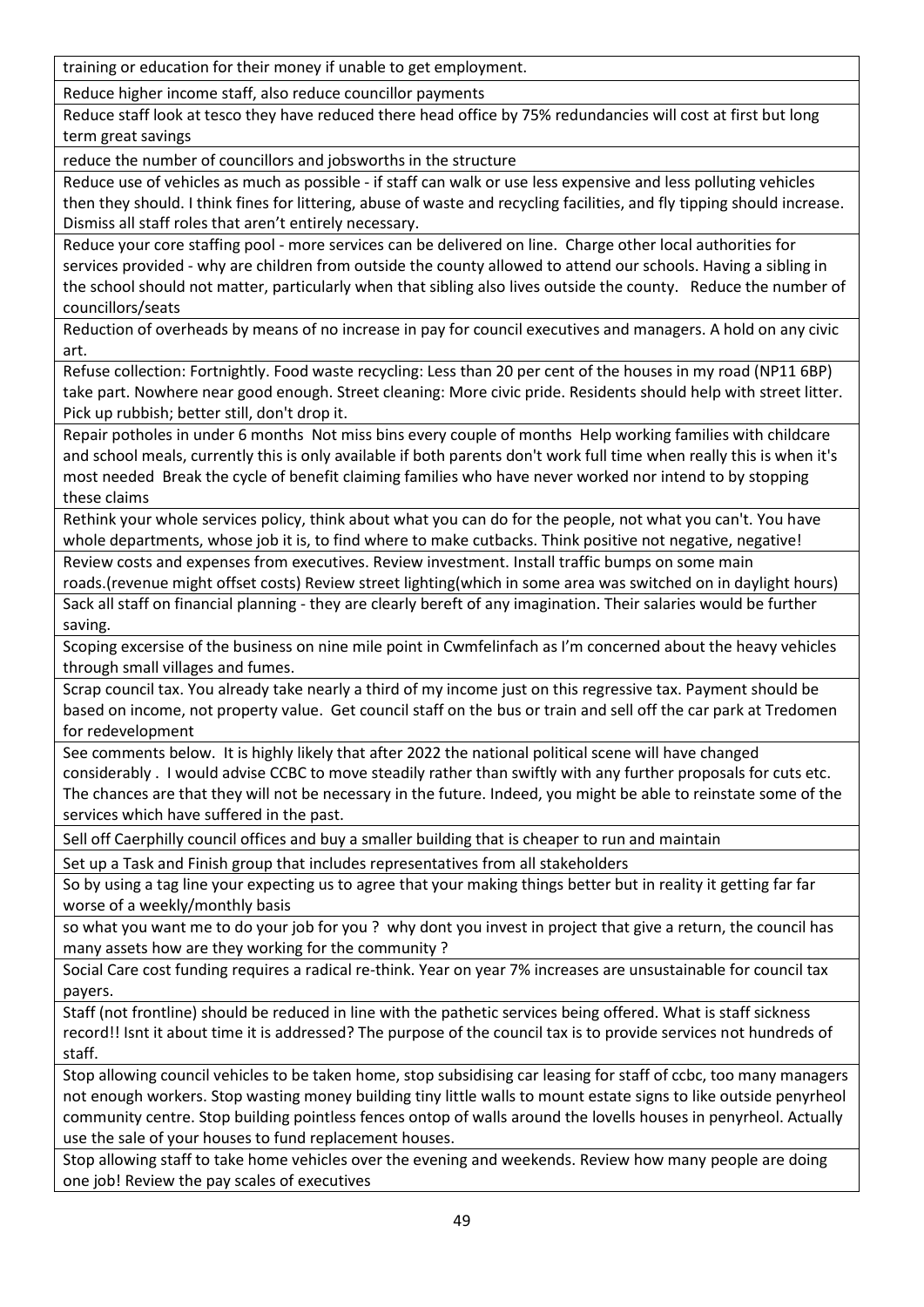Stop cutting in areas like the school crossing patrols in areas where this is greatly needed, and consider paying your executives less A child will be harmed or worse and caerphilly council will be dragged through legal and social consequences if a child is hutt

Stop cutting services that promote life long learning and support for primary schools. Services such as the advisory teaching team, library services, language support services, music services, youth services - these services need to be protected. These services promote literacy development and support teachers. As school budgets are getting cut the onus will lie solely on the primary school teacher to deliver all these services, with often a very large class and no LSA for support. This increases the pressure on schools and makes an already difficult job an impossible one.

Stop cutting things like street lighting and only cut things that are an absolute drain on the council

Stop paying big bosses so much money

Stop paying so called gagging orders out of money that should be spent on CCBC and then expect residents to cough up the shortfall.

Stop paying the big managers too many money

Stop salami slicing services. Make a clear decision on which services the council wants/needs to offer. Look at non-statutory services and stop ploughing money into things such as Newsline and the Winding House

Stop spending excess money on events and spend it on local facilities such as toilets, libraries and lower council tax for businesses. Encouraging high street shopping is key to redusing unnecessary travel and therefore oowering pollution and also aids in boosting local economy.

Stop using money on silly statues and focus on the communities around. Also your employees who know how to play your sickness scheme....clamp down on these people. They have 6 months off paid yet when their pay will be really low or stopping completely they suddenly make a recovery. They are spoiling it for employess who are genuine when illness occurs.

Stop wasting our money. End of.

Stop wasting so much money on refurbishment of council housing stock much of which has been done in recent years and isn't needed for more years. Eg the same job like a fence replaced that doesnt need to be. Consult with landlords and help them by creating more housing for local residents both in the private and public sector. There are commercial buildings many if which lay empty regularly due to prohibitive business rates that could be converted to flats etc to increase housing stock. You can contact me on gfecci@yahoo.co.uk to discuss these proposals. I am a developer and landlord and would be willing to discuss this further and work alongside the council.

Support valuable voluntary organisations who are better value for money than the council. Volunteers are the backbone of our community.

Take the thoughts and views of residents into consideration. Stop taking away our childrens facilities where they can create amazing memories with friends and family

Team Caerphilly to converse with the front line workforce to get their views on better working and savings. The introduction of a financial prizes for best ideas of the year with publicity throughout all media outlets. In difficult areas involvement by staff with residents to try and resolve known issues may be more widely used.

The Cemeteries could be run more efficient and use staff to their full potential. Maybe have the charge hand in charge of 2 or 3 cemeteries and not just 1 or 2 so there wouldn't be wasted man hours. Also £80 per person per week to lock the Cemetery could be saved by using either Cemetery staff or even Volunteers like Merthyr Council are looking at doing. But please don't add further charges to us Bereaved as you charge enough as it is and there is money savings that could be made at the Cemeteries. Also Council Vehicles is there need to lease so many from SFS? When the WHQS was being done in my street the amount of Council vans that was up here just for 3 workmen where they could have come in one van saving in leasing, Fuel costs and less impact on the environment. And Council vehicles be returned daily to Council depots so not wasting fuel on workers taking vehicles home.

The cost of recycling is wasteful and people still haven't got the hang of it, I mention in the last survey that the introduction of a bin barcode system would help with this, the whole approach is wrong though, let's change attitudes look at rewarding rather than penalising. Communities first used to run a programme that would offer credits which could be used for leisure centre usage of for free tickets for the fair at the big cheese. Good recycling families could be awarded with credits. Another idea I have had assists those in the community who are in hidden poverty, or younger children living in a family were feeding them is not a priority. This idea would allow people to access food but by carrying out a service. Going back to when money would've given in exchange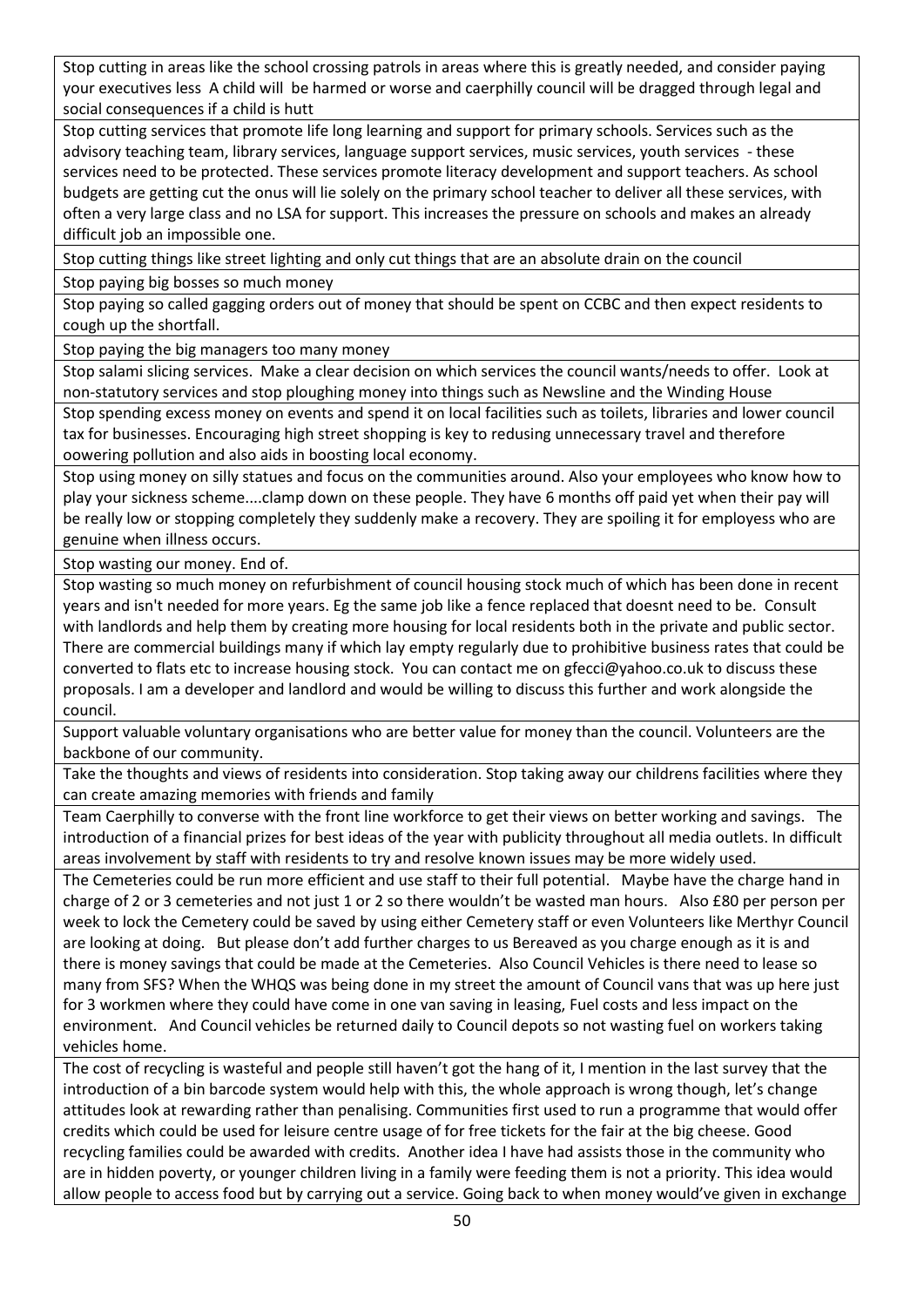for glass pop bottles or aliminium cans. This could now be the case for collection of litter. This will keep our communities clean, provide a resource to get money when desperate, install a sense of pride in the community, offer motivation to give back to your community. I travelled to Copenhagen recently and they have adopted this service. They have a collection unit and when litter is poured in the litter collector, the machine weighs it and then gives the collector money.

The council needs to work entrepreneurially with business and other agencies to become money-raising and innovative. Initiatives such as free or reduced rates for the first few months in high streets, easy change of use proceedings for local businesses and community forums. Working together with schools and youth services to improve the lives of the elderly. Encouraging local entrepreneurs to invest in the county, thereby producing jobs and a more forward thinking area.

The council seems to be cutting more costs in the borough by switching off lights,not cleaning up leaves on a public walk way to school which is dangerous in the weather conditions

The councils should support Voluntary Organisations and Volunteers and especially Community Councils.

The issues you have are the council is not run efficiently with a business focused and common sense approach. Classic example I live in Highfield Crescent in Aberbargoed. Now over the last year you have paid for new roofs, doors and windows to be fitted to all the local authority houses! I understand this is essential maintenance and protecting your assets. However in my humble opinion a council that isn't run by fools would have contacted the residents who own their homes and said 'would you like your roof done and Windows replaced. We have secured a wonderful discount from the contractors and we will charge you and extra £1,000's on top which is a ……… good deal (assuming you were not ripped off by the contractors or received back handers) So why cut services when you could make money from ideas like the one I have suggested above?

The managing of highway repairs needs to be addressed. Every major project is causing serious disruption and running over budget And why is it that no matter what time of day you pass these roadworks, there's always more sat on their phones than delivering the core work.

The members of the cabinet and the officers in the highest paid jobs should take a pay cut.

The obvious move-and one you have avoidewd and will always judge if you can-is to look at adjacent councils and decide which ones to amalgamate with, as soon as possible

The Third sector can provide services, but not for free.

There are a few services that could operate more efficiently and although public events are nice to have - they need to be looked at from a commercial/business point of view is: how much does an event cost to run and does it really bring in sufficient revenue is: is it really commercially viable? Also I think you should make more use of competitive tendering ( but ensure that there is no trade off of quality in relation to price ).

There are still far too many errors with staff which are costing the LA dear. ……………… processes with the LA need to be redesigned and sign off of any future payments requiring additional scrutiny. Top end management salaries are too high and amalgamation of LA's now seems the only option to make large savings. Pension benefits also need to be reviewed as these add substantially to the whole wages costs and will remain a burden even when staff retire. Has this option been considered however unpalatable it is? If there are sections of the service that the LA provide that can be contracted out to achieve a saving then they should be allowed to be transferred to private businesses, along with the staff and equipment. With appropriate SLA's and monitoring this could help.

There should be s re-look at schools managerial organisation. I like the idea of 6th form colleges and later life education being mixed, leaving comprehensive schools to deliver education to GCSE/o level. The comprehensive heads should then take control of its feeder primary(junior/infants) schools to reduce headteacher/ deputy headteacher costs and get more teachers in the classrooms. Each comprehensive head should then be supported by a member of the council who has a financial qualification. Also perhaps moving year6 to comprehensive? I also believe there should be a limit on council staff lifetime pensions to £1 million. There should also be a review of the sickness entitlements of 6months full pay and 6 months half-pay. I believe it should be 3 months only with private schemes taking over after 3 months.

Thin out management structures with the focus on concentrating on services locally

those who are employed to check recycling actually do just that because green general rubbish bins are overflowing with recyclable plastics what do you do nothing, i see residents putting two green bins out every two weeks and these residents recycle absolutely nothing.

To develop a app for east reporting bins flytipping pot holes b/gwent have one and its very user friendly to many chiefs not enough indians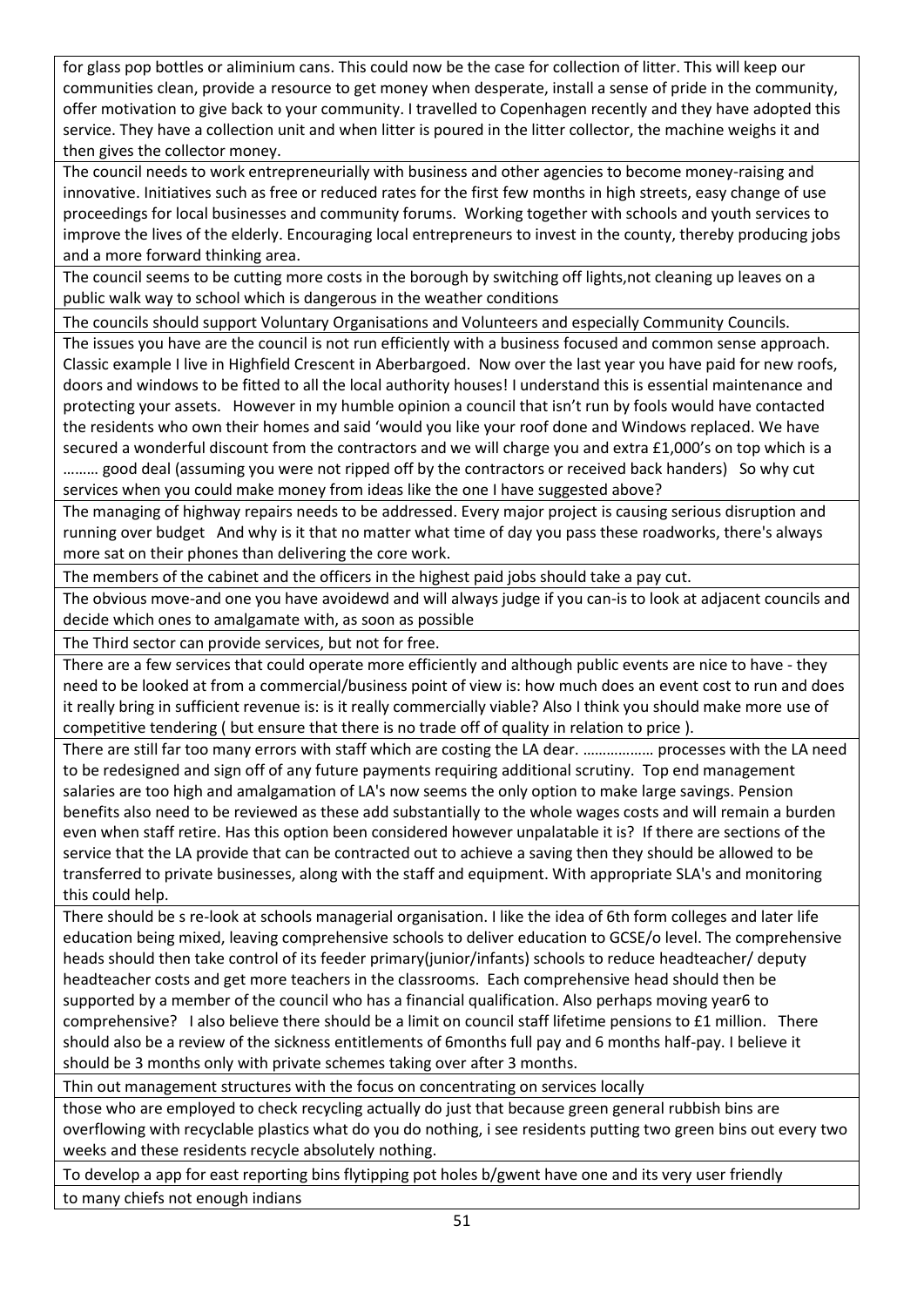Trosglwyddo rhai gwasanaethau hamdden i ofal cynghorau cymunedol; Cwtogi ar daliadau i gynghorwyr sy'n ychwanegol i'r ffi / taliad sylfaenol ac eithrio aelodau cabinet; Edrych ar ffyrdd o fuddsoddi ar gyfer arbedion, e.e. paneli solar ar doi adeiladau cyhoeddus a ffyrdd eraill o greu ynni gwyrdd (Transfer some leisure services into community council care; Reduce councillor remuneration which is additional to the basic fee / payment other than cabinet members; Look at ways to invest for savings, e.g. solar panels on the roofs of public buildings and other ways to generate green energy)

Turn the lights back on , especially in roads that are a dead end, it's dangerous coming home alone when it's pitch dark

Unfortunately I think you are going to think hard about finding som eof the non essentials: some of this tourism and entertainment venues are great but in this current times they are a luxury that we can ill afford

Unfortunately you need to promote the community increase the involvement of the residents, in turn this will into self managed areas to a certain degree, rather than people expecting to be cleaned up after and so on, the youth then benefit in turn as community drives respect through involvement

Use digital and AI solutions more intuitively. Stop wasting money.

Use digital methods of communication where possible. Allow residents to "log on" and print council tax demands and correspondence. Correspond by email only for households who have opted for that method. Consolidate building use, like Caerphilly library which is also used as a cash/ rent office where possible. Utilise buildings in ccbc ownership to the fullest potential.

Using online services and businesses when ordering and buying consumables for businesses. Shop around for better prices and offers. Offer better care to people, so they don't have an impact on the health service in the future. Offer lots of mental health care and support to schools, services new mums and families.

Voluntary 'help' days for maintaining green areas/cemeteries/parks etc

Waiting lists for council houses are aweful not enough houses people waiting years to be housed the system is wrong . Give little villages ie maesycwmmer an uplift and better park nothing here same park for years .

Waste waste waste Whether it be money resources or time this is where the managers need to focus and be pro active not reactive . Talk is cheap action speaks for itself

Who is leading the agenda ? W.A Habour contracted Caerphilly cc residents

Work closely with other council's in Gwent

Work more closely with Community Councils and the Voluntary Sector. Make it easier to transfer suitable assets and services to the sectors that would enable more efficient ways of working.

x Use your reserves x Undo all of the cuts to frontline services x Trim down your staff numbers in the back office who never bother to reply to e-mails or letters anymore. Pathetic. x Stop buying the newest vehicles for your fleets x Start a local bus service, as a means of profit x Focus on making Caerphilly Borough Council a tourist destination x Rather than dismantling and demolishing old buildings (your short-sightedness is in this area is too late I'm afraid for some of this), lease them out instead. x Stop believing that private contractors have all the answers - they will fleece you gladly x Increase Council tax massively on the most expensive properties - they can pay it, and should pay it x Encourage sustainable businesses into the area x Increase the use of fixed speed cameras in the borough (I believe you have very few if any) to raise revenue from disorderly drivers x Keep Libraries and Leisure Centres in good state of repair (unlike their current state) to attract more customers x Streamline programs and initiatives in the borough, rather than having a diverse array of hard-to-access programs. Centralise funding x Stop cutting funding to support organisations that are actually helping keep the County together Actually, seeing that you've already turned most of the borough into a dump through your ineptitude, why don't you just get other boroughs to stuff the old mine shafts with their landfill garbage, and charge them handsomely for the privilege, a la The Simpsons? You're pretty much out of options. Preferably, stuff it in/under Ty Penallta rather than the mine shafts.

Yes,look internally at your processes and sites to identify cost savings. The examples you give above are generic statements that mean little without further information.

You can amalgamate far more dispenisng with the numerous senior managers in various council's all doing the saem job for such a small area

You have an abysmal people strategy , or rather poor execution of the strategy which results in a perception of a dreadful service in many areas which might in reality be unfair. The council should be focused on high performing , engaged employees who are proud to deliver on behalf of residents. Senior leadership roles should be opened up to secondees from private sector and civil service to help drive the cultural change that's needed. Also, ask the public how savings can be made, continue to use social media to get a real sense of people's frustrations like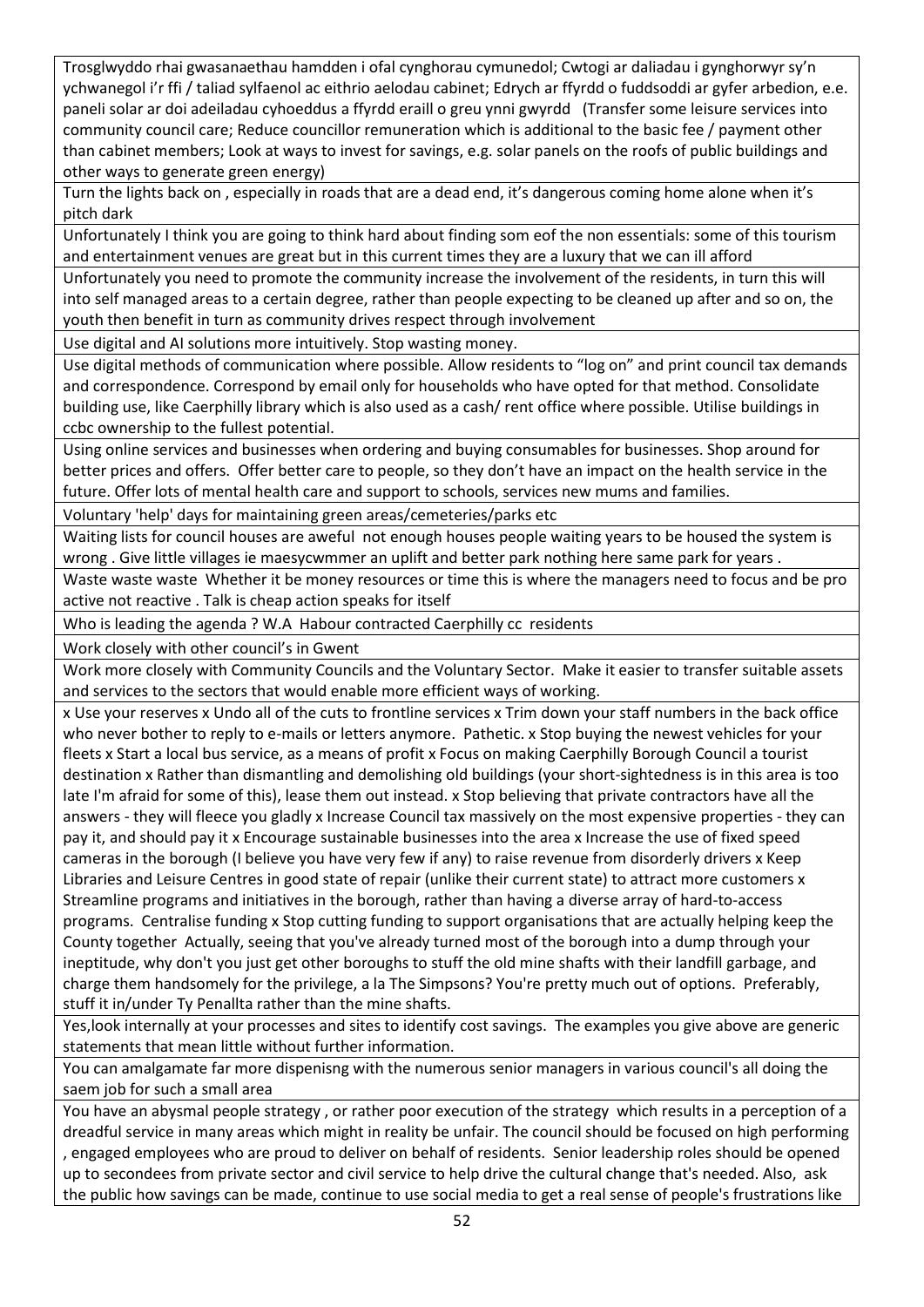the dreadful policy of requiring lhotonid to use civic amenity sites which has been immensely unpopular and arguably had contributed to the highest fly tipping recorded which costs more to clear defeating the whole purpose of asking people for ID. And when things dont work, change them. Dont bury heads to save face. Your job or career isn't as important as the wellbeing g, lives and prosperity of residents.

You might start by "letting go" of, or re-training people, who talk in clichés. The first paragraph above is a masterclass in meaninglessness. A more honest version might be something like "Your Council is strapped for cash. We have to make savings and we will strive to be more efficient in how we deliver our services but you will have to lose some of the things you have come to expect."

#### You must be joking

You must redesign the way your work works and get in help to do so if the skills do not exist. They MUST be redesigned from the public point of view, from the start of the sercie to the end of the service. As someone who works in a neighbouring authority the wastage is trememdous, with internal industries for cross charging each other and putting in business cases for tiny things that cost £5 etc. You cannot underestimate the need to change the leadership to one that trusts and nutures staff to become involved in making things better. For example if you sit on the phones of the customer facing area at least 50% of calls are calls that are chasing up non replies or are a result of something done in error. Charting what work comes in and why will show you how much work you are doing because of errors or because the system of work is a failure. Only then can you really do things better - when you know what does not work. Charting what type of work you are getting will mercilessly expose the wastage which is why poor leaders wont do it, but you are asking the public to suggest solutions when you do not know what the problems are yourselves. In terms of collaboration Health board could fund some housing improvements where health is a problem, collaborating better with the community to see if volunteers can help with rights of ways and street cleaning issues. None of this is new but with getting rid of all admin posts there is no one left to start to make these things happen. Improvements in energy and car usage, more solar panels, food waste reductions can help. Using our services to gain income, such as highways gritting hospital car parks? Legal services offering advise to small associated charities or firms, that type of thing. Expand some automation to free people up to do better work.

You need to overhaul of how you do everything. Stop being so inefficient reduce the amount you pay yourselves and everything is about Caerphily - you forget about Blackwood and the surrounding valleys.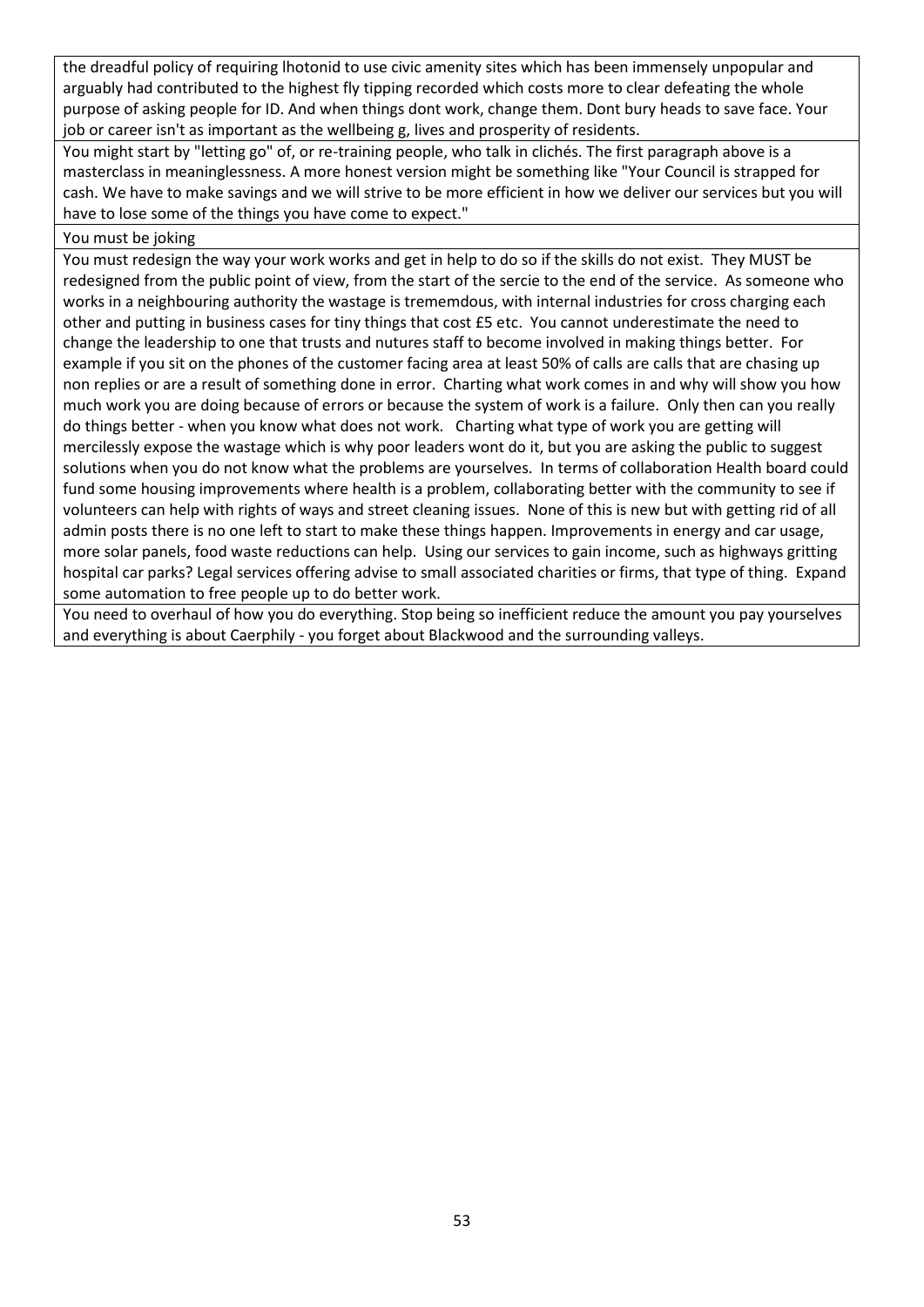#### <span id="page-53-0"></span>**How the wider community can work to support the council to deliver services differently**

\* Highlight and promote local examples of positive involvement. \* Restore the concept that 'together we are stronger ' in supporting all those who represent our community. This can be rewarded by community awards and public recognition. \* Encourage the vast untapped volunteers in the community with highly developed skills to become advocates and workers in providing specific services . Most of all value their skills .

1) Promote voluntary work but not the department of CCBC employees 2) Decrease the reliance on agency workers

1. Use the services and facilities in 4. above. The more it is seen that the CCBC website and services is 'always a good place to start' the more it will become so. 2. CCBC needs to find ways to engage more and better with local residents and communities. For example, they need to move forward with plans to set up a Climate Change Steering Group with representatives from local businesses, community groups and individuals as well as environmental advisors.

Actually listen to us for once

………………….. You want us to do your jobs for you because of this. Stop asking us for helping when you have done nothing for us.

Already mentioned. Volunteers doing the job of paid council employees in areas where litter could be picked - I recognise that you would still need paid employees to supervise. what about youth workers or adult supervisors to supervise who could be volunteers themselves? If someone gives a nominal amount of time - vouchers could be offered by way of thank you with the vouchers paid for by shops in the area - the benefit is that the shopping area would be a nicer place to shop.

as a council you are invisible you dont involve the general public you are faceless there should be a accountability whos doing what lets have a a name to put to the shambles that we are having to put up with.

As a larger size usually results in cost savings, why do we not merge facilities/share costs with other local councils, share resources with others,

As a rate payer I expect Caerphilly Council not to require my active support, I pay the council to carry out their statutory duties and supply the required services that we all expect the county to provide.

As one example - there are many groups / individuals already involved in voluntary litter picking on their communities. If volunteer groups could be formed in each ward area this would reduce the financial burden on the Authority. However, I realise that not all discretionary services are open to use of volunteers - as some services require specialists skills/experience. If a service is provided by another body or agency then that discretionary service should cease ( ie: stop duplication of services ).

As previously stated I will forward them to you via email.

As the council is incapable of litter picking on our roads and won't use Community work people or those on unemployment benefit to form litter collection gangs, mobilise the community to to your job for you, tidy up Caerphilly means a tidy Wales!

Ask Councillors to do their role for free with no expenses. Let's see how many of them still do it if there's nothing in it for them.

Ask residents to Keep Caerphilly Tidy! Not just outside our own homes, but in the towns that make up the council area. I would be a litter pick volunteer. Clean street signs. Algae is easily removed with a mild bleach solution. Health and Safety would understandably have a view, but with a little supervision, there is an untapped army of retirees. I'm sure many like myself would be ready to give up a little time to help shape a better future. I was a Sustrans volunteer. Tap into their ways of supervised working.

Ask them. The discretionary services will have to be paid for by those who want to use them

Assess passenger numbers on public transport, as a bus user I can some weeks travel alone for the 4 mile trip, (cheap taxi at £2.30) some routes have 15 min intervals with buses catching each other up and driving bye in convoy, good example is the 51. The railink bus from Ystrad drives past my house on a noticeable frequency and I have rarely seen any passengers on the bus. Infrastructure - Blackwood to Ystrad Link - Withdrawal of subsidy. £80k

Asset transfer of playing fields and community facilities to community councils and sports clubs

Back to work experience for unemployed

Better and easier ways for people to volunteer. Also advertise volunteer vacancies adults can do with children.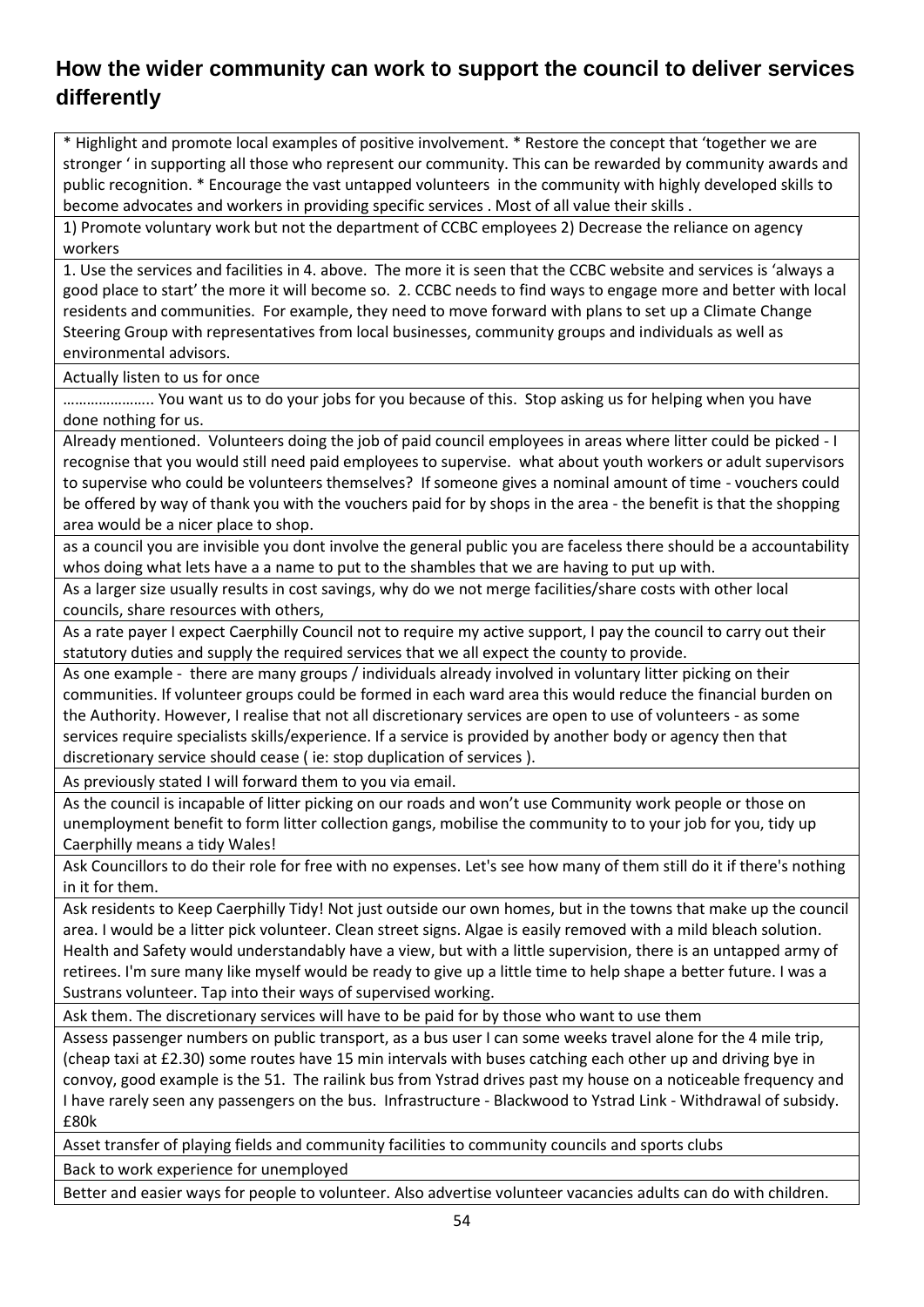Personally I would like to volunteer but I am always limited as I have my daughter with me all the time.

Better community meetings - local - with council members to engage with local people to work together

Better engagement with local businesses to support the councils ambitions and aspirations. Caerphilly Business Forum would be a good support for this.

Broad focus on volunteering, training and community capitalising on essential support required.

Buy better led bulbs for the street lights - I'd be embarrassed to have my name associated with the ones being installed.

By being involved in meetings and discussions about problems that occur.

By organising litter picks in our towns and villages and helping the old and disabled

By working more closely with and adequately funding and resourcing voluntary services to assist at a local level. CCBC to become even more pro active encouraging wider council/community participantion at grass roots level. Honour and acto on (as far as possible) what the community participants have to say , Its them and your community!!!

Community asset transfer should be explained more

Community clean ups. Offenders and people out of work being utilized by doing cleaning, litter picking, painting and other work to help.

Consider more automation Again, charge for hiring rooms/holding meetings in our libraries rather than cut down working hours/number of librarians employed. Ystyried mwy o awtomeiddio. Eto, codi tâl am logi ystafelloedd/ cynnal cyfarfodydd yn ein llyfrgelloedd yn hytrach na thorri ar oriau Gwaith/ nifer llyfregellwyr a gyflogir.

County Council to actively engaged with ALL Town and Community Councils in frank discussions in order for the minor authorities to co-operate and use any funds appropriately to assist in certain discretionary work

Cunning strategy: we do the imagining and thinking. You get all the credit as usual.

Cut bureaucracy. No cuts to services would have been needed had the council not allowed former senior staff (Chief exec etc) to bleed council tax payers

Cut Pat's to your managers etc as that where the money us going not our services

Cut the number of Councilors and officers as there are too many on the gravy train

Cut the number of councilors in Caerphilly and divert the money saved to community projects

Cut the number of people working in the council offices so you don't need to reduce services to residents Determine how you will communicate to the public what support you require, how this will help people

(especially the retired) to work as teams / make new friends / get some exercise.

Does it mean reducing the amount of management required? Because private companies thrive on a faction of the management staff that CCBC does

Don't do them

Don't remove the service?

Drop in surgery with the councillors.

Edrych ar ffyrdd o fuddsoddi ar gyfer arbedion, e.e. paneli solar ar doi adeiladau cyhoeddus a ffyrdd eraill o greu ynni gwyrdd Look at ways to invest for savings, e.g. solar panels on the roofs of public buildings and other ways to generate green energy

Educate parents with dysfunctional backgrounds with life skills to better prepare both their children and communities in the future, which could have a knock on effect to better relations with emergency services.

Educate people in how they can help themselves in certain areas and avoid putting unecessary pressures on the local authority.

Educate people to be more self reliant and to come together as a community when required instead of relying on outside agencies to provide services for them all the time. REDUCE HEALTH AND SAFETY …….

Employ personel that can do the job and stop wasting our money on those that cant.

Encourage residents, charities and voluntary bodies to be more active.

Encourage volunteering and support it more

Encourage volunteers. Hold open days in sectors they could help in

Encouraging residents to take pride in where they live, In one part of Ireland they encourage all residents to spend 10 mins on a Sunday sweeping up outside their homes Encourage more use of community spaces so let residents take control from planting up green spaces, community allotments/gardens etc more volunteering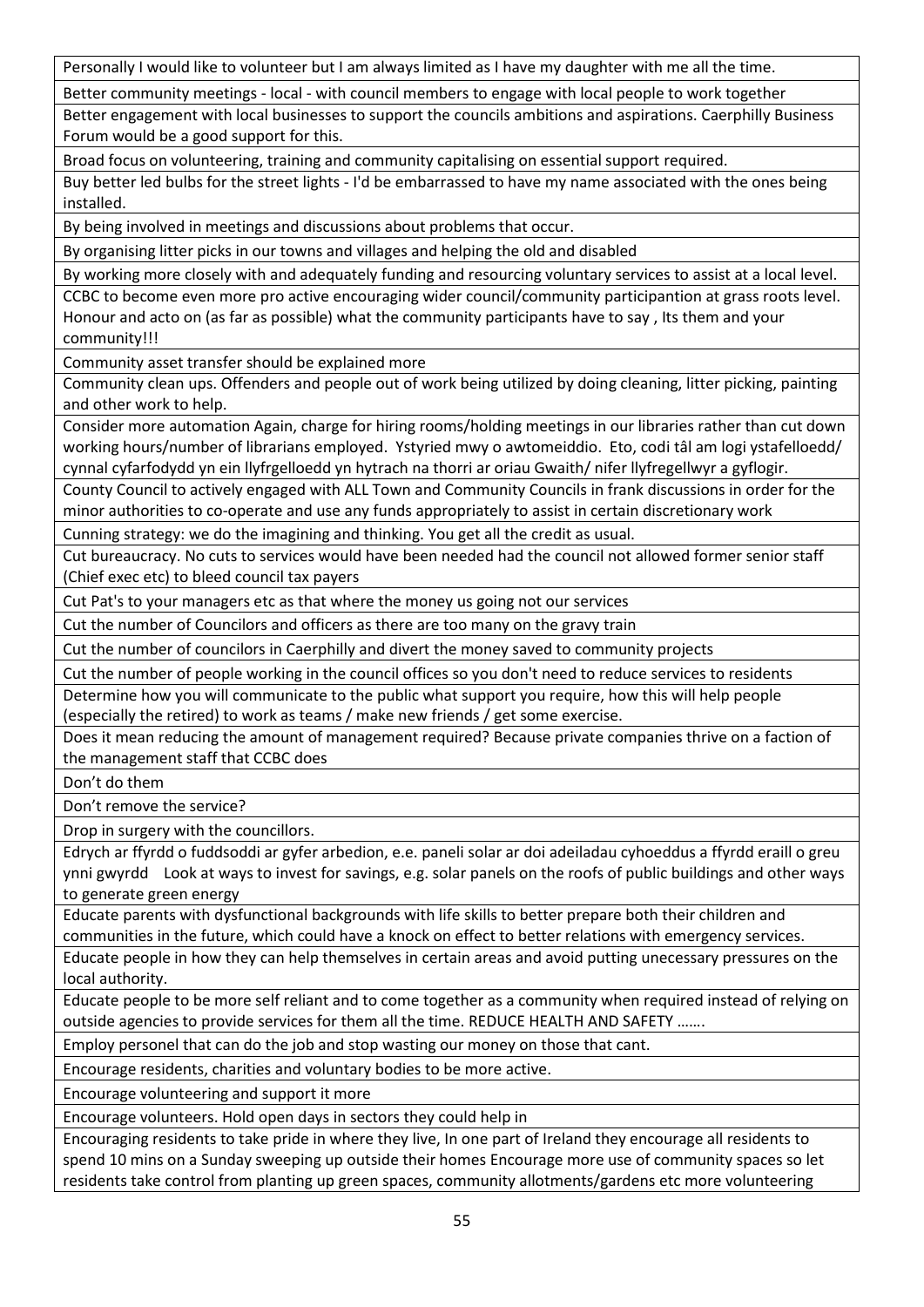posts in schools, libraries (or work placements) Make better use of optional items when compiling council tax for example what would be the additional cost to a street for continuous night street lighting £1 a week - Weekly street cleaning 50 p a week etc etc. Then if say 90% of a streets residents agree apply charges to entire street these could all be administered electronically. Create more residents associations. Rent out school playing fields / sports facilities when not being used by the school Scrap community councils - waste of everyones time and replace them with residents groups made up of police, schools, GP's, businesses and residents.

Events like ice rink and Christmas fayre are not necessary when the local facilities are having to be closed. Fundraising, work alongside corprotations and look to the church for help. They've been trying to work in

partnership For years but CCBC is too scared of offending someone that they won't look to them For help. Further details of discretionary services would be needed and details of how you believe residents could assist ie would you require volunteers, if discretionary services are provided to the minority do we need them, could the minority pay for them when they use the service or should we all protect these services

gall cymunedau e.e. trefnu i ddefnyddio safleoedd ysgol yn ystod gwyliau ar gyfer gweithgareddau mewn ardaloedd heb canolfannau hamdden communities, for example, can arrange to use school sites during the holidays for activities in areas that don't have leisure centres

Getting the community to take responsibility in their area, getting them to 'own' their area. The litter within the borough has been recognised by a lot of residents. Perhaps work leisure companies etc to create credits and awards for residents who clean up their patch.

Good idea! Would love to join a local volunteer group. I am not aware of any programmes that be accessed in my local area. Could CCBC provide a co-ordinating role for the community to access?

Having greater numbers of volunteers to help with local services. For instance, volunteers in libraries and some volunteer teaching assistants in schools. This would need to be well-advertise to be successful.

help ourselves more instead of relying on the council and counsillors

How can you expect the voluntary sector to support you, you plan to take money away from them? How will they survive? I have tried to help the council on numerous occasions by reporting fly tipping or health and safety issues. I have never had a reply, so can only assume that they are not interested in my help

I agree that some discretionary service could be devolved to the community and the voluntary sector .Where can I find a complete list of these services ??

I already volunteer at Abertridwr YMCA. Consideration should be given to community services that provide a benefit within the community and as such grants should continue to be available particularly as people volunteer their time to such areas.

I already volunteer within the Borough, but would be interested in anything else that I could do.

I also oppose cuts in the budget to the voluntary sector like GAVO and others – there are disadvantaged/needy residents in the community that depend on their support a lot. Rwyf hefyd yn gwrthwynebu toriadau yn y gyllideb i'r sector wirfoddol fel GAVO ac eraill - mae trigolin anghenus o'r gymdeithas yn derbynnu ar eu cymorth cymaint.

I believe this is already happening with many residents volunteering to clean up theis communities by litter picking or tenedering to flower beds etc. enagagement with residents is the key to this.

I cant get passed the fact you have £20 million to invest and you are trying to make savings of over £8 million. Why should residents suffer while you invest to make a profit!!!

I did suggest street lighting in the past, see my last comment.

I do voluntary work now so I recognise the importance of this. The need to promote the importance of community volunteers is paramount if costs and services are to be saved. You could assess the skills of existing volunteers eg… school governors, or indeed future volunteers and match them to future needs to maintain services. This could be via a simple survey. Also why not divert some funds away from councillors and provide some support to volunteers ie attendance payments and expenses. There is no better way than leading by example.

I don't have a huge amount of understanding on this but would think there must be scope to combine some things?

I dont have any suggestions as to how you can continue to deliver services however i and a number of other residents feel very strongly about the council playing with our children's safety. We're all in agreement that cuts need to be made but to make cuts at the cost of my children is completely unacceptable! You have already increased the threat in our area at night by taking our street lights and now this. Caerphilly council you should be ashamed.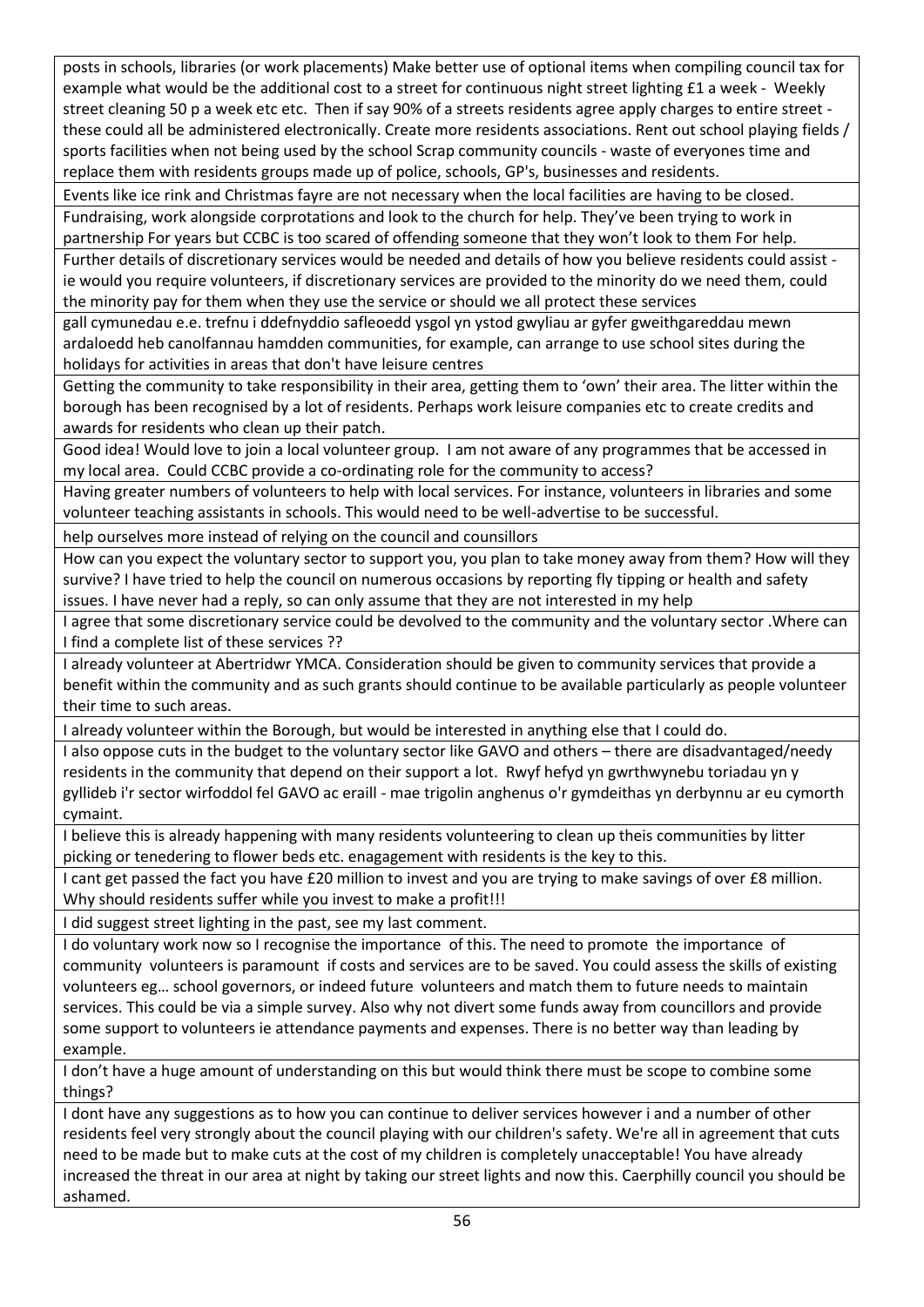I feel if you communicate with people in the community and ask what skills, expertise and abilities they have. They may be able to offer these services to support the council. Voluntary support would reduce the impact on the council and be carried out by people offering their services. I would be happy to help look after certain services and help out in the local area. If everyone filled in some sort of questionnaire then we can pool these skills and expertise.

I have no ideas.

I think people need to appreciate savings are unavoidable and rather than complaining on social media sites, contribute to alternative suggestions and constructive feedback. I think people need to stop the attitude of being owed, look to meet our own needs wherever possible using voluntary and other agencies.

I think the wider community should be more involved, but currently have no useful ideas of how this could be achieved. Perhaps a list of discretionary services would help focus the mind?

I think volunteers already provide a lot of services, for example with cleaning up areas we live in. If there was a council representative organising it, I think there would be many areas where volunteers will work.

I thought that the council was there to support the people and community not the other way around That all the council think community is cash cow

I would happily join a sub group in the area to discuss ideas. I am a social worker and a mum. 1st off you must reach out to your communities. people feel disengaged and you need to work on this asap

If council organizes events like 'Litter pick up' in different areas residents can easily join in.

If the Council are to deliver less services you cannot ask residents to pay more where the majrity of the Council Tax goes towards paying staff wages. If you want help from the wider community you cannot expect them to have to pay increased Council Tax as well. Assistance in cretating Neighbourhood Watch areas might assist as the street lighting has been turned off and residents are feeling vulnerable and on edge. Residents are acutely aware that when asked how they feel regarding services/changes etc this is a tick box excerise and the Council have already made up their won minds. Engaging more with residents and inviting them to meetings etc may help them feel more involved.

In my area we have a resident association which would be delighted to work with the council to improve the environment - voluntary litter picks etc.

Increase awareness of the volunteers needed. I wasnt aware this was needed or what opportunities there were to help the local community.

Inform people of the help you need. Include your schools and school children. This will help them understand the need to work and look after their communities

Invite us to help.

It seems to me that so much is already being done in the voluntary sector, but we need to somehow create a mindset of pulling together. I don't know how this can be done nationally, especially in light of the current split in thinking, re. climate, EU, capitalism/socialism

It would help to have a zer-based budget to dsee whst is required as statutory dities and work from there.

Keep on top of potholes

Keep the CCTV working and get skips around area

Listen to what the communities are telling you. Stop the cuts!

Litter is my bugbear. As a council I don't think it is our responsibility to keep Caerphilly tidy. It is each individual's responsibility to Keep Caerphilly Tidy. The amount of rubbish that I see in certain areas is appalling. I would double the traffic warden's responsibility to be able to issue Spot Fine's to anyone caught dropping litter. We need to educate children in schools about taking pride in their environment. With regard to getting other residents on board, I think the Council should start a Volunteers forum. There are so many outstanding volunteers in the Caerphilly Borough, if we brought them together to give their ideas of how we could improve the community. Also, tap into the people who are available to help. The unemployed and the retired. They have the time to give to voluntary ways if we are able to engage them. Perhaps, there could be small non-monetary benefits if they were to provide help to a certain project. e.g free use of Leisure Centres.

litter picking groups in villages

Local communities helping with park maintenance, grass cutting, and schools pitch maintenance - unfortunately those football and rugby teams may have to find volunteers to help keep pitches maintained.

Looking for volunteers among the retired - promoting that their experiences can be a valuable asset to the wider community.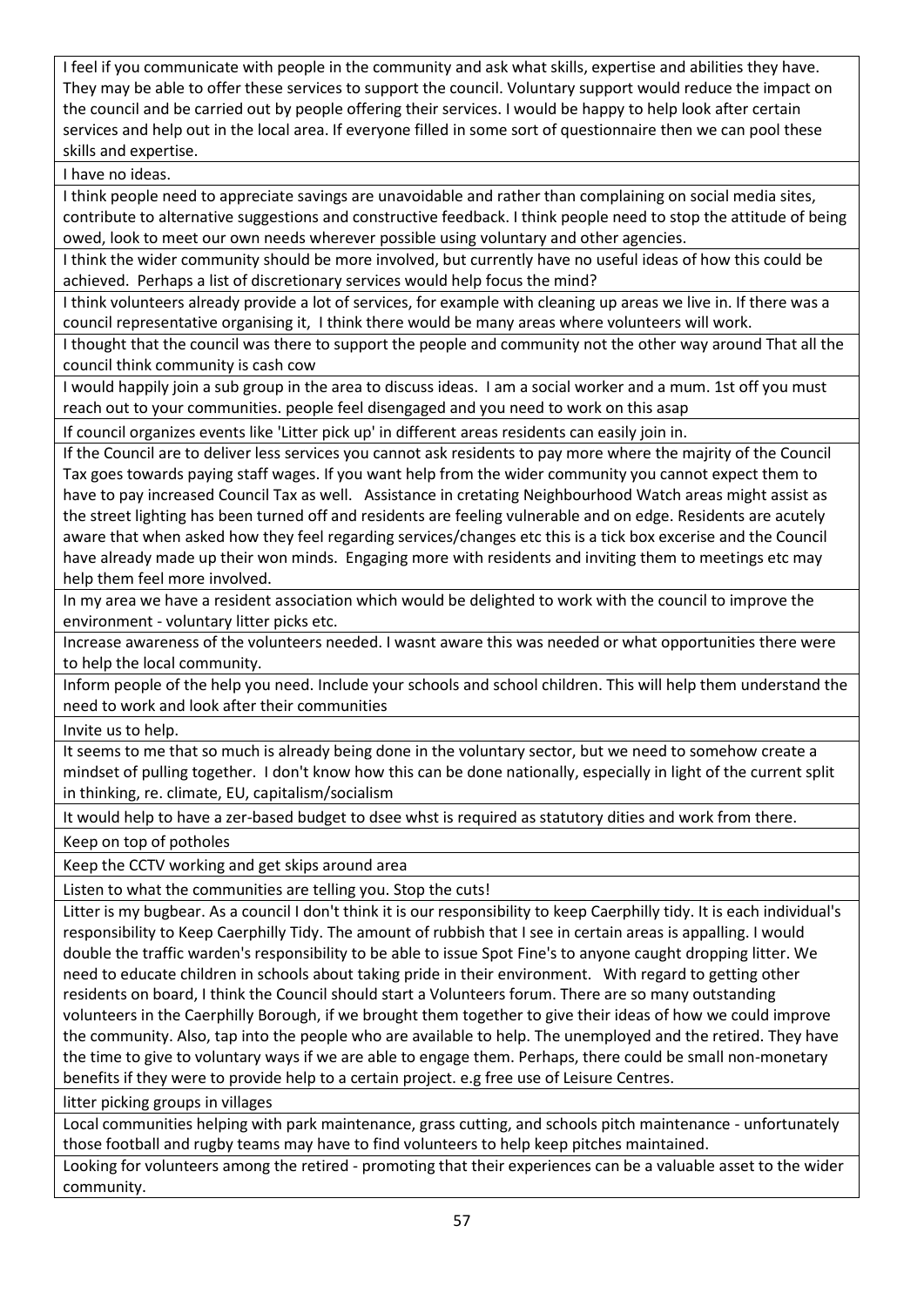Lots of people would volunteer to man posts, where help is needed.

make sure the service is not being abused

Make use of people on probation and community service order

Make viable offers to Community Councils to deliver suitable services Make it easy for volunteers to help Improve communications to encourage public and other organisations to participate in service delivery

Make volunteering easier and advertise volunteer days Eg plastic , litter pick up I am happy to volunteer to help Many local public houses are empty on a Monday and Tuesday. Could there be a way of getting Landlords & meals on wheels/local cares together to support the over 70's or single people?

Many public buildings remain lit, heated during long periods of no occupancy e.g. CCBC office in ystrad mynach is lit up like a Christmas tree when everyone has departed, Switch off when no one in!

Maybe the council should support the volunteer sector

Meet with partnership groups, local groups put together and make it easier for them to do things that would save the council money such as litter picks they now need insurance and lots of paper work to fill in putting people off,

Merge with others

More community information events in local community venues.

More information on how to help. My situation taken early retirement and have free hours each week if required.

More joined up services better engagement, consultation, no duplication. Targets times should be adhered to not councillors have to chase complaints

More public consultations where councillors and senior officers are present and listen to residents views/ideas. There is a massive disconnection between you and the residents

More school visits by the council promoting littering, dog fouling and recycling this would have an impact on the children getting involved and passing on comments if parents don't then in future will see a greater impact. Ask communities to volunteer for things they are able to carry out. Maybe have a small financial incentive. What could cost the council £1000 to carry out a litterpick of a town give community council £200

More volunteers would be helpful and give people a better sense of wellbeing.

My main concern is the closing of Caerphilly recycling centre. I am a 76 year old widow. Myself and my peers frequently visit this site, to have to go further afield would present some hardship. Also have you costed the closure against the clean-up of what will probably be caused by fly-tipping. I sincerely hope the council can find some way to keep it open even if not fully 6 days a week.

none, why should they?

Offer incentives

Pay a decent wage to workers and ensure they are doing their job description. How can you expect people to volunteer when they need to be in paid employment thems elves to pay the inctease in Council tax.

Pay caps for management.

People given community service should make a real contribution, e.g. gardening, litter picking, decorating, etc. If they decorated places and a charge made, this could go into the councils 'pot'.

People would need to want to help and by positioning it as helping the council which is very unpopular will not help. Community spirit needs to be fostered , perhaps with community awards etc to get buy in. This should all be part of a dynamic people and engagement strategy.

Personally I'm afraid to go out the door as I can't afford to buy anything.

Pool budgets (by agreement of course) across partner agencies - there is too much self-preservation going on today and not enough co-operation in some public service arena's. Find common clear goals and stick to them for suitable/realistic periods.

Promote smaller areas to contribute to events in that community, what it is isn't important, it's the bringing together of the community that is, use the schools, halls, put up marquees, so what's necessary to promote community spirit, get people on your side, this day and age generally people are anti authoritarians due to neglect & cut backs, it needs to change, promote the community and in turn financial benefits are there.

publish a hotline number where communities can ring in to report fly tipping, dog mess, general disregard for the areas people live in by some members of society - and ensure action is taken to deal with these complaints if after investigation they are proven.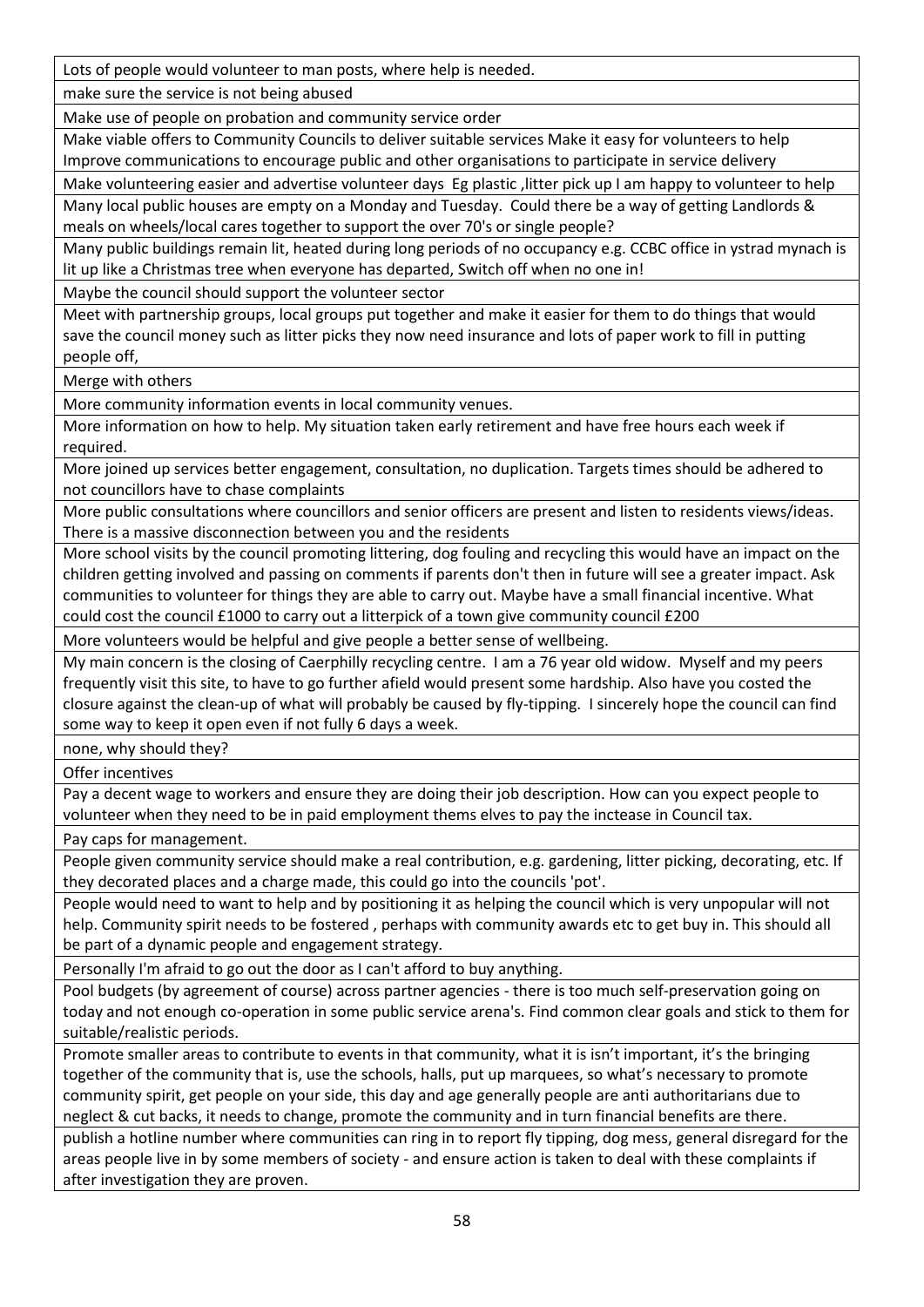r u only going to provide the minimum or a proper service ?

Reduce your senior managers.

Retain the Well being budget, or even increase it. This fund supports 'work in communities to deliver well-being initiatives that promote local economic, environmental, social and cultural well-being e.g. environmental projects, community clean-up projects'. The impact of such projects, through engaging with community volunteers is such that it creates a number of outputs: physical - through the delivery of local projects, such as clean up projects; financial - through the engagement of community volunteers, savings can be made by CCBC, reducing the need for council operatives to undertake certain local works ; social - the delivery of local projects, through the engagement of local residents creates of sense of wellbeing and ownership

Review and improve re cycling.

Scrap the early morning bin collections and have the bins emptied by volunteer pensioners after a free breakfast in Weatherspoons. It might take a few of them to shift a fully loaded wheely but just think of the benefits in terms of community cohesion and opportunities for social interaction for elderly retirees who would otherwise be sitting on their arses in the communal lounge of their sheltered accommodation. We could also consider sacking all litter pickers and replacing them with prisoners serving lengthy sentences for serious crimes where they could earn point towards earlier release for every sack of Macdonald's burger boxes and Costa coffee cups they collect. You know this makes sense. If you fail to take my suggestions seriously I will have to speak to my friend Boris Johnson.

Senghenydd already does this and the council 'match fund' for our splash pad. How about focusing on smaller more deprived areas instead of castle fireworks displays?

Set up a volunteering group that could help out where the council is stretched in the deiscretionary service

Set up community groups. Offer opportunities for unemployed to volunteer or run these to gain experience. Increase social value element of business contracts so businesses contribute to this. Overhaul procurement services so these issues are considered.

Speak to communities build the bridges and people may actually want to help

Specifics need to be known before this question can be answered

Spend some of the money made from parking tickets

Start the wider conversation with residents, share the problem and ideas as to how things may be done

differently. Seek to lead and persuade of new ways forward, new ways of charging, doing this differently. Stop finding concessionary services altogether.

Stop printing everything twice as well, as people do you want communication in English or Welsh and that will save thousands in printing- utter bollocks sending me a letter in a Welsh when I am English lol

Stop thinking that the Third sector will fill the gap. While charities can work wonders they need money to do so. Funding them with sensible commissions over a number of years and scrutinising them in the same way as you would a council worker might be a start.

Stop wasting mony on welsh duplication of signs Invite federation of small business to help employee to become small business. Those that are able to

Support technically and financially Community Groups, volunteer groups, sports clubs, youth clubs with their "hands on" work (e.g volunteer litter picking groups, environmental groups, local children and youth sports & social clubs, day centre and activity groups for the elderly, after all they are all helping indirectly the Council fulfil some of its main priorities and objectives. The Council becomes more of an enabler rather than a doer in some services.

That should not be the public's goodwill to do. Use your budget and cut the number of big wigs who drain the public purse. Employing retired former senior police officers is jobs for the boys. They don't need that level of pay and the job they do can be done by. A lower grade pay

The community already does a lot of what used to be council work i.e voluntary groups for litter picking etc. You could make local businesses keep the areas outside their premises clean and ask for sponsorship for floral displays, or to make donations for wildflowers to be sown, which make communities look cared for and also benefits wildlife.

The council and the community needs to put more effort into offering voluntary work keeping the borough attractive and tidy. This will reduce paid staff costs and increase a sense of pride and involvement in our area. The council do not not listen to us or help us , so why should we help you. You are destroying our lives. Allowing Costa coffee, MC Donald opening all night no one gets sleep . Leisure centre lights on all night right shinning in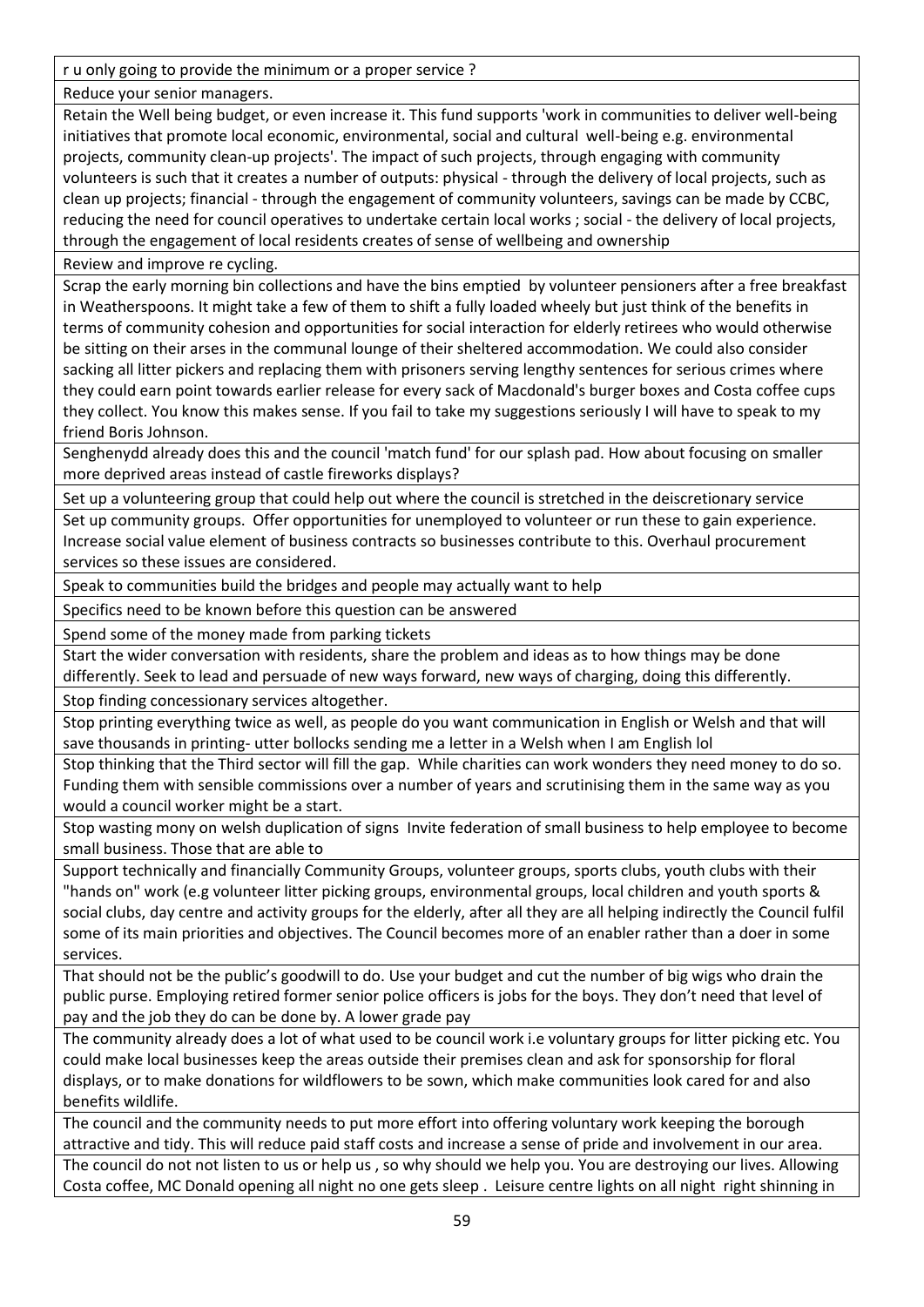bedroom window s all night. Allowing houses to be built on green land etc causing more pollution and congestion causing health problems , asthma, insomnia etc.

The council has a big enough budget just need to cut the wages or posts of your top earners.

The council is not willing to listen so what is the point you make cuts where you want regardless of public opinion !

The council needs to reach out more to the wider community and encourage their involvement which I don't feel is the case.

The council needs to remember its here to serve its community, not the other way around. You need to engage with the community, not dictate to it, inspire not threaten.

The council should empower and enable communities to help themselves. For example, by providing ongoing expertise and practical support to organise volunteers who want to make a difference in their community.

The council should encourage volunteering to keep the communities clean and safe, like encouraging litter picking, community gardens and helping good neighbour projects.

The Council should not be looking to cut the Voluntary Sector Budget if they are serious about this aim for a start, as they risk having no Voluntary Sector to work with or the invaluable volunteers that they encourage and provide within our community. The Council should also look at working closer with the Voluntary Sector to see what further support they could provide within the community. All these organisations working together in a joined up way surely has to be the way to go in a small country like Wales. The Voluntary Sector and the public who use these discretionary services should be involved in discussions (possible focus groups) with the Council to develop, or reshape them going forward. Trade Unions can also be a valuable source of support and information. The council should work with the community in cefn fforest and help us to development of cefn fforest miners institute

The fact is that with the neccesity to reduce costs then if the council are not legally required to do this then it must not be done. The council are already reducing their commitment to roads and maintenance meaning that the costs of damage to vehicles will increase and the Council NEVER pay for the time and incovenience incurred in getting repairs effected so STOP third-party costs that must be borne by the budgets of those who are legally require to conduct these actions

THe LA needs to publicise want it needs to achieve and involve the Community Councils to seek support from the community. No one knows what is possible until you ask.

The public has a part to play in increasing recycling house waste and more awareness/compliance is required. CCBC not helping by closing Trehir HWRC and increasing charged for collection of the bulky items. Which will only increase fly tipping costing CCBC even more to remove!! CCBC proposal to decommission cameras and reduce street lighting fully illustrates the councils contempt for the rate payers of Caerphilly - shame on you - disgusting CCVC can spend 45 m in the farcical sacking of CEO , but nothing for services. ………….

The surrounding environment - open spaces, rivers etc etc a bonus, ruined by the mindless litter. More recycling bins on estates, school projects and publicity (eg children's competitions designing posters etc). Regret I'm too old to help!

The third sector can help mobilise community members and groups, but cannot do this for free. Grant funding is getting harder and harder to acheive

The wider community often feels ignored. Some of the council department could act as advisory /legal/to support delivery by the hard workers in the community e.g. community projects which struggle to set up offering activities for the disables, vulnerable and aged.

There are a lot of voluntary organisations that have skills that could be useful and shared with some council departments - paricularly I'm thinking of the social care sector.

This plays into the further destruction of services, which should be discouraged at all costs. It is the means by which services have been eroded and will lead to further dismantling of the State, the desired ideological aim of the right wing. Why provide government funding for essential services that desperate people will do at considerable personal cost because they do want other people to suffer - the perfect excuse to make tax cuts and make the ever increasing gap between rich and poor continue to grow. The government can print money when it wants to (eg billions to bail out the banks), but chooses not to. Educate residents on the way the economy of a government runs which is not dictated by the need to balance budgets. This is a myth and pure nonsense, and the Council should be putting in every effort to help residents to understand the truth. If every council were to do this we would not have to keep making cuts.

Those on probation should be made to litter pick, clean our streets, cut grass etc Communities no longer pull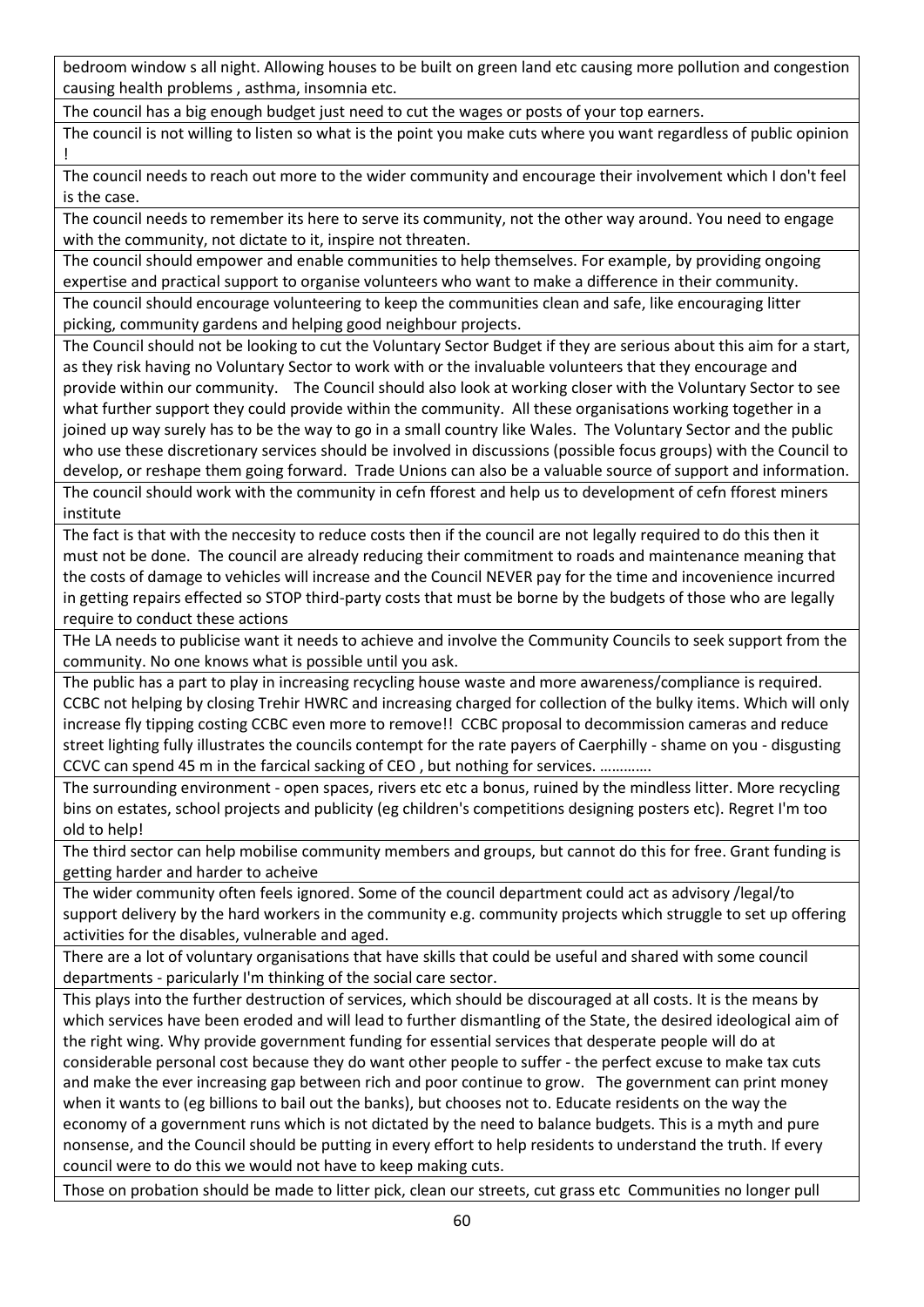together to help look after our villages and towns. Increase those volunteering at schools to help with reading Increase intake of work experience students

Through schools and the Government by protesting

To be honest I think the council is supported enough by the council tax and money from central government, squandering money on bad investments and not using up the budget allocation doesn't help

To continue on the theme of affordable housing you could consider asking local residents to join together to purchase properties like the Old Pioneer Hotel, maybe using the old Tontine system. A lot of folk like a little gamble and a Tontine is just that with the added benefit of an income at the same time.

Transfer community based entities such as community centres and pavilions

Treat villages all the same instead of using a lot of money in same villages involve these little villages .

Try cutting department staff, whenever we ring the council you are passed from department to department but you rarely speak to the same person twice

Try employing a decent chief exec and stop wasting our money on years of unacceptable when revising the previous incident.

Use convicted people. And or use partially disabled people, or to be more accurate people claiming benefits, and those claiming benefits unnecessarily, anyone can lick a stamp, pick up litter within reason, etc. Why do most have to work and others get cars etc paid for when it is not necessary or benefits, fraud is an easy option for some.

use of more voulnteers& voulntary charitys

Use or buildings as Hubs, so there is shared resources, which will mean less costs.

use seasonal workers more efficiently.

Use social media to engage the public. Make people aware of which services are or would struggle without donations and volunteers. I am sure most people take services for granted, not realising they are subsidised or funded by ccbc when there is no real obligation.

Villages can set up an association with a committee to look after village issues, this happens in a one village that I know of as the councillor is non existent.

Volunteers

We already have Volunteer litter pickers which honestly is not the public's job to be doing what the Council should be doing. A lot of the Members of the public support Community Groups and Charity Organisations giving up their time and fundraising, if there is not enough Council funds to support these groups then there isn't enough funds.

We ALREADY support you with our ever increasing council tax Bill's and ever DECREASING services. You turn off our street lighting, 2 weekly bin collections, you fine car owners at every given opportunity, you closed our public toilets ....... all that's left to give is blood and I bet you would tax that if you could.

We always have to pay more!

We could do a litter pick, we just need somewhere we can put the rubbish after

We have to make the council realise that they are found out. If they can operate without senior executives for years what are those executives doing when they are there? Amalgamation with other councils will remove the roles permanently - and no one will notice

We must educate the young children to keep the borough clean and not to drop litter

We need to find ways to deliver some of the services more efficiently using technology to drive these changes. Look at other countries for best practice. I would be happy to pay higher council tax if I could see the benefits within the local community. Do the basics well and efficiently and look creatively at added value within communities. Provide subsidies to communities that are willing to pull together to improve their area.

You are extremely foolish if you continue to make this difference between discretionary services, seperated from statutory services. Many discretionary services prevent people going into a more expensive statutory services (as areas in social services know well), which is why social services have services like 'team around the family'. This is asking the wrong question, which is what you do every year. A better way is to do things differently is to get good leadership who helps define the problem by studying the work and actually understanding the root cause. Then you can go to the community regarding how to problem solve. If you want people to do litter sweeps or clean parks you need to engage them and help them feel ownership of their neighbourhood. Perhaps you can offer a minor discount on council tax for those who volunteer 3 times a year to clean and paint within the local vicinity? There may be vountary support with transport and community transport and school type activities such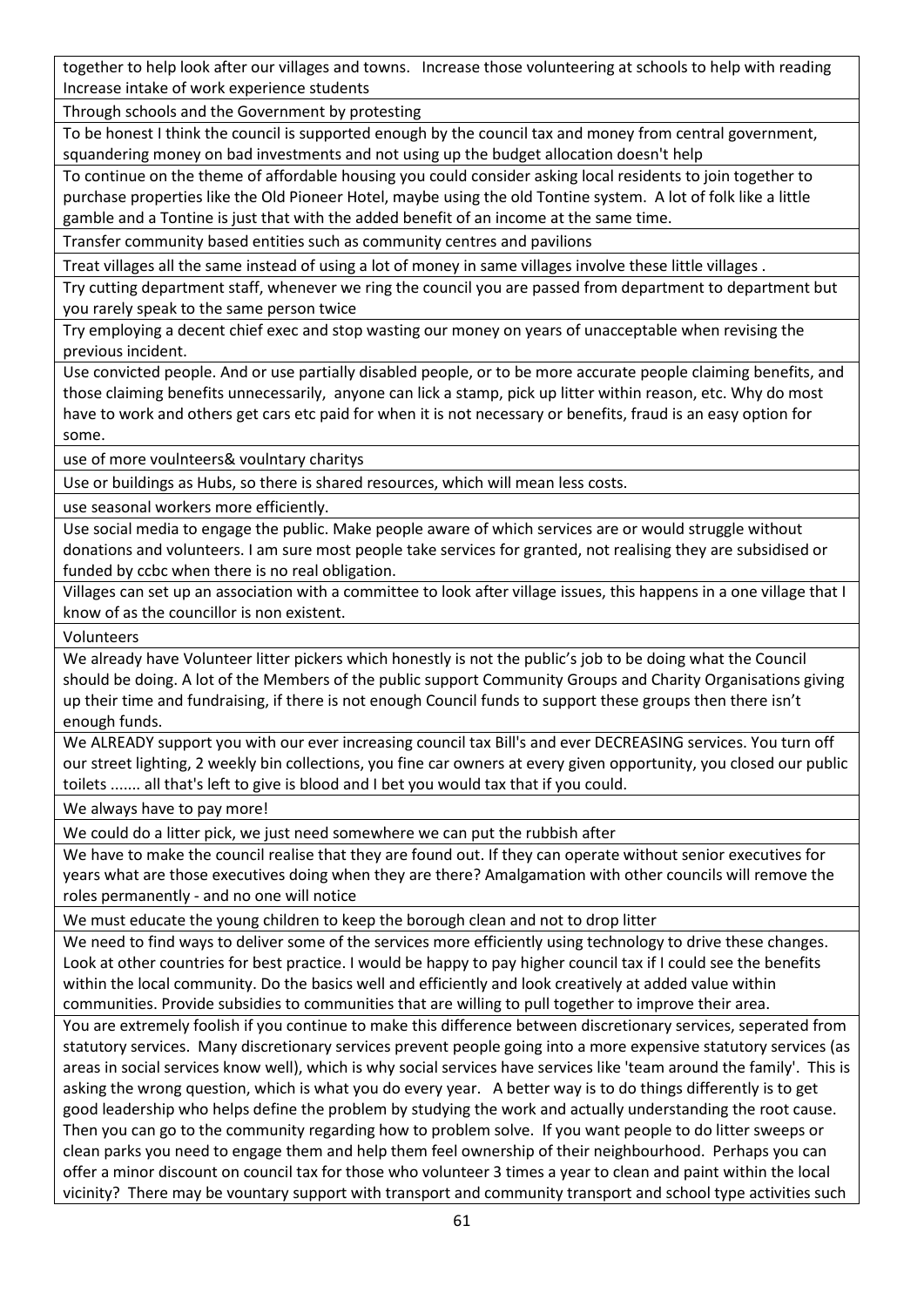as bike riding lessons. You need to look at the Well-being of Future Generation Commissioners work as there is plenty of examples within this.

You ask, we tell you, you do whatever you feel like. What's the point in asking us?

You could scrap paid litter pickers and have people from probation service doing it and other cleaning activities so that they give back to society

You don't even collect the bins on time I can't see you continuing anything you don't have to

You have enough workers if not employ more or simply take people from the job centre that can't be bothered to work

You mention volunteer sector, I feel strongly that these type of services can bring in a wealth of added value in terms of both experience and financially if used constructively in order to deliver support to residents within CCBC

You need to prove to residents in the borough that you can support the local community not turn your back on us with very little inclusion

You rely on volunteers and the good will of the public already.... Volunteers already do a lot in Cleaning up litters, in local hospital.... With out Volunteers half the services that the Council are legally obligated to give, is in truth, would not be able to be given with out their generous support of time and efforts.... To ask more is a bit much and Council / Welsh AAssemby should look in house to find cuts that are badly needed ... in areas of Council run Offices.

You say that you "will need the help of our communities and the voluntary sector to support us in delivering them". Why? if this is the case, are you intending cuts to the voluntary sector budget and other cuts to community facilities.

You shouldn't be asking the public you have highly paid staff. They are supposed to be representing us to do the thinking, use them.

You want help from the voluntary sector, yet you're cutting funding to CAB, GAVO and Groundworks by £80k.

You won't have support unless we see a difference in the community first. Us as people who live here have lost faith and have no trust in the council at all. We are left to out own devices for recycling and general waste. We feel scared on your streets and without guidance from you how am I suppose to comment on how to help you achieve anything?

You're already destroying what the voluntary sector can do with your cuts to it. In saving a few thousand pounds, you're ruining people's lives. Shame on you.

You're looking at, and talking about, the future - so young people today must be the focus of your effeorts. They are our future. Create opportunities for involvement, create a sense of belonging, or ownership, of purpose and direction. 89% of 16-24 year olds across the UK believe there is no purpose or meaning in their lives. Give them those two things and you will be building a very solid future for the Caerphilly.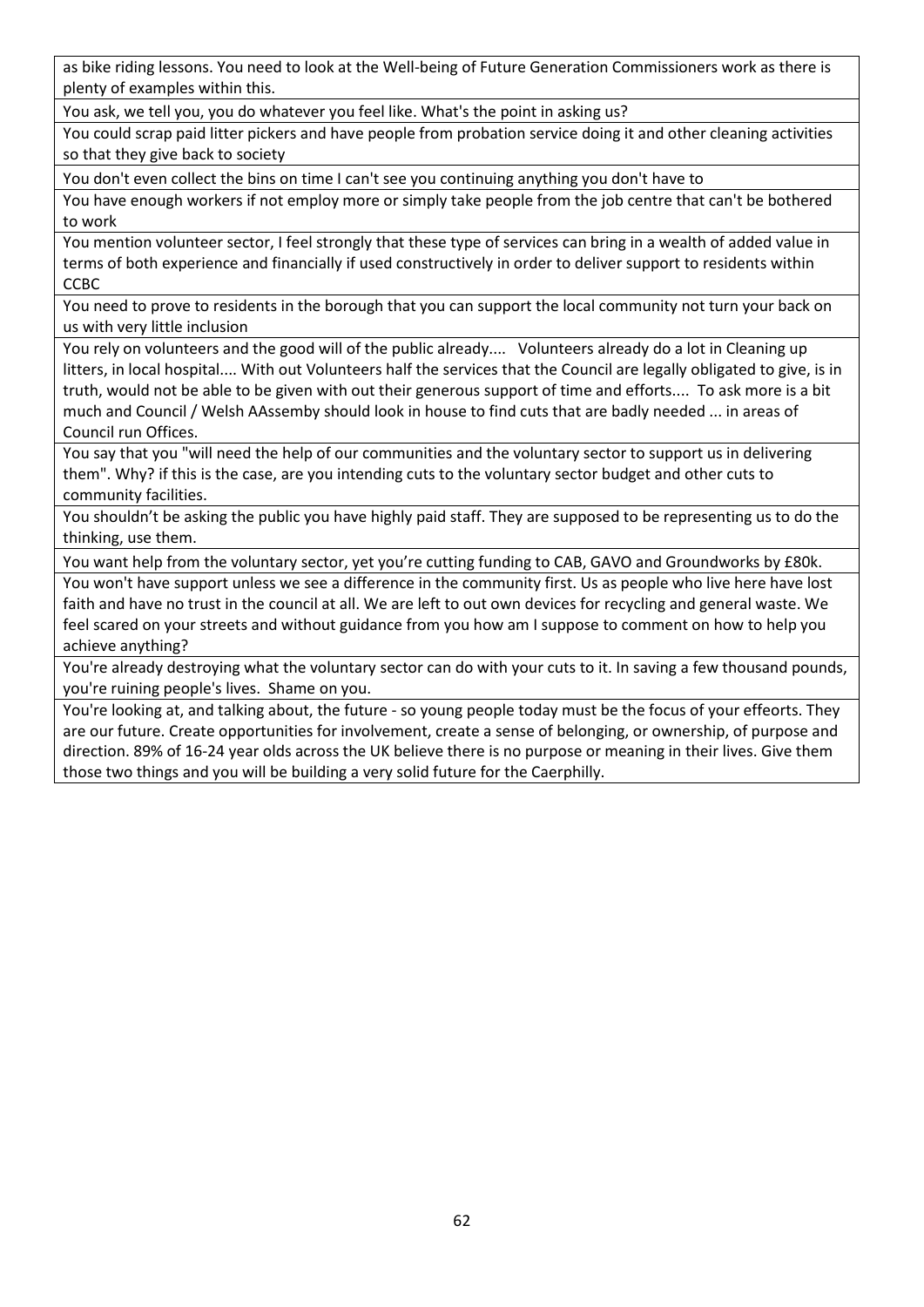#### <span id="page-62-0"></span>**If your responses to any of the questions in this survey have been influenced because of protected characteristics**

38 no pension funds - a full time job less than 21k with two children. Not great health.

Age and disability

Age I am a pensioner with a fixed income.

Another complaint – the bus shelters in Caerphilly County are so dirty. Do the council services ever clean them? Cwyn arall - mae llochesi byssus Sir Caerffili mor frwnt. Ydi gwasanaethau y cyngor byth yn glanhau nhw?

Another way don't send any information out it's very expensive on line only

As Mentioned above I do not agree with the amount of money spend on welsh language services. I am happy for my children to have some welsh lessons but it is unreasonable to expect this level of bilingualism

Ask people what language they want information and stop printing and sending bilingual papers that waste paper, ink and postage.

Because I am female and my 2 teenage children are female I feel the turning off of lights at midnight affects females much more than men. It's not men who are fearful walking home alone, it's not men having to deal with cat calling in the street, it's not men holding their house keys tight to run from the car to their home because it's pitch black because the streetlights have been turned off

Being a parent has influenced my opinion on crossing patrols as I am concerned for the safety of my own child and his friends.

Carer

Ccbc is very positive to include everyone.

Class - this clearly isn't intended for ordinary working people

Concerned what my children and grandchildren will have available to them in Caerphilly C.B.C in the future.

Disability - why can't you use a ccbc issued blue badge ID at the tip? It's ID.

Does not dignify response! Peoples feelings are just that

Education as u I have an 8 year old. Lollipop facilities at crosskeys as it is incredibly narrow and cars turn in to cobden street at speed

How can any typed response be influenced by what you've listed above? Seriously?

I am a carer and fearful for the future as cuts seem to hit the most vulnerable. As a resident in the Risca area there is much less mention of this area in all the issues of newlsline and it feels like a neglected arm of CCBC we are at the fringe

I am a carer to my mother 93yrs and need to consider the types of current support services she requires and those I may need to call upon as I fast approach retirement. Likewise I recognise other carers of all ages also require support services similar to myself as we save local government a vast amount of money, therefore please don't make cuts in areas that will put further burdens on what is already an emotional & physically tiring volunteer job

I am Christian and therefore have specific views re 'difference' . However I believe that being inclusive must involve being sensitive to the needs of those represented in the community. In saying this how many of CCBC staff are from other cultures etc and what links are in place to provide for specific needs ?The use of Welsh in schools is just great and how is this ultimately prioritised in career opportunities and cultural activities. Perhaps those who have responsibility for education need to think outside the box as education should lead to action and activity in the community.

I am disabled and receive Housing Benefit, plus i don't have to pay Council Tax, so i feel i don't have much to offer as far as ideas are concerned.

I am just a humbly person who has lived in the Caerphilly CBC area for 46 years. I am white, catholic and love my fellow persons whatever their colour or creed. My belief is fundamentally, Community and the Environment Matters. Why? Because we live in it and it is our common home.

I am trying to learn French but cannot speak BSL. Where is Bslland? I am mixed race……….., male, in my seventies, atheist and in terms of sexual orientation I tend to prefer East-West.

I believe this 'conversation' has been politically engineered - arriving one week before the election - transparent !

I do not agree with the Welsh language, that Would save money don't use it.

I do not see this as appropriate or needed as surely everyone is equal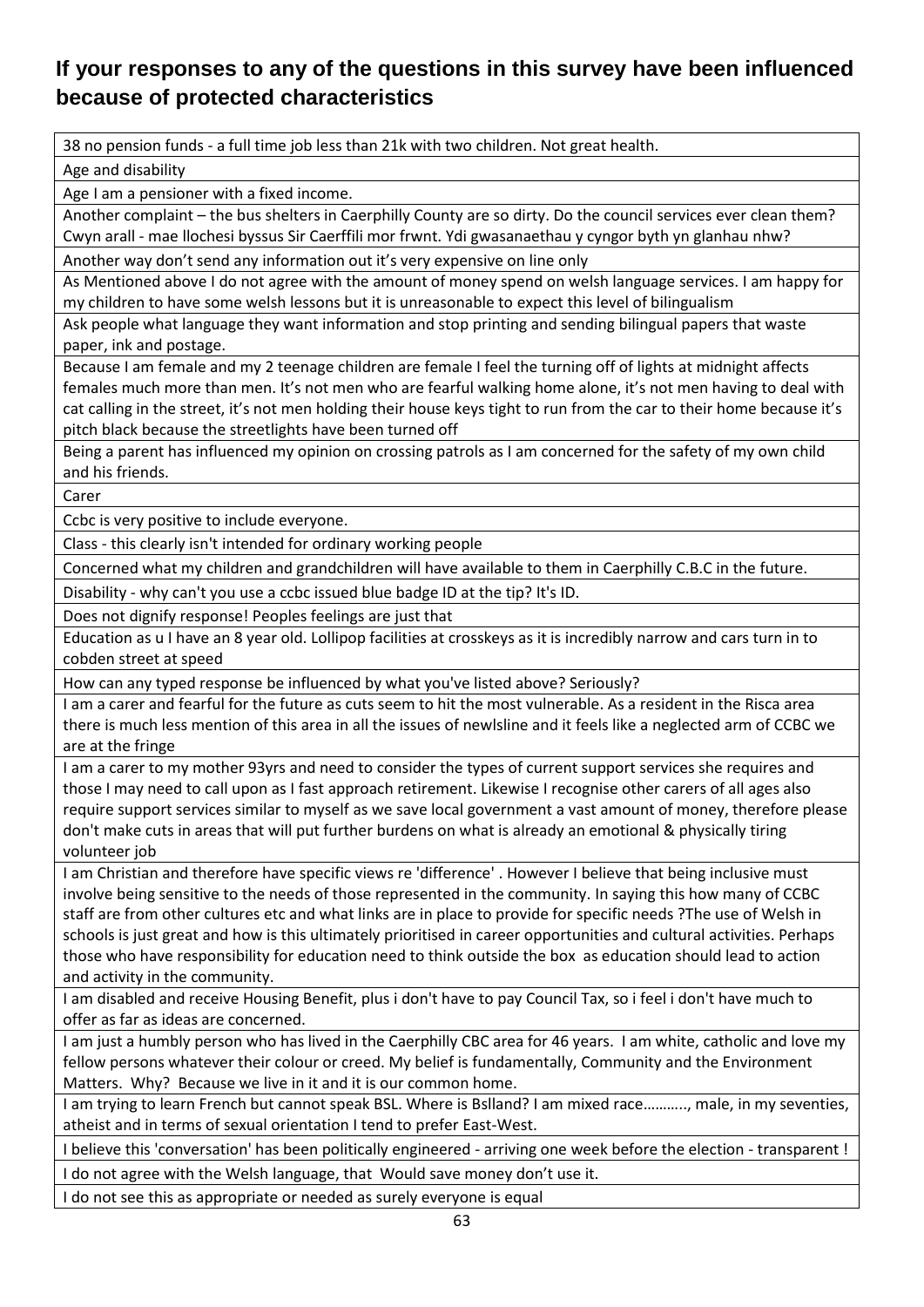I don't speak Welsh, and although I understand that by law, everything has to be bi-lingual, I still believe it to be wasteful. This publication could be published as a separate English and Welsh Issues and maybe save money if people were given a choice of language. I don't know how many people in C.C.B.C area speak Welsh, but I'd guess there's more that can't. I don't know is it's even feasible.

I have a 5 year old son in Pantside Primary school and see the chaos at the school every single day. Today alone there were two near misses, as well as people parking on the kerb

I have a school aged child and I was knocked down by a car coming from school so I feel personal experience and circumstances have factored in to my replies but I believe I will feel strongly about these issues for The rest of my days

I have a young child (dependent). ………….. We live on the main road …………… which is extremely busy with traffic all the time but more so on the school runs. Having a crossing patrol is vital in keeping our children safe at these times of day. Despite there being a signal control crossing, there has been many occasions where motorists do not stop or slow down when the crossing lights are changing or red, despite children standing there waiting to cross. Having a crossing patrol helps teach the young children how to be safe crossing this extremely busy road. It also emphasises the importance to motorists to slow down and stop as children are about.

I have school aged children

I have small children and worry about the future they will experience in this county.

I would rather not

I'm a pensioner but also work on a zero hours contract. I recently had an accident………. Won't get a any sick pay or help with day to day living as its a zero hours contract. Please treat people fairly.

Impacted as a parent of 2 children who have been taught in local schools and a business person and resident who wishes to see the best for our community.

Increase in council tax is to pay your manangers etc it is not for our services

It's effected because I'm Welsh and third generation from this borough, my grandparents thought they were doing right by their family to stay in the borough but I now see they were wrong. There's no wealth in the borough and now to be earned anymore so I, like many others, will be leaving and very soon.

Marrital status - without voes A practicing language - try to bridge gap as much as possible we are in a welsh speaking area

My response is influenced by the fact that my son has additional needs and is classed as 'disabled'. He has ADHD, ODD and is likely to be diagnosed with ASD in the next couple of weeks.

My response to the closure of the school crossing patrol is as a parent and a concerned individual.

no - i just dont understand why tax is increasing, service is decreaseing, as a council you have made dicision after decision to take service away from the main town, and put them in odd remote communitys - what the hell for ? menawhile the main town becomes less relivant and less profitable. its no wonder the revenus is down !! you have made the rod, now start to change it - invest in the main town, get income comeing in.

No, I have not been influenced - just annoyed that you feel the need to ask such a ridiculous question.

Non of the above.... Lack of trust in the Parties running our Councils and seeing the Waste over the years at Council Offices and not listening to the Council tax payers of Caerphilly Borough..... You seem to find money when their is a local or general election.... or another fact finding trip etc.

None My responses are effected by the abject mis-management over years of the costs of Caerphilly Council and their readiness to impose charges on householders who have to bear these costs but Caerphilly Council show no regard for setting increases - …………..

none of the above just disappointed with a poorly run council

None, except I believe that cost savings can be made by NOT translating everything into Welsh. Not needed.

Removal of access to legal aid means people need voluntary organisation like citizens advice more than ever.

replace recently installed telephone answering service (especialy Welsh) for personnal service

Stop talking such nonsense, we are all human and all equal

Stop wasting money on the welsh language

THIS IS ANOTHER WASTE INK.

This survey I only received as my wife sent to me, else i would not ha e got from you. Why is this? This is a question.....

Unsure